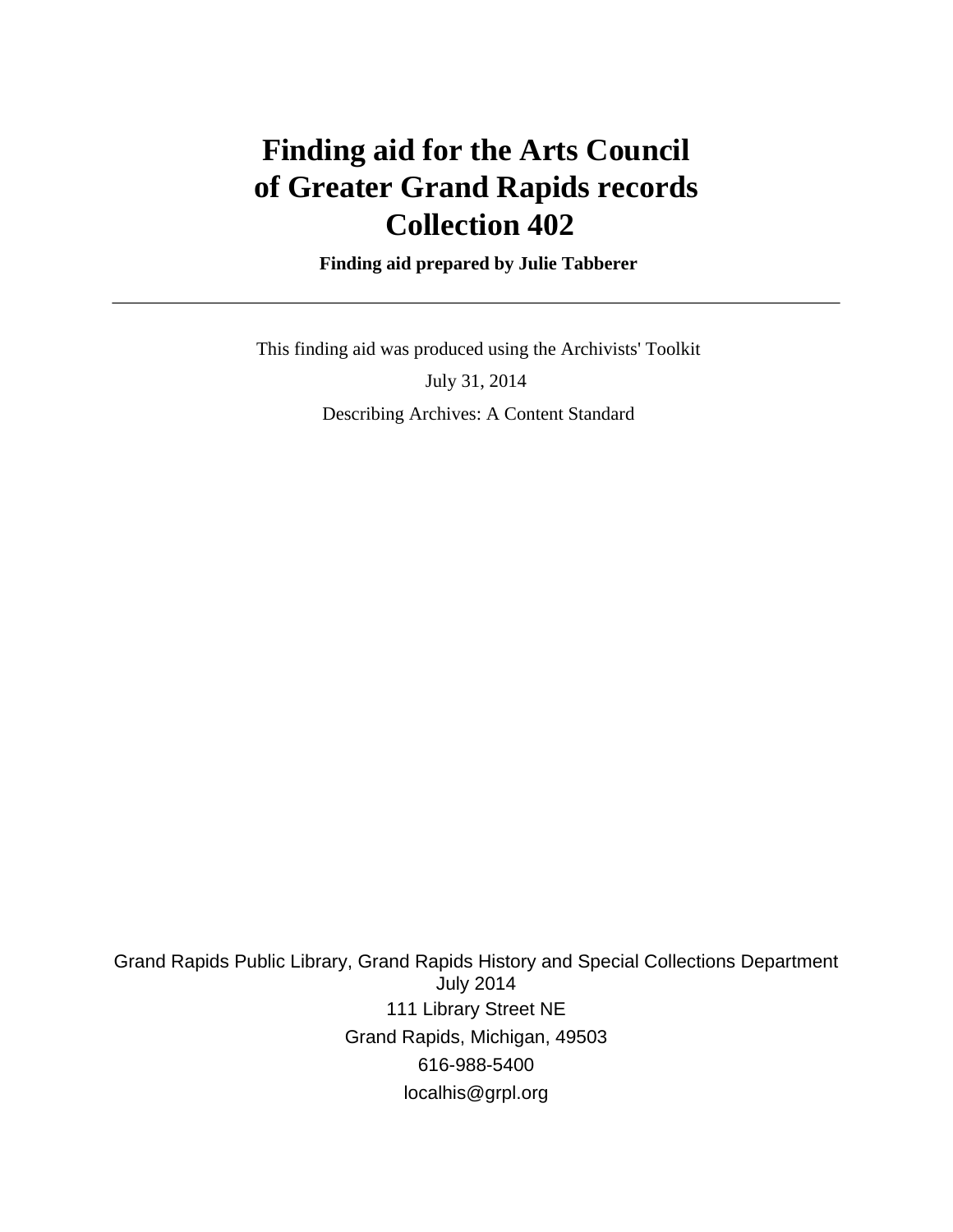# **Table of Contents**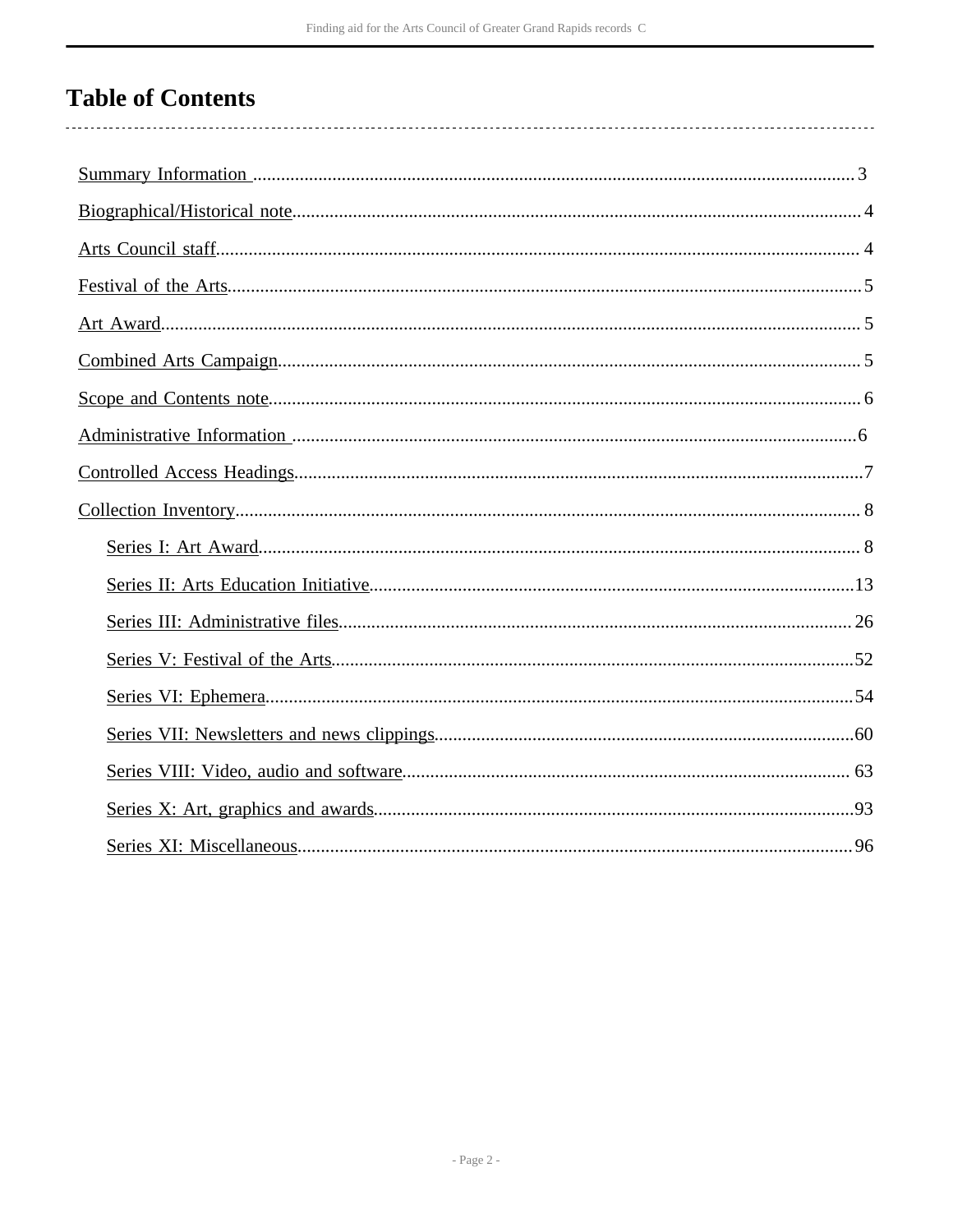# <span id="page-2-0"></span>**Summary Information**

| <b>Repository</b> | Grand Rapids Public Library, Grand Rapids History and Special<br><b>Collections Department</b>                                                                                                                                                                                                                                                                                                                                                                                                                                                                                                                                                                                                                                          |
|-------------------|-----------------------------------------------------------------------------------------------------------------------------------------------------------------------------------------------------------------------------------------------------------------------------------------------------------------------------------------------------------------------------------------------------------------------------------------------------------------------------------------------------------------------------------------------------------------------------------------------------------------------------------------------------------------------------------------------------------------------------------------|
| <b>Creator</b>    | Arts Council of Greater Grand Rapids.                                                                                                                                                                                                                                                                                                                                                                                                                                                                                                                                                                                                                                                                                                   |
| <b>Title</b>      | Arts Council of Greater Grand Rapids records                                                                                                                                                                                                                                                                                                                                                                                                                                                                                                                                                                                                                                                                                            |
| Date [inclusive]  | 1967-2012                                                                                                                                                                                                                                                                                                                                                                                                                                                                                                                                                                                                                                                                                                                               |
| <b>Extent</b>     | 29.0 Linear feet 46 boxes                                                                                                                                                                                                                                                                                                                                                                                                                                                                                                                                                                                                                                                                                                               |
| Language          | English                                                                                                                                                                                                                                                                                                                                                                                                                                                                                                                                                                                                                                                                                                                                 |
| <b>Abstract</b>   | The Arts Council of Greater Grand Rapids was a nonprofit arts group in<br>Grand Rapids, Michigan. The Arts Council promoted the arts in Grand<br>Rapids and supported local arts organizations through fundraising, grants,<br>workshops and other services. Festival of the Arts was initially organized<br>by Arts Council members and was operated under the Arts Council<br>through 2002. The Arts Council closed in 2012 after a strategic plan found<br>no compelling reason for the organization to continue. The collection<br>includes board minutes, subject files, reports, financial records, ephemera,<br>images, video and audio. The material covers the entire lifespan of the<br>Arts Council, from 1967 through 2012. |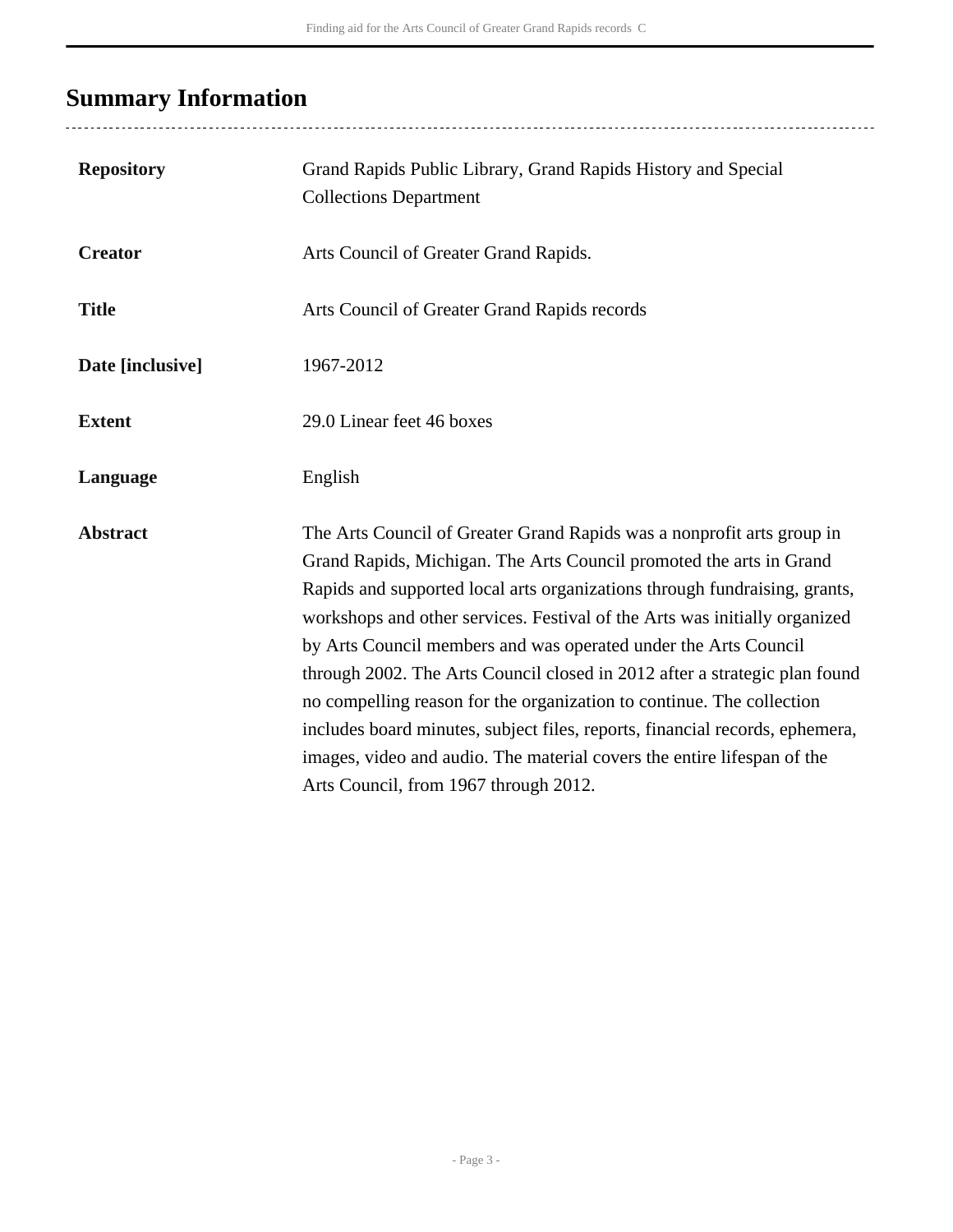# <span id="page-3-0"></span>**Biographical/Historical note**

The Arts Council of Greater Grand Rapids (ACGGR) was organized in 1967. Local arts advocates proposed a Community Arts Council to the Junior League's Project Finding Committee, which set up a committee to form the council, with Mrs. Robert (Jan) Blaich serving as chairman. The first meeting was held on January 4, 1967 and was attended by members of the Junior League, Saint Cecilia Music Society and the Grand Rapids Art Museum, Symphony, Public Museum and Civic Theatre. In April, the name Arts Council of Greater Grand Rapids was chosen.

The Arts Council was developed to promote the arts in Grand Rapids and to support arts organizations. For the first few years, the Arts Council focused on running Festival of the Arts (started in 1970) and a united fund drive (started in 1972). The Arts Council was initially run entirely by a volunteer board, filled mainly by members of local arts organizations. In 1974, the Arts Council hired its first Executive Director. The organization continued to expand, growing in membership, staff and functions.

Throughout its existence, the Arts Council conducted fundraising, distributed grants to arts organizations, advocated for the arts locally and at the state level and ran arts education programs. They also supported arts groups with workshops, database support and other services. As a Preliminary Management Report (August 1989) states, the Arts Council was "a provider of services to the arts community, including the general promotion of the arts in the region." They did not play a significant role in arts programming, because of the quality of existing programs.

The Arts Council ceased operations in 2012 after a strategic planning process found no compelling reason to continue. Their assets of over \$500,000 were distributed to local artists and organizations.

# <span id="page-3-1"></span>**Arts Council staff**

### **Managing/Executive Director:**

Dr. Ralph Kohlhoff, August 1974-1975

Lois Poppen (Interim Director), 1975

Tom Heywood, December 1975-1989

David Marty, September 1992-1996

Tami Ramaker, 1996-August 2002

Iliana Ordaz-Jeffries, August 2002- November 2008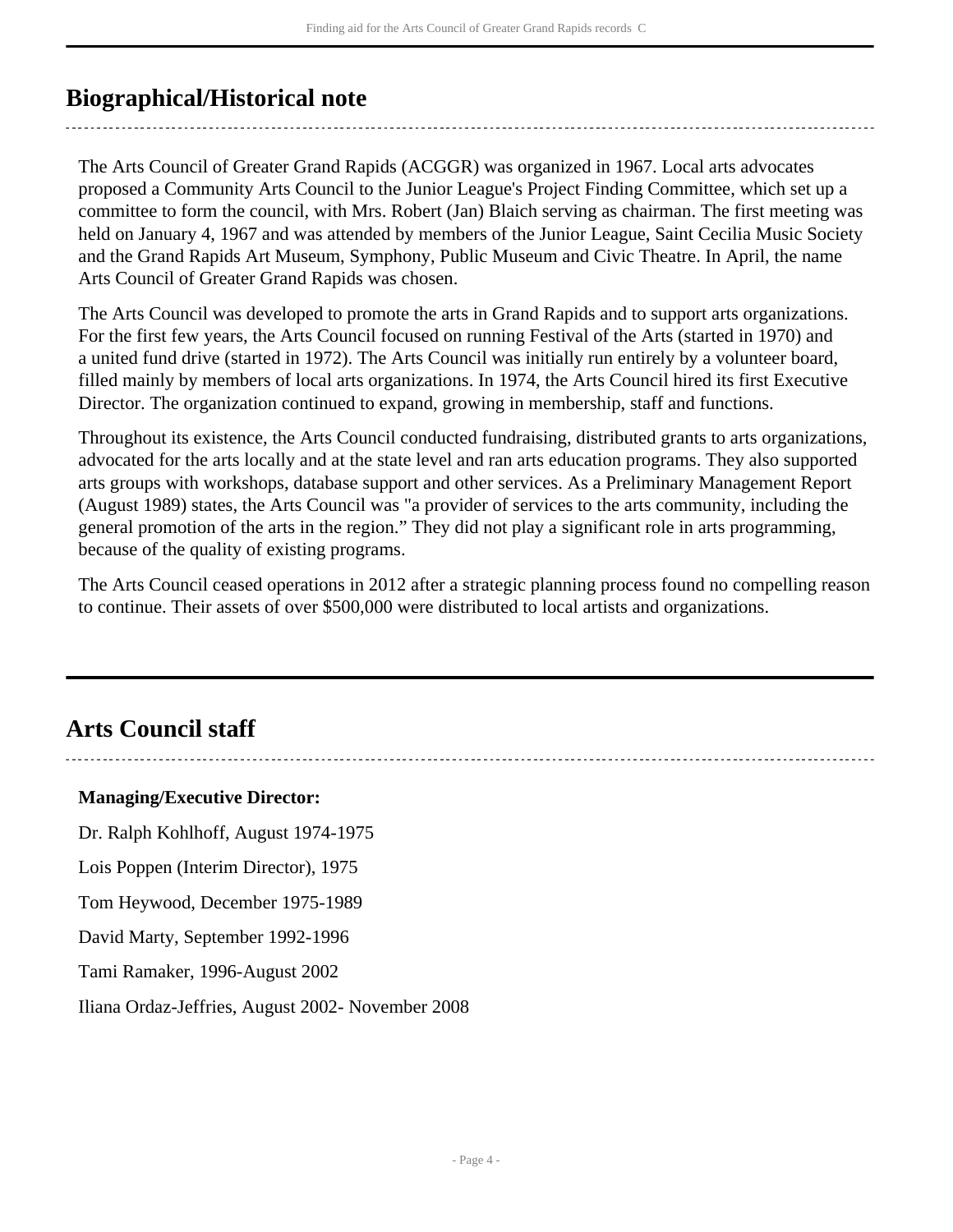# <span id="page-4-0"></span>**Festival of the Arts**

Festival of the Arts is a three-day arts festival held in downtown Grand Rapids the first weekend in June. It features musical performances, food booths and activities. Festival was started by members of the Arts Council. The "possibility of an arts festival" was discussed in early Arts Council meetings, in March 1967. The first Festival of the Arts was held in 1970. It continued to be run under the Arts Council umbrella through 2002, when Festival was incorporated as a separate 501(c)(3) nonprofit organization.

# <span id="page-4-1"></span>**Art Award**

The award was given once a year, during Festival of the Arts, to "an individual or an organization believed to have made a significant and lasting contribution to the cultural life of the community." The selection was made by a committee of the Arts Council. Both the committee members and the nominees were kept secret. The award plaque was designed by sculptor Joseph Kinnebrew. The first award was presented to Albert P. Smith in 1971.

A photographic portrait of the winner was taken each year by David LaClaire. The portraits hung in the offices of the Arts Council for many years. They were moved to the North Foyer of the Grand Center/ DeVos Hall in 1993.

# <span id="page-4-2"></span>**Combined Arts Campaign**

The Combined Arts Campaign was started in 1972. The Arts Council conducted fundraising for the arts in Grand Rapids and distributed the money to local arts organizations. It was "originally conceived of as a United Way for the arts in Grand Rapids. Principle funders sought to limit the fund-raising efforts of individual groups through this campaign."\* This approach ultimately failed for many reasons, including the need for larger organizations to raise funds exceeding what they received from the CAC. In 1996, the CAC was refocused on arts organizations with budgets under \$1 million, as well as on individual artists (Individual Artist Fund).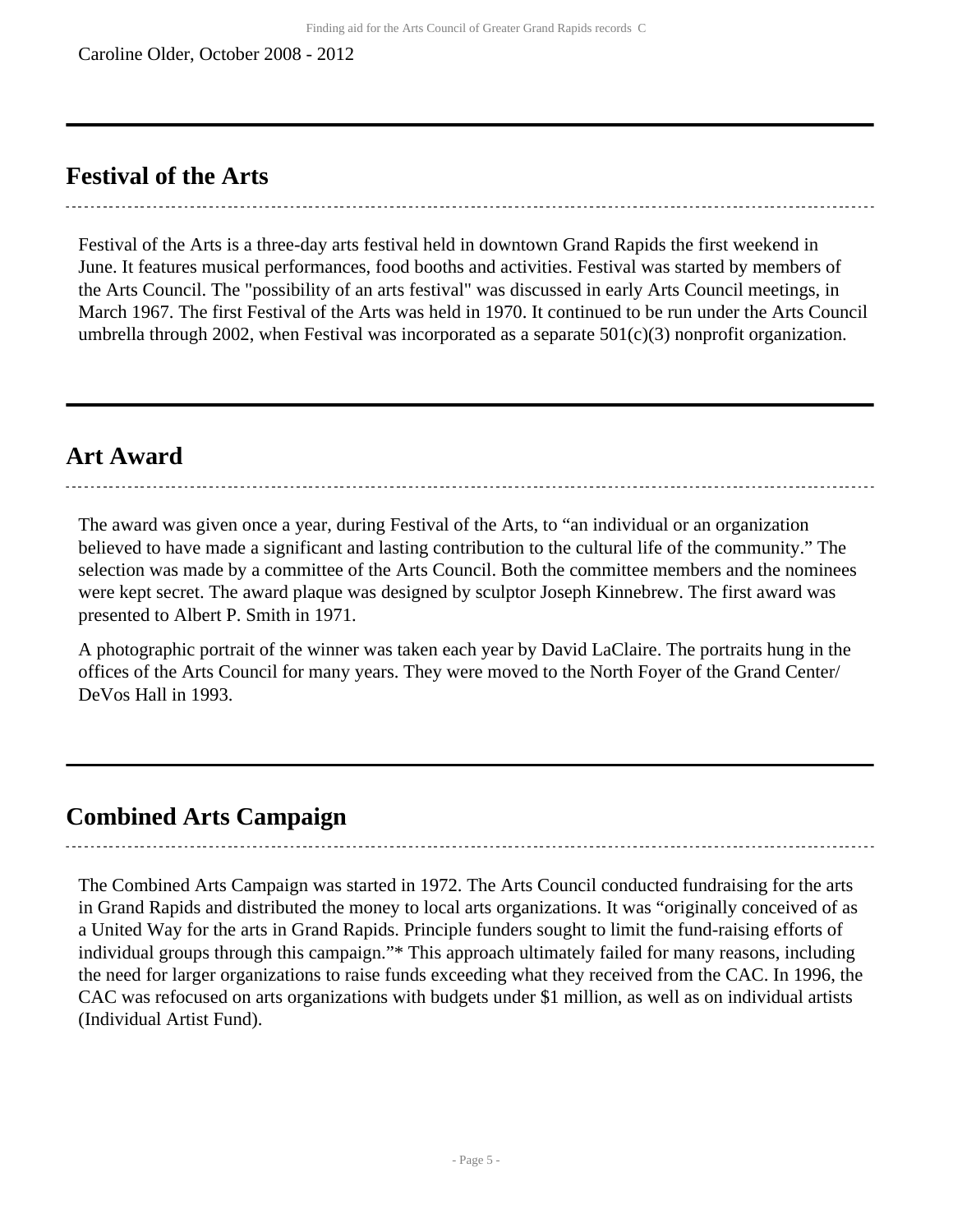\*Preliminary Management Report, August 1989 (Box 12, Folder 1)

# <span id="page-5-0"></span>**Scope and Contents note**

As an umbrella organization, the Arts Council retained records relating to numerous local arts organizations. This makes the collection useful not only for information pertaining to the Arts Council itself but also for many other groups. The collection also provides valuable information on the art scene in Grand Rapids in general and how it has changed and evolved over the years.

Where possible, the original order and provenance of the files was maintained. For the most part, though, the files were not received in sufficient order to make this possible. The Arts Education Initiative files were received in the most complete order and fewer changes were made.

The collection includes board minutes, subject files, reports, financial records, ephemera, images, video and audio. The ephemera, images, video and audio are particularly helpful in providing coverage of local arts organizations. The collection covers the entire lifespan of the Arts Council, from 1967 through 2012. The bulk of the content is from the 1990s and 2000s.

# <span id="page-5-1"></span>**Administrative Information**

### **Publication Information**

Grand Rapids Public Library, Grand Rapids History and Special Collections Department July 2014

# **Conditions Governing Use note**

The material in the collection was collected by the Arts Council. Various resources in this collection are protected by copyright or are owned by other organizations or individuals. In order to reproduce these types of materials, written permission must be obtained from the copyright owners prior to the act of reproducing. Users assume full responsibility for questions of potential copyright violation in their use of this material.

### **Immediate Source of Acquisition note**

Arts Council of Greater Grand Rapids, 2012.011

Jerry Hazzard, on behalf of the Arts Council, 1986.85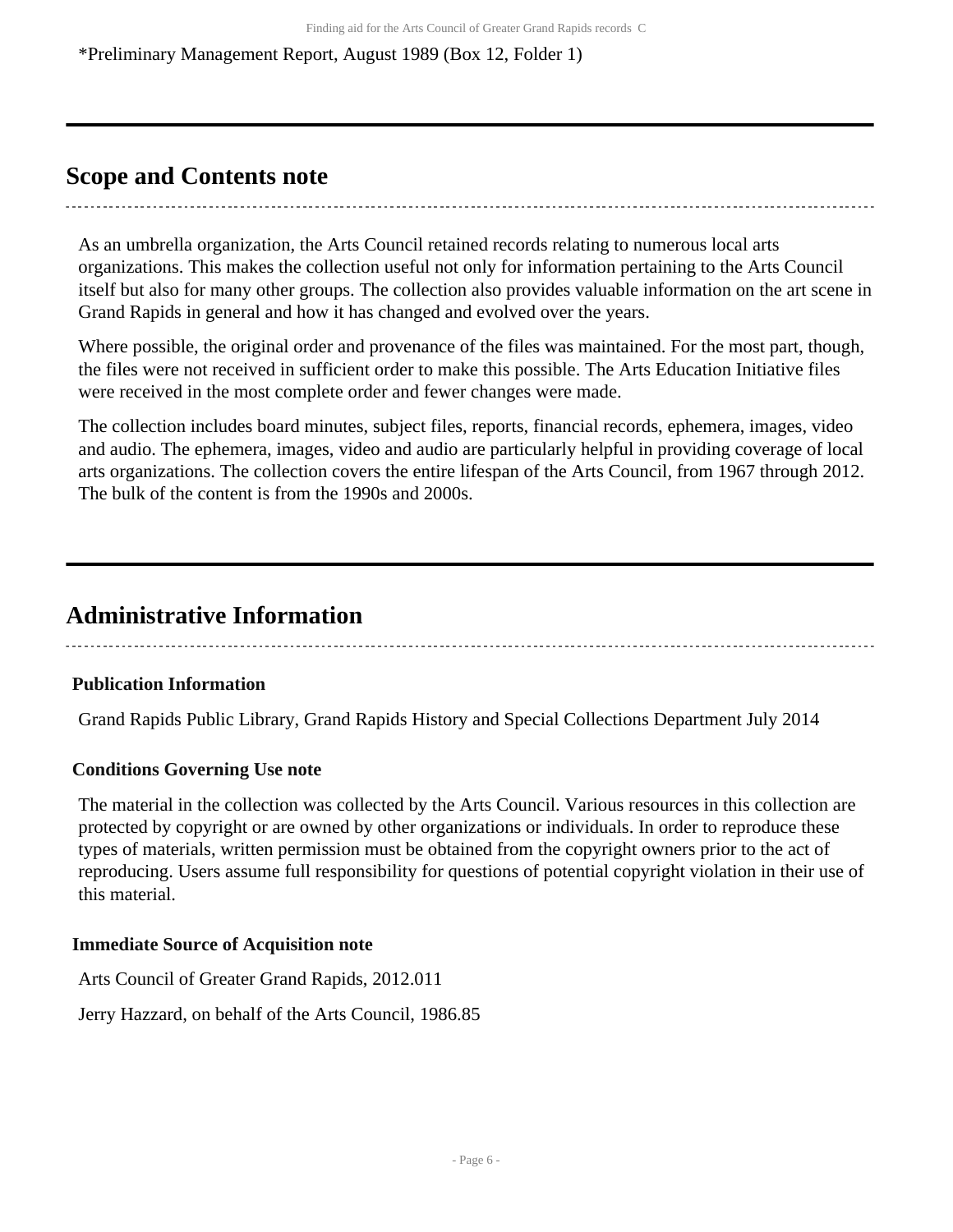## **Existence and Location of Copies note**

Several compact discs and DVDs were received with the collection. These items are noted throughout the finding aid. The original physical item can be found in the box/folder as noted, and a digital copy is also available (see staff).

# <span id="page-6-0"></span>**Controlled Access Headings**

### **Corporate Name(s)**

• Festival of the Arts. (Grand Rapids, Mich.)

### **Genre(s)**

• records (documents)

### **Geographic Name(s)**

• Grand Rapids (Mich.) -- History

# **Subject(s)**

- Arts -- Michigan -- Grand Rapids
- Arts in education -- Michigan -- Kent County
- Performing arts -- Michigan -- Grand Rapids
- Volunteer workers in the arts -- Michigan -- Grand Rapids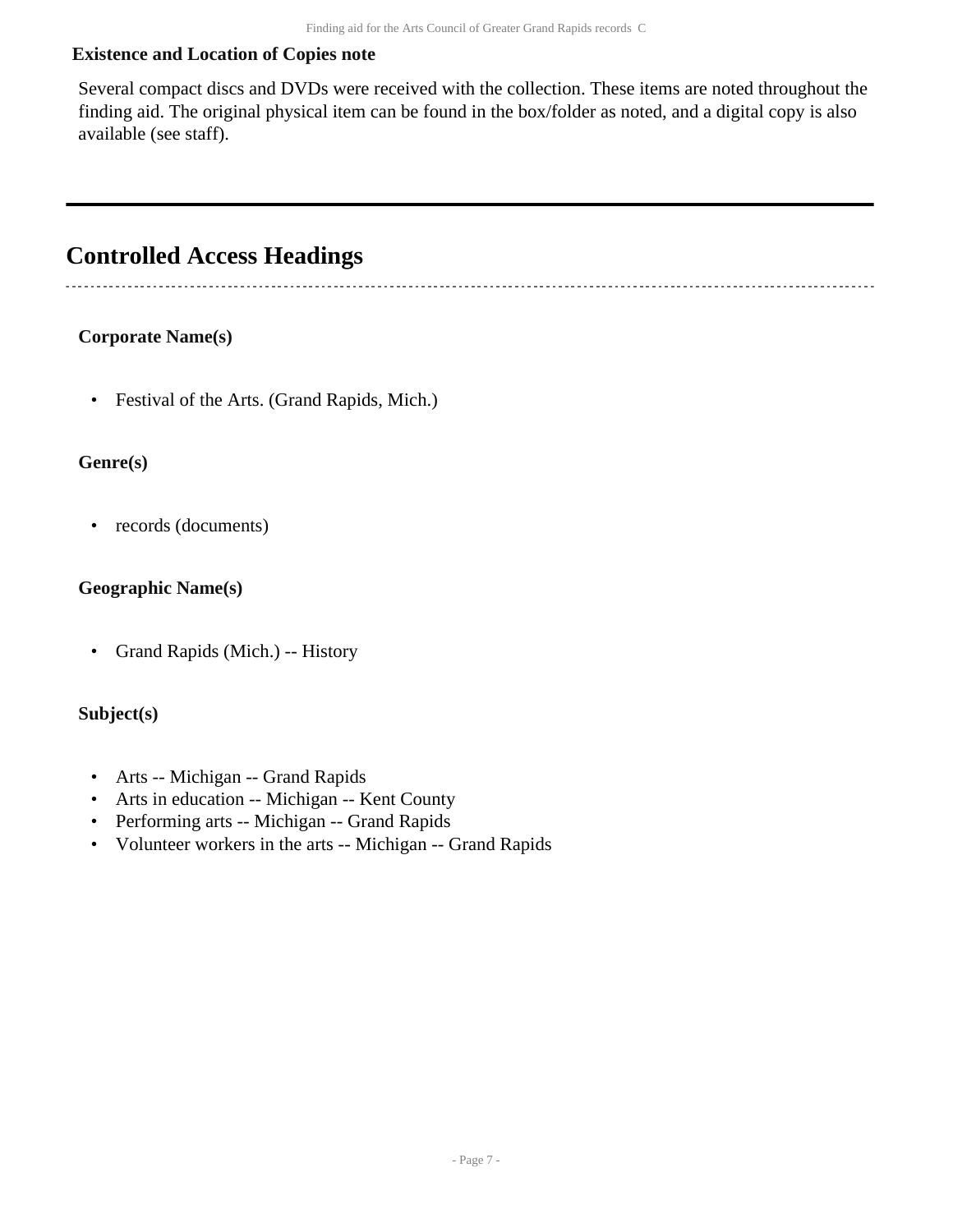# <span id="page-7-0"></span>**Collection Inventory**

#### <span id="page-7-1"></span>**Series I: Art Award 1971-2004**

#### **Scope and Contents note**

Contains nomination letters (including people who were not selected), text of award speeches, program invitations, blueprints/schematics and instructions for award itself and for portraits. The material is valuable in providing information on a number of local artists and patrons of the arts. Many of the nomination letters provide a significant amount of detail about people's careers and their impact on the local arts community.

#### **Art Award recipients**

Albert P. Smith, 1971 Mabel Perkins, 1972 Gerald Elliot, 1973 Dan Kovats, 1974 Paul Dreher, 1975 Jan Blaich, 1976 Nancy Mulnix, 1977 Rich and Helen DeVos, 1978 Paul Collins, 1979 Sally Seven, 1980 John and Edith Blodgett, 1981 Buck Matthews, 1982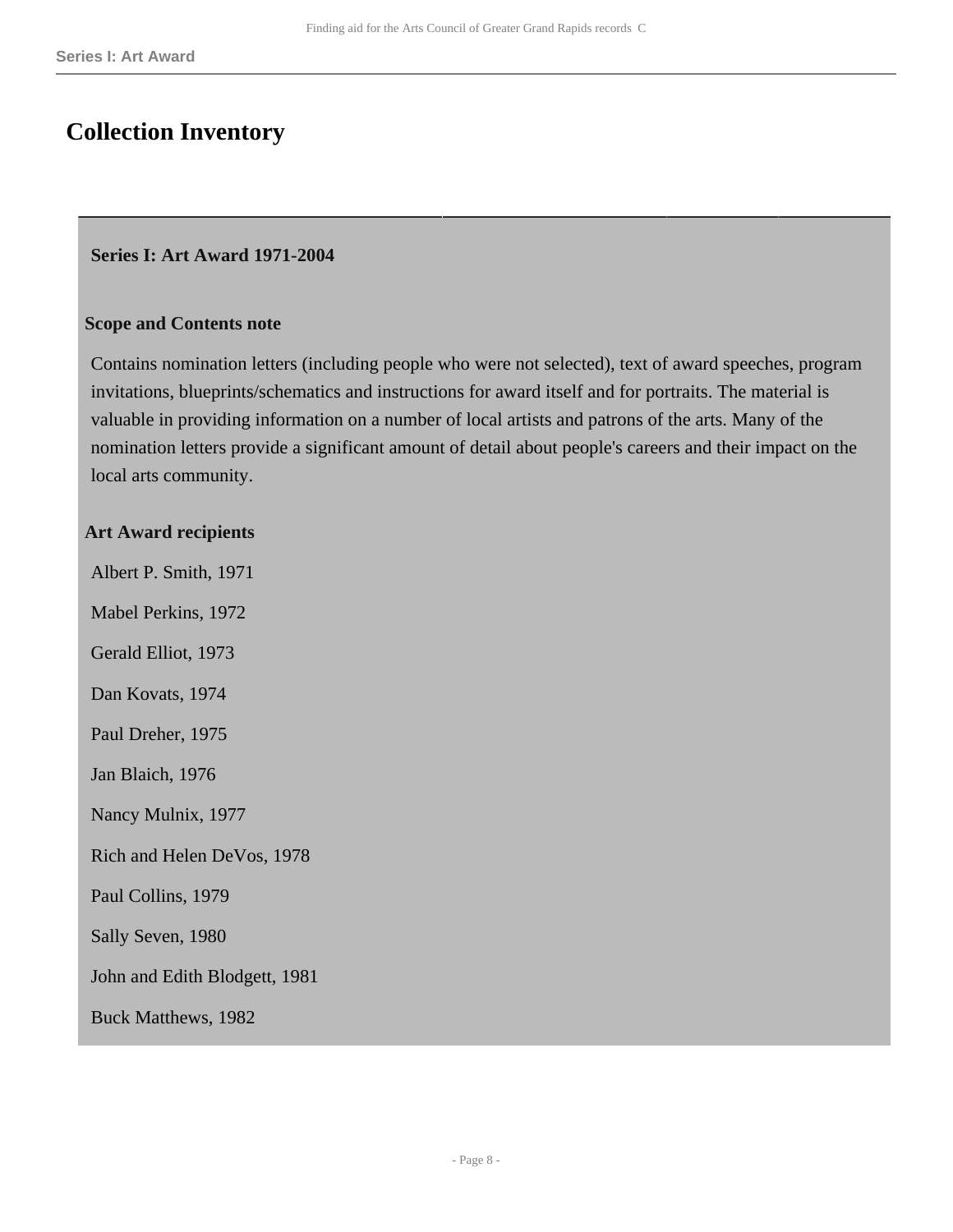|  |  |  |  | Mike and Mary Ann Keeler, 1983 |  |
|--|--|--|--|--------------------------------|--|
|--|--|--|--|--------------------------------|--|

Burke Porter, 1984

Norma Brink, 1985

Chuck and Stella Royce, 1986

Cedric Ward, 1987

Vance and Karin Orr, 1988

Alene Brittain, 1989

Gordon and Laura Goodrich, 1990

Eloise Johnson, 1991

Roland and Alyce Robey, 1992

David LaClaire, 1993

David Nicolette, 1994

Jay and Betty VanAndel, 1995

Joan Gillett, 1996

Kate Pew Wolters, 1997

Tina and Sam Afendoulis, 1998

Lena and Fred Meijer, 1999

Fred Sebulske, 2000

Casey and Vi Wondergem, 2001

Norma VanKuiken, 2002

Duane Davis, 2003

Peter Wege, 2004

**Box Folder**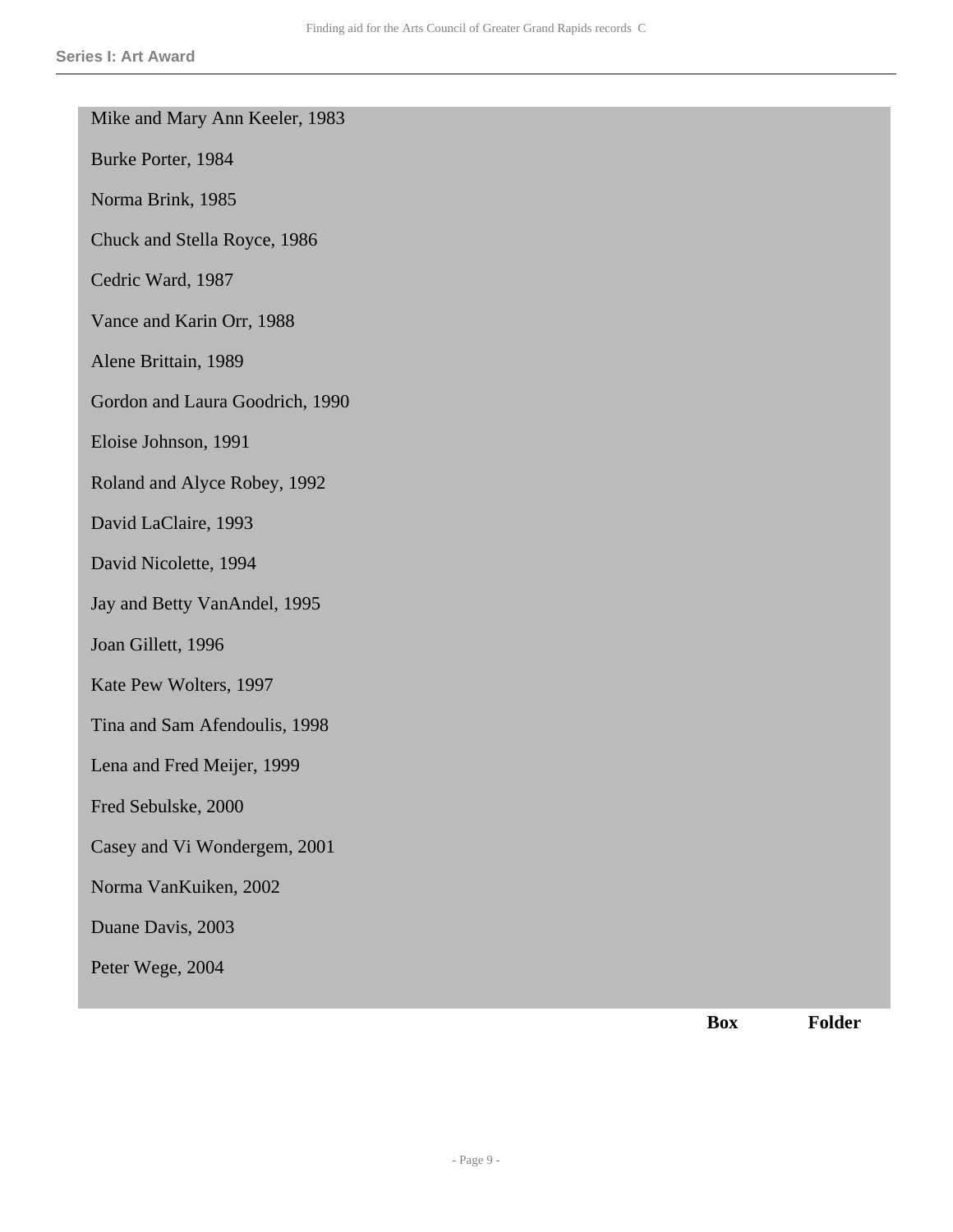| Supplier and assembly information 1979                                  | 33         | 6              |
|-------------------------------------------------------------------------|------------|----------------|
| Minutes, Awards committee September 1990-December 1991                  | 34         | $\overline{2}$ |
| Minutes, Art Award committee 1993                                       | 34         | 3              |
| Casey and Vi Wondergem, Norma VanKuiken 2002-2002                       | 31         | 12             |
| Nominations 2004                                                        | 34         | $\mathbf{1}$   |
| Duane Davis 2004                                                        | 33         | $\tau$         |
| Miscellaneous                                                           | 33         | $8-9$          |
| <b>Scrapbook 1971-2003</b>                                              |            |                |
| <b>Scope and Contents note</b>                                          |            |                |
| A three-ring binder that was dissasembled and placed into file folders. |            |                |
|                                                                         | <b>Box</b> | Folder         |
| Awards committee timeline                                               | 34         | $\overline{4}$ |
| Recipient roster                                                        | 34         | 5              |
| Committee file 1971                                                     | 34         | $\sqrt{6}$     |

Committee file 1973 34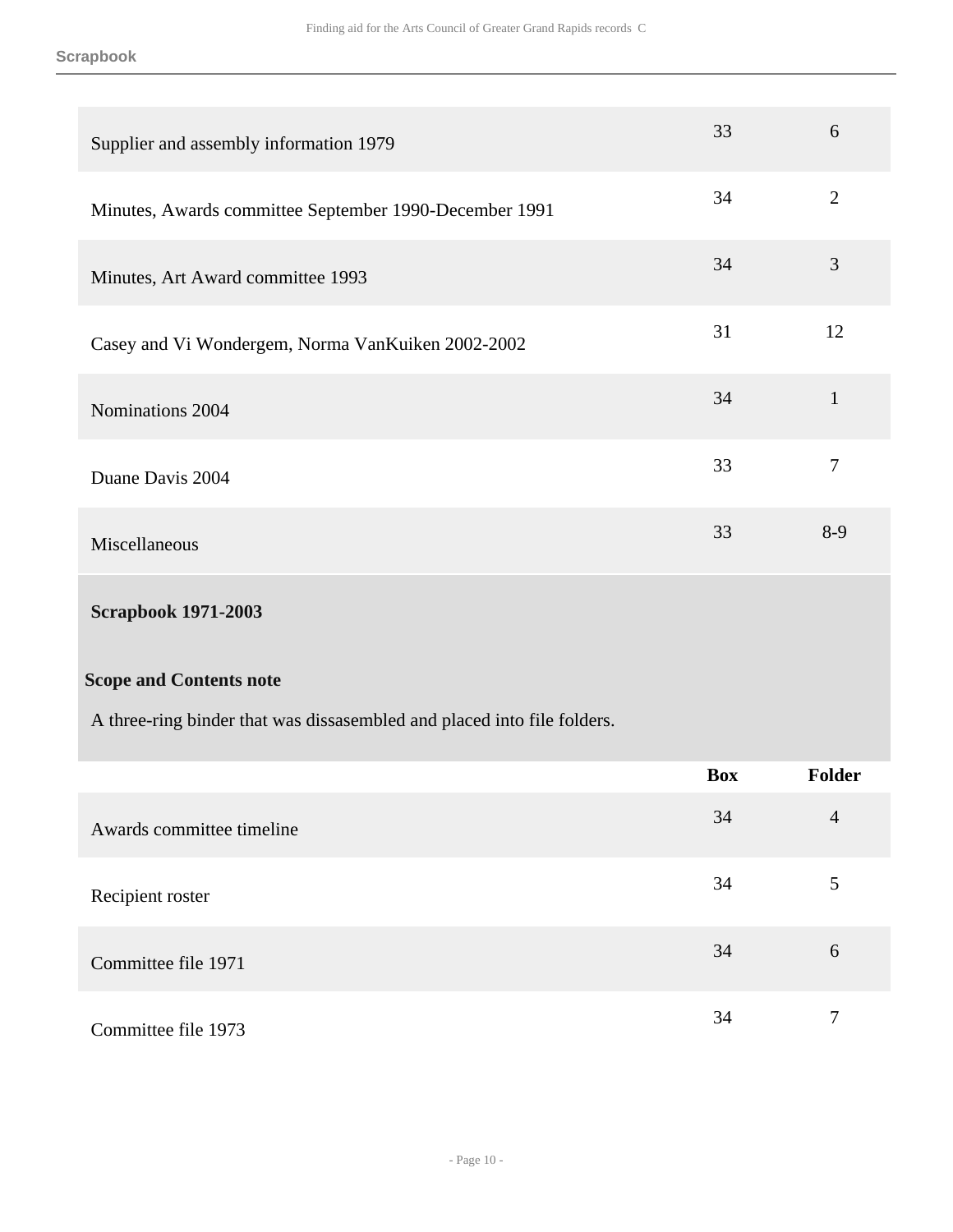| Committee file 1974 | 34 | 8      |
|---------------------|----|--------|
| Committee file 1975 | 34 | 9      |
| Committee file 1976 | 34 | 10     |
| Committee file 1977 | 34 | $11\,$ |
| Committee file 1978 | 34 | 12     |
| Committee file 1979 | 34 | 13     |
| Committee file 1980 | 34 | 14     |
| Committee file 1981 | 34 | 15     |
| Committee file 1982 | 34 | 16     |
| Committee file 1983 | 34 | 17     |
| Committee file 1984 | 34 | 18     |
| Committee file 1985 | 34 | 19     |
| Committee file 1986 | 34 | $20\,$ |
| Committee file 1987 | 34 | 21     |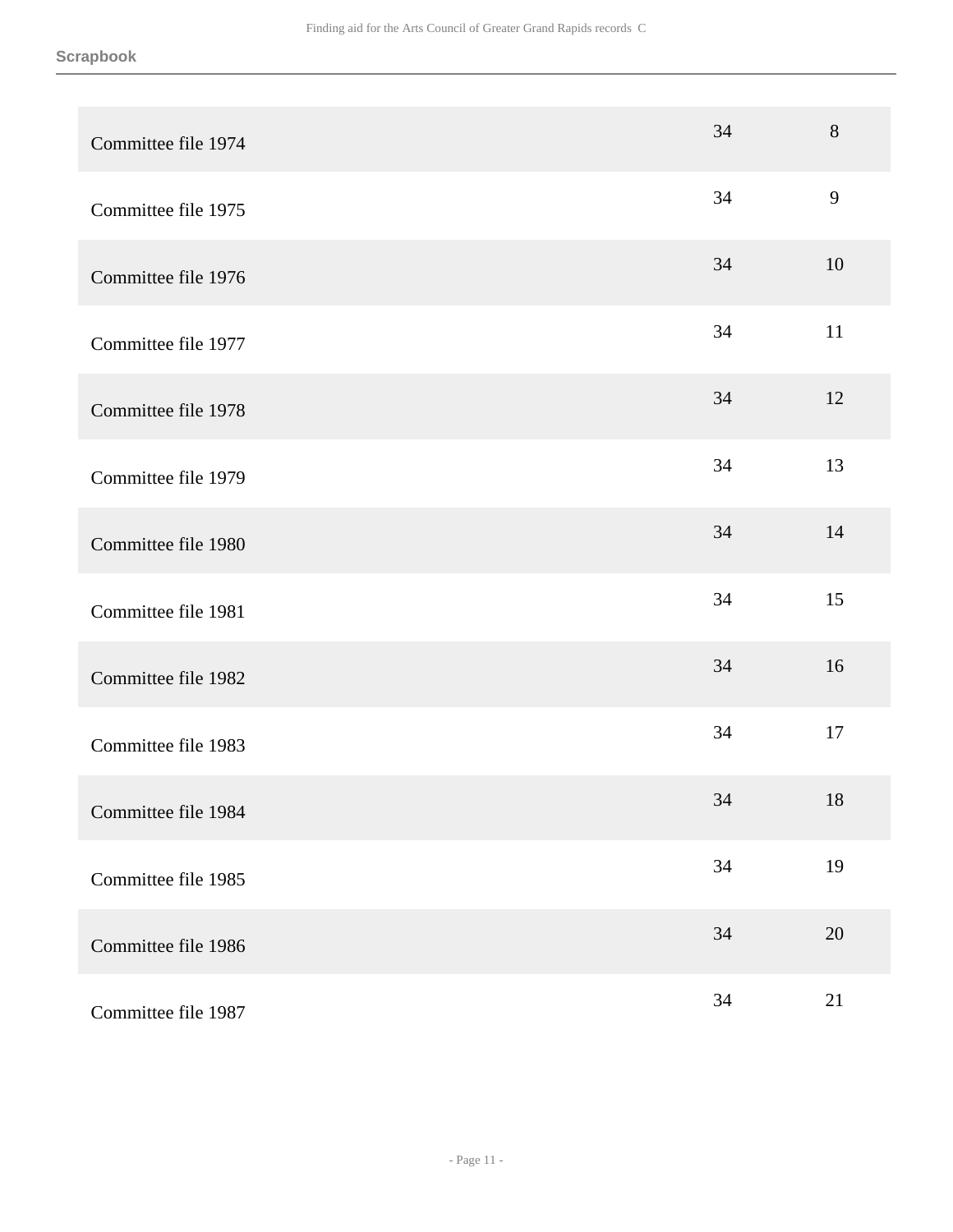| Committee file 1988 | 34 | 22 |
|---------------------|----|----|
| Committee file 1989 | 34 | 23 |
| Committee file 1990 | 34 | 24 |
| Committee file 1991 | 34 | 25 |
| Committee file 1992 | 34 | 26 |
| Committee file 1993 | 34 | 27 |
| Committee file 1994 | 34 | 28 |
| Committee file 1995 | 34 | 29 |
| Committee file 1996 | 34 | 30 |
| Committee file 1997 | 34 | 31 |
| Committee file 1998 | 34 | 32 |
| Committee file 1999 | 34 | 33 |
| Committee file 2000 | 34 | 34 |
| Committee file 2001 | 34 | 35 |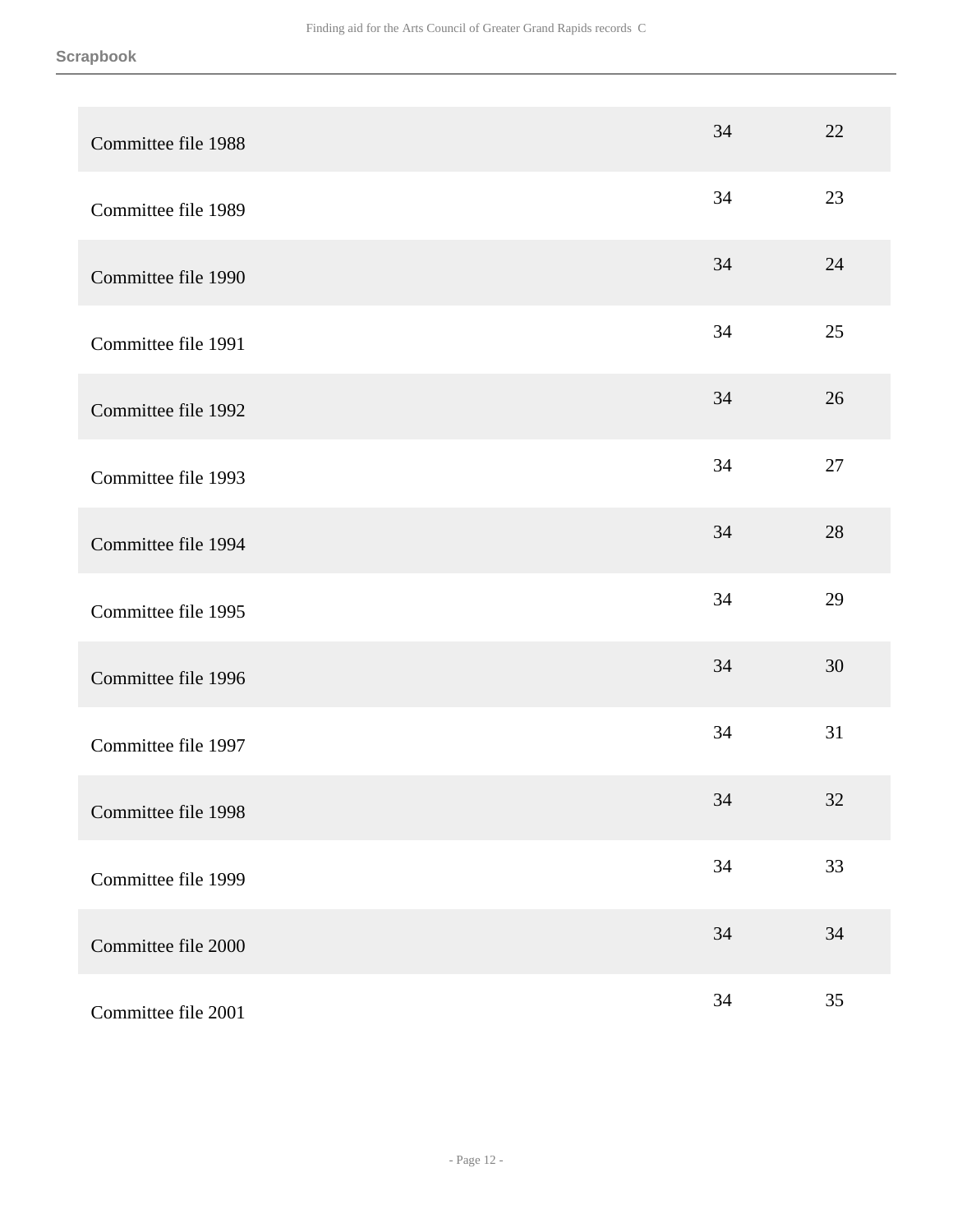| Committee file 2002                                                                               | 34 | 36 |
|---------------------------------------------------------------------------------------------------|----|----|
| Committee file 2003                                                                               | 34 | 37 |
| Portrait info. Including original letter from Maurice LaClaire proposing<br>portraits. 1971, 1990 | 34 | 38 |
| William F. Thrall Award Circa 1980-1994                                                           | 34 | 39 |

### **Scope and Contents note**

The William F. Thrall Award was given to "an individual(s) or organization that has contributed to the quality of life n the community through urban design or architecture." The award, established in 1980, was given by the Arts Council and the Dyer-Ives Foundation.

### <span id="page-12-0"></span>**Series II: Arts Education Initiative 1992-2011**

#### **Scope and Contents note**

The Arts Education Initiative was a program run by the Arts Council to further arts education in Grand Rapids. The program was started in 1994 in response to cuts in art and music funding in the Grand Rapids Public Schools.

This series contains reports and studies related to the Arts Education Initiative, information on grants awarded, flyers and training materials from workshops and other related papers and correspondence. Material is arranged by type and then chronologically.

Additional material on the Arts Education Initiative can be found throughout the collection, particularly in the minutes, images, video and audio series/subseries.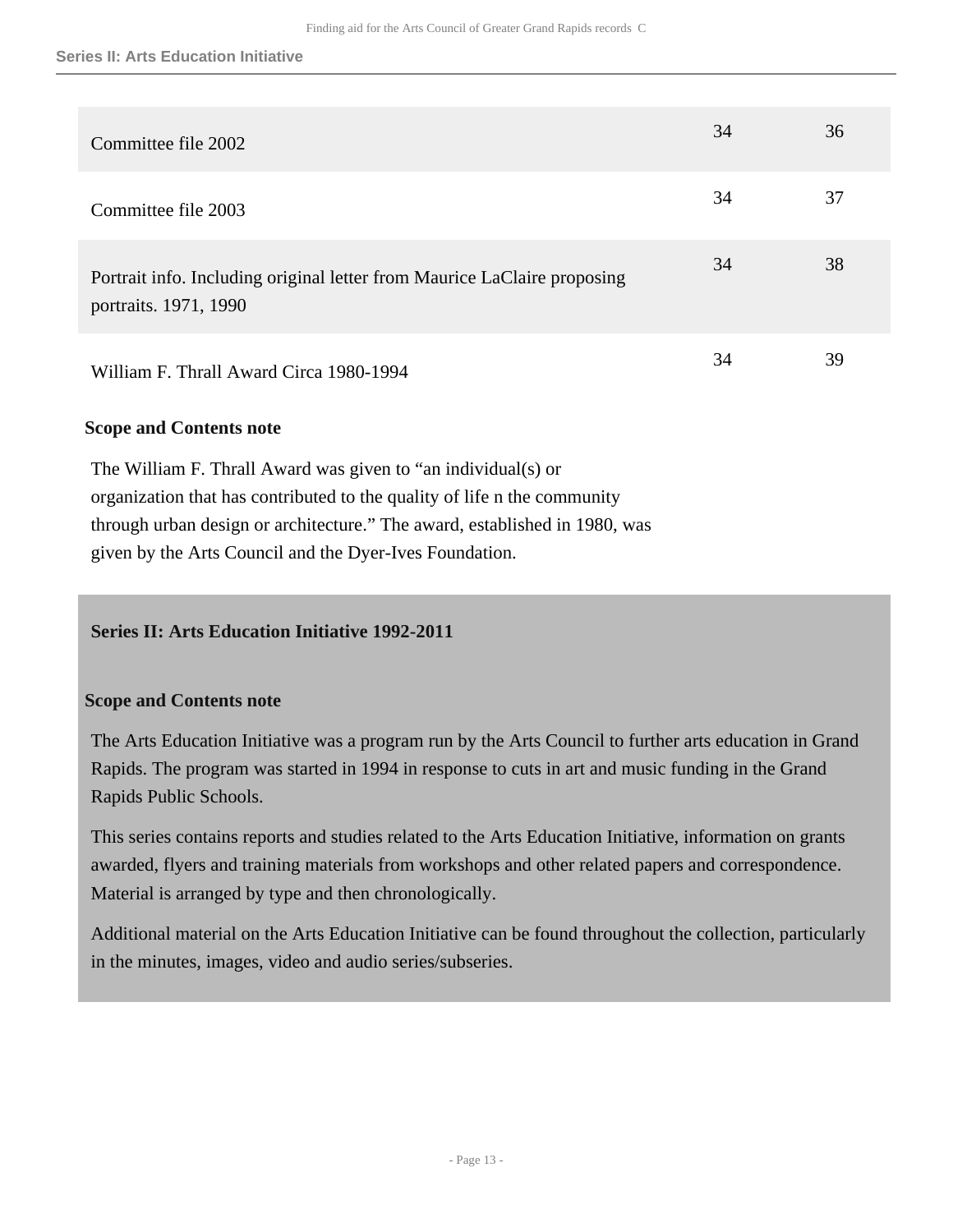## **Subseries A: Reports and studies 1992-2002**

|                                                                                                                   | <b>Box</b>     | Folder          |
|-------------------------------------------------------------------------------------------------------------------|----------------|-----------------|
| Initial task force 1992-1993                                                                                      | $\overline{4}$ | $\mathbf{1}$    |
| Proposal to Frey Foundation 1994-1996                                                                             | $\overline{4}$ | $\overline{2}$  |
| Evaluation of Arts Education Initiative program 1994-1996                                                         | $\overline{4}$ | 3               |
| Evaluation of Arts Education Initiative program - "notes from meetings<br>with Maria Suchowski" 1994-1996         | $\overline{4}$ | $\overline{4}$  |
|                                                                                                                   |                | <b>Box</b>      |
| 1st Year Progress Report presented to the Frey Foundation, Arts Education<br><b>Initiative August 1995</b>        |                | 13              |
| First Year Evaluation Report of the Arts Education Initiative, prepared by Maria A.<br>Suchowski August 7, 1995   |                | 13              |
| Second Year Evaluation Report of the Arts Education Initiative, prepared by Maria A.<br>Suchowski August 12, 1996 |                | 13              |
|                                                                                                                   | <b>Box</b>     | Folder          |
| Final Report for the Frey Foundation - Narrative Summary September<br>1996                                        | $\overline{4}$ | $5\overline{)}$ |
|                                                                                                                   |                | <b>Box</b>      |
| Final Report presented to the Frey Foundation September 1996                                                      |                | 13              |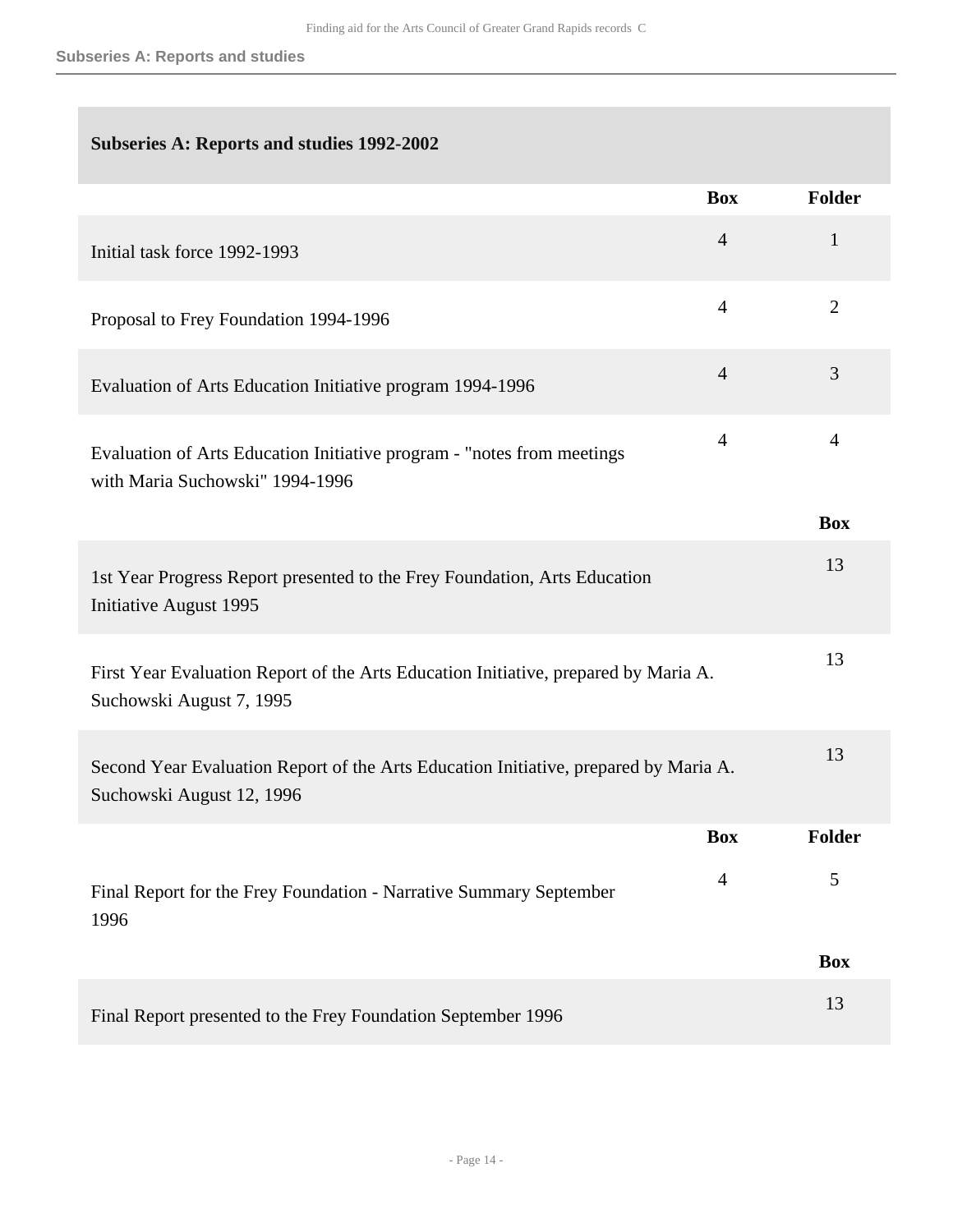#### **Subseries B: Programs and workshops**

|                                                                                                            | <b>Box</b>     | Folder |
|------------------------------------------------------------------------------------------------------------|----------------|--------|
| Focus Group Findings October 1996                                                                          | $\overline{4}$ | 6      |
| Grant application to Collegiate Cultural Foundation (Arts Education and<br>general Arts Council) 1997      | $\overline{4}$ | 7      |
| Arts Education Initiative Evaluation Report, Community Learning<br>Enterprise December 1997                | $\overline{4}$ | 8      |
| Proposal: Assessing the Baseline of Arts Education in Greater Grand<br>Rapids, by ArtsMarket July 10, 2002 | $\overline{4}$ | 9      |
| Task force for Arts Education as Core circa 2002                                                           |                |        |
|                                                                                                            |                |        |

## **Subseries B: Programs and workshops 1993-2007**

|                                                                                     | <b>Box</b>     | <b>Folder</b> |
|-------------------------------------------------------------------------------------|----------------|---------------|
| Riverside Elementary and Grand Rapids Symphony<br>partnership 1993-1996             | $\overline{4}$ | 11            |
| Arts Council Evaluation Workshop, Reference Guide February 19, 1998                 | 4              | 12            |
| Arts in Education workshop at Kent Intermediate School<br>District November 3, 1999 | $\overline{4}$ | 13            |
| Forest Hills Public Schools, Arts Resource Day February 9, 2000                     | 4              | 14            |
| VTS (Visual Thinking Strategy) Training for Teachers 2007                           | 4              | 16            |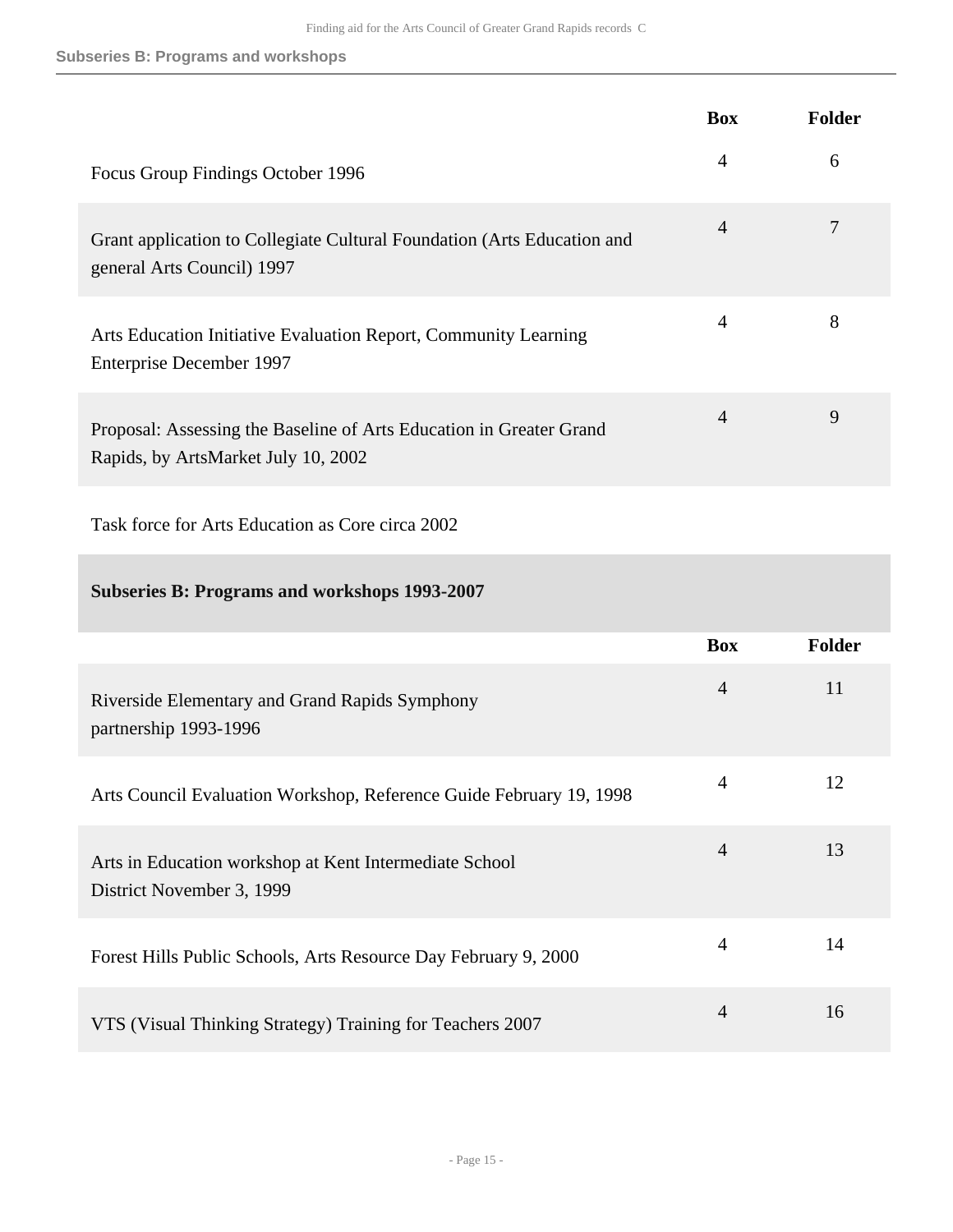| Workshops 1994-1997, 2001                              | 4              | 15             |
|--------------------------------------------------------|----------------|----------------|
| <b>Cultural arts opportunities for youth</b>           |                |                |
|                                                        | <b>Box</b>     | <b>Folder</b>  |
| 1995 Summer Cultural Arts Opportunities for Youth 1995 | $\overline{4}$ | 17             |
| Summer activities 2000                                 | $\overline{4}$ | 18             |
| 2000-2001 School year activities 2000-2001             | 5              | $\mathbf{1}$   |
| Summer activities 2001                                 | 5              | $\overline{2}$ |
| Miscellaneous summer activities fliers                 | 5              | 3              |

# **Subseries C: Grants 1994-2011**

#### **Scope and Contents note**

This subseries contains information on both grants awarded and applied for by the Arts Council, in the area of Arts Education.

|                                                                                           | <b>Box</b>    | <b>Folder</b> |
|-------------------------------------------------------------------------------------------|---------------|---------------|
| Initial granting round, review committee information September 1994                       | $\mathcal{L}$ | 4             |
| Request for Proposals: Grants Available for Collaborative Arts Education<br>Projects 1997 |               |               |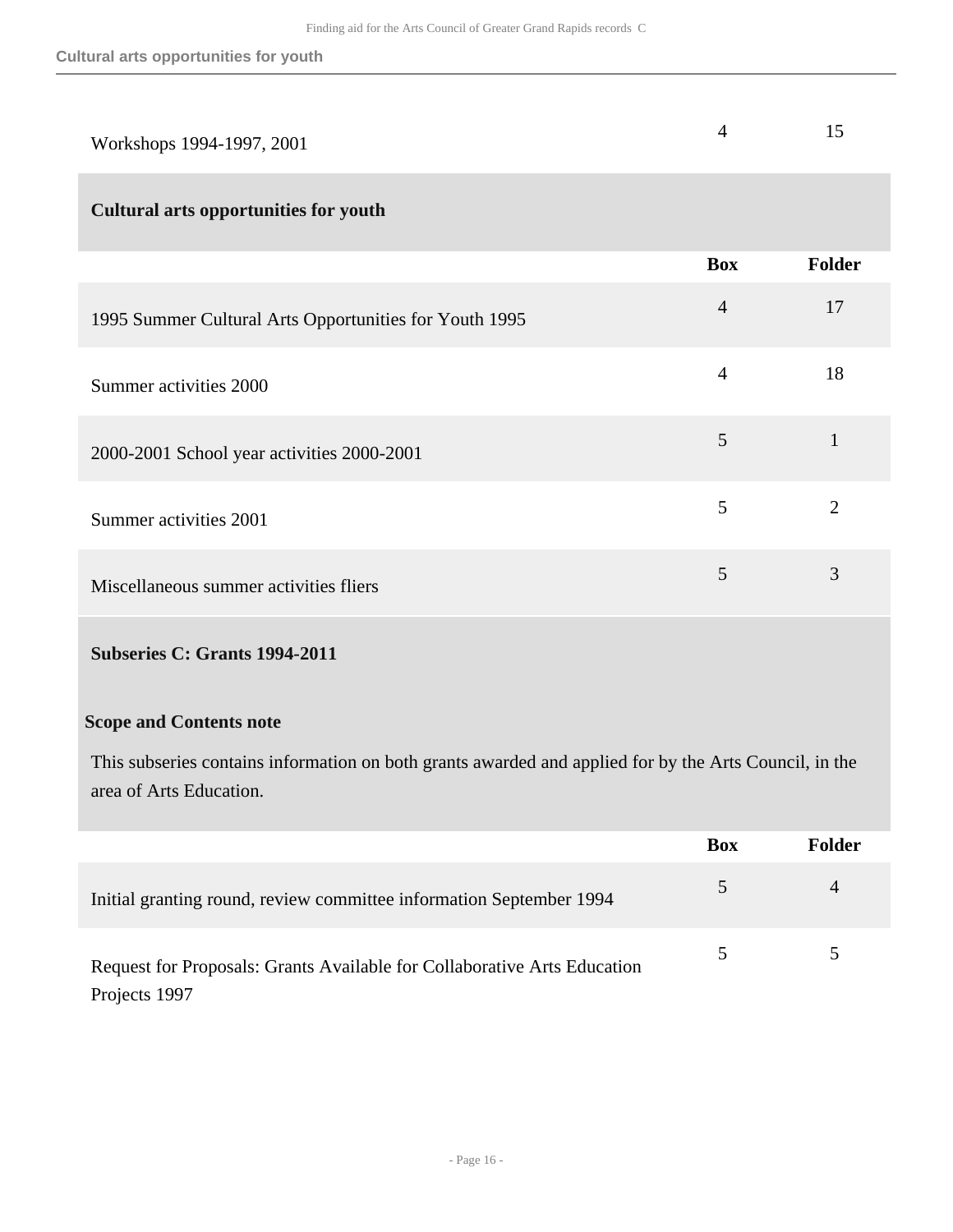| Task Force on Arts Education as Core, grant application to Grand Rapids<br>Foundation 2001                                              | 5          | 6      |
|-----------------------------------------------------------------------------------------------------------------------------------------|------------|--------|
| Beyond the Task Force for Arts Education as Core: Transforming Schools<br>through the Arts, proposal to the Frey Foundation Summer 2002 | 5          | $\tau$ |
| Arts Education Funding Pool 2002-2007                                                                                                   | 5          | 8      |
| Arts Education Funding Pool, information packet circa 2011                                                                              | 5          | 9      |
| Miscellaneous                                                                                                                           | 5          | 10     |
| <b>Subseries D: General files 1992-2003</b>                                                                                             |            |        |
|                                                                                                                                         |            |        |
|                                                                                                                                         | <b>Box</b> | Folder |
| Program summary and history 1992-1998                                                                                                   | 5          | 11     |
| Informational meeting October 5, 1994                                                                                                   | 5          | 12     |
| Correspondence and miscellaneous papers 1994-1995                                                                                       | 5          | 13     |
| Arts Resource Directory 1995-1996                                                                                                       | 5          | 14     |
| Radio advertising - Arts are Cool in School 1995-1996                                                                                   | 5          | 15     |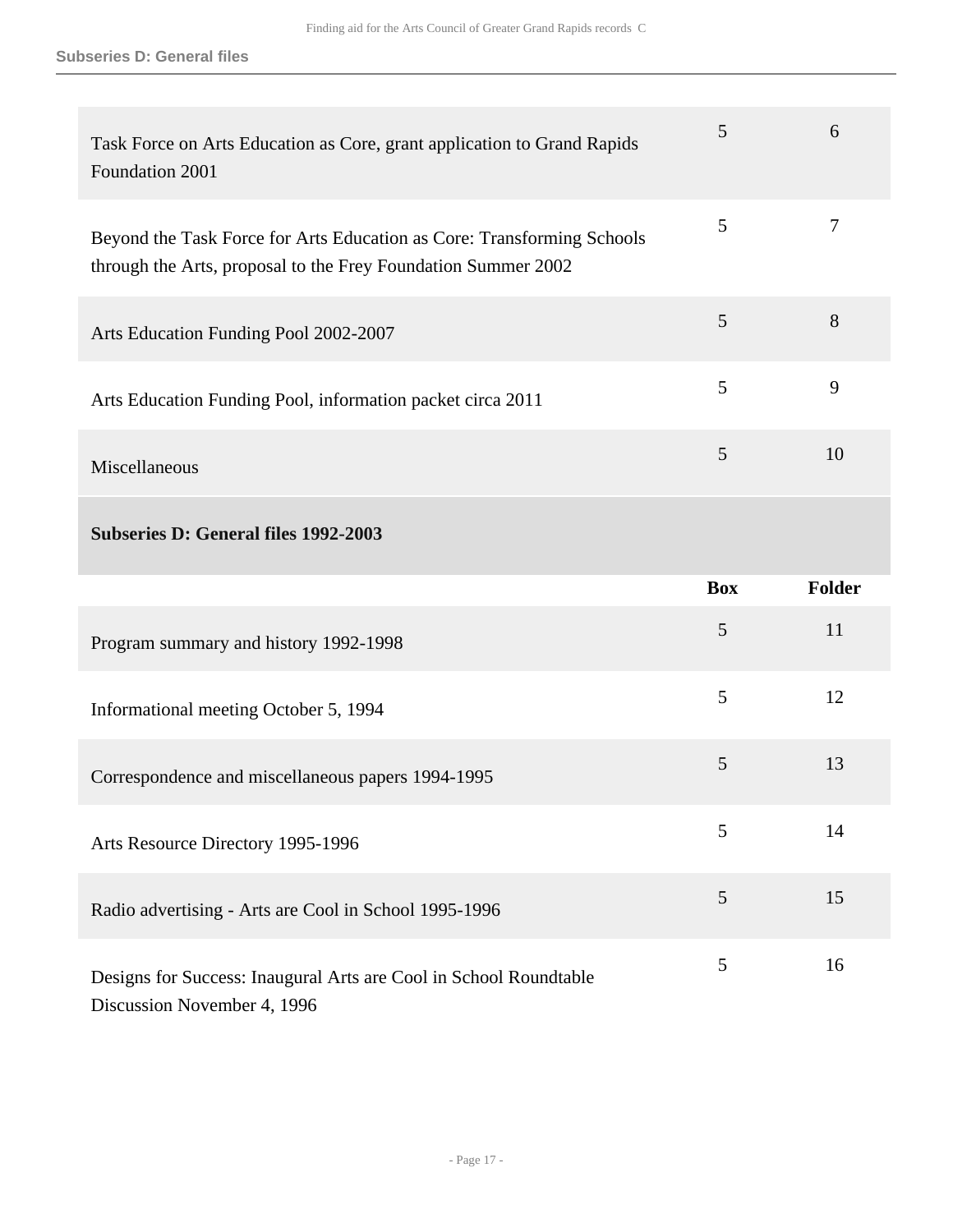| Arts Education Content Standards and Benchmarks, Michigan Department<br>of Education September 1996, July 1998 | 5  | 17 |
|----------------------------------------------------------------------------------------------------------------|----|----|
| Radio advertising - Arts Education Advocacy circa 2002                                                         | 5  | 18 |
| Posters, Arts Education funding pool 2002-2003                                                                 | 42 | 3  |
| Research material                                                                                              | 5  | 19 |
| Miscellaneous papers (including history)                                                                       | 5  | 20 |

#### **Subseries E: School mini grants - restricted, 1998-2011**

#### **Scope and Contents note**

These files contain material relating to mini grants that were awarded to schools in Kent County for arts education. The files include photographs, newspaper articles, programs, thank-you notes, reports and paperwork. They are helpful for demonstrating the nature of arts education in the 1990s-2000s. They also provide information on local schools, students and artists. The amount and nature of material in each folder varies. The folder titles contain either the artist or teacher's name. Arranged alphabetically by school or program.

These files are restricted until 2025 because they contain names and photographs of minors.

|                                              | <b>Box</b> | <b>Folder</b> |
|----------------------------------------------|------------|---------------|
| Material for Arts Ed reports Circa 2009-2010 | 6          |               |
| Miscellaneous school mini grants no date     |            |               |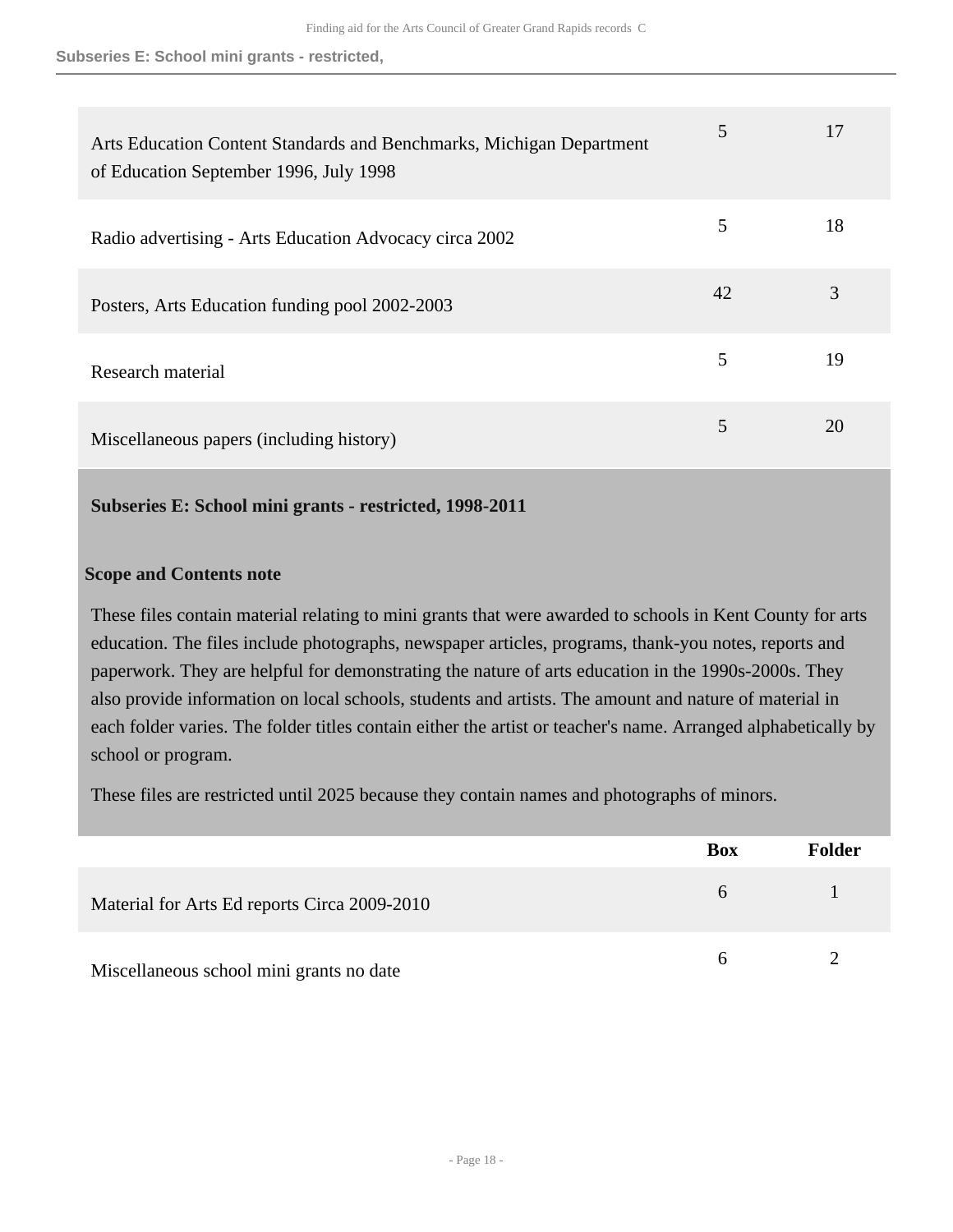| Aberdeen Elementary School, New Century Art at Aberdeen with artist<br>Kim Vandenberg 2007 | 6 | 3              |
|--------------------------------------------------------------------------------------------|---|----------------|
| Alger School, Lisa Honeycott Circa 2001-2003                                               | 6 | $\overline{4}$ |
| Assumption School of Belmont 2008                                                          | 6 | 5              |
| Assumption School (Belmont), hand chime project 2007                                       | 6 | 6              |
| Burton Middle School, Celebrating Our History ceramic tile project 2009                    | 6 | $\overline{7}$ |
| Byron Center High School, Raku workshop, artist Paul Flickinger circa<br>2000s             | 6 | 8              |
| C.A. Frost, Art Smart 2006                                                                 | 6 | 9              |
| C.A. Frost Environmental Science Academy, Principal's Art Gallery 2008                     | 6 | 10             |
| C.A. Frost, Pam J. Wells 2002                                                              | 6 | 11             |
| C.A. Frost Environmental Science Academy 2006                                              | 6 | 12             |
| Cannonsburg Elementary, Rockford Public Schools 2008                                       | 6 | 13             |
| Catholic Secondary Schools, Centennial Sculptures with artist Renee<br>Therriault 2006     | 6 | 14             |
| City Middle/High School orchestras 2005                                                    | 6 | 15             |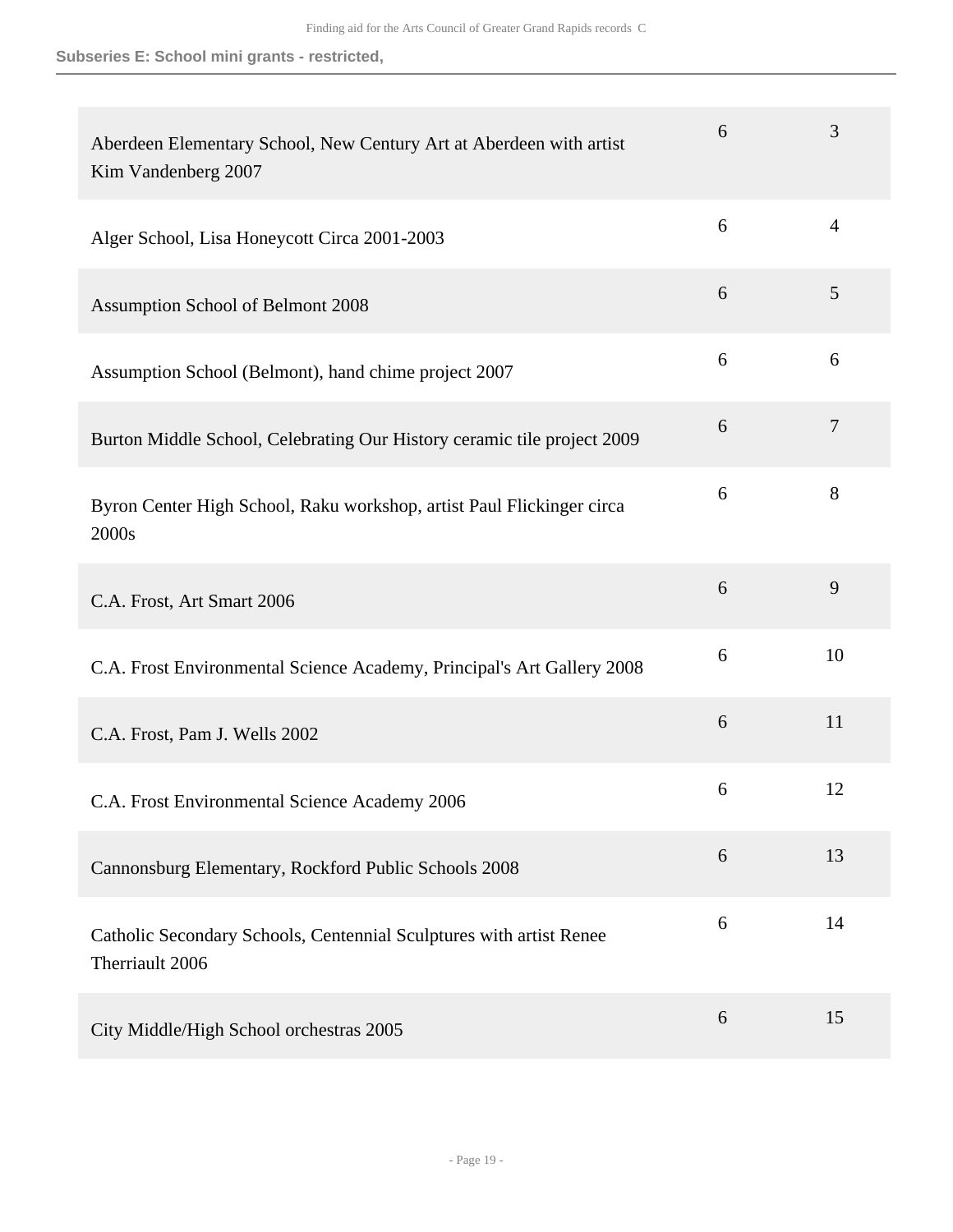| City High Middle School, David Ellis 2003                                                              | 6  | 16 |
|--------------------------------------------------------------------------------------------------------|----|----|
| City High Middle School orchestra 2009-2010                                                            | 6  | 17 |
| City High Middle School, David Ellis 2004-2005                                                         | 6  | 18 |
| City High Middle School, JoAnne Peterson 2003                                                          | 6  | 19 |
| Coit Creative Arts Academy, The Wizard of Oz Meets the Wiz 2006                                        | 6  | 20 |
| Coit Creative Arts Academy, Mural project with artist Joel Schoon<br>Tanis 2007                        | 6  | 21 |
| Coit Creative Arts Academy, Seussical Jr. 2007                                                         | 6  | 22 |
| Coit Creative Arts Academy, School House Rock Jr. 2008                                                 | 6  | 23 |
| Coit Creative Arts Academy, Alice in Wonderland 2009                                                   | 6  | 24 |
| Dickinson Elementary School 2006                                                                       | 6  | 25 |
| Dickinson Elementary, Theresa Nickels Circa 2002-2004                                                  | 6  | 26 |
| Dickinson Elementary with Patrick Johnson (images, compact disc).<br>Currently in Box 6. April 2, 1998 | 45 | 27 |
| Dutton Christian School, Fine Arts and Reading Month (FARM) 2011                                       | 6  | 27 |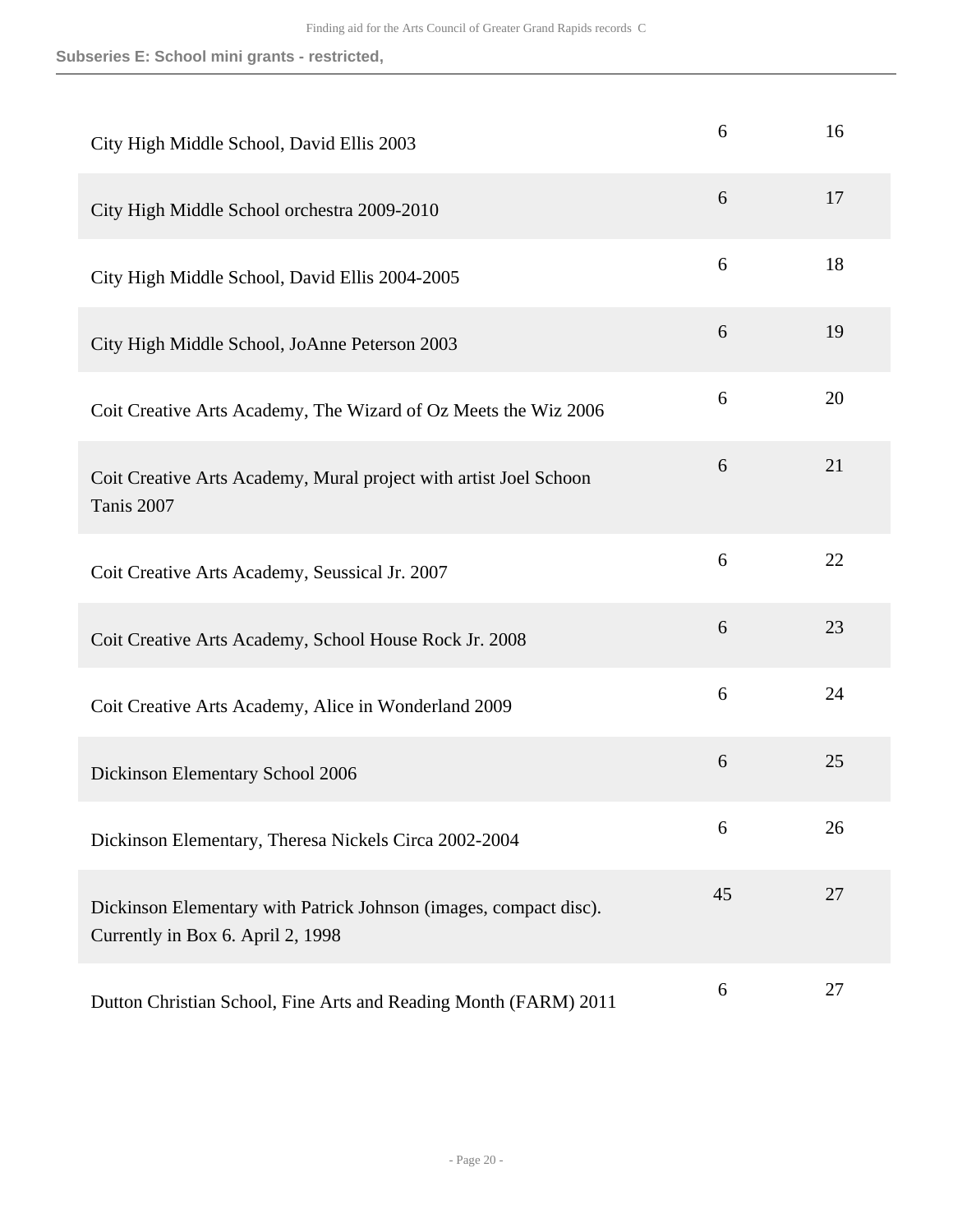| East Grand Rapids Middle, Jill Gersch 2005                                                 | 6 | 28 |
|--------------------------------------------------------------------------------------------|---|----|
| East Grand Rapids High School, Phantom of the Opera 2011                                   | 6 | 29 |
| East Oakview Elementary, Lou Sinigos 2004                                                  | 6 | 30 |
| Endeavor Elementary School, hand chimes no date                                            | 6 | 31 |
| Grand Rapids Stories, performance by Vandenberg and East Oakview<br>Elementaries 1998-1999 | 6 | 32 |
| Grand View Elementary, Music in Motion 2008                                                | 6 | 33 |
| Grandville Avenue Academy for the Arts, theatre and pottery 2008                           | 6 | 34 |
| Grandville Avenue Arts & Humanities, miscellaneous                                         | 6 | 35 |
| Godfrey-Lee Early Childhood Center, Orff Instrumentarium<br><b>Expansion 2008</b>          | 6 | 36 |
| Godwin Heights High School, Be Loud and Proud 2009                                         | 6 | 37 |
| Good Listening. Includes compact disc. 2011                                                | 6 | 38 |
| Highlands Middle School, Kim Nagy no date                                                  | 6 | 39 |
| Kellogsville High School, tile medallion project 2006                                      | 6 | 40 |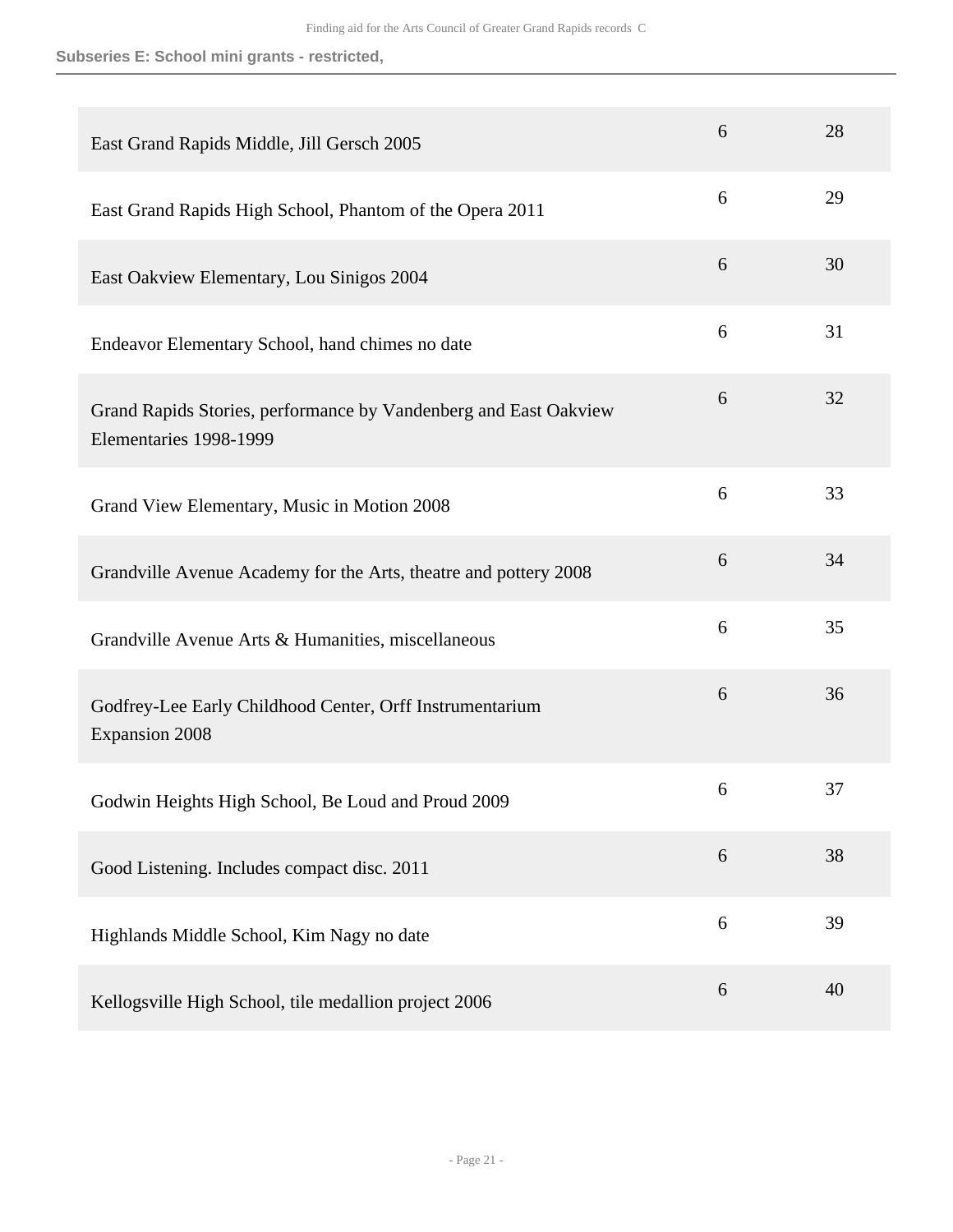| Kellogsville Middle School, Display Case Project 2009                                              | 6 | 41 |
|----------------------------------------------------------------------------------------------------|---|----|
| Kellogsville Middle School, Mobile Magic with John AC Despres 2007                                 | 6 | 42 |
| Kent City Middle School, mural 2008                                                                | 6 | 43 |
| Kentwood Public Schools, Glenwood and Meadowlawn Elementary, artist<br>Nursun Redmon 2010-2011     | 6 | 44 |
| Lowell High School, Raku workshop, artists Maya Maskevics and Karlis<br><b>Maskevics 2007-2008</b> | 6 | 45 |
| Lowell High School, Raku Essentials 2009                                                           | 6 | 46 |
| Madison Middle School, Click! Capture! Create! Includes compact<br>disc. 2007                      | 6 | 47 |
| Murray Lake Elementary School 2010                                                                 | 6 | 48 |
| New Branches School, artist Mia Maskevics 2008                                                     | 6 | 49 |
| New Branches Elementary School, ceramics with artist Mary Ellen<br>McNaughton 2006                 | 6 | 50 |
| North Park Elementary, with Kalamazoo Institute of Arts 2006                                       | 6 | 51 |
| NorthPointe Christian High School, mobile project with artist John<br>desPres 2008                 | 6 | 52 |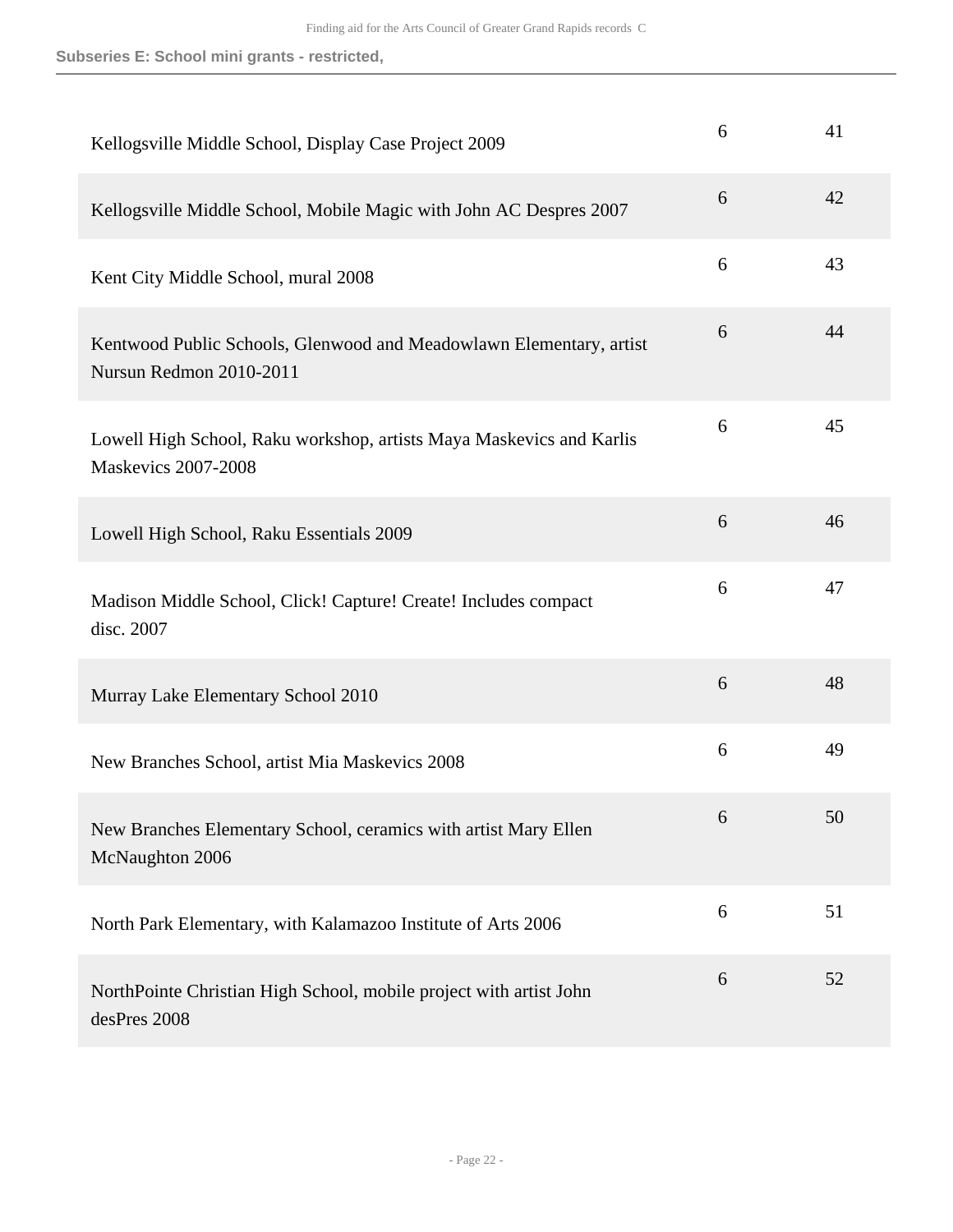| NorthPointe Christian High School, printing press 2007                                                                                    | 6 | 53 |
|-------------------------------------------------------------------------------------------------------------------------------------------|---|----|
| NorthPointe Christian Schools 2010                                                                                                        | 6 | 54 |
| North Rockford Middle School, Arts Night at North 2008                                                                                    | 6 | 55 |
| North Rockford Middle School 2010-2011                                                                                                    | 6 | 56 |
| North Oakview Elementary Circa 2010                                                                                                       | 6 | 57 |
| Northview High School, monster pillows with artist Jessica Frymire,<br>Pediatric Oncology Resource Team. Includes compact disc. 2009-2010 | 6 | 58 |
| Northview Public Schools, Suzanne Butler-Lich, Rich Ridenour Family<br>Concert 2005                                                       | 6 | 59 |
| Northview Public Schools, Lou Sinigos, music project with Mark<br><b>Webb 2004</b>                                                        | 6 | 60 |
| Ottawa Montessori, Barbara Koning 2003                                                                                                    | 6 | 61 |
| Ottawa Montessori, Barbara Koning 2002-2004                                                                                               | 6 | 62 |
| Page Elementary no date                                                                                                                   | 6 | 63 |
| Palmer Elementary School, The Beat Goes On with dancer Elizabeth<br>Kilbourne 2005                                                        | 6 | 64 |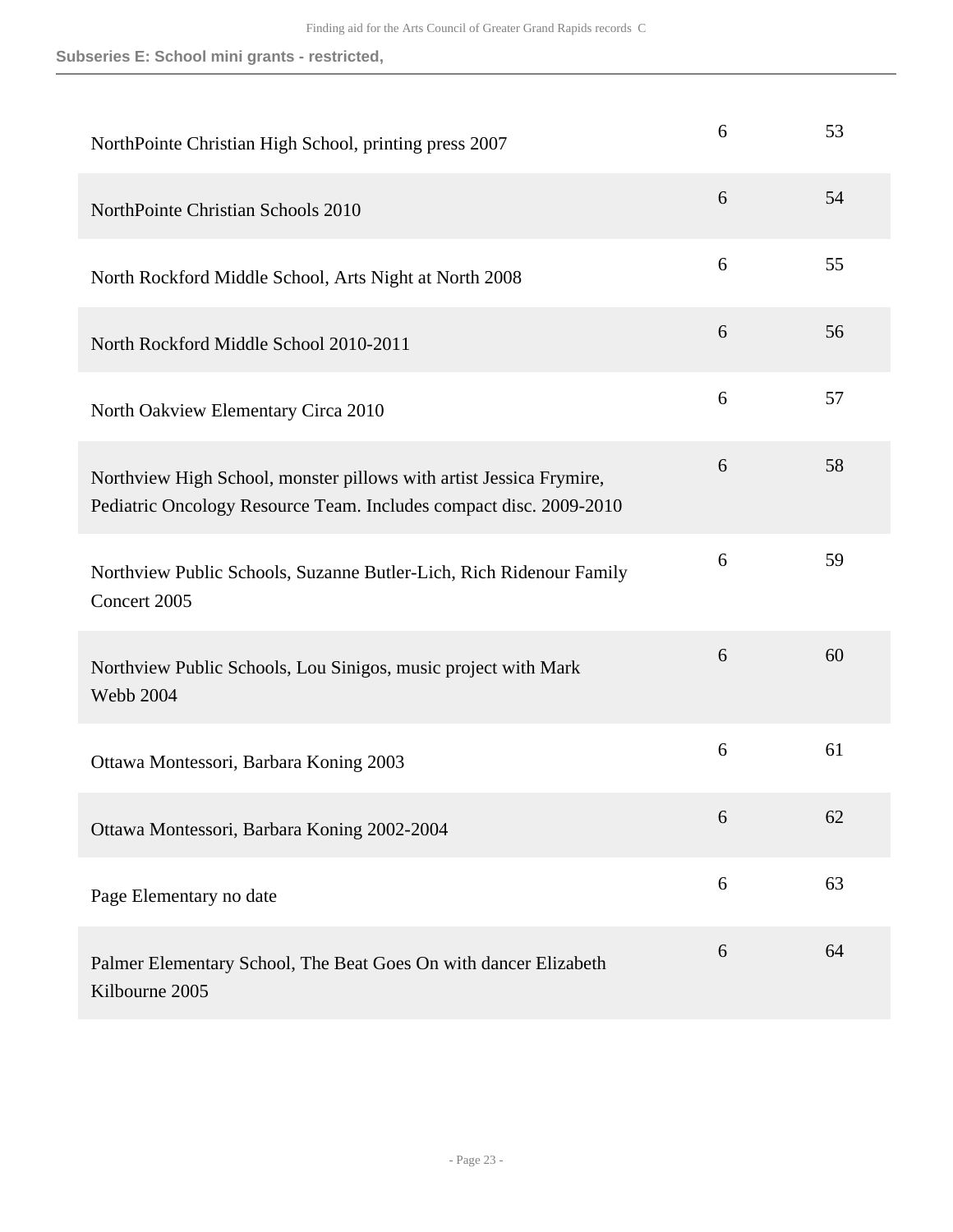| Palmer Elementary, Tammy Doak, Rita Pesano 2004                                           | 6  | 65 |
|-------------------------------------------------------------------------------------------|----|----|
| Palmer Elementary, Rita Pesano 2004                                                       | 6  | 66 |
| Palmer Elementary, Rita Pesano 2003                                                       | 6  | 67 |
| Palmer grant for dance (images, compact disc). Currently in Box 6. 2005                   | 45 | 28 |
| Plymouth Christian High School, kiln 2007                                                 | 6  | 68 |
| The Potter's House, Deborah Roberts-Hanshue 2004                                          | 6  | 69 |
| Rebecca D. Lee Elementary, Go Fish musical 2009                                           | 6  | 70 |
| Region III Transition Program, Grandville Public Schools no date                          | 6  | 71 |
| Sibley Elementary School, entrance banners with artist Reb Roberts 2007                   | 6  | 72 |
| Sibley Elementary, Michigan Habitats - Mosaic Tile Panels with artist Phil<br>Wilson 2008 | 6  | 73 |
| Sibley Elementary School, artist Reb Roberts 2010                                         | 6  | 74 |
| Sherwood Park, guitars 2007                                                               | 6  | 75 |
| Sherwood Park, Judy Freeman 2003-2004                                                     | 6  | 76 |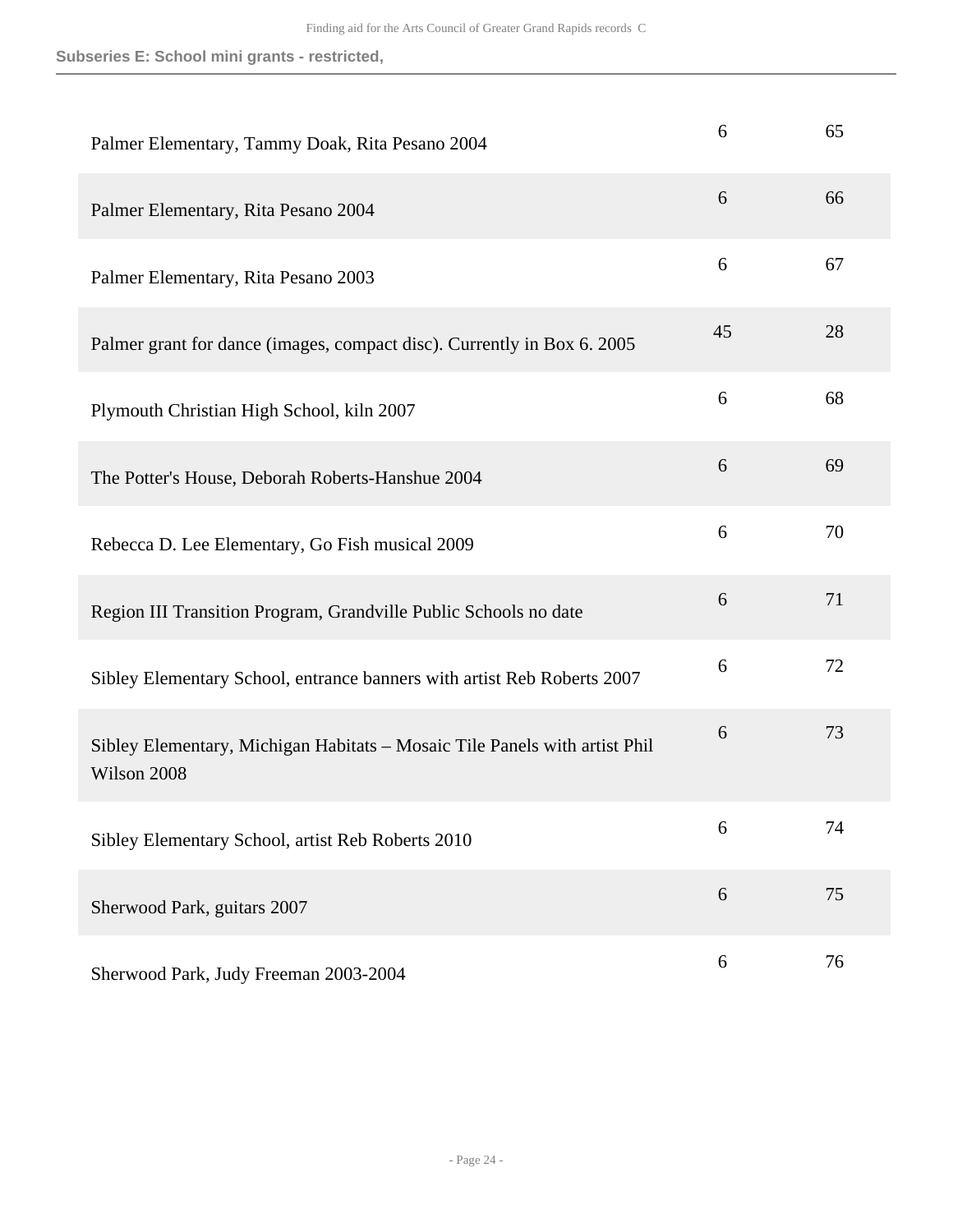| South Godwin Elementary, Connie Pavletic, visit to Grand Rapids<br>Children's Museum for In My Family/En Mi Familia exhibit 2005                                                                   | 6  | 77 |
|----------------------------------------------------------------------------------------------------------------------------------------------------------------------------------------------------|----|----|
| St. Andrew's School, Art in the Classroom 2010                                                                                                                                                     | 6  | 78 |
| St. Andrew's School, Art in the Classroom 2009                                                                                                                                                     | 6  | 79 |
| Union High, Rick Brunson 2003                                                                                                                                                                      | 6  | 80 |
| Valleywood Middle School, Andy Warhol at Grand Rapids Art<br>Museum 2008                                                                                                                           | 6  | 81 |
| Valleywood Middle School, field trip to Grand Rapids Art Museum 2009                                                                                                                               | 6  | 82 |
| VSA, Festival Day/Night. Includes compact disc. Circa 2002-2007                                                                                                                                    | 6  | 83 |
| VSA Arts & Mentoring 2009-2010                                                                                                                                                                     | 6  | 84 |
| VSA, 25th Annual VSA Arts Festival Day 2011                                                                                                                                                        | 6  | 85 |
| West Michigan Academy of Music for Girls 2005-2006                                                                                                                                                 | 6  | 86 |
| Unity High School (Lowell), Marlene Heemstra, The Story of our State<br>and The Story of My Town Circa 2004                                                                                        | 6  | 87 |
| Photo cd – unidentified Arts Education Initiative program in a school. Also<br>contains photos in a factory setting, likely Rapid Engineering. (images,<br>compact disc). Currently in Box 6. 1998 | 45 | 20 |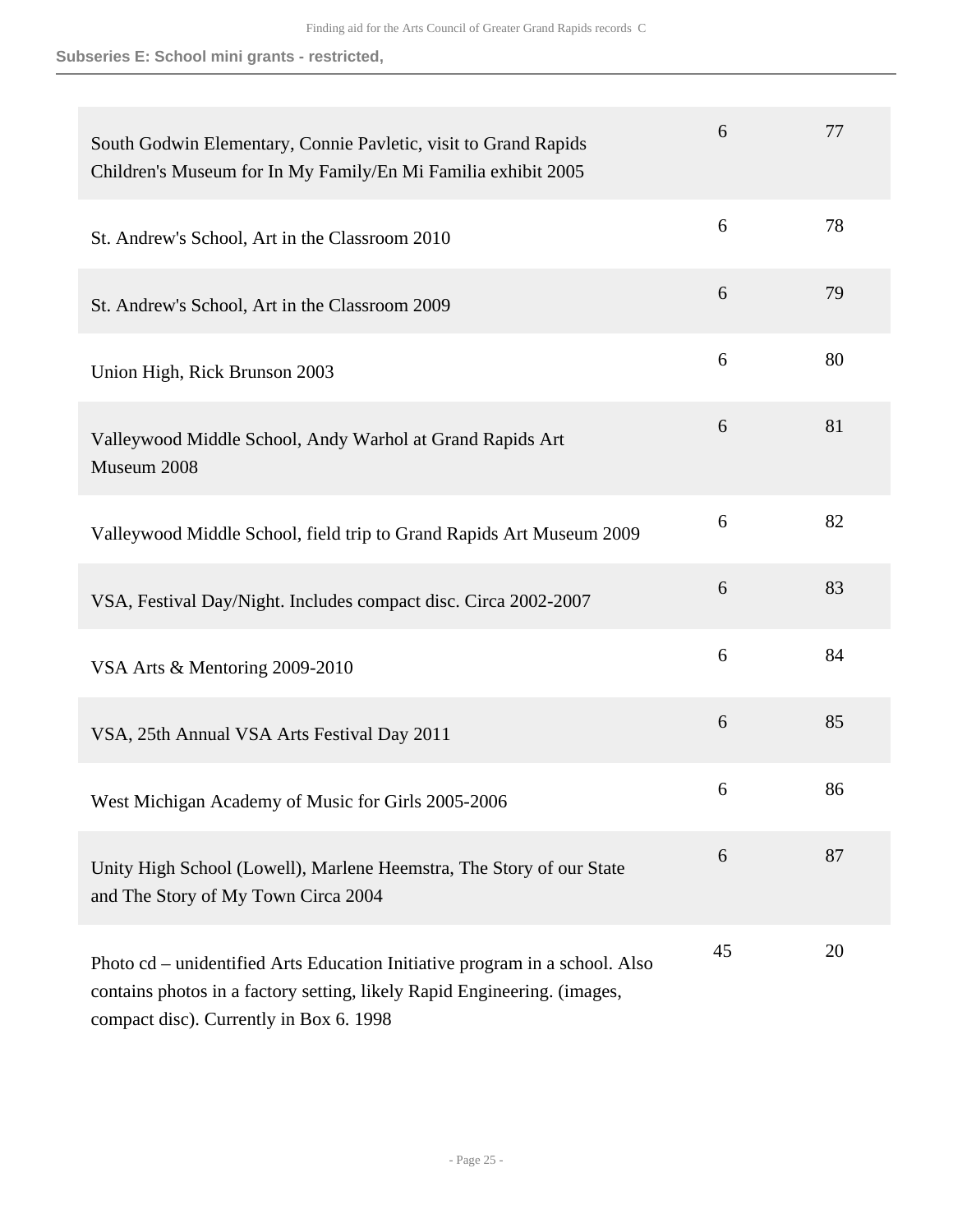# <span id="page-25-0"></span>**Series III: Administrative files 1969-2012**

#### **Subseries A: Artist files 2008-2011**

#### **Scope and Contents note**

Files for artists who exhibited their work in the Arts Council offices. The files include programs, applications, resumes, contracts, samples of work (often digital), list (sometimes description and prices) of works included in the show, press releases and thank-you notes

|                                                                                           | <b>Box</b> | <b>Folder</b> |
|-------------------------------------------------------------------------------------------|------------|---------------|
| James Lloyd Johnson October-December 2008                                                 | 25         | 12            |
| Amy Lou Gieschen and Steven Huyser-Honig. Includes compact<br>disc. January-February 2009 | 25         | 13            |
| Erin Overmeyer. Includes compact disc. March-April 2009                                   | 25         | 14            |
| TJ Aitken and Santo Placencia. Includes compact disc. April-May 2009                      | 25         | 15            |
| Jasna Gopic August-October [2009?]                                                        | 25         | 16            |
| Sy Ellens October-December 2009                                                           | 25         | 17            |
| Melissa Selmon and Erick Pichardo 2009-2010                                               | 25         | 18            |
| Rivertown Artists Guild. Includes compact disc. January-February 2010                     | 25         | 19            |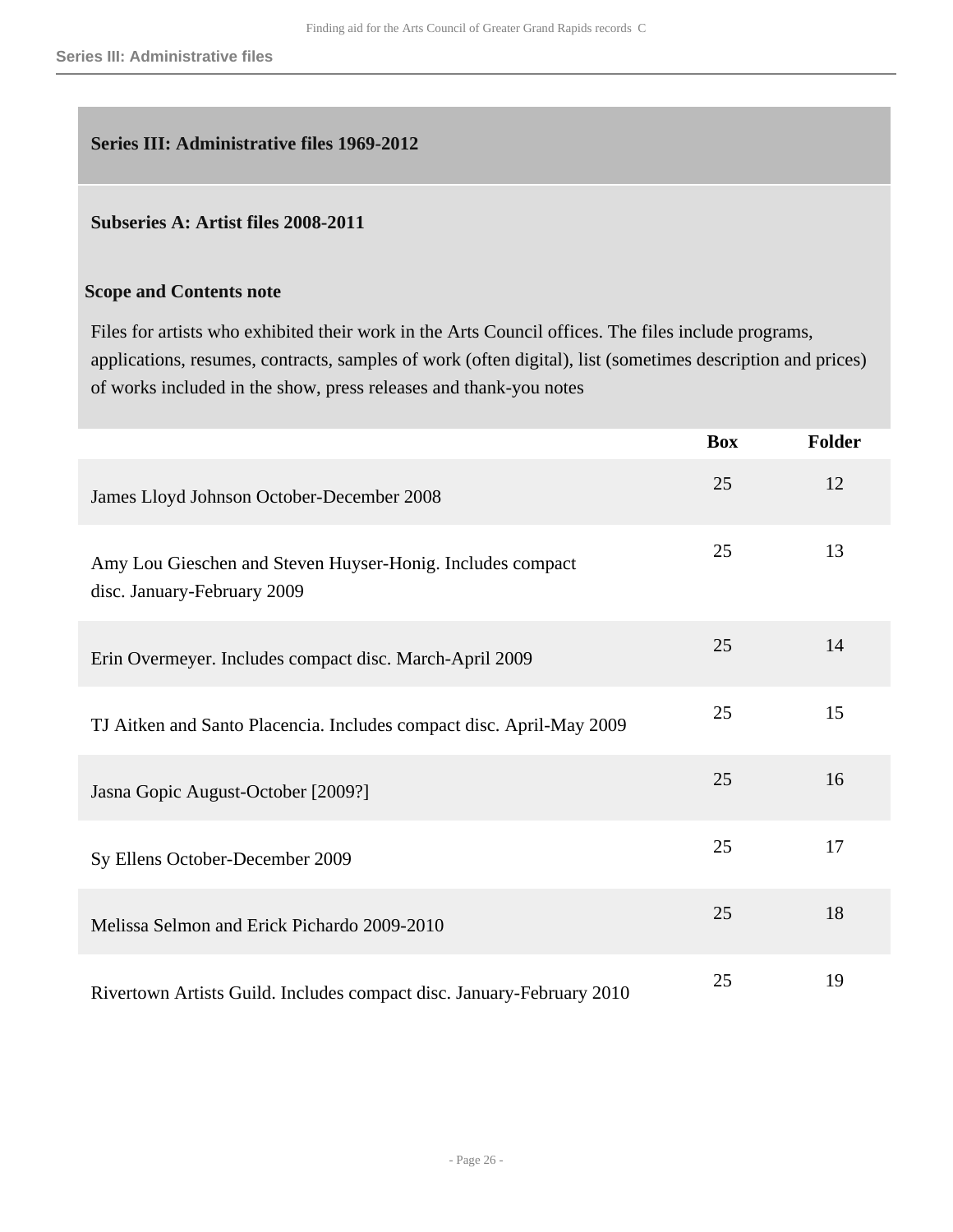#### **Subseries B: Correspondence**

| RaeNae Couture and Brooke Wendt. Includes compact disc. March-April<br>2010                                                                                 | 25 | 20             |
|-------------------------------------------------------------------------------------------------------------------------------------------------------------|----|----------------|
| SMart Multimedia Arts Festival (Bud Kibby, Brooke Wendt, Lacey<br>Peacock). Includes compact disc. April 2010                                               | 25 | 21             |
| Jack Hillman October-December 2010                                                                                                                          | 26 | $\mathbf{1}$   |
| Jo-Ann Van Reeuwyk. Includes compact disc. January-February 2011                                                                                            | 26 | $\overline{2}$ |
| T'Alyne. Includes compact disc. February-April 2011                                                                                                         | 26 | 3              |
| Abigail Bradley. Includes compact disc. April-May 2011                                                                                                      | 26 | $\overline{4}$ |
| Mic Carlson no date                                                                                                                                         | 26 | 5              |
| Jynna Vyve Bruntmeyer no date                                                                                                                               | 26 | 6              |
| Artists of Spectrum Health Heuro Rehabilitation Services no date                                                                                            | 26 | $\overline{7}$ |
| <b>Subseries B: Correspondence circa 2000s</b>                                                                                                              |    |                |
| <b>Scope and Contents note</b>                                                                                                                              |    |                |
| Generally, correspondence in the collection is interfiled by topic. This subseries contains folders that<br>were specifically identified as correspondence. |    |                |

**Box Folder**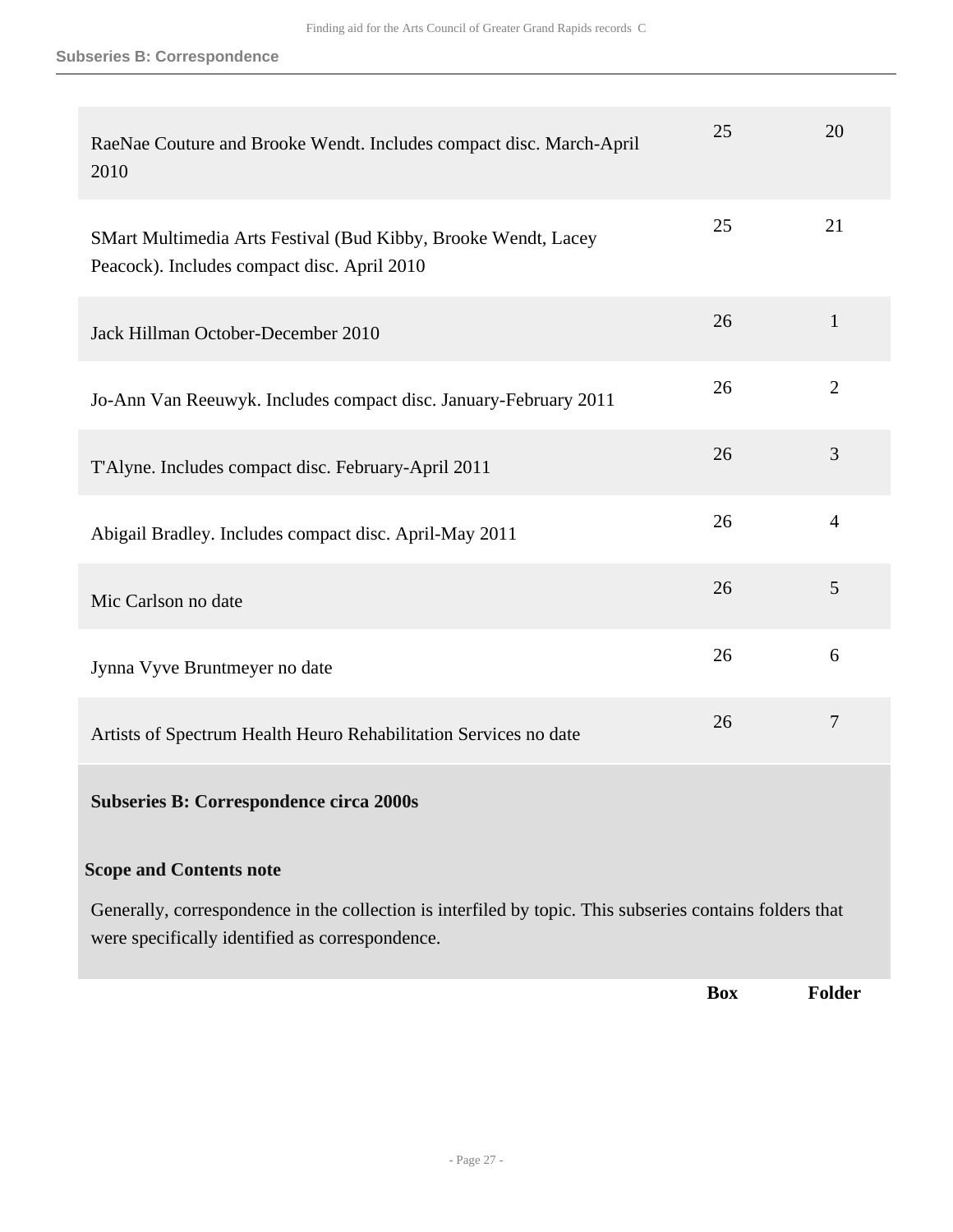### **Subseries C: History and strategic planning**

| Thank-you letters and cards circa 2000s   |  |
|-------------------------------------------|--|
| Correspondence: support letters 2001-2002 |  |
| Correspondence 2000-2002                  |  |
| General correspondence 2001               |  |

### **Subseries C: History and strategic planning**

|                                             | <b>Box</b> | Folder |
|---------------------------------------------|------------|--------|
| Arts Council history and strategic planning |            | 5      |
| Arts Council history                        |            | h      |

# **Subseries D: Subject files circa 1969-2011 (Bulk, 1990-2011)**

|                                                                                                                                                                                  | <b>Box</b> | <b>Folder</b> |
|----------------------------------------------------------------------------------------------------------------------------------------------------------------------------------|------------|---------------|
| <b>ACORE 1995</b>                                                                                                                                                                | 7          | 7             |
| <b>Scope and Contents note</b>                                                                                                                                                   |            |               |
| ACORE was a minigrant program. The Arts Council acted as a<br>minigrant agent for the Michigan Council for the Arts. This file contains<br>correspondence regarding the program. |            |               |
| Arts Consortium circa early 1990s                                                                                                                                                |            | 8             |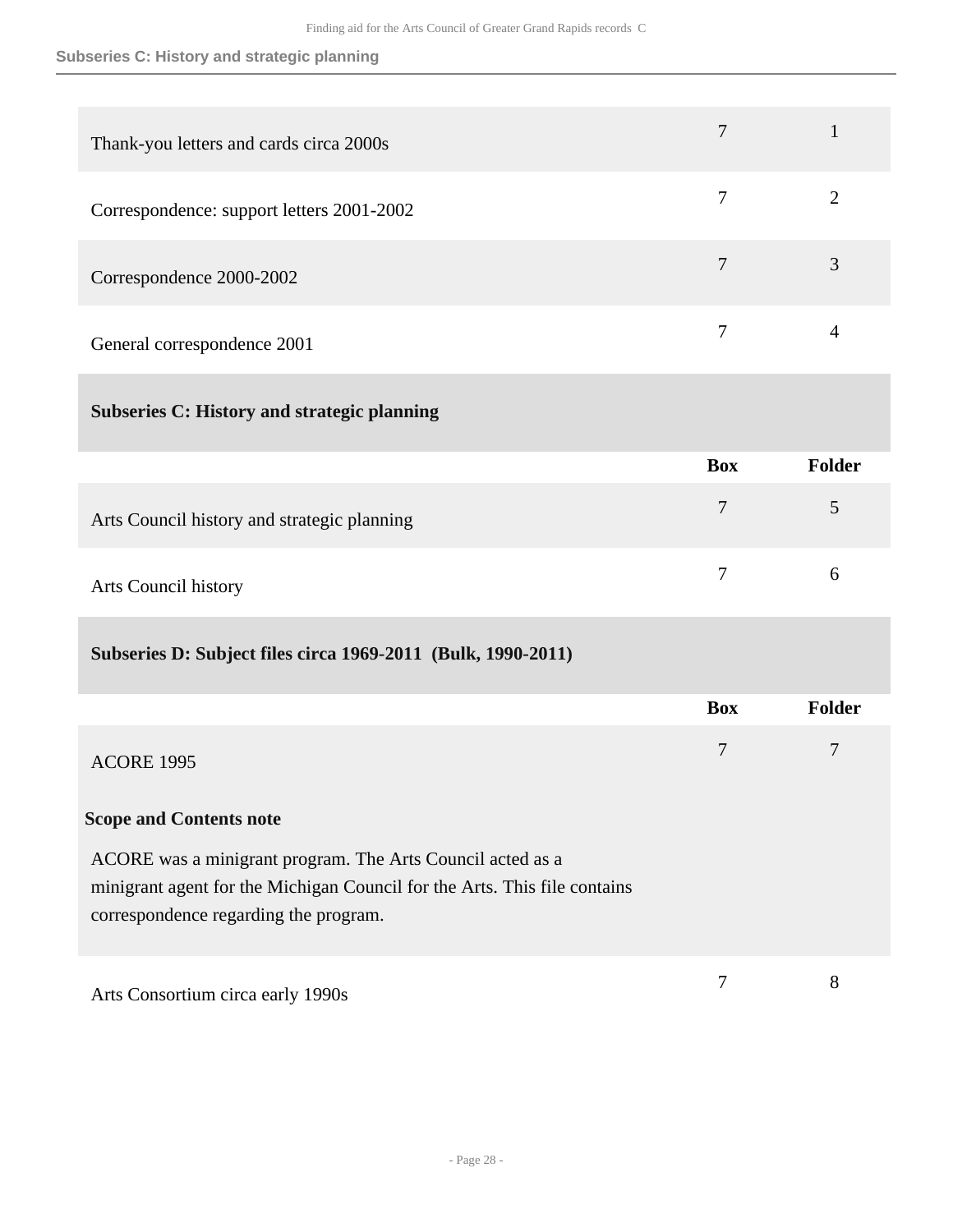#### **Scope and Contents note**

The Arts Consortium was a proposed not-for-profit project to develop a city block dedicated to artist housing, rehearsal space, shared offices for arts organizations and gallery/exhibit spaces. The Arts Council would act as the fiduciary agent. This file contains project plans, correspondence and notes.

| Calder celebration 1993-1994                                                                                                                                                                                                                                                                     | 7              | 9  |
|--------------------------------------------------------------------------------------------------------------------------------------------------------------------------------------------------------------------------------------------------------------------------------------------------|----------------|----|
| <b>Scope and Contents note</b>                                                                                                                                                                                                                                                                   |                |    |
| The Calder Celebration was held in 1994 to celebrate the 25th anniversary<br>of La Grande Vitesse by Alexander Calder. See also images in Series VIII.                                                                                                                                           |                |    |
| Calder and La Grande Vitesse - newspaper clippings and ephemera circa<br>1969-1990s                                                                                                                                                                                                              | 31             | 11 |
| Community cultural assessment circa 1998-1999                                                                                                                                                                                                                                                    | $\overline{7}$ | 10 |
| <b>Scope and Contents note</b>                                                                                                                                                                                                                                                                   |                |    |
| In 1998, the Arts Council launched a Community Cultural Assessment<br>to examine current audiences and public perception about cultural<br>participation for arts groups in Grand Rapids. The study was conducted by<br>ArtsMarket Consulting. See also reports from ArtsMarket in the Series G. |                |    |
| Michigan Council for Arts and Cultural Affairs (MCACA) 1993-2002                                                                                                                                                                                                                                 | 7              | 11 |
| <b>Scope and Contents note</b>                                                                                                                                                                                                                                                                   |                |    |
| The MCACA is the state government agency charged with "developing"<br>arts and culture policy and grant-making." The Arts Council interacted                                                                                                                                                     |                |    |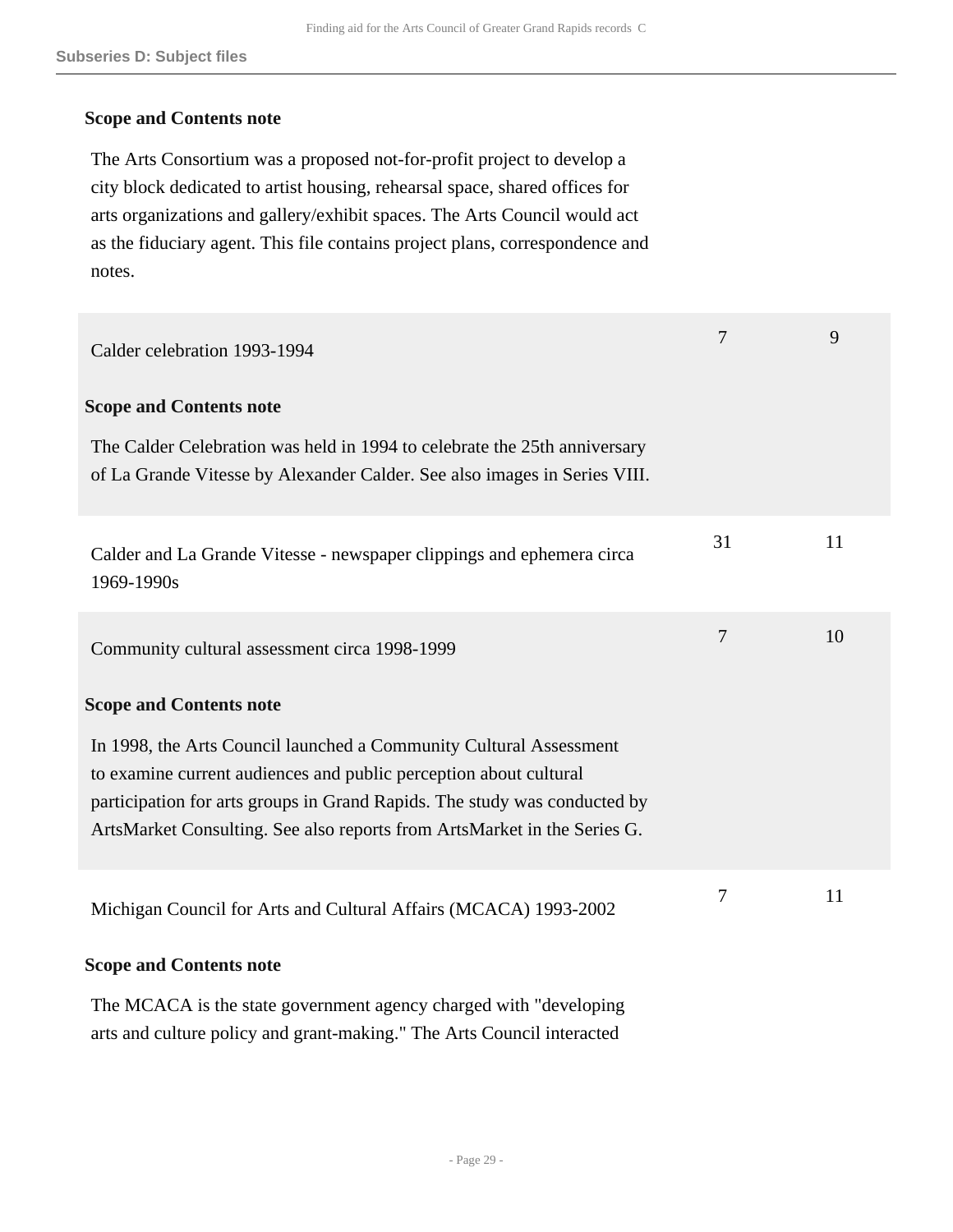with the MCACA frequently, and references to the organization can be found throughout the collection. Located here are reports, correspondence, workshop materials and other items relating specifically to the MCACA.

| Reference articles 2006                                                                                                                                                                                                                                                                                               | 7          | 12     |
|-----------------------------------------------------------------------------------------------------------------------------------------------------------------------------------------------------------------------------------------------------------------------------------------------------------------------|------------|--------|
| <b>Scope and Contents note</b><br>Articles printed from web sites, on topics like fundraising and volunteer<br>management.                                                                                                                                                                                            |            |        |
| Project Assessor Document for a Rural Arts and Culture Grant, a MCACA<br>regional regranting minigrant. 2000s                                                                                                                                                                                                         | 7          | 13     |
| Voices & Visions, Community Planning for Downtown (David Marty's<br>file) 1993                                                                                                                                                                                                                                        | 7          | 14     |
| <b>Scope and Contents note</b>                                                                                                                                                                                                                                                                                        |            |        |
| Voices $& Visions$ was the community planning process for downtown<br>Grand Rapids. David Marty, Executive Director of the Arts Council,<br>participated on the Convention, Culture and Entertainment Task Force.<br>This file contains drafts of the report, press releases and limited notes and<br>correspondence. |            |        |
| <b>ArtPrize 2009-2011</b>                                                                                                                                                                                                                                                                                             |            |        |
| <b>Scope and Contents note</b>                                                                                                                                                                                                                                                                                        |            |        |
| These files detail the Arts Council's participation in ArtPrize.                                                                                                                                                                                                                                                      |            |        |
|                                                                                                                                                                                                                                                                                                                       | <b>Box</b> | Folder |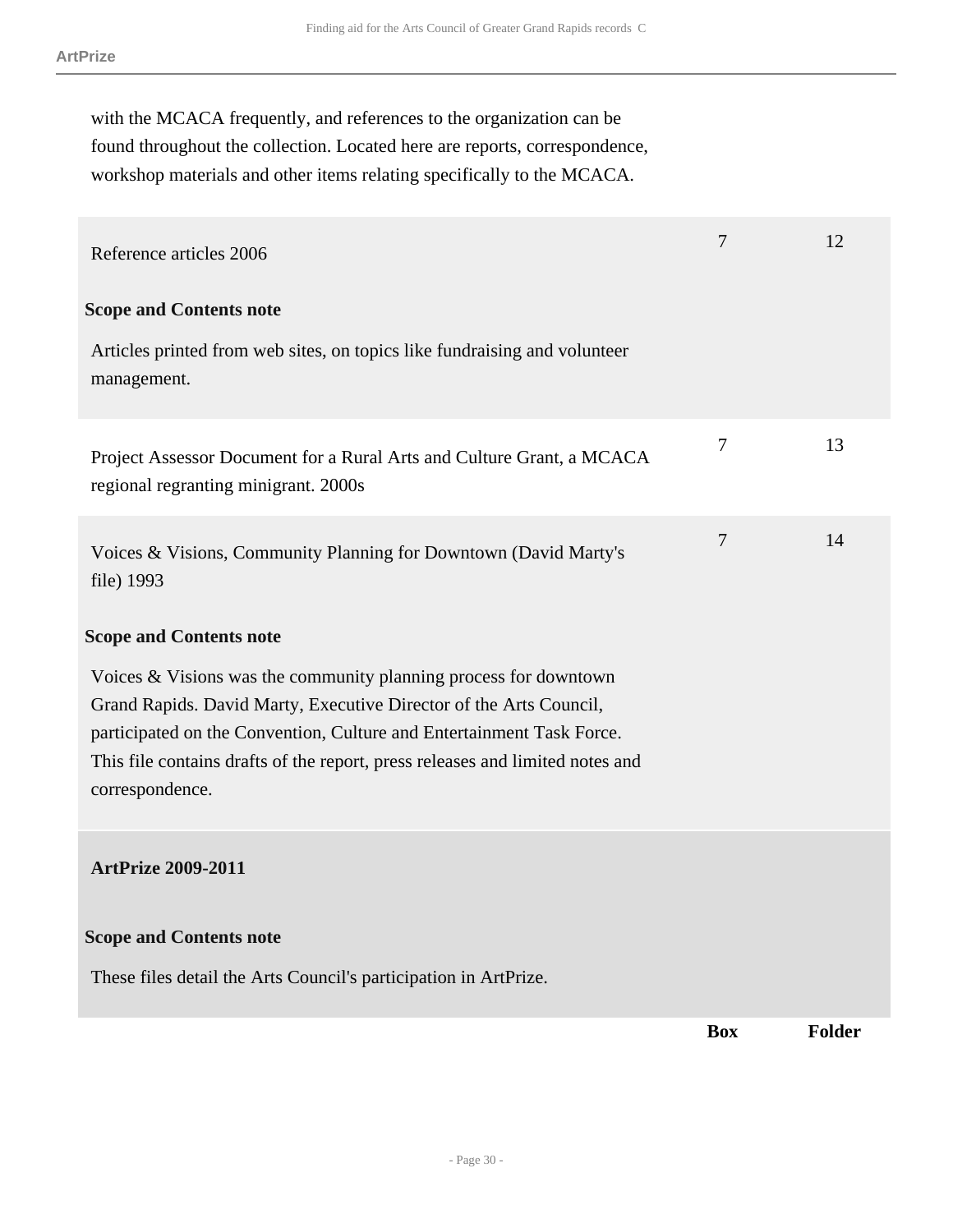| ArtPrize 2009         | 8 |   |
|-----------------------|---|---|
| ArtPrize 2010         | 8 | ∍ |
| ArtPrize artists 2010 | 8 | 3 |
| ArtPrize 2011         | 8 | 4 |

### **Consortium for Change 1997-2002**

#### **Scope and Contents note**

The Consortium for Change was a group formed to address and work on the findings of the Community Cultural Assessment (see separate file). Led by the Arts Council, it included 16 other local arts organizations. The group later evolved into the Coalition of CEOS. These files contain mostly reports and also papers relating to the secret shopper program, consulting agreements and notes.

|                                      | <b>Box</b> | <b>Folder</b> |
|--------------------------------------|------------|---------------|
| Secret shoppers 2000-2001            | 8          | 5             |
| Reports 1999-2002                    | 8          | $6 - 7$       |
| ACORN survey information 2001-2002   | 8          | 8             |
| To read                              | 8          | 9             |
| Miscellaneous papers circa 1997-2002 | 9          |               |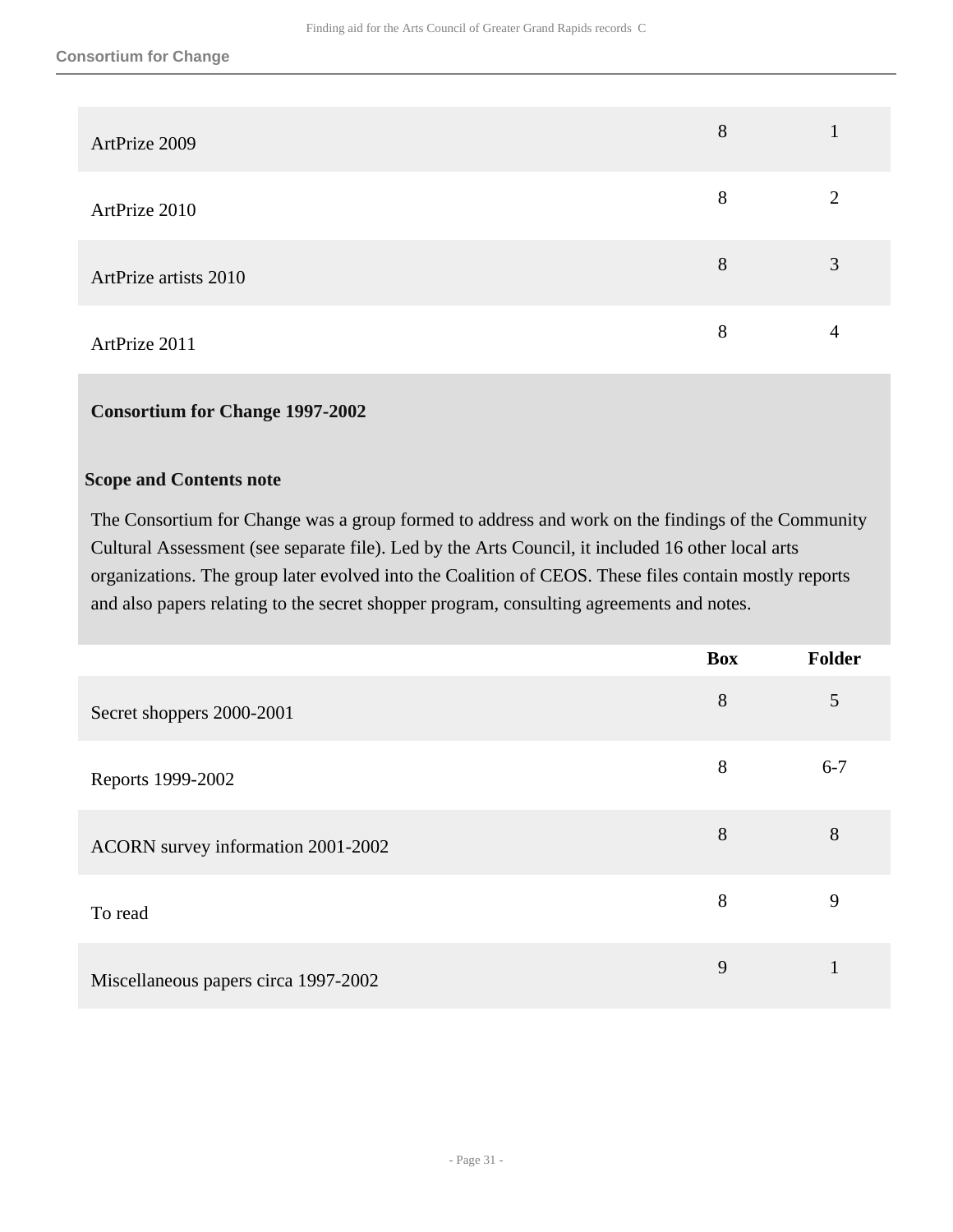| Geodemographic Update, ArtsMarket Consulting 1998-2001 |  |
|--------------------------------------------------------|--|

#### **What's Your Art GR? 2009-2011**

#### **Scope and Contents note**

What's Your Art GR? was a marketing campaign that included a web site (whatsyourartgr.com) described as a "comprehensive portal to arts and culture in West Michigan." The web site was launched in 2010 and in 2011 was merged with ExperienceGR.

|                                                               | <b>Box</b> | Folder         |
|---------------------------------------------------------------|------------|----------------|
| Meetings with Grand Rapids Community Foundation May-June 2009 | 9          | 3              |
| News clippings 2010                                           | 9          | $\overline{4}$ |
| Opening night March 11, 2010                                  | 9          | 5              |
| Advertising 2010-2011                                         | 9          | 6              |
| Marketing materials                                           | 9          | $\tau$         |
| Merger with ExperienceGR 2011                                 | 9          | 8              |
| Subseries E: Workshops 2002-2009                              |            |                |
|                                                               | <b>Box</b> | Folder         |
| Marketing workshops 2003-2004                                 | 9          | 9              |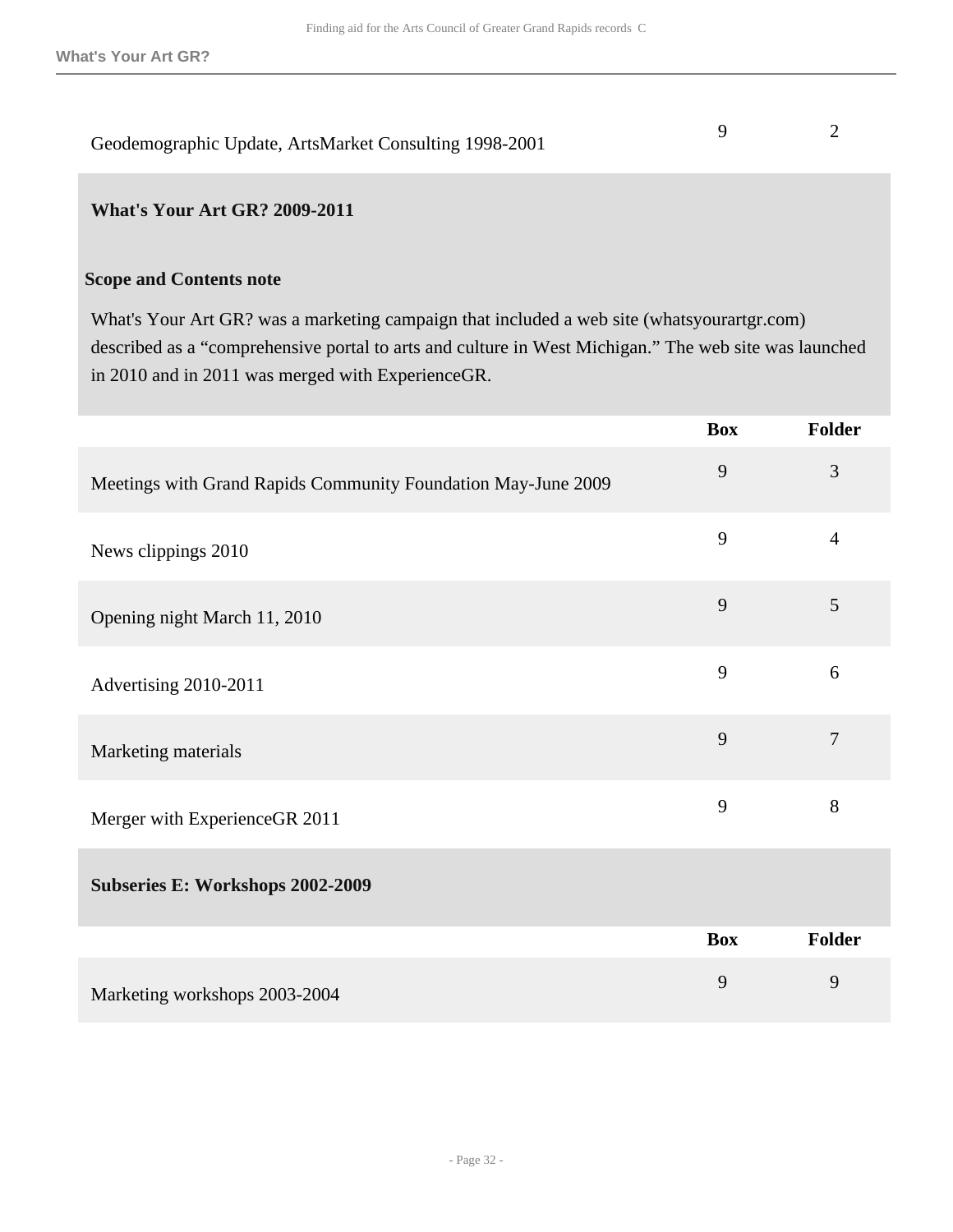| Marketing 101 April 2008                                             | 9 | 10         |
|----------------------------------------------------------------------|---|------------|
| Strategic planning and organizational effectiveness December 9, 2009 | 9 | 11         |
| Online marketing workshop circa late 2000s                           | 9 | 12         |
| Miscellaneous workshops                                              | 9 | 13         |
|                                                                      |   | <b>Box</b> |
| Writing a Good Grant, workshop binder 2002-2006                      |   | 14         |

#### **Subseries F: Funding 1972-2012**

#### **Scope and Contents note**

This subseries includes a variety of topics relating to funding, both for the Arts Council and for member organizations. Subseries contain information on campaigns (including the Combined Arts Campaign), fundraising and general financial records. Also included is information on the allocation of grants by the Arts Council and documents relating to advocacy conducted on behalf of the Arts Council and for arts funding in general. In particular, two files relate to arts funding from the state in 1996 and 2007.

|                                        | <b>Box</b> | <b>Folder</b> |
|----------------------------------------|------------|---------------|
| Advocacy 2009-2011                     | 10         | 12            |
| Advocacy - letters to legislators 2001 | 10         | 13            |
| Allocation history 1991-1997           | 10         | 14            |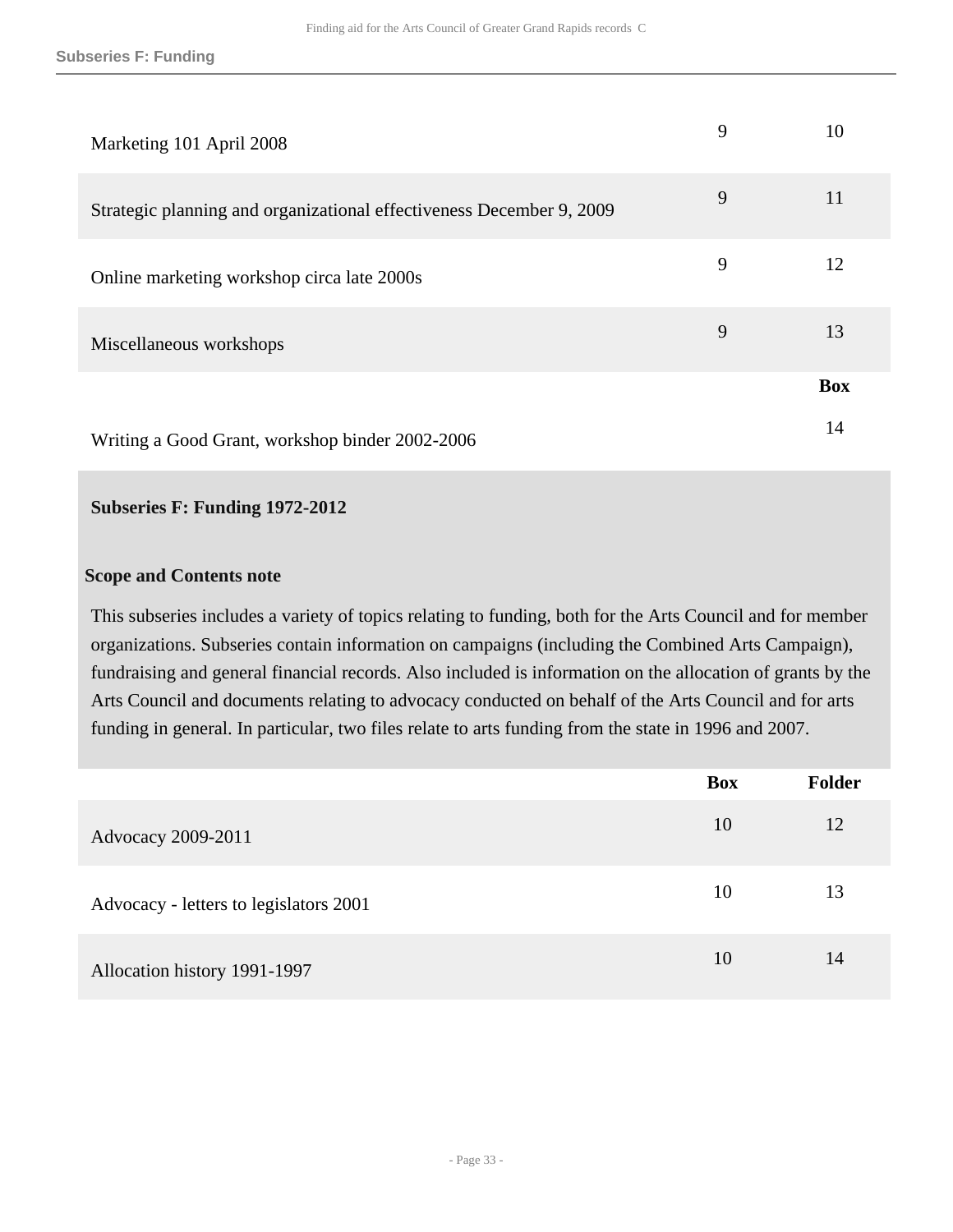| <b>Allocations 1995</b>                                              | 10         | 15             |
|----------------------------------------------------------------------|------------|----------------|
| <b>Arts Stabilization Fund 1995</b>                                  | 10         | 16             |
| Operating support grants, final spend-out 2012                       | 11         | 3              |
| State arts funding 2007                                              | 11         | $\overline{4}$ |
| State arts funding/collaboration with Detroit Institute of Arts 1996 | 11         | 5              |
| Miscellaneous                                                        | 11         | 6              |
| <b>Campaigns 1974-2009</b>                                           |            |                |
|                                                                      |            |                |
|                                                                      | <b>Box</b> | <b>Folder</b>  |
| Combined Arts Campaign 1974-1990                                     | 11         | $\tau$         |
| Combined Arts Campaign report circa 1988                             | 10         | 17             |
| <b>Annual Campaign 1997</b>                                          | 11         | 8              |
| Annual campaign materials circa 1998                                 | 11         | 9              |
| Holiday campaigns 1998-1999                                          | 11         | 11             |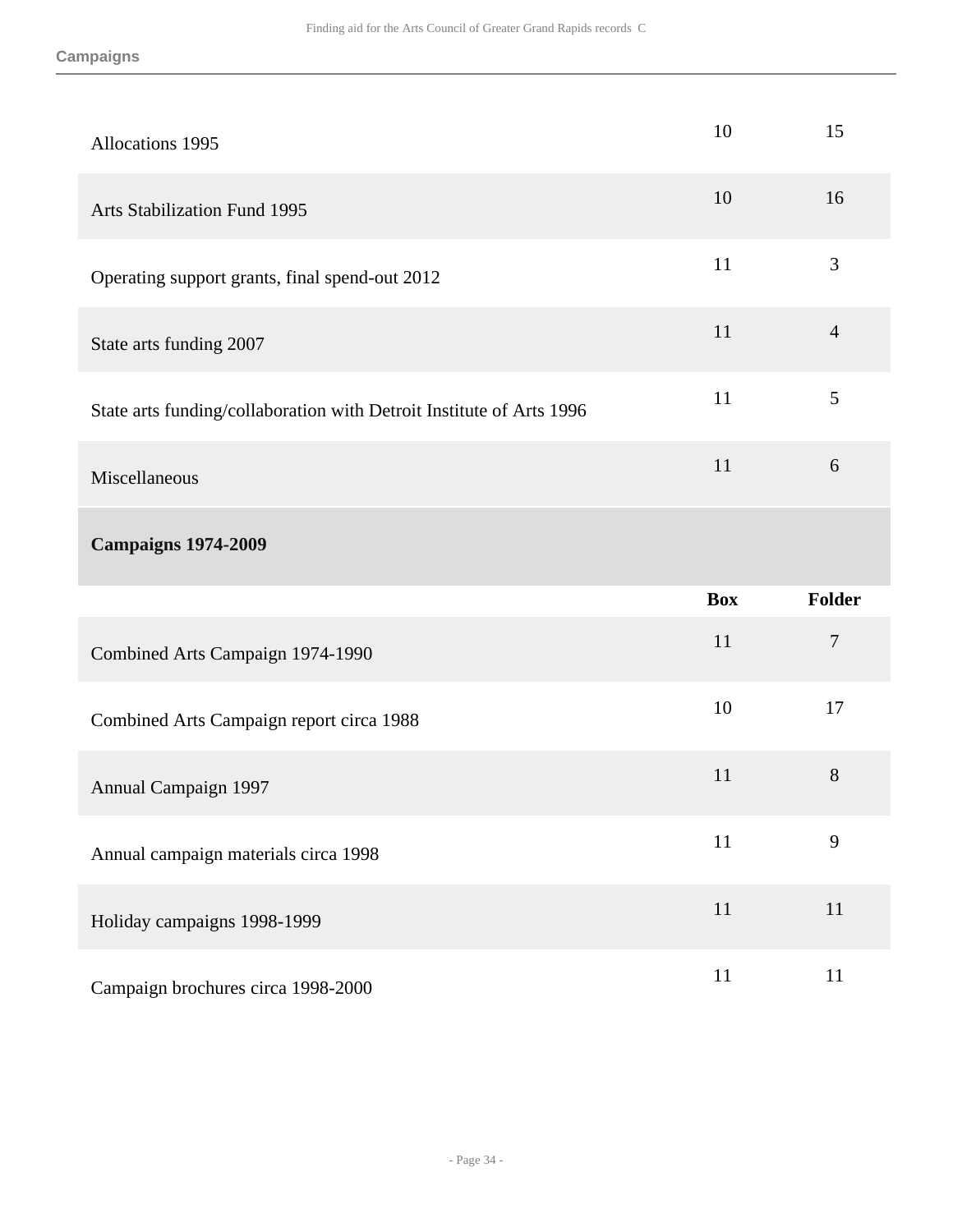| Campaign 1999                                              | 11         | 12     |
|------------------------------------------------------------|------------|--------|
| Annual Campaign 2000                                       | 11         | 13     |
| Campaign circa 2000-2003                                   | 11         | 14     |
| Campaign letters circa 2001-2003                           | 11         | 15     |
| Spring campaign 2003                                       | 11         | 16     |
| Fall campaign 2003                                         | 11         | 17     |
| Spring campaign 2003-2005                                  | 11         | 18     |
| Fall campaign 2004                                         | 11         | 19     |
| Annual campaigns 2002-2005                                 | 11         | 20     |
| Annual campaigns 2007-2009                                 | 11         | 21     |
| <b>Fundraising circa 2000s</b>                             |            |        |
|                                                            | <b>Box</b> | Folder |
| Indulge Your Senses, Wealthy at Charles September 20, 2007 | 11         | 22     |
| Gibson's 20th Anniversary Benefit Celebration 2003         | 11         | 23     |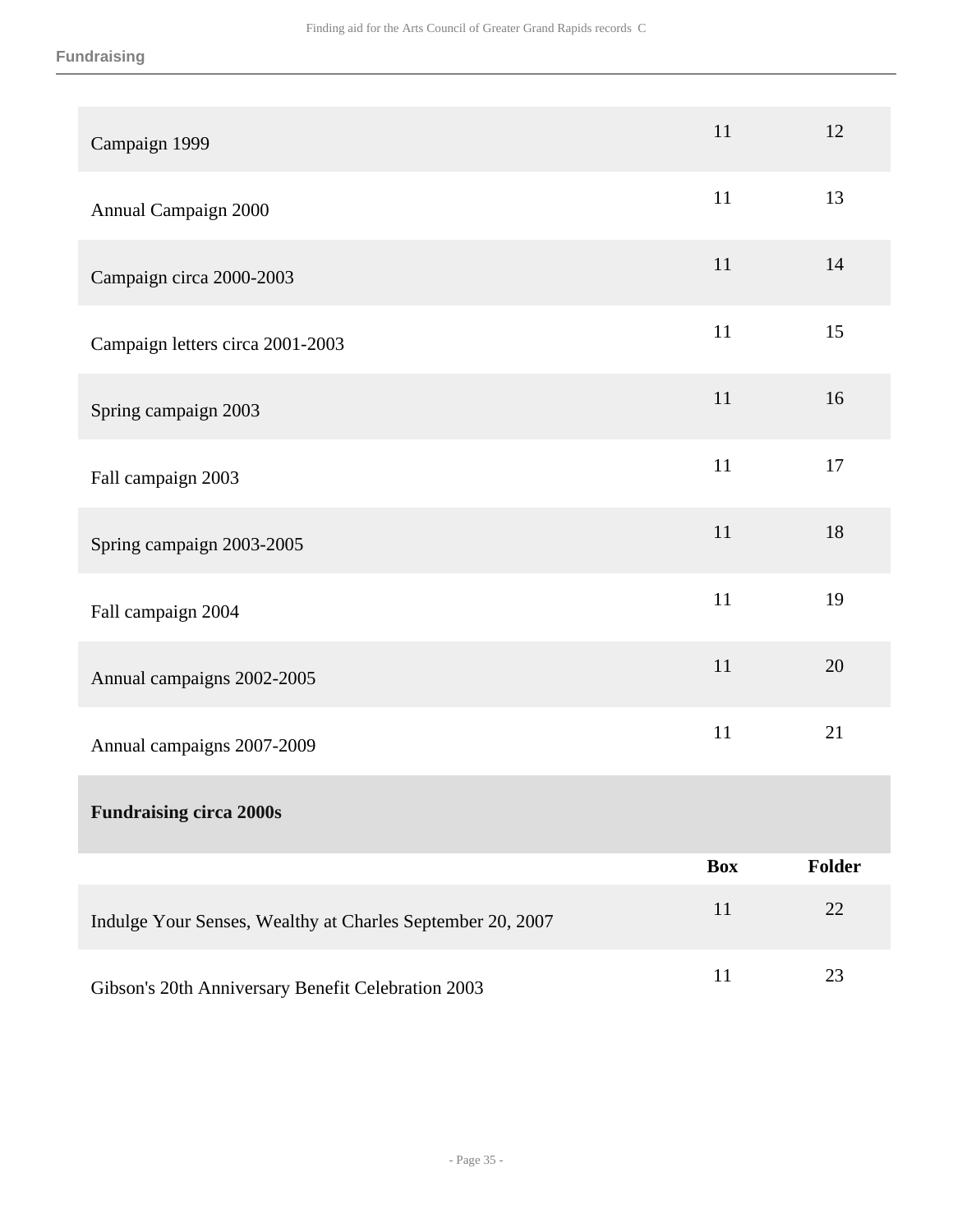**General financial records**

| Mingle through the Mediterranean, San Chez Bistro 2004                                                   | 31         | 10             |
|----------------------------------------------------------------------------------------------------------|------------|----------------|
| Funding request to Steelcase Foundation                                                                  | 11         | $\mathbf{1}$   |
| <b>General financial records 1972-2008</b>                                                               |            |                |
|                                                                                                          | <b>Box</b> | <b>Folder</b>  |
| Financial records: Arts Council, Festival, Combined Arts<br>Campaign 1972-1976                           | 10         | $19 - 20$      |
| Financial records: Arts Council, Festival, Combined Arts<br>Campaign 1975-1984                           | 10         | 18             |
|                                                                                                          |            | <b>Box</b>     |
| Financial statements 1991                                                                                |            | 13             |
| Budget reports (binder) 1998                                                                             |            | 13             |
|                                                                                                          | <b>Box</b> | <b>Folder</b>  |
| Investment/portfolio documents 2008                                                                      | 11         | $\overline{2}$ |
| Subseries G: Reports 1989-1999                                                                           |            |                |
|                                                                                                          | <b>Box</b> | <b>Folder</b>  |
| Preliminary Management Report for the Arts Council of Greater Grand<br>Rapids, Hardy & Hardy August 1989 | 12         | $\mathbf{1}$   |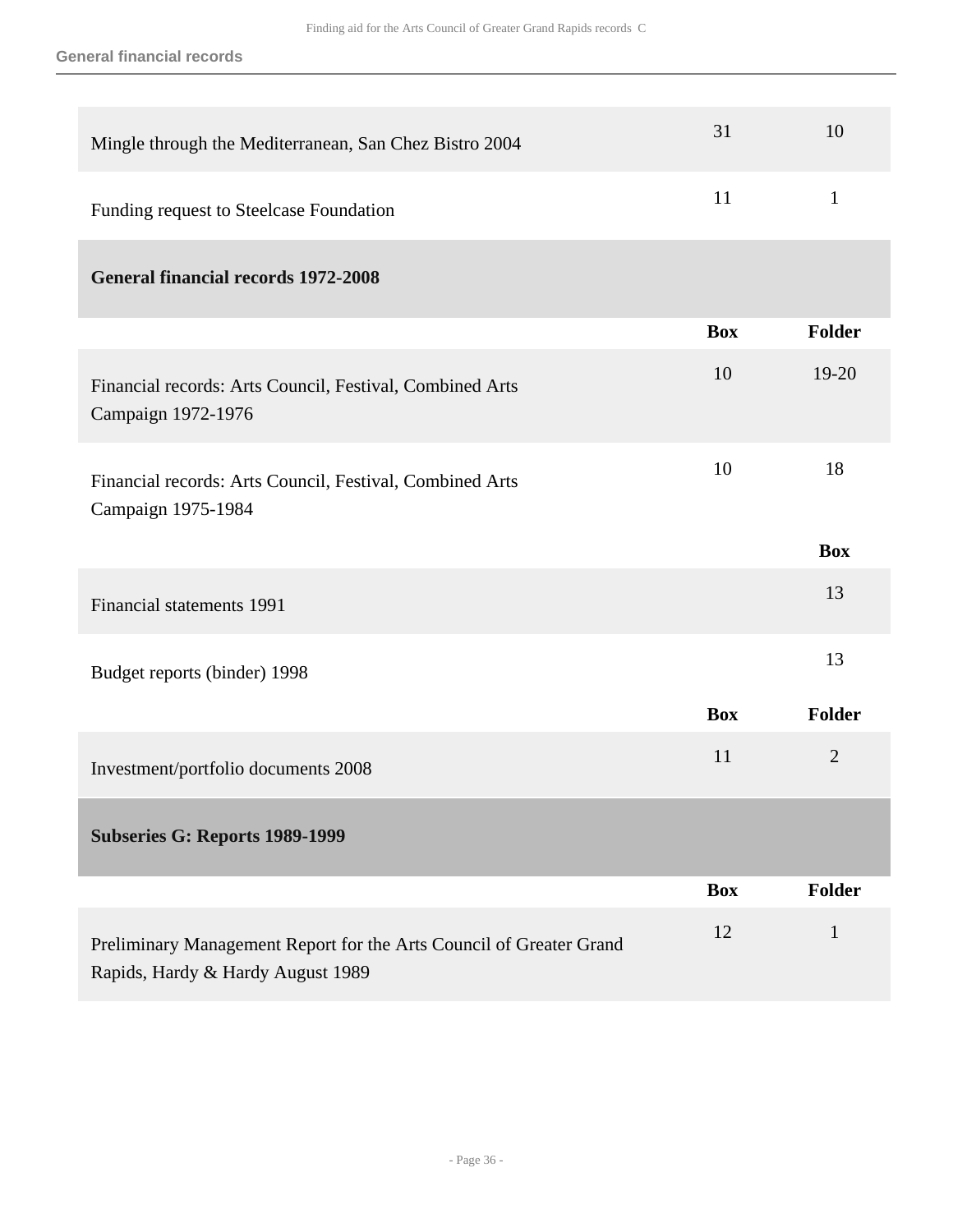| Proposed Action Plan and Background Information for ACGGR October<br>1989                  | 12         | $\overline{2}$ |
|--------------------------------------------------------------------------------------------|------------|----------------|
| A Twenty-year Proposal for the use of Kent County Hotel/Motel<br>Tax October 30, 1990      | 12         | 3              |
| Strategic Allocation Plan for the Hotel/Motel Tax for Kent County April<br>1992            | 12         | $\overline{4}$ |
| Insight Marketing, Inc. - proposal and marketing material September 11,<br>1992            | 12         | 5              |
| Arts Council Market Impact Survey December 1992                                            | 12         | 6              |
| COMPACT Comprehensive Plan of Action (strategic plan) 1992-1995                            | 12         | $\overline{7}$ |
| Arts Council Contributors Focus Groups and Focus Group<br><b>Transcripts February 1993</b> | 12         | 8              |
|                                                                                            |            | <b>Box</b>     |
| Information packet circa 1995                                                              |            | 13             |
|                                                                                            | <b>Box</b> | <b>Folder</b>  |
| 1995-1998 Strategic Plan (multiple drafts) 1995                                            | 12         | 9              |
| Market Research Summary Report, Direction Center February 26, 1996                         | 12         | 10             |
| The Twofer Campaign: Research and Analysis November 5, 1996                                | 12         | 11             |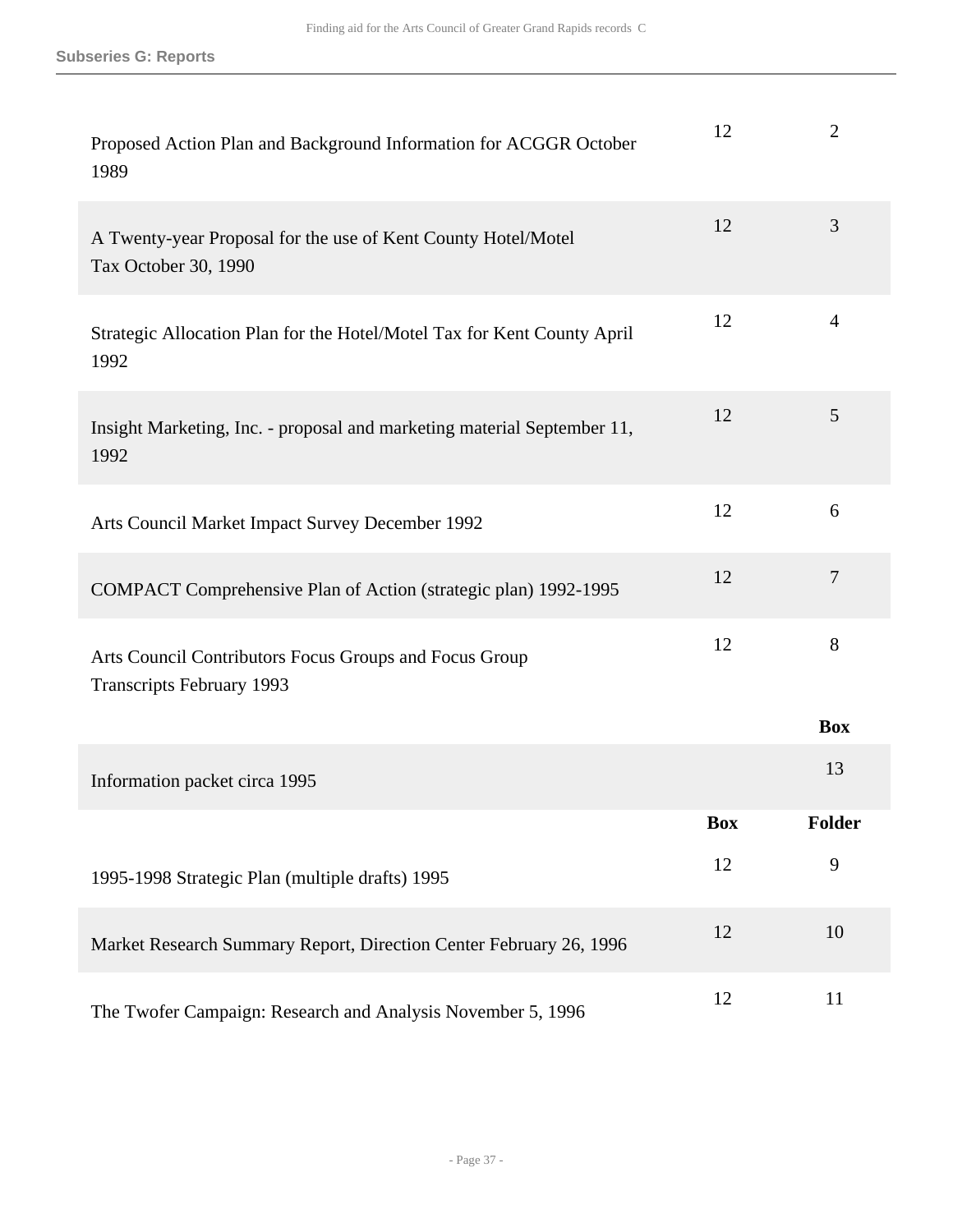| Business Development Plan for the Arts: a Three-Year Proposal to the<br>Frey Foundation Spring 1999   | 12         | 12               |
|-------------------------------------------------------------------------------------------------------|------------|------------------|
| Draft Final Report, Greater Grand Rapids Art Council, prepared by Artsmarket<br>Consulting circa 1999 |            | <b>Box</b><br>14 |
| Arts and Cultural Market Study circa 1999                                                             |            | 14               |
| Arts and Cultural Market Study, 2nd Volume, prepared by Artsmarket<br>Consulting February 21, 1999    |            | 14               |
| <b>Annual Reports 1995-1998</b>                                                                       |            |                  |
|                                                                                                       |            |                  |
|                                                                                                       | <b>Box</b> | <b>Folder</b>    |
| Annual report 1995                                                                                    | 12         | 13               |
| Looking back on 1997 (annual report) 1997                                                             | 12         | 14               |
| Annual report 1998                                                                                    | 12         | 15               |
| <b>Subseries H: Miscellaneous circa 1994-2007</b>                                                     |            |                  |
|                                                                                                       | <b>Box</b> | <b>Folder</b>    |
| Advertising invoices 2000-2006                                                                        | 9          | 14               |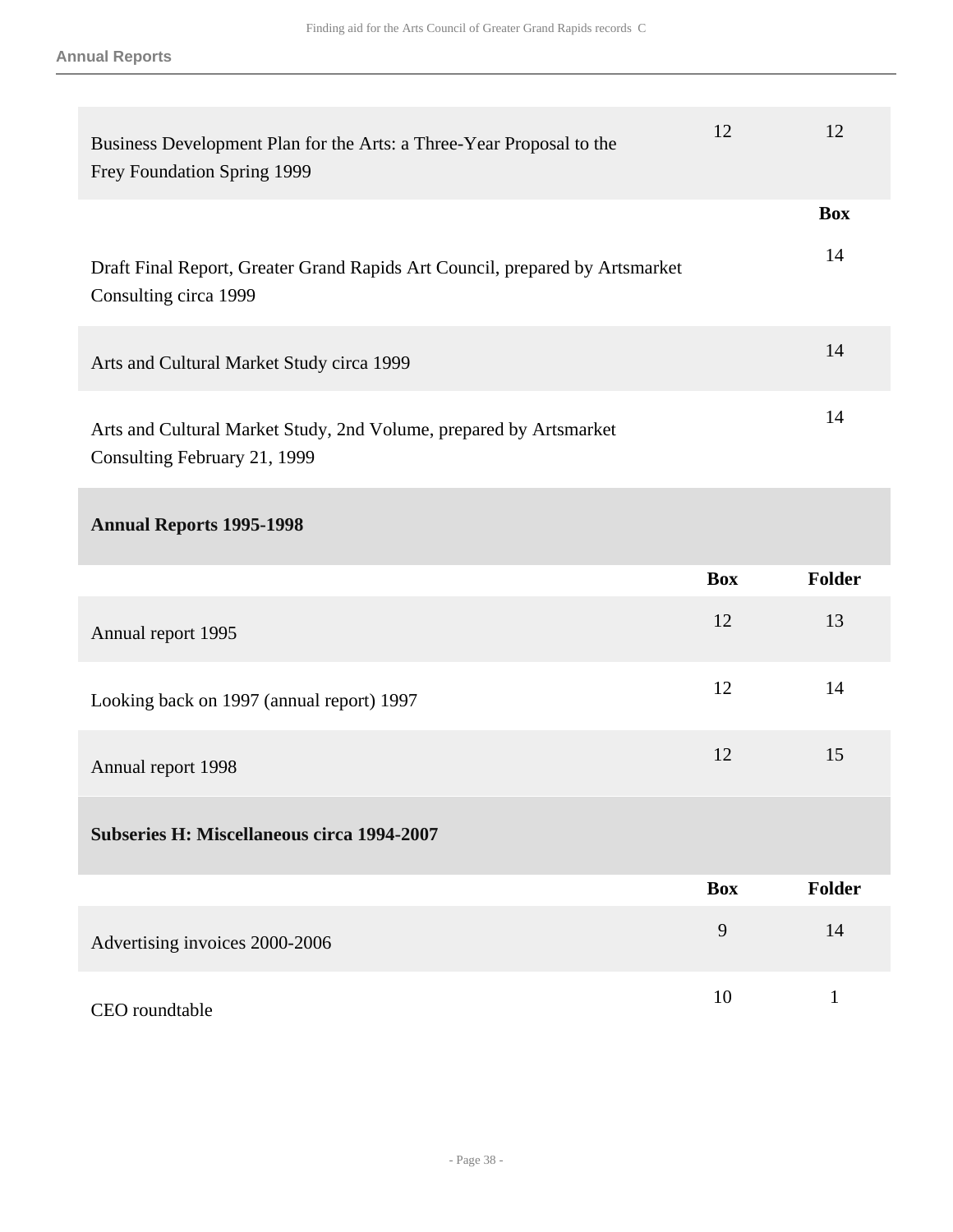| DeVos Hall issues 1999                                                                                            | 10         | $\overline{2}$ |
|-------------------------------------------------------------------------------------------------------------------|------------|----------------|
| Grand Rapids Art Museum Arts Ed 2006                                                                              | 10         | 3              |
| Grand Rapids Community Foundation Community Tour 2004                                                             | 10         | $\overline{4}$ |
| Grand Rapids Symphony, Fifth Grade Concerts, Teacher<br>Guide 1994-1995                                           | 10         | 5              |
|                                                                                                                   |            | <b>Box</b>     |
| Guest book: open house at 532 Ottawa, Art Award party for Duane Davis and various<br>artist receptions circa 2004 |            | 14             |
|                                                                                                                   | <b>Box</b> | <b>Folder</b>  |
| Introducing Individual Artist Memberships 2005-2007                                                               | 10         | 6              |
| Member organizations 2001                                                                                         | 10         | $\tau$         |
| Membership surveys 2005, 2007                                                                                     | 10         | 8              |
| Presentation: Women's City Club (history of artists in Grand Rapids)                                              | 10         | 9              |
| Public relations: Gary and Marie Reiter 2003                                                                      | 10         | 10             |
| Women in Development, Fundraising Event Calendar 2002-2007                                                        | 10         | 11             |
| Miscellaneous papers                                                                                              | 31         | 18             |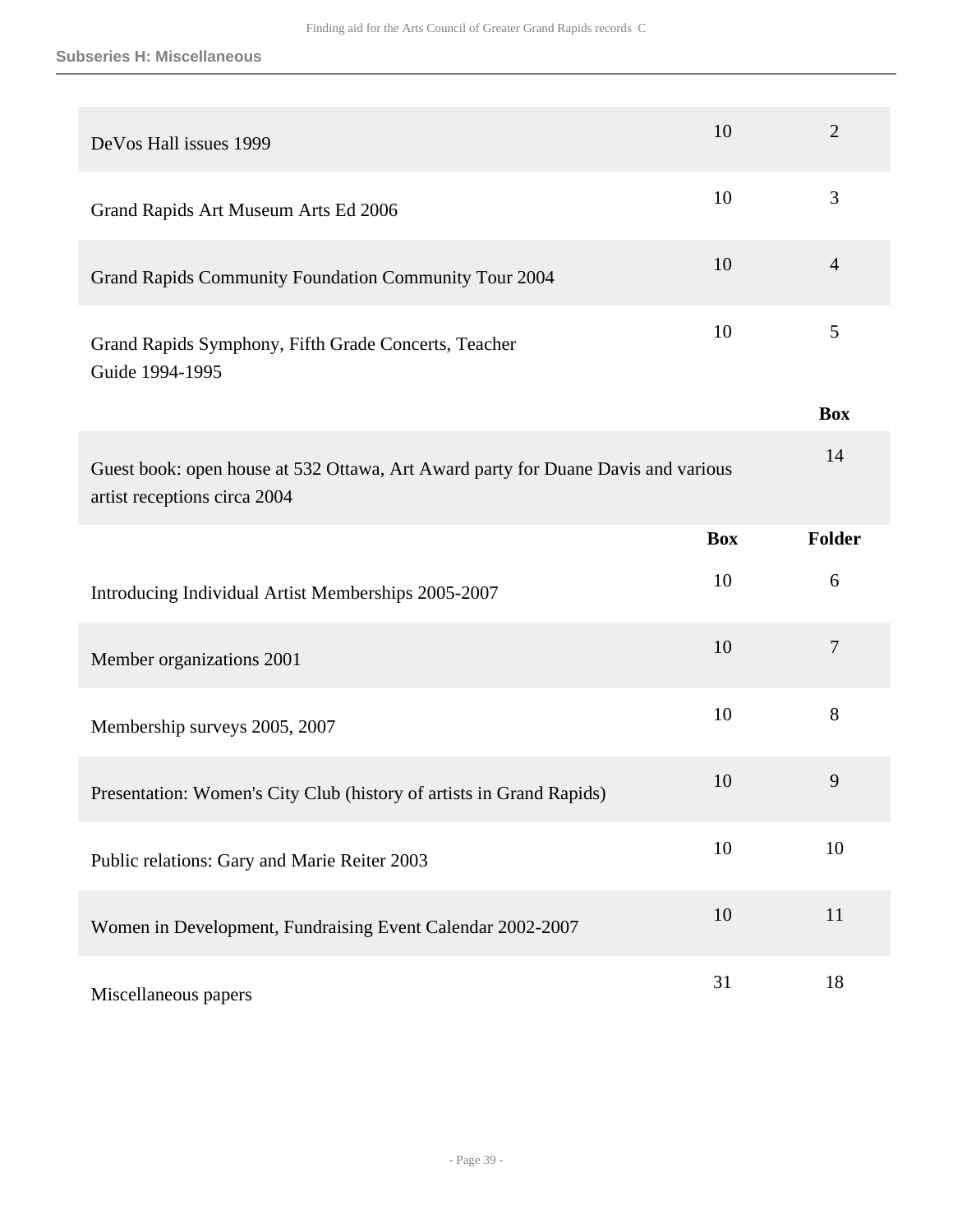## **Series IV: Board of directors 1967-2011**

|                                                                                                             | <b>Box</b> | <b>Folder</b> |
|-------------------------------------------------------------------------------------------------------------|------------|---------------|
| Board development workshop 2008                                                                             | 25         | 9             |
|                                                                                                             |            | <b>Box</b>    |
| Orientation manual, Board of Trustees circa 1993                                                            |            | 13            |
|                                                                                                             | <b>Box</b> | <b>Folder</b> |
| Strategic planning no date                                                                                  | 25         | 10            |
| Arts Council minutes, microfilmed 1967-1980                                                                 | 45         | 41            |
| <b>Scope and Contents note</b>                                                                              |            |               |
| Microfilmed copies of ACGGR minutes. See also Collection 001, Box 8<br>for a second copy of this microfilm. |            |               |
| Miscellaneous papers no date                                                                                | 25         | 11            |
| <b>Subseries A: Board minutes 1967-2011</b>                                                                 |            |               |
| <b>Scope and Contents note</b>                                                                              |            |               |

In 1990 the Arts Council board was restructured. The Board of Directors was restructured into a Board of Trustees and an Arts Advisory Board. The Board of Trustees was the governing board and contained representatives from the community, the Arts Advisory Board, Festival of the Arts and city and county commissions. The Arts Advisory Board consisted of representatives of each of the arts organizations that were members of the Arts Council. The Advisory Board met with the Board of Trustees regularly and had a voice in governing matters but not a vote.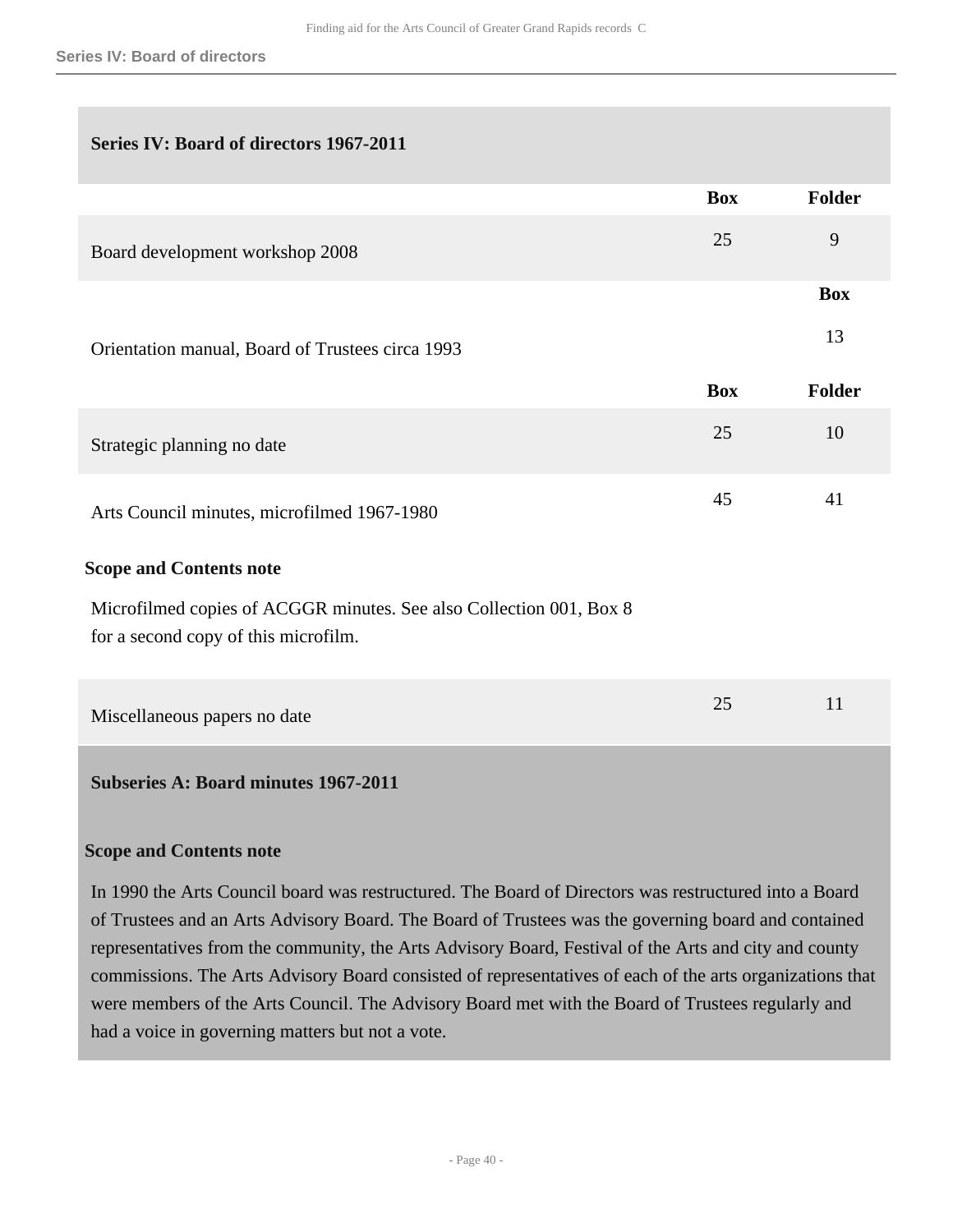The minutes for these two bodies were sometimes kept separately and sometimes together. The board minutes were originally found in three-ring binders. They are arranged chronologically, with the folder titles reflecting the binder titles. Some of the board minutes include financials or profit and loss statements. When these were found separate from the board minutes they were put in the funding series.

The early minutes are valuable in showing how the Arts Council formed and how Festival of the Arts was started. The minutes date to the first meeting of the "committee to form a Community Arts Council" on January 4, 1967. Later minutes reflect the operations and challenges of the organization.

|              | <b>Box</b> | Folder         |
|--------------|------------|----------------|
| Minutes 1967 | 15         | $\mathbf{1}$   |
| Minutes 1968 | 15         | $\overline{2}$ |
| Minutes 1969 | 15         | 3              |
| Minutes 1970 | 15         | $\overline{4}$ |
| Minutes 1971 | 15         | 5              |
| Minutes 1972 | 15         | $\sqrt{6}$     |
| Minutes 1973 | 15         | $\overline{7}$ |
| Minutes 1974 | 15         | $8\,$          |
| Minutes 1975 | 15         | 9              |
| Minutes 1976 | 15         | 10             |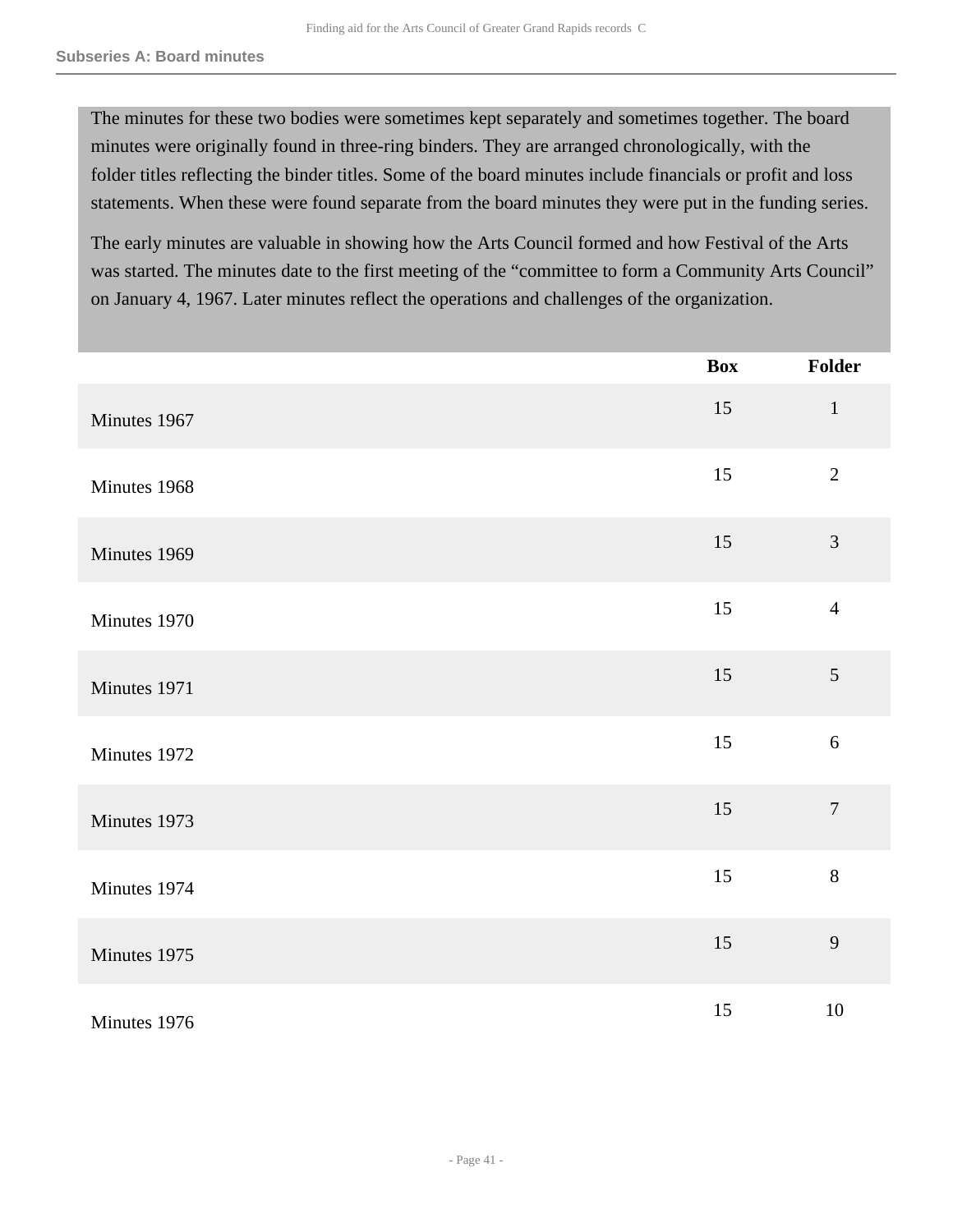| Minutes 1977                                                 | 15 | 11           |
|--------------------------------------------------------------|----|--------------|
| Minutes 1978                                                 | 15 | $12\,$       |
| Minutes 1979                                                 | 15 | 13           |
| Minutes 1980                                                 | 15 | $14$         |
| Minutes 1981                                                 | 15 | 15           |
| Minutes 1982                                                 | 15 | 16           |
| Minutes 1983                                                 | 15 | $17\,$       |
| Minutes 1984                                                 | 15 | $18\,$       |
| Minutes 1985                                                 | 15 | 19           |
| Minutes 1986                                                 | 15 | 20           |
| Minutes 1987                                                 | 15 | 21           |
| Minutes 1988                                                 | 15 | $22\,$       |
| Minutes 1989                                                 | 15 | 23           |
| Board of Trustees, Arts Advisory Board directories 1990-1991 | 16 | $\mathbf{1}$ |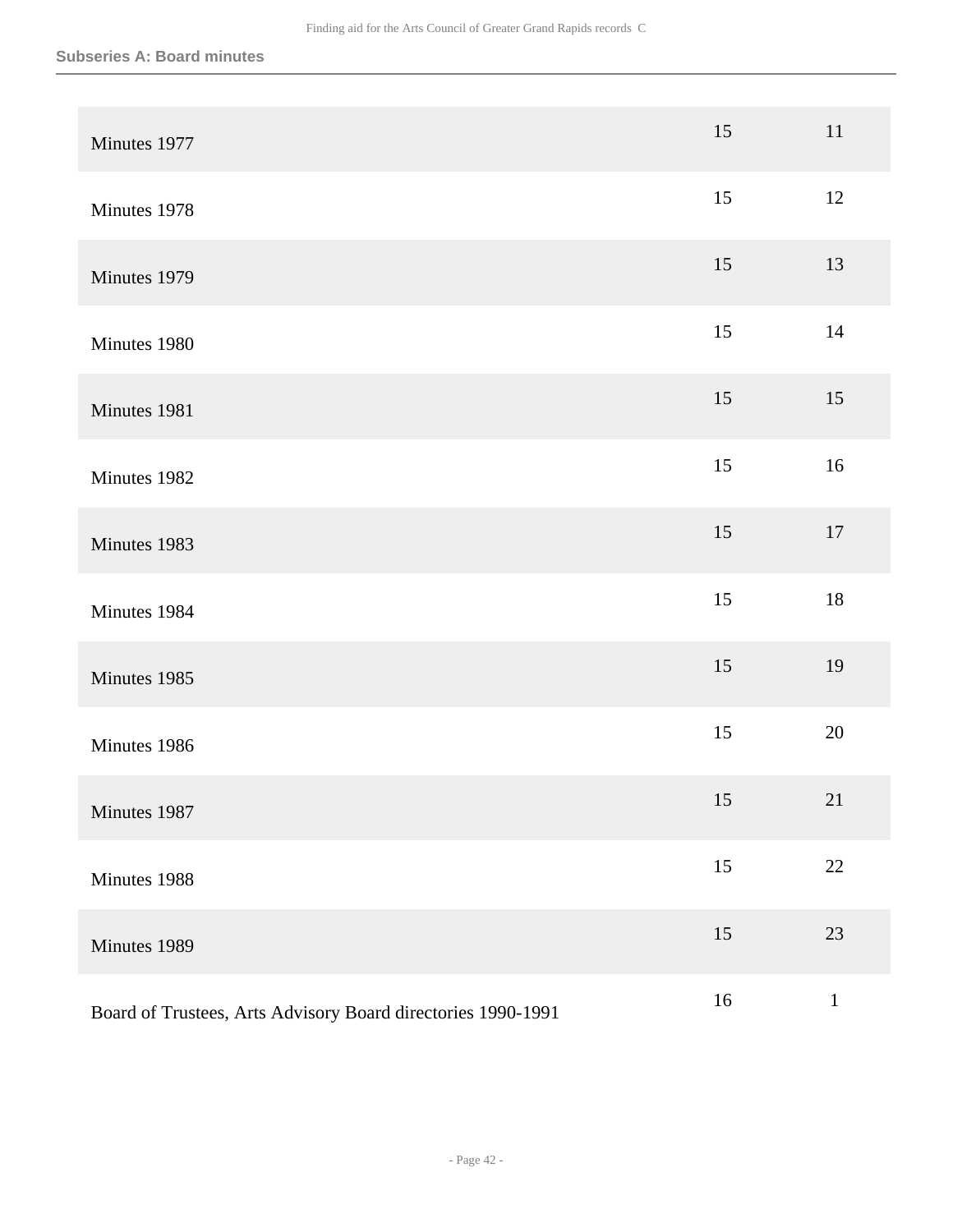| Loose papers, 1990-1991 minutes 1990-1991 | 16     | $\overline{2}$ |
|-------------------------------------------|--------|----------------|
| Minutes 1990                              | 16     | 3              |
| Minutes January-May 1991                  | 16     | $\overline{4}$ |
| Minutes June-September 1991               | 16     | $\mathfrak{S}$ |
| Minutes October 1991                      | 16     | 6              |
| Minutes November 1991                     | 16     | $\tau$         |
| Minutes December 1991                     | 16     | 8              |
| Loose material, 1992 minutes 1992         | 16     | 9              |
| Minutes January 1992                      | 16     | 10             |
| Minutes February 1992                     | 16     | 11             |
| Minutes March 1992                        | 16     | 12             |
| Minutes April 1992                        | 16     | 13             |
| Minutes May 1992                          | $16\,$ | 14             |
| Minutes June 1992                         | 16     | 15             |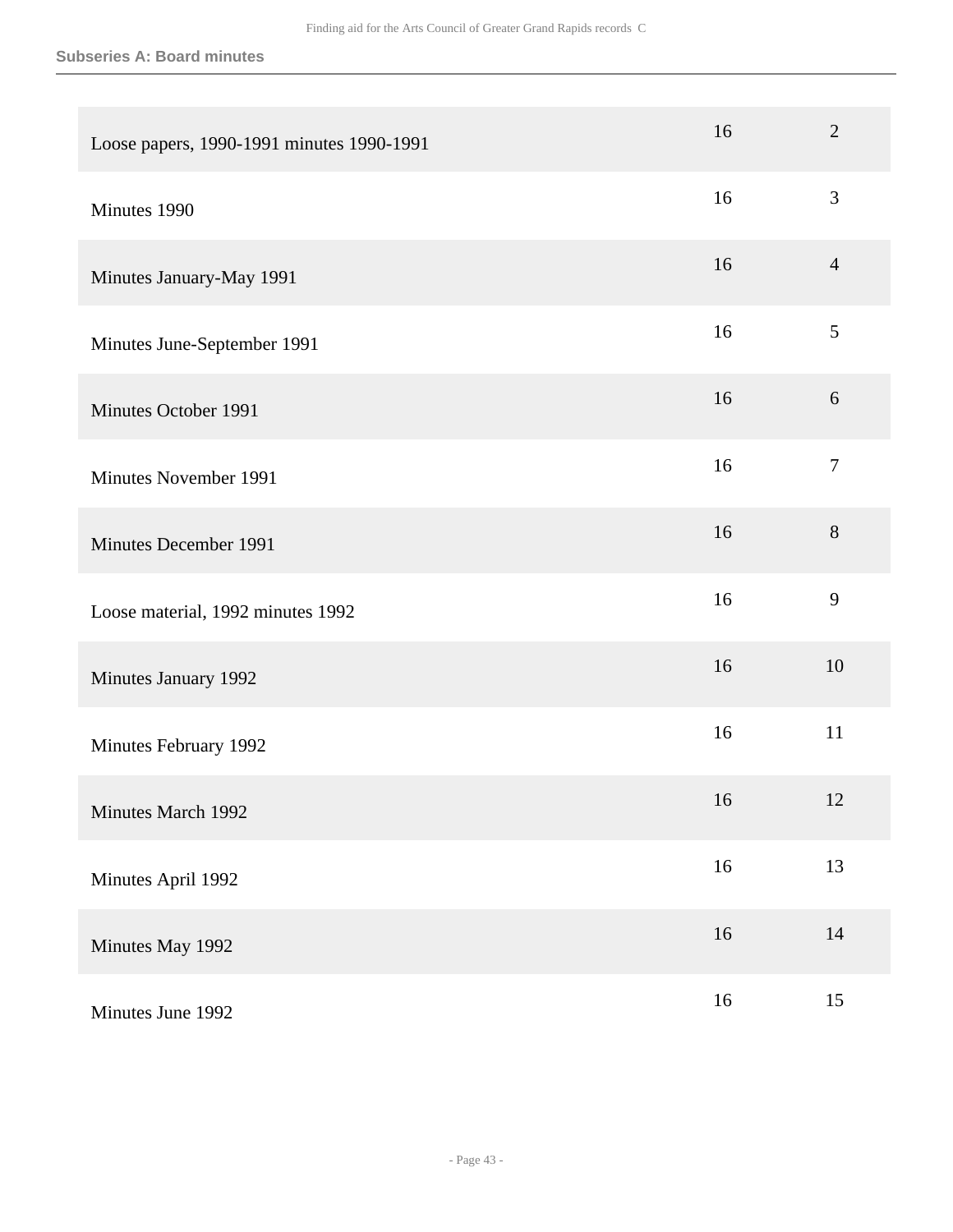| Minutes July 1992                                 | 16 | 16             |
|---------------------------------------------------|----|----------------|
| Minutes August 1992                               | 16 | 17             |
| Minutes September 1992                            | 17 | $\mathbf{1}$   |
| Minutes October 1992                              | 17 | $\overline{2}$ |
| <b>Minutes November 1992</b>                      | 17 | $\mathfrak{Z}$ |
| <b>Minutes December 1992</b>                      | 17 | $\overline{4}$ |
| Minutes, Board of Trustees January-May 1992       | 17 | 5              |
| Minutes, Board of Trustees June-October 1992      | 17 | 6              |
| Minutes, Board of Trustees November-December 1992 | 17 | $\overline{7}$ |
| Minutes, Board of Trustees January 1993           | 17 | 8              |
| Minutes, Board of Trustees February 1993          | 17 | 9              |
| Minutes, Board of Trustees March 1993             | 17 | 10             |
| Minutes, Board of Trustees April 1993             | 17 | 11             |
| Minutes, Board of Trustees May 1993               | 17 | 12             |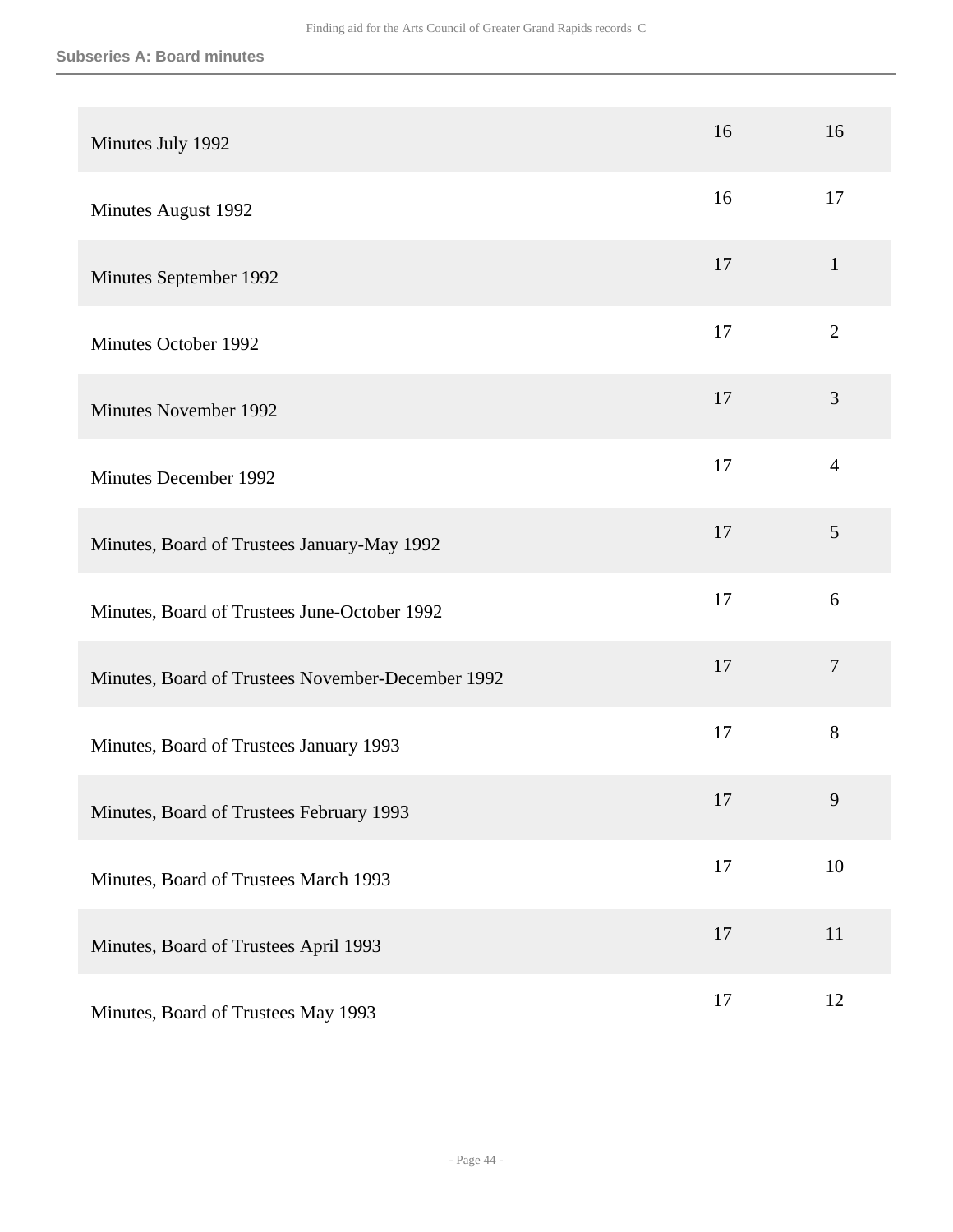#### **Subseries A: Board minutes**

| Minutes, Board of Trustees June 1993      | 18 | $\mathbf{1}$   |
|-------------------------------------------|----|----------------|
| Minutes, Board of Trustees July 1993      | 18 | $\overline{2}$ |
| Minutes, Board of Trustees August 1993    | 18 | 3              |
| Minutes, Board of Trustees September 1993 | 18 | $\overline{4}$ |
| Minutes, Board of Trustees October 1993   | 18 | 5              |
| Minutes, Board of Trustees November 1993  | 18 | 6              |
| Minutes, Board of Trustees December 1993  | 18 | $\overline{7}$ |
| Minutes and financials January 1994       | 18 | 8              |
| Minutes and financials February 1994      | 18 | 9              |
| Minutes and financials March 1994         | 18 | 10             |
| Minutes and financials April 1994         | 18 | 11             |
| Minutes and financials May 1994           | 19 | $\mathbf{1}$   |
| Minutes and financials June 1994          | 19 | $\overline{2}$ |
| Minutes and financials July 1994          | 19 | $\mathfrak{Z}$ |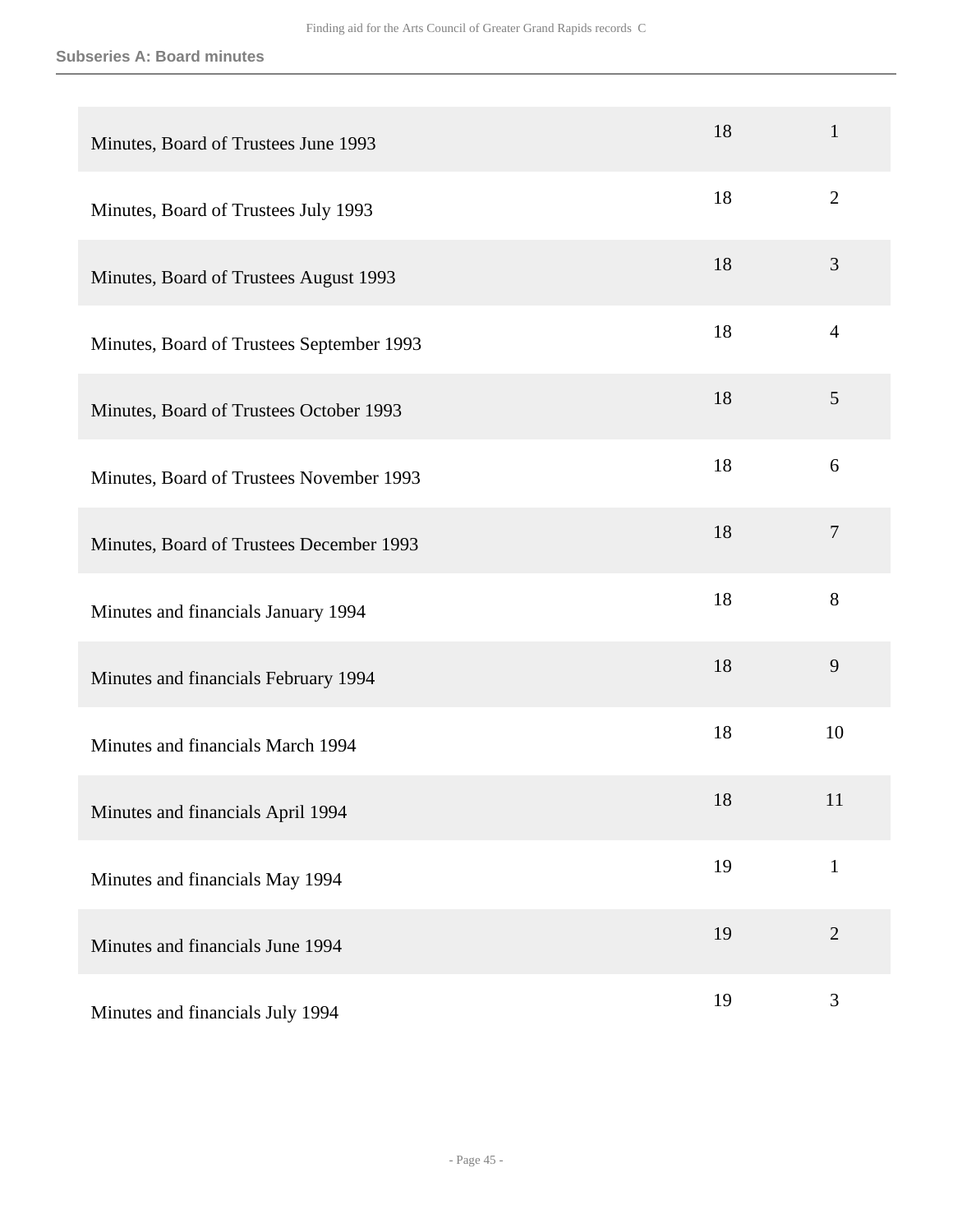#### **Subseries A: Board minutes**

| Minutes and financials August 1994    | 19 | $\overline{4}$   |
|---------------------------------------|----|------------------|
| Minutes and financials September 1994 | 19 | 5                |
| Minutes and financials October 1994   | 19 | 6                |
| Minutes and financials November 1994  | 19 | $\boldsymbol{7}$ |
| Minutes and financials December 1994  | 19 | 8                |
| Minutes January-June 1995             | 19 | 9                |
| Minutes July-December 1995            | 19 | 10               |
| Minutes and P&Ls January-July 1996    | 19 | 11               |
| Minutes and P&Ls August-December 1996 | 20 | $\mathbf{1}$     |
| Minutes and P&Ls 1997                 | 20 | $\overline{2}$   |
| Board minutes January-June 1998       | 20 | 3                |
| Board minutes July-December 1998      | 20 | $\overline{4}$   |
| Board minutes January-June 1999       | 20 | 5                |
| Board minutes July-December 1999      | 20 | $\boldsymbol{6}$ |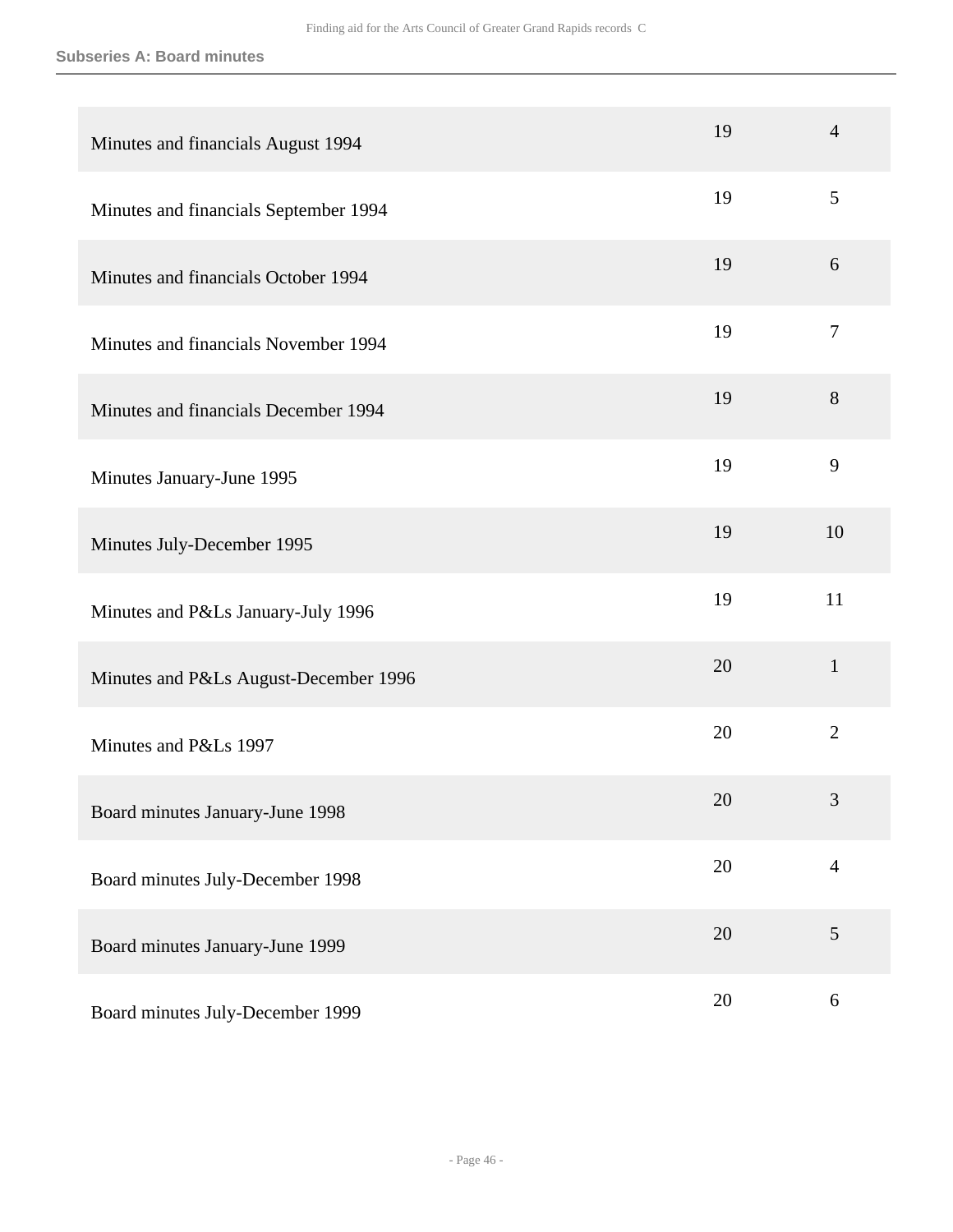| Minutes January-June 2000                              | 20 | $\overline{7}$ |
|--------------------------------------------------------|----|----------------|
| Minutes July-December 2000                             | 21 | $\mathbf{1}$   |
| Minutes January-June 2001                              | 21 | $\overline{2}$ |
| Minutes July-December 2001                             | 21 | $\mathfrak{Z}$ |
| Minutes, Board of Trustees October 2001-January 2002   | 21 | $\overline{4}$ |
| Minutes, Board of Trustees February-July 2002          | 21 | 5              |
| Board minutes, fiscal year 2003 January-September 2002 | 21 | 6              |
| Board minutes, fiscal year 2003 October-December 2002  | 21 | $\overline{7}$ |
| Minutes 2004                                           | 22 | $\mathbf{1}$   |
| Minutes 2005                                           | 22 | $\overline{2}$ |
| Minutes 2006                                           | 22 | 3              |
| Minutes 2008                                           | 22 | $\overline{4}$ |
| Minutes, fiscal year 2009 October 2008-January 2009    | 22 | 5              |
| Minutes, fiscal year 2009 February-September 2009      | 22 | $6\,$          |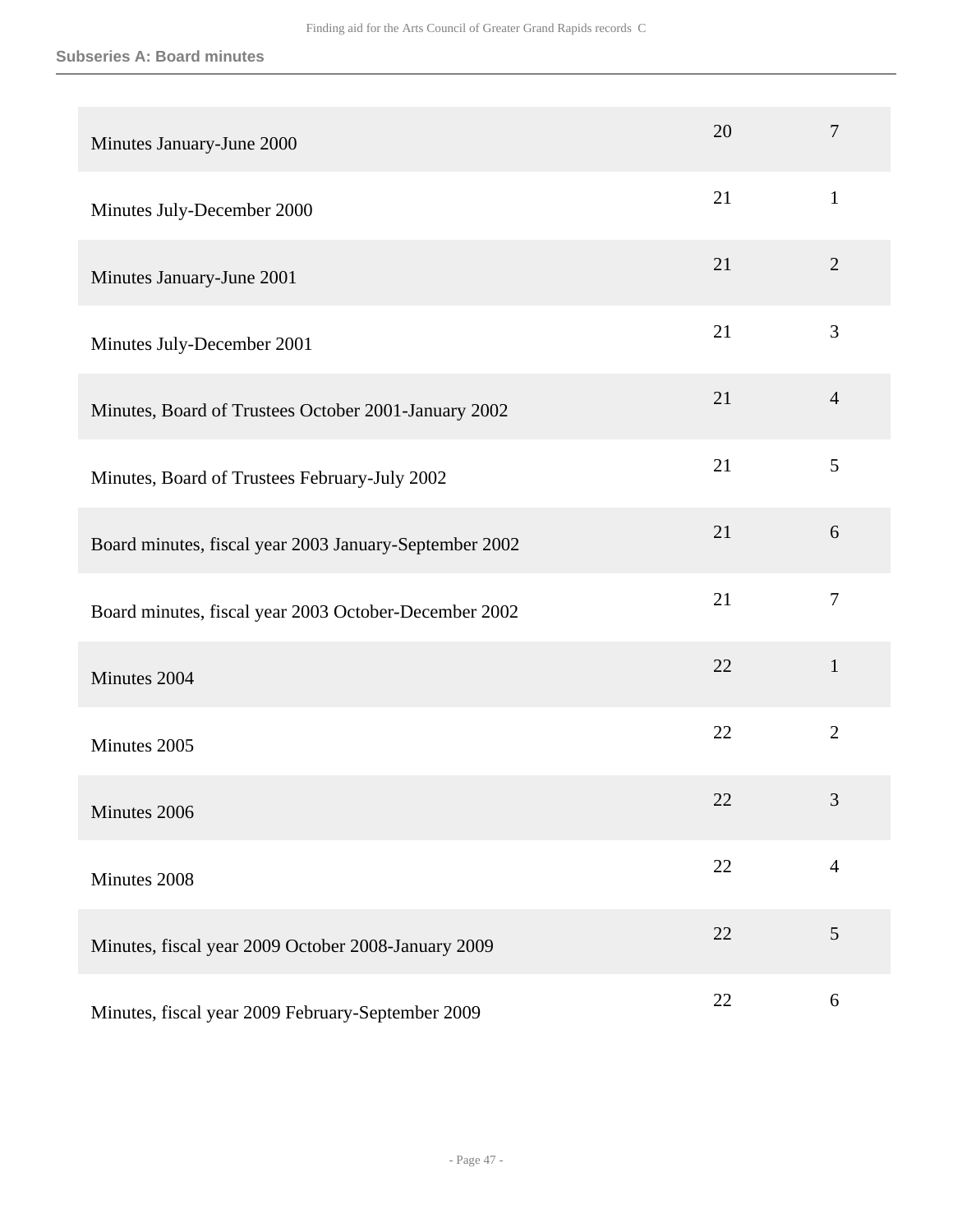| Minutes, fiscal year 2009, loose material 2009                                | 22 |   |
|-------------------------------------------------------------------------------|----|---|
| Board minutes, fiscal year 2010 2009-2010                                     | 22 | 8 |
| Minutes, fiscal year 2011 2010-2011                                           | 22 | 9 |
| Board minutes, notes taken by Anne Price September 25, 1995-March 25,<br>1996 | 23 |   |

# **Arts Advisory Board 1993-2002**

|                                              | <b>Box</b> | <b>Folder</b>  |
|----------------------------------------------|------------|----------------|
| Arts Advisory Board Executive Committee 1993 | 23         | $\overline{7}$ |
| Arts Advisory Board 1995-1997                | 23         | 8              |
| Arts Advisory Board regulations no date      | 23         | 9              |
| Arts Advisory Board, meeting notes 1998      | 23         | 10             |
| Arts Advisory Board, meeting notes 1999      | 23         | 11             |
| Arts Advisory Board, meeting notes 2000      | 23         | 12             |
| Arts Advisory Board, meeting notes 2001      | 23         | 13             |
| Arts Advisory Board, meeting notes 2002      | 23         | 14             |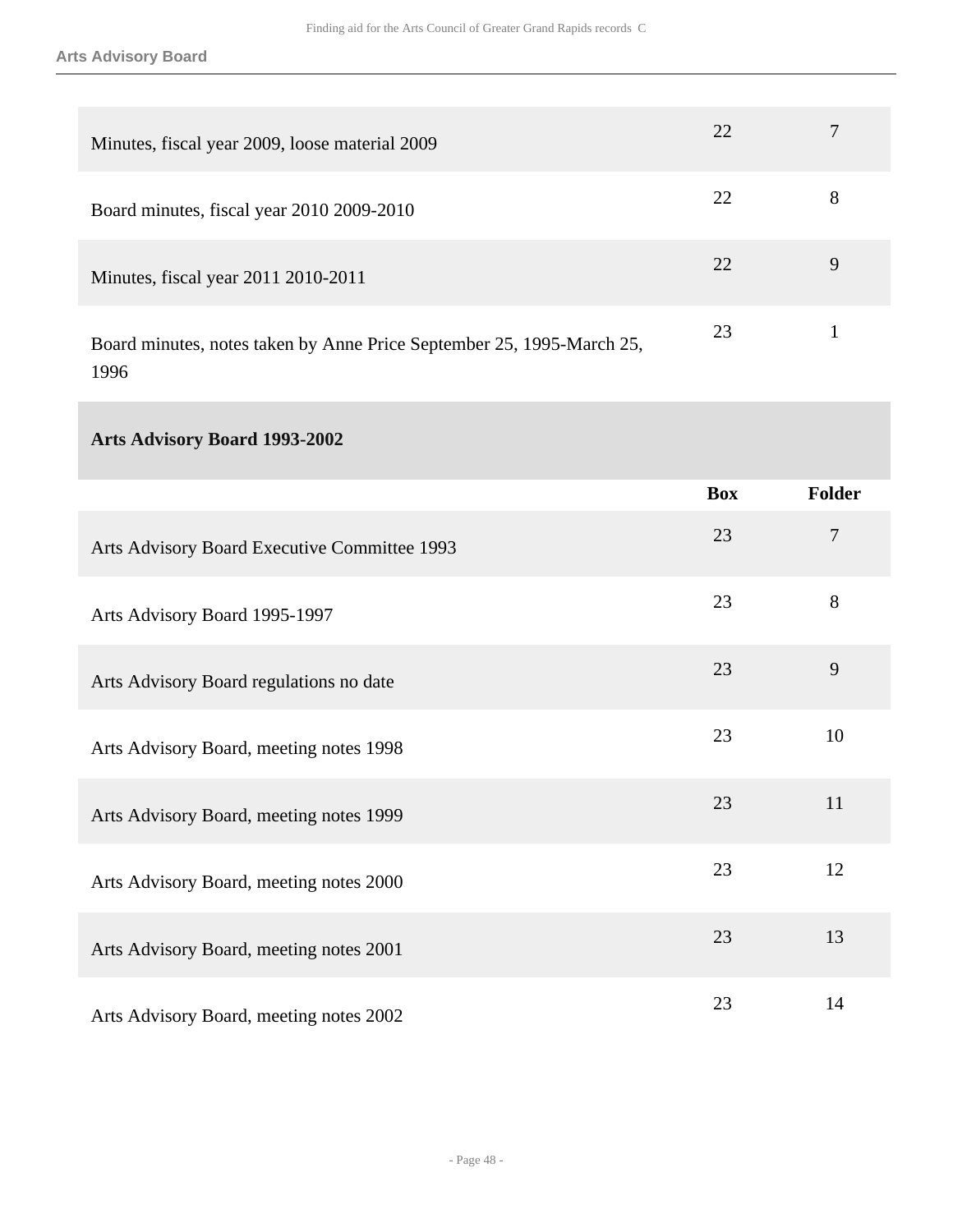## **Subseries B: Committee minutes 1990-2004**

## **Scope and Contents note**

Minutes of committees of the board of Arts Council. Some minutes may also be found in the board minutes. The ones included in this subseries were found separated.

|                                                                            | <b>Box</b> | Folder         |
|----------------------------------------------------------------------------|------------|----------------|
| Committee minutes, loose material 1995-1997                                | 23         | $\overline{2}$ |
| Arts Council committees 2000-2001                                          | 23         | 3              |
| Allocations committee September 1990-December 1991                         | 23         | $\overline{4}$ |
| Allocations committee 1993                                                 | 23         | 5              |
| Allocations committee 1995-1997                                            | 23         | 6              |
| Arts Education committee October 1994-November 1997                        | 23         | 15             |
| Arts Education Initiative 1995-1997                                        | 23         | 16             |
| Arts Education committee, memos 1996-1997                                  | 23         | 17             |
| Arts Education committee, Arts Education Initiative workshops 1997         | 23         | 18             |
| Arts Education committee, handwritten minutes January and February<br>1997 | 23         | 19             |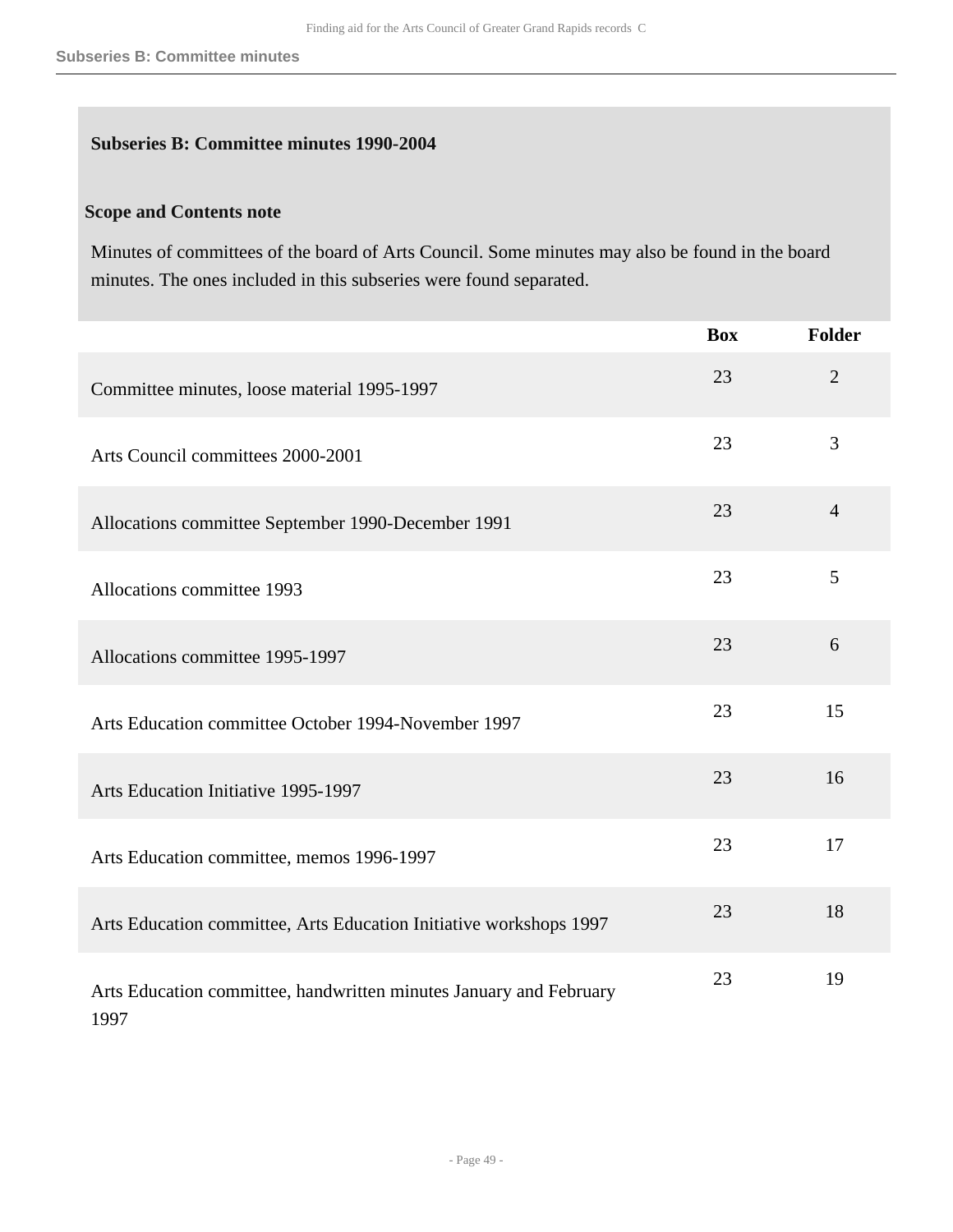**Subseries B: Committee minutes**

| Arts Education committee, faxed communications Circa 1996-1997 | 23 | 20             |
|----------------------------------------------------------------|----|----------------|
| Arts Education committee January 1998-May 2001                 | 24 | $\mathbf{1}$   |
| Cultural Diversity 1995-1997                                   | 24 | $\overline{2}$ |
| Culture Club 1995-1997                                         | 24 | 3              |
| Development committee September 1990-December 1991             | 24 | $\overline{4}$ |
| Development committee 1993                                     | 24 | 5              |
| Development committee 1995-1997                                | 24 | 6              |
| Executive committee 1995-1997                                  | 24 | $\overline{7}$ |
| Executive Director's Luncheon 1995-1997                        | 24 | 8              |
| <b>Executive committee 1998</b>                                | 24 | 9              |
| Executive committee 1999                                       | 24 | 10             |
| Festival Steering committee September 1990-December 1991       | 24 | $11\,$         |
| Festival Steering committee 1993                               | 24 | 12             |
| Festival Ad Hoc committee 1993                                 | 24 | 13             |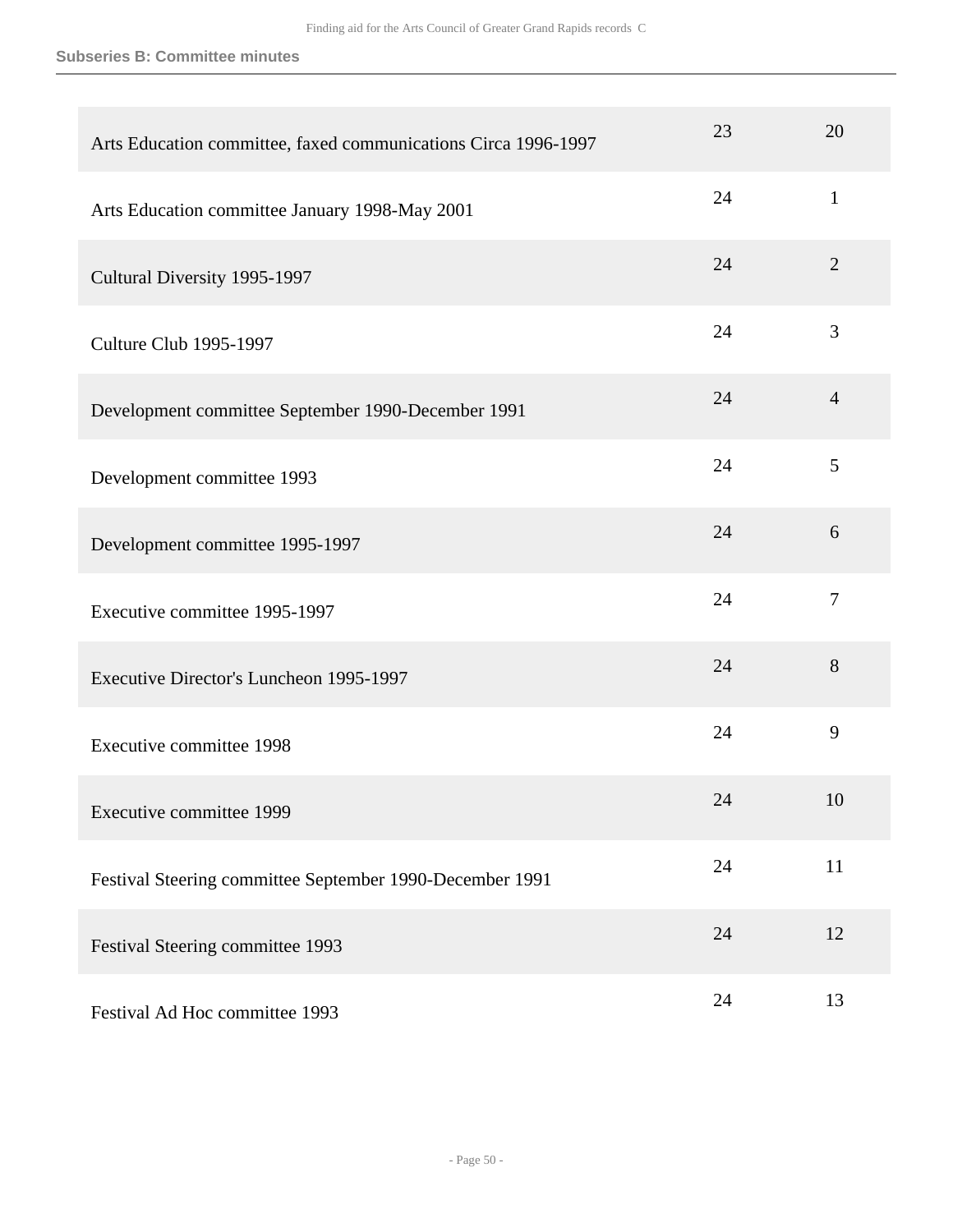#### **Subseries B: Committee minutes**

| <b>Festival 1995-1997</b>                             | 24         | 14               |
|-------------------------------------------------------|------------|------------------|
| Finance committee September 1990-December 1991        | 24         | 15               |
| Finance committee 1993                                | 24         | 16               |
| Finance committee 1995-1997                           | 24         | 17               |
|                                                       |            | <b>Box</b>       |
| Legislative committee binder 1993-1994                |            | 13               |
|                                                       | <b>Box</b> | <b>Folder</b>    |
| Legislative committee binder - loose papers 1993-1994 | 13         | $\mathbf{1}$     |
| Legislative committee 1995-1997                       | 25         | $\mathbf{1}$     |
| Legislative committee Circa 1999-2004                 | 25         | $2 - 3$          |
| Nominating committee September 1990-December 1991     | 25         | $\overline{4}$   |
| Nominating committee 1993                             | 25         | 5                |
| Nominating committee 1995-1997                        | 25         | 6                |
| Personnel committee September 1990-December 1991      | 25         | $\boldsymbol{7}$ |
| Personnel committee 1993                              | 25         | $8\phantom{1}$   |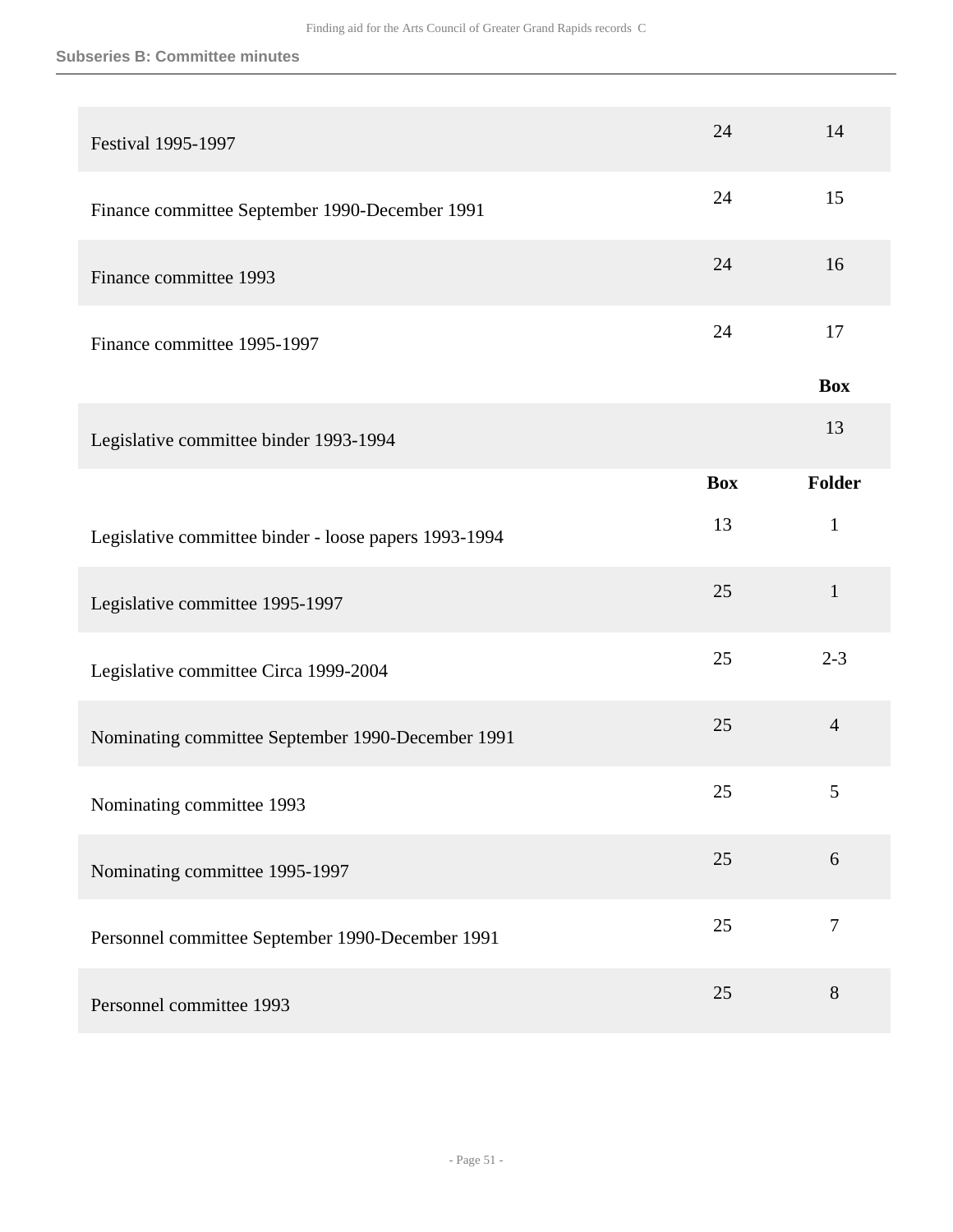#### **Series V: Festival of the Arts 1970-2007**

#### **Scope and Contents note**

This series contains material related to Festival of the Arts. Included are reports, correspondence, programs, ephemera, news clippings, by-laws, minutes and committee descriptions. Festival of the Arts was closely intertwined with the Arts Council and additional records can be found throughout the collection (for example, in the board minutes). See also Series IX for images of Festival.

|                                                                                                                                                                                                                                                                                                                                                                                                                                                                                                                       | <b>Box</b> | <b>Folder</b> |
|-----------------------------------------------------------------------------------------------------------------------------------------------------------------------------------------------------------------------------------------------------------------------------------------------------------------------------------------------------------------------------------------------------------------------------------------------------------------------------------------------------------------------|------------|---------------|
| Festival of the Arts records, microfilmed. 1970-1980                                                                                                                                                                                                                                                                                                                                                                                                                                                                  | 45         | 41            |
| <b>Scope and Contents note</b>                                                                                                                                                                                                                                                                                                                                                                                                                                                                                        |            |               |
| Microfilmed records for Festival of the Arts, including lists of committee<br>personnel, Festival budgets, minutes, correspondence, announcements,<br>participant lists and schedules, forms and guidelines, public relations<br>materials, press releases, merchandising information, food sales<br>summaries, Festival programs, Arts Council Award presentation, policy<br>revisions. Not all of the materials are available for every year. See also<br>Collection 001, Box 8 for a second copy of this microfilm |            |               |
| Distinguished Service Award presented to The Festivals, Grand Rapids<br>Arts Council from The Grand Rapids Education Association June 5, 1973                                                                                                                                                                                                                                                                                                                                                                         | 43         | 5             |
| Grand Rapids Festival Song 1977                                                                                                                                                                                                                                                                                                                                                                                                                                                                                       | 32         | 15            |
| Grand Rapids Festival '96 Perception Study July 1996                                                                                                                                                                                                                                                                                                                                                                                                                                                                  | 32         | 1             |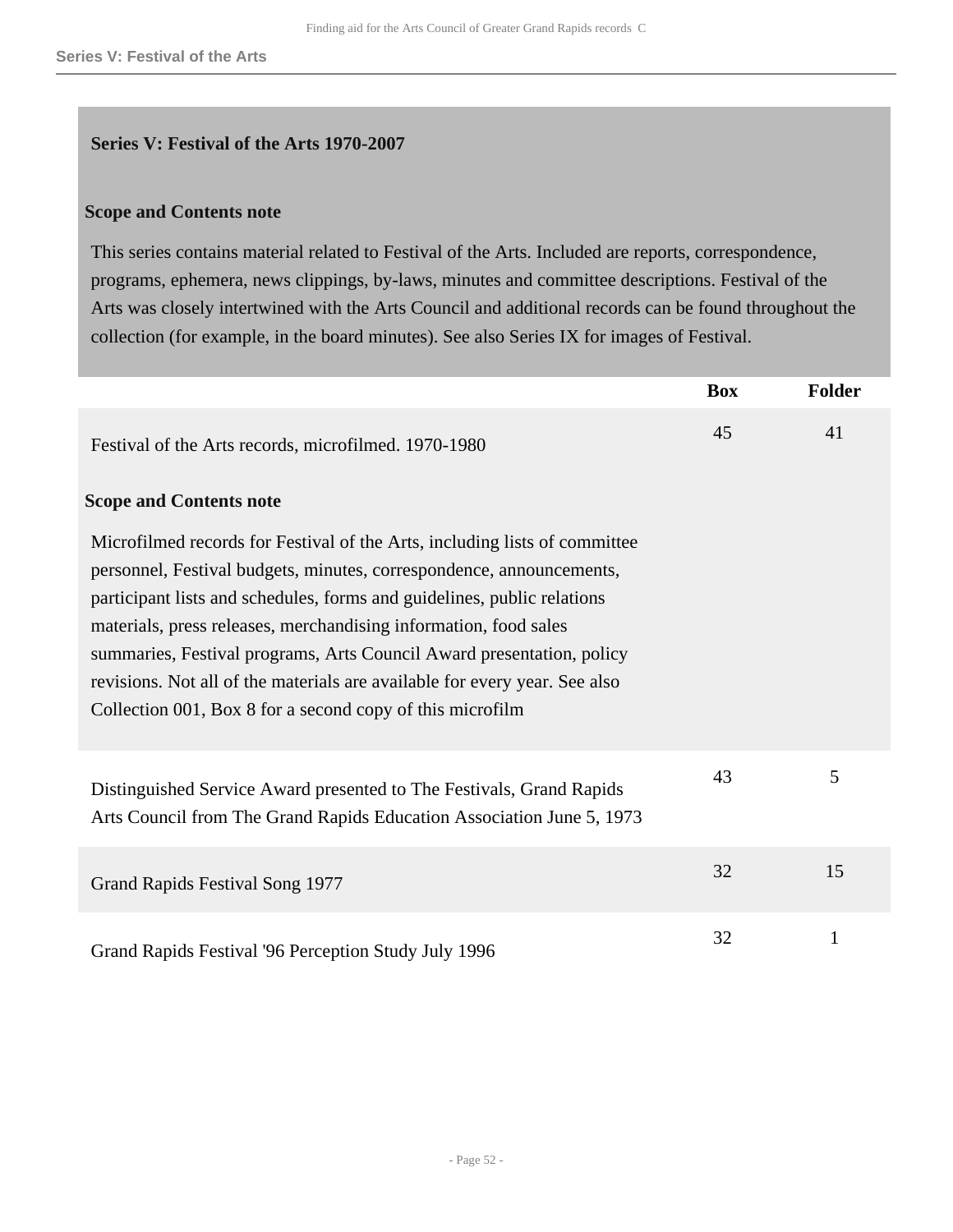| Festival: the largest all-volunteer arts festival in the United States (booklet<br>submitted to Library of Congress) 2000 | 32         | 16               |
|---------------------------------------------------------------------------------------------------------------------------|------------|------------------|
| Festival of the Arts and Arts Council of Greater Grand Rapids<br>Agreement 2002                                           | 32         | $\mathbf{2}$     |
| Chronology, Festival Visual Arts Exhibit                                                                                  | 32         | 14               |
| News clippings 1995-2007                                                                                                  | 42         | $\mathbf{2}$     |
| Ephemera 1993-1999                                                                                                        | 32         | 13               |
|                                                                                                                           |            |                  |
| <b>Festival programs 1992-2006</b>                                                                                        |            |                  |
|                                                                                                                           | <b>Box</b> | Folder           |
| Program 1992                                                                                                              | 32         | 3                |
| Program 1993                                                                                                              | 32         | $\overline{4}$   |
| Program 1995                                                                                                              | 32         | 5                |
| Program 1997                                                                                                              | 32         | $\boldsymbol{6}$ |
| Program 1998                                                                                                              | 32         | $\overline{7}$   |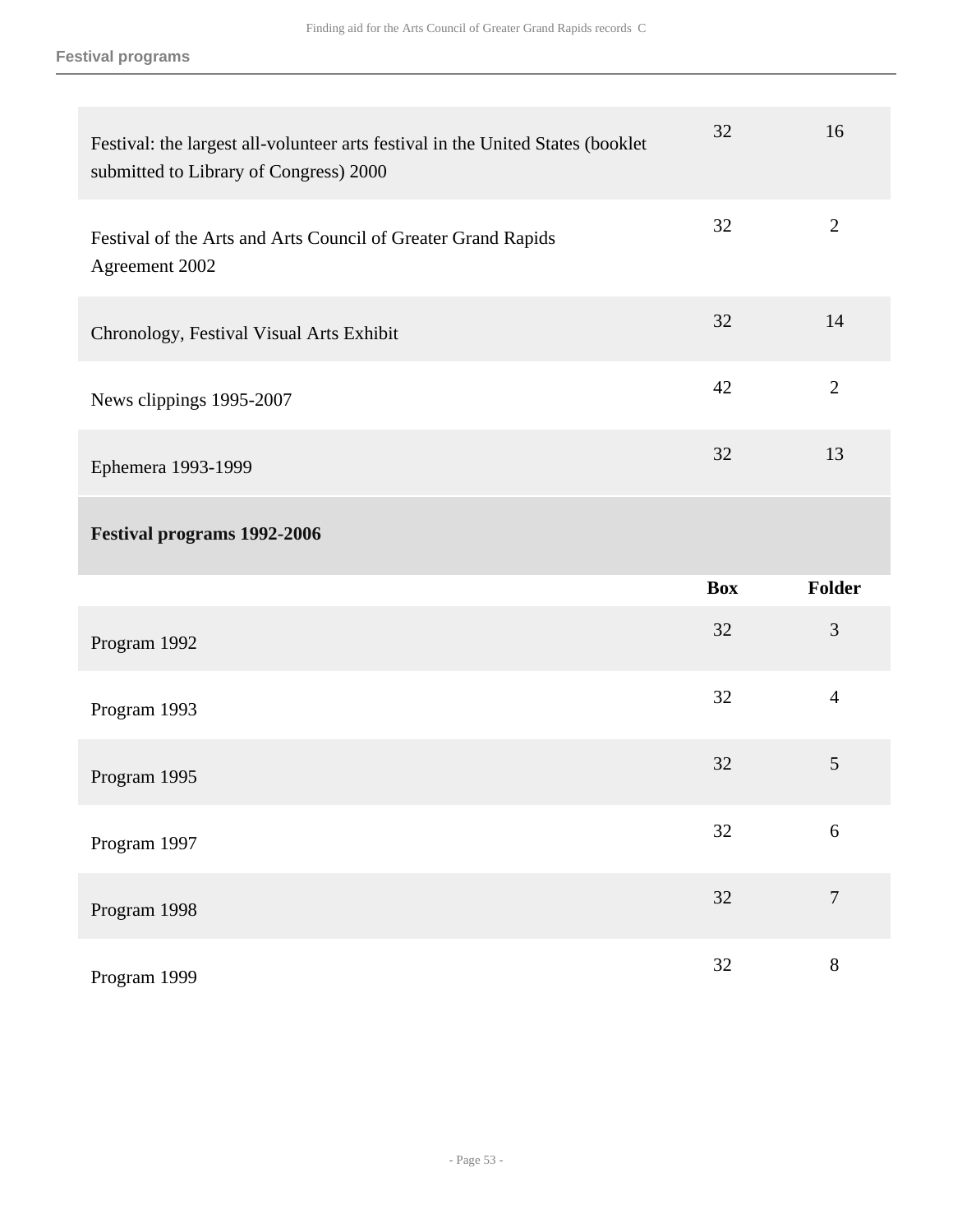| Program 2003 | 32 | 9  |
|--------------|----|----|
| Program 2004 | 32 | 10 |
| Program 2005 | 32 | 11 |
| Program 2006 | 32 | 12 |

## **Scrapbook circa 1975-1999**

## **Scope and Contents note**

The scrapbook was in a three-ring binder and was disassembled into file folders.

|                                                             | <b>Box</b> | <b>Folder</b>  |
|-------------------------------------------------------------|------------|----------------|
| Cultural Resources Directory, Junior Arts Council 1975-1976 | 33         | $\mathbf{1}$   |
| Ephemera 1976-1979, 1993-1994                               | 33         | $\overline{2}$ |
| By-laws and committee descriptions 1995                     | 33         | 3              |
| News clippings / press releases 1994-1999                   | 33         | $\overline{4}$ |
| Miscellaneous                                               | 33         | 5              |
| Festival logo stat, Sefton Associates, Inc. 1986            | 32         | 17             |
| Series VI. Enhamers 1000.2011                               |            |                |

## **Series VI: Ephemera 1990-2011**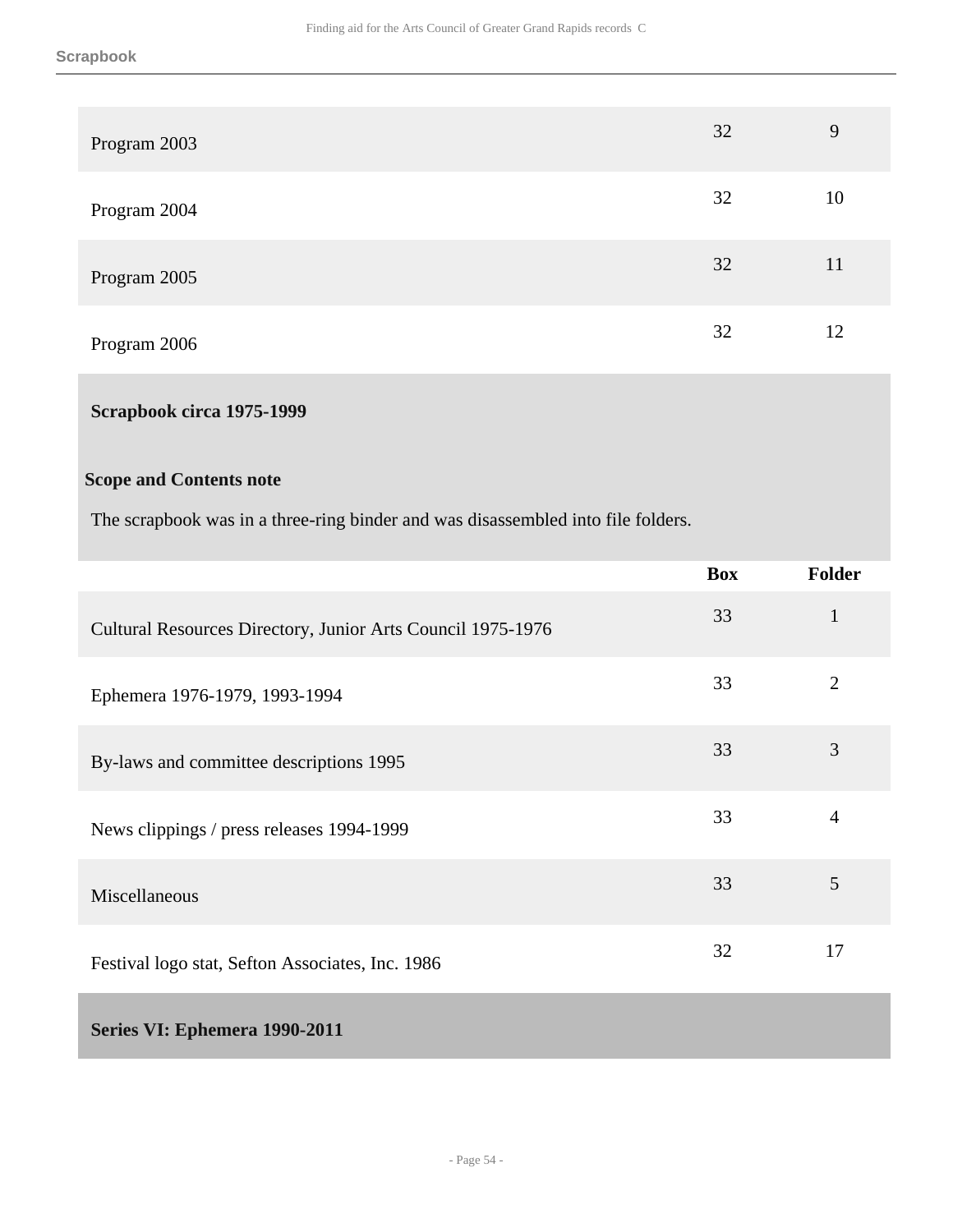#### **Scope and Contents note**

This series includes a variety of ephemera relating to the Arts Council and numerous other organizations.

#### **Arts Council circa 1990s-2011**

#### **Scope and Contents note**

The Arts Council ephemera includes campaign and promotional materials, event booklets, holiday cards, event flyers and other graphic material. Some of this material can also be found elsewhere in the collection, such as campaign material in the funding series or promotional material in the subject files.

|                                                                             | <b>Box</b> | <b>Folder</b> |
|-----------------------------------------------------------------------------|------------|---------------|
| Campaign and promotional material circa 1990s                               | 26         | 8             |
| Culture club 1993-1998                                                      | 26         | 9             |
| Grand Rapids/Kent County Calendar of Events 1995-2001                       | 26         | 10            |
| Enliven the Spirit / Beat the Winter Blahs (calendar of events) circa 2000s | 26         | 11            |
| Publication samples 1997-1998                                               | 26         | 12            |
| Member lists 1999-2004                                                      | 26         | 13            |
| Culture Pass Circa 2006-2009                                                | 26         | 14            |
| Holiday cards                                                               | 26         | 15            |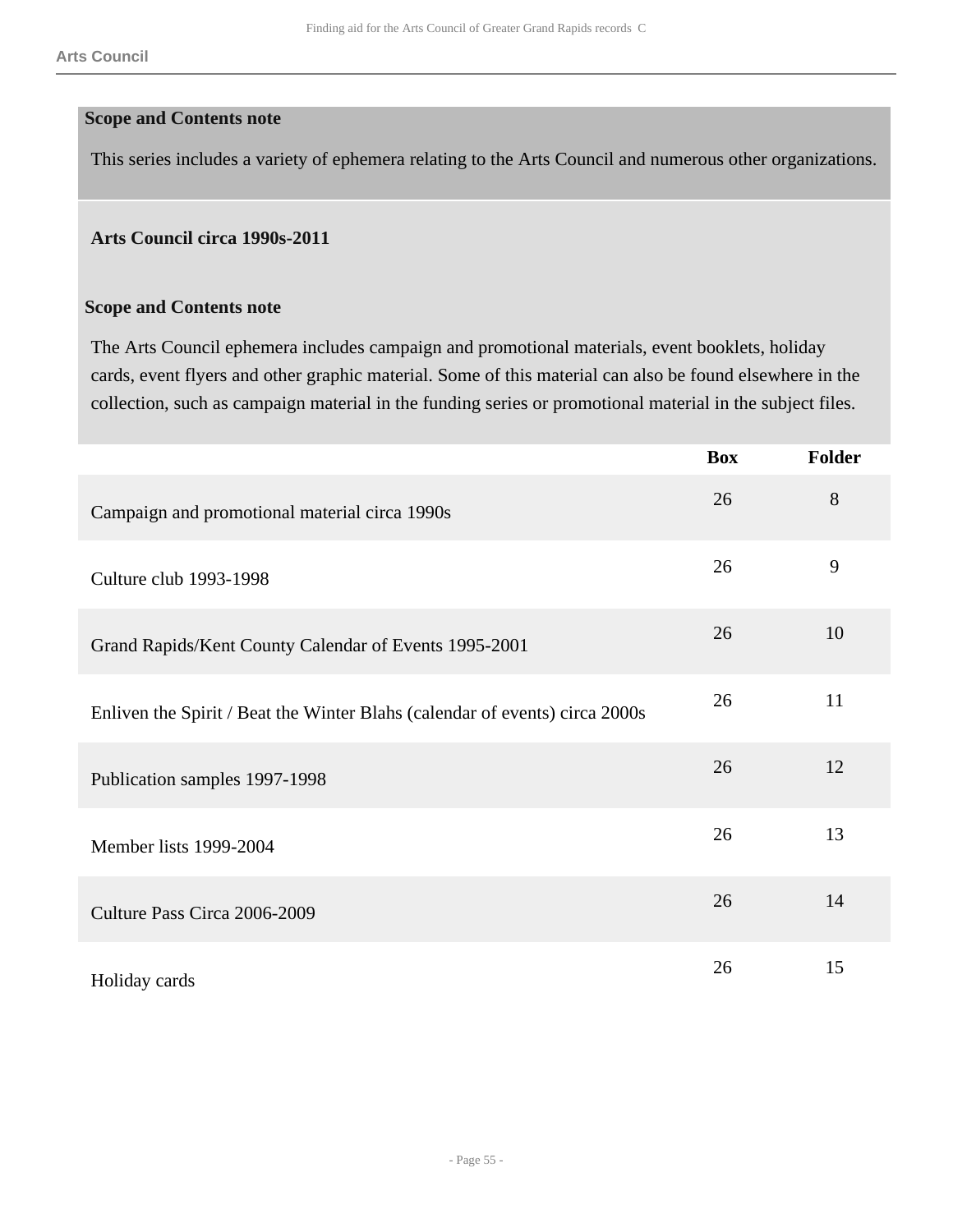| Miscellaneous |  | ΖU | 19 |
|---------------|--|----|----|
|               |  |    |    |

#### **Events 1993-2011**

|                                  | <b>Box</b> | Folder |
|----------------------------------|------------|--------|
| November showers Circa 1994-1995 | 26         | 16     |
| Gallery openings circa 2000s     | 26         | 17     |
| Workshops Circa 1993-2011        | 26         | 18     |

## **Ephemera – other organizations 1990-2011**

## **Scope and Contents note**

Ephemera for other local arts organizations. Included are programs, brochures, annual reports, newsletters and news clippings. Much of it appears to have been sent to the Arts Council, possibly to document projects connected to grants or financial support. Arranged alphabetically.

|                                           | <b>Box</b> | Folder |
|-------------------------------------------|------------|--------|
| Actor's Theatre Circa 2000-2007           | 27         |        |
| ArtWorks 2003                             | 27         | 2      |
| <b>Baxter Community Center Circa 2003</b> | 27         | 3      |
| Broadway Theatre Guild 2001               | 27         | 4      |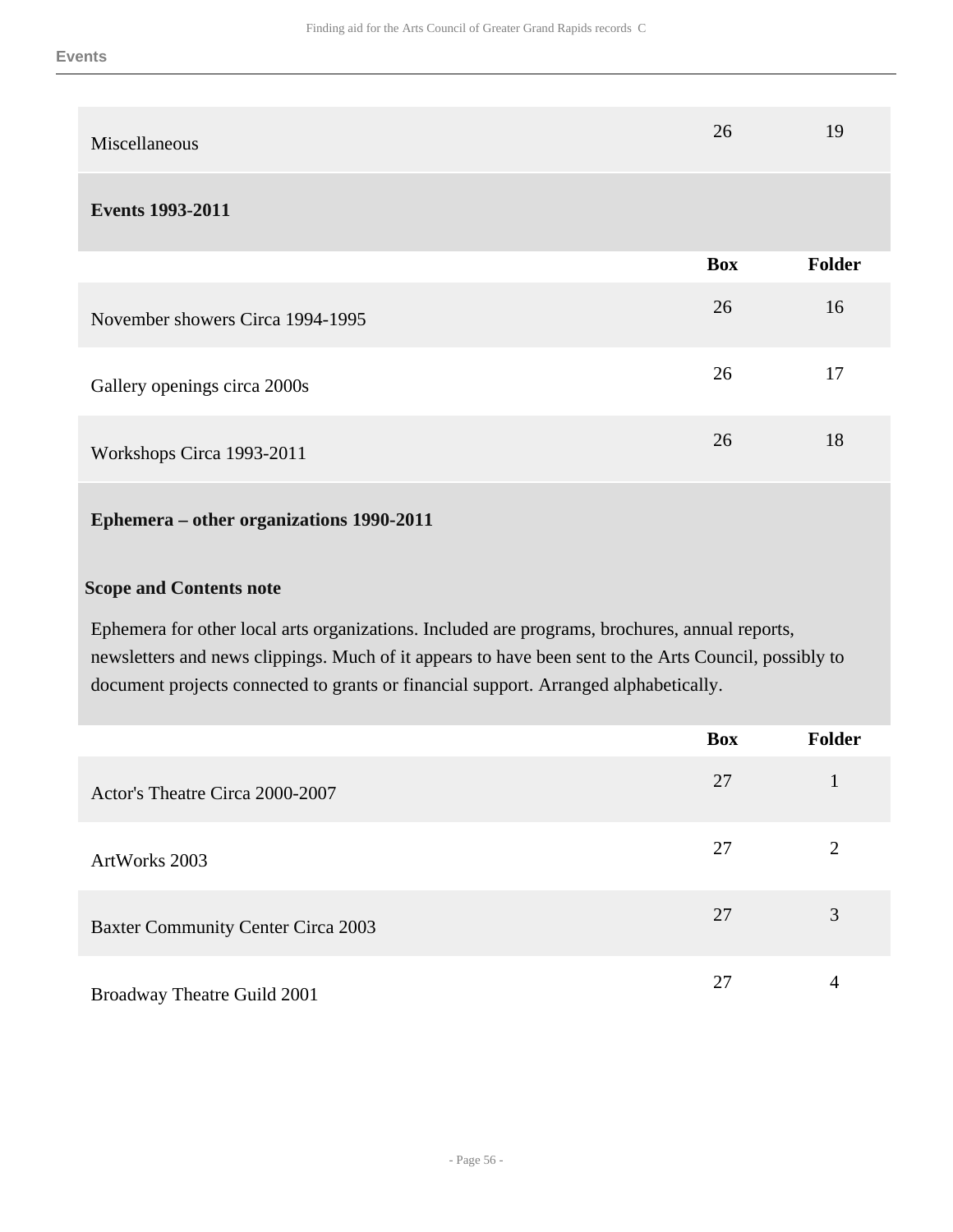| Chamber Choir of Grand Rapids Circa 2000-2004            |                  | 27                     | 5      |
|----------------------------------------------------------|------------------|------------------------|--------|
| Circle Theatre. Includes compact disc. Circa 2000-2011   |                  | 27                     | 6      |
| Sketches - Aquinas Circle Community n.d.                 |                  | 42                     | 5      |
| Circle Theatre, programs Circa 2000-2011                 |                  | 27                     | $\tau$ |
| Embellish, concert season program 2005-2006, 2010-2011   |                  | 27                     | 8      |
| Franciscan Life Process Center Circa 2003-2004           |                  | 27                     | 9      |
| Grand Rapids Ballet Company Circa 1990-1992, 1998-2002   |                  |                        |        |
|                                                          |                  |                        |        |
|                                                          | <b>Box</b><br>31 | Folder<br>$\mathbf{1}$ |        |
| Mixed materials                                          | <b>Box</b>       | Folder                 |        |
| <b>Mixed Materials</b>                                   | 27               | 10                     |        |
|                                                          |                  | <b>Box</b>             | Folder |
| Grand Rapids Cantata Choir 1999-2005                     |                  | 27                     | 11     |
| Grand Rapids Children's Museum Circa 1998-2003           |                  | 27                     | 12     |
| Grand Rapids Sister Cities International Circa 2006-2007 |                  | 27                     | 13     |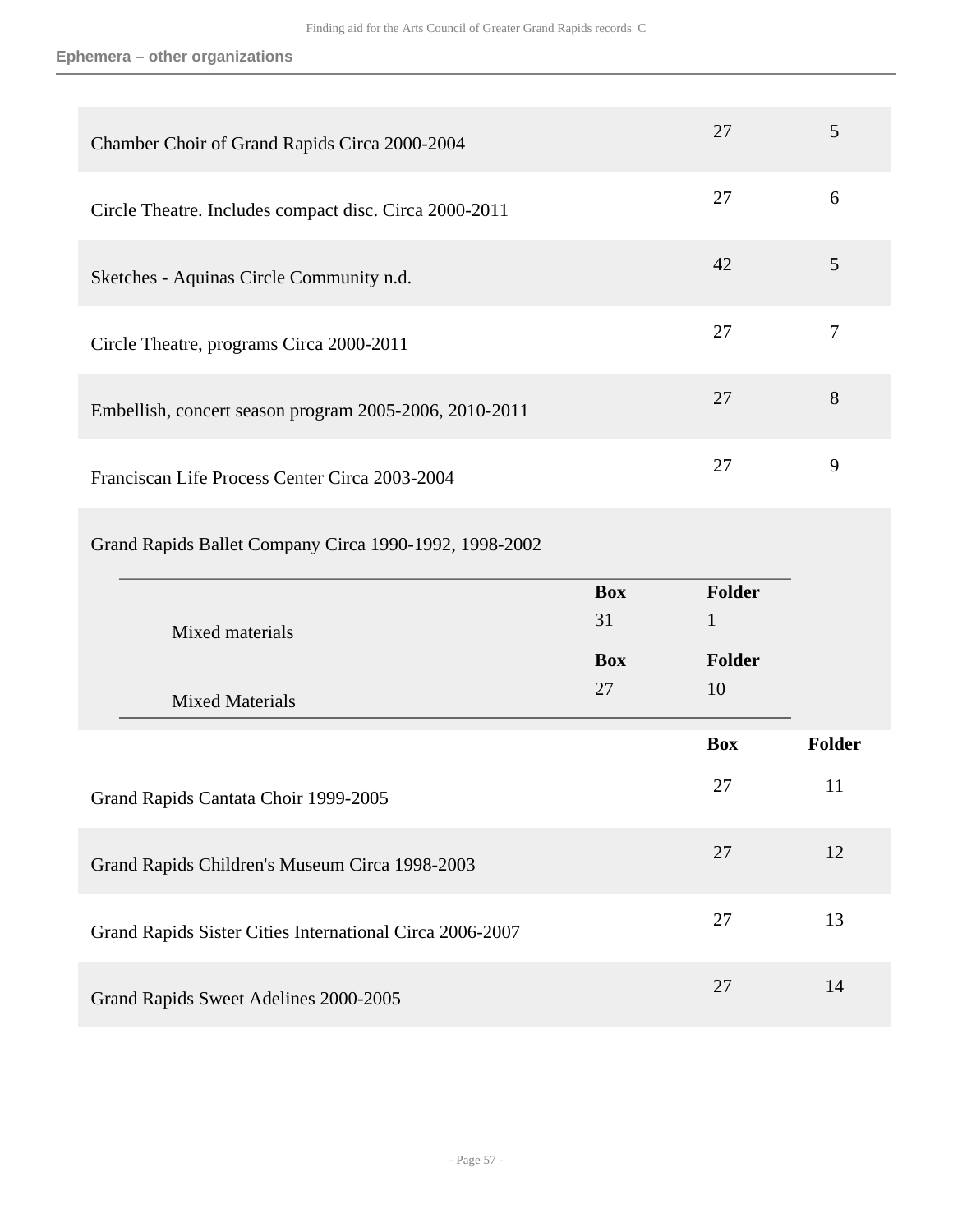| Grand Rapids Symphonic Band 1999-2011                                                              | 31 | 2              |
|----------------------------------------------------------------------------------------------------|----|----------------|
| <b>Grand Rapids Symphony</b>                                                                       | 27 | 15             |
| Grand Rapids Women's Chorus Circa 2001-2007                                                        | 27 | 16             |
| Grandville Avenue Arts and Humanities Circa 2001-2006                                              | 28 | $\mathbf{1}$   |
| Girls Choral Academy 2006-2010                                                                     | 28 | $\overline{2}$ |
| Heritage Theatre Group circa 2003-2006                                                             | 31 | 3              |
| Jewish Theatre Grand Rapids 1996-2008                                                              | 28 | 3              |
| Lowell Area Arts Council – Lowell: the story of my town, a coloring and<br>activity book 2001-2002 | 28 | $\overline{4}$ |
| Lowell Area Arts Council Circa 2001-2011                                                           | 28 | 5              |
| Lowell Area Arts Council – Programs, Thebes Players 2002-2009                                      | 28 | 6              |
| Lowell Area Arts Council – Arts Alive! (newsletter) 2002-2010                                      | 28 | 7              |
| Master Arts Theatre Circa 1999-2010                                                                | 28 | 8              |
| Newaygo County Council for the Arts 2006-2007                                                      | 28 | 9              |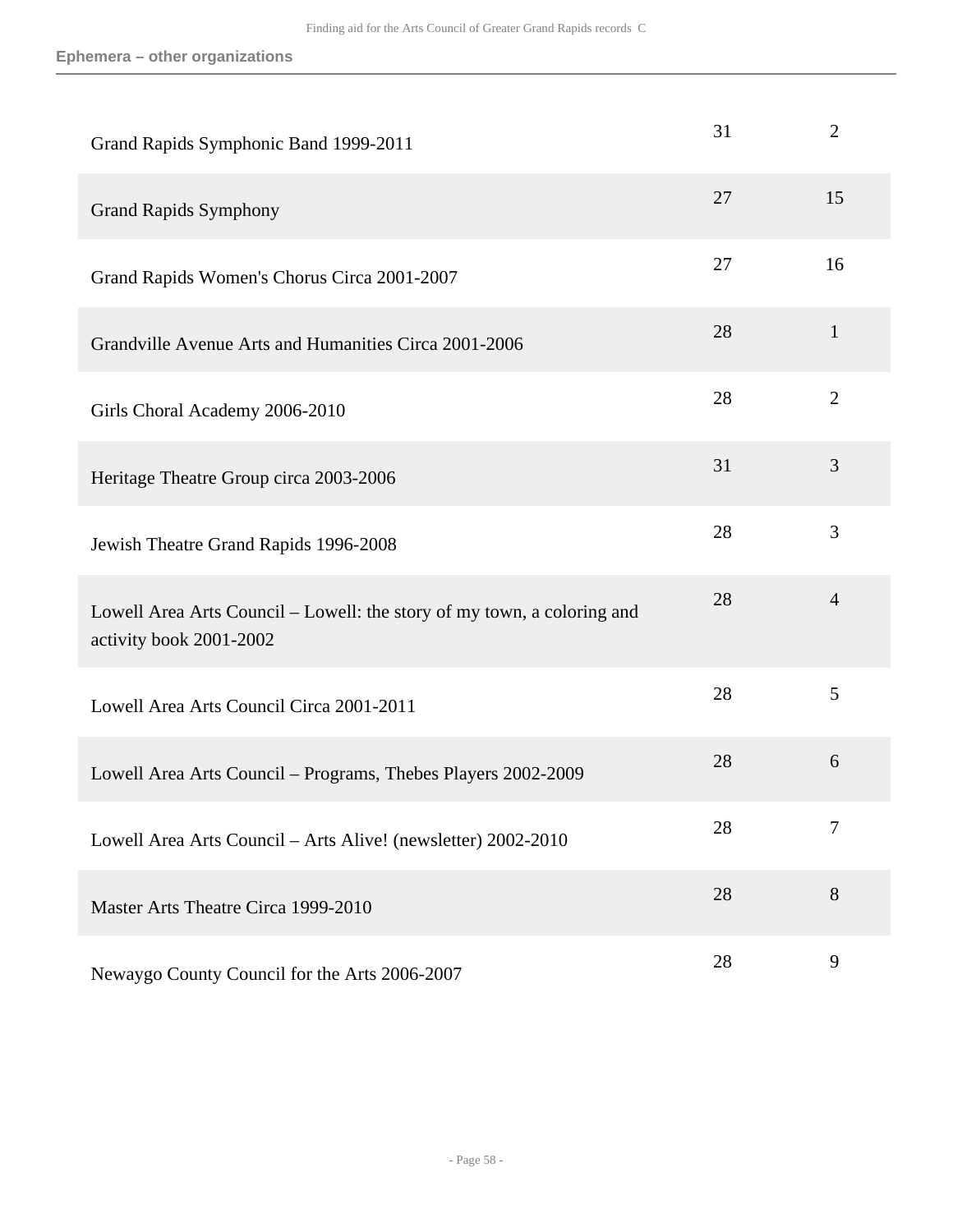| North American Choral Company Circa 1999-2008                          | 28 | 10             |
|------------------------------------------------------------------------|----|----------------|
| Open Concept Gallery Circa 2007-2008                                   | 28 | 11             |
| Opera Grand Rapids Circa 1999-2011                                     | 29 | $\mathbf{1}$   |
| Rivertown Artists' Guild 2000-2003                                     | 29 | $\overline{2}$ |
| Schubert Male Chorus Circa 2000-2010                                   | 29 | $\overline{3}$ |
| Smart Multimedia Arts Festival April 2011                              | 29 | $\overline{4}$ |
| St. Cecilia – annual reports 2001-2002, 2004-2005                      | 29 | 5              |
| St. Cecilia – season programs 1999-2002, 2006-2011                     | 29 | 6              |
| St. Cecilia – Great Artists 1999-2010                                  | 29 | $\overline{7}$ |
| St. Cecilia - Kaleidoscope Concert Series 2002-2003, 2006              | 29 | 8              |
| St. Cecilia - miscellaneous concert programs 2000-2003                 | 29 | 9              |
| St. Cecilia - Soundings (newsletter) January 2001-Winter 2008          | 29 | 10             |
| St. Cecilia - A Legacy of Music (newsletter) October 2009 - April 2010 | 29 | 11             |
| St. Cecilia - News clippings circa 1999-2008                           | 31 | $\overline{4}$ |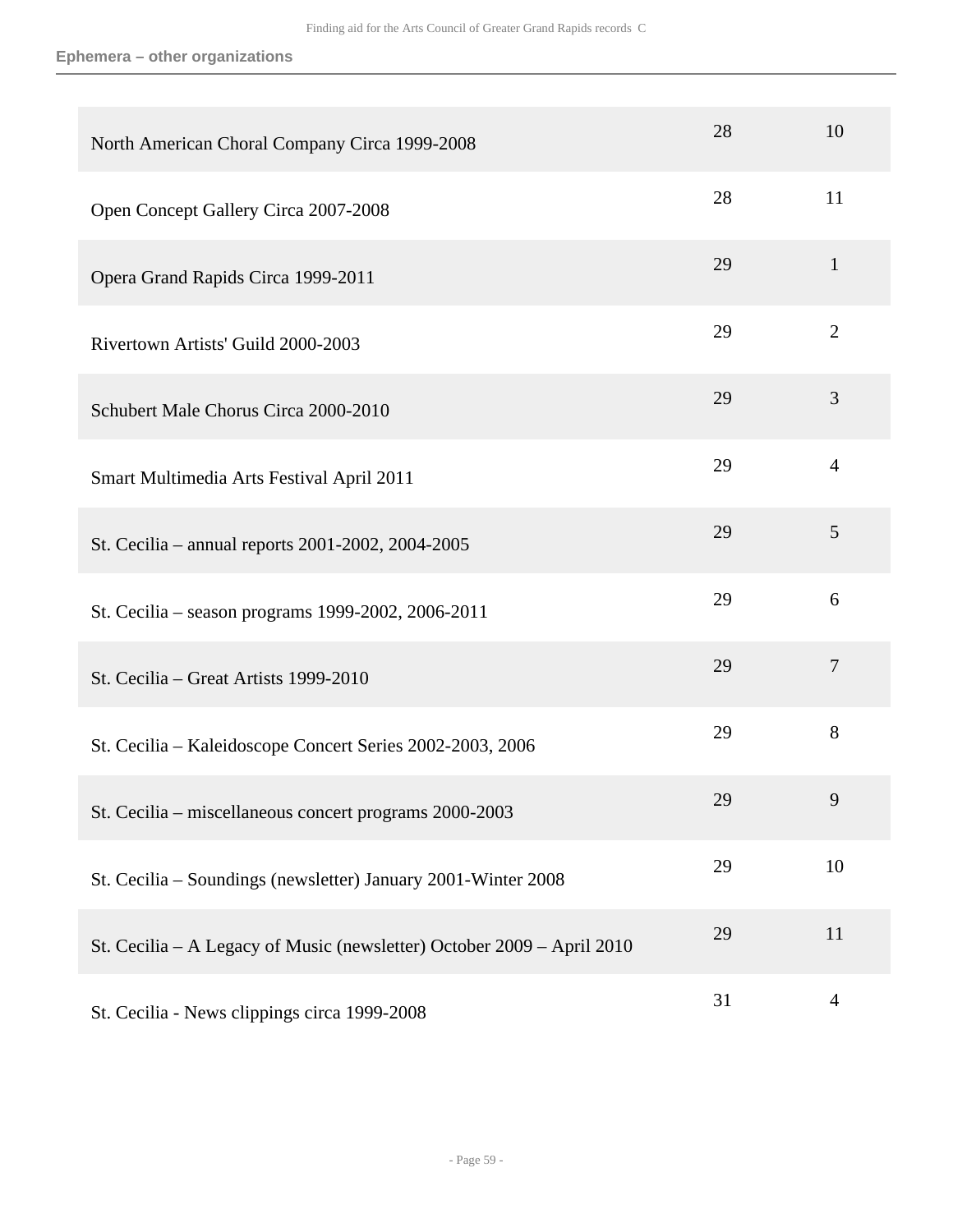| St. Cecilia – miscellaneous circa 2000s |  |
|-----------------------------------------|--|
|                                         |  |

```
UICA 2006-2007
```

| Mixed materials                                                                                  | <b>Box</b><br>31 | <b>Folder</b><br>5  |                |
|--------------------------------------------------------------------------------------------------|------------------|---------------------|----------------|
|                                                                                                  | <b>Box</b><br>29 | <b>Folder</b><br>13 |                |
| <b>Mixed Materials</b>                                                                           |                  |                     |                |
|                                                                                                  |                  | <b>Box</b>          | <b>Folder</b>  |
| Unity High School (Lowell) - The Story of our state, compiled and edited<br>by Tom Woodruff 2003 |                  | 30                  | $\mathbf{1}$   |
| VSA Arts. Includes compact disc. Circa 2010, nd                                                  |                  | 30                  | $\overline{2}$ |
| Wealthy Theatre Circa 2001-2004                                                                  |                  | 30                  | 3              |
| West Michigan Academy of Music for Girls 1999-2003                                               |                  | 30                  | $\overline{4}$ |
| West Michigan Savoyards 2001, 2007, 2009, nd                                                     |                  | 30                  | 5              |
| Series VII: Newsletters and news clippings circa 1970s-2011                                      |                  |                     |                |
|                                                                                                  |                  |                     |                |

**Newsletters 1976, 1992-2011 (Bulk, 1992-2011)**

## **Scope and Contents note**

The Art Council's first newsletter was published on October 10, 1972, under the name CA '72. Later versions were called Perspective (1970s), Communique (circa 1992-1997) and Cross Currents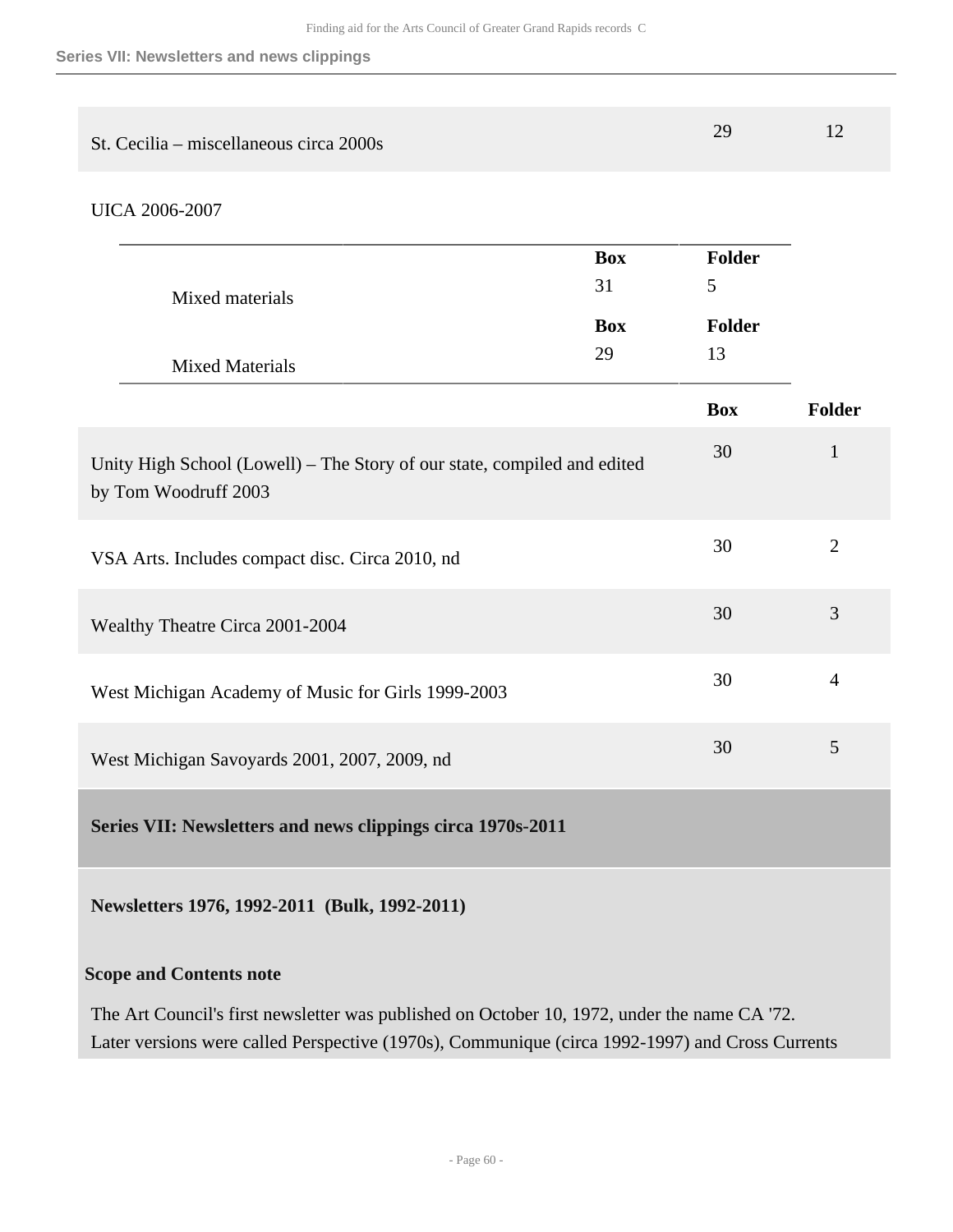(1997-2011). This collection does not contain a complete run of newsletters. Some additional newsletters can be found in the Arts Council vertical file.

The content of the newsletters varies throughout the years. They cover not only Arts Council news but also news and events for local arts organizations. Some of the issues contain lengthy, detailed articles while others are more brief.

|                                        | <b>Box</b> | <b>Folder</b>  |
|----------------------------------------|------------|----------------|
| Perspective Fall 1976                  | 30         | 14             |
| Communique 1992-1993                   | 30         | 15             |
| Communique October 1993-July 1994      | 41         | 3              |
| Communique August 1994-June 1995       | 41         | $\overline{2}$ |
| Communique July 1995-April 1996        | 30         | 16             |
| Communique May 1996-August 1997        | 30         | 17             |
| Cross Currents Fall 1997-February 2000 | 41         | $\mathbf{1}$   |
| Cross Currents March 2001, March 2002  | 41         | $\overline{4}$ |
| Cross Currents March 2003-April 2007   | 41         | 5              |
| Cross Currents 2008-2011               | 30         | 18             |
| <b>Working files</b>                   |            |                |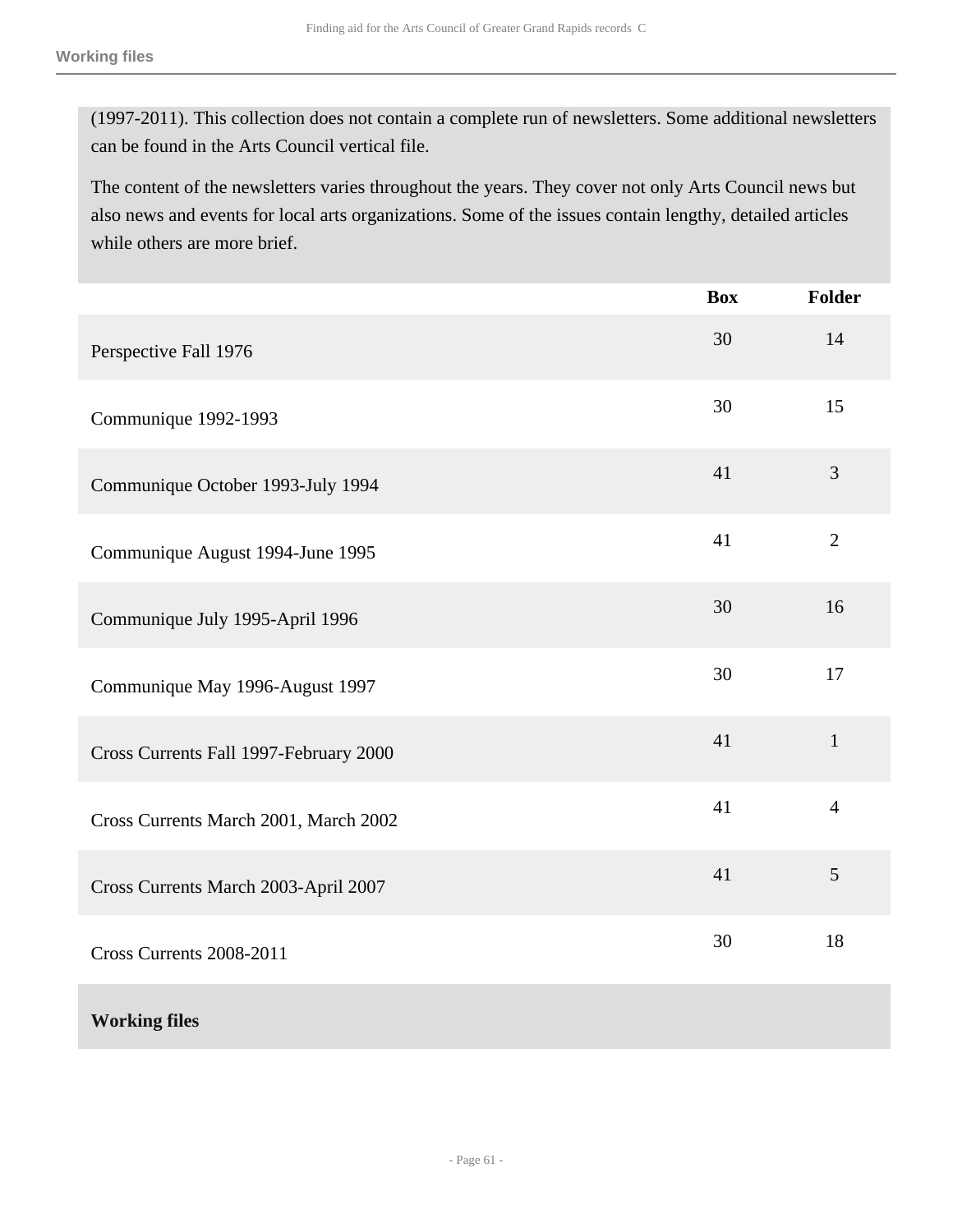## **Scope and Contents note**

These files contain drafts of newsletter articles, notes and edits/comments on newsletters.

|                                                                              | <b>Box</b> | <b>Folder</b> |
|------------------------------------------------------------------------------|------------|---------------|
| Cross Currents, Grandville Avenue Arts & Humanities, Inc. circa<br>2001-2002 | 30         | 7             |
| Working file, Cross Currents circa 2002-2003                                 | 31         | 13            |
| Working file, Cross Currents Spring and fall 2004                            | 31         | 14            |
| Working file, Cross Currents Spring and fall 2005                            | 31         | 15            |
| Working file, Cross Currents Spring and fall 2006                            | 31         | 16            |
| Working file, Cross Currents Spring 2007                                     | 31         | 17            |

## **Press releases and news clippings circa 1970s-2011**

#### **Scope and Contents note**

The newspaper clippings include local articles on the ACGGR and the local arts community as well as national articles on arts topics.

|                      | <b>Box</b> | Folder |
|----------------------|------------|--------|
| News clippings 1970s | 30         | 11     |
| News clippings 1980s | 31         | 6      |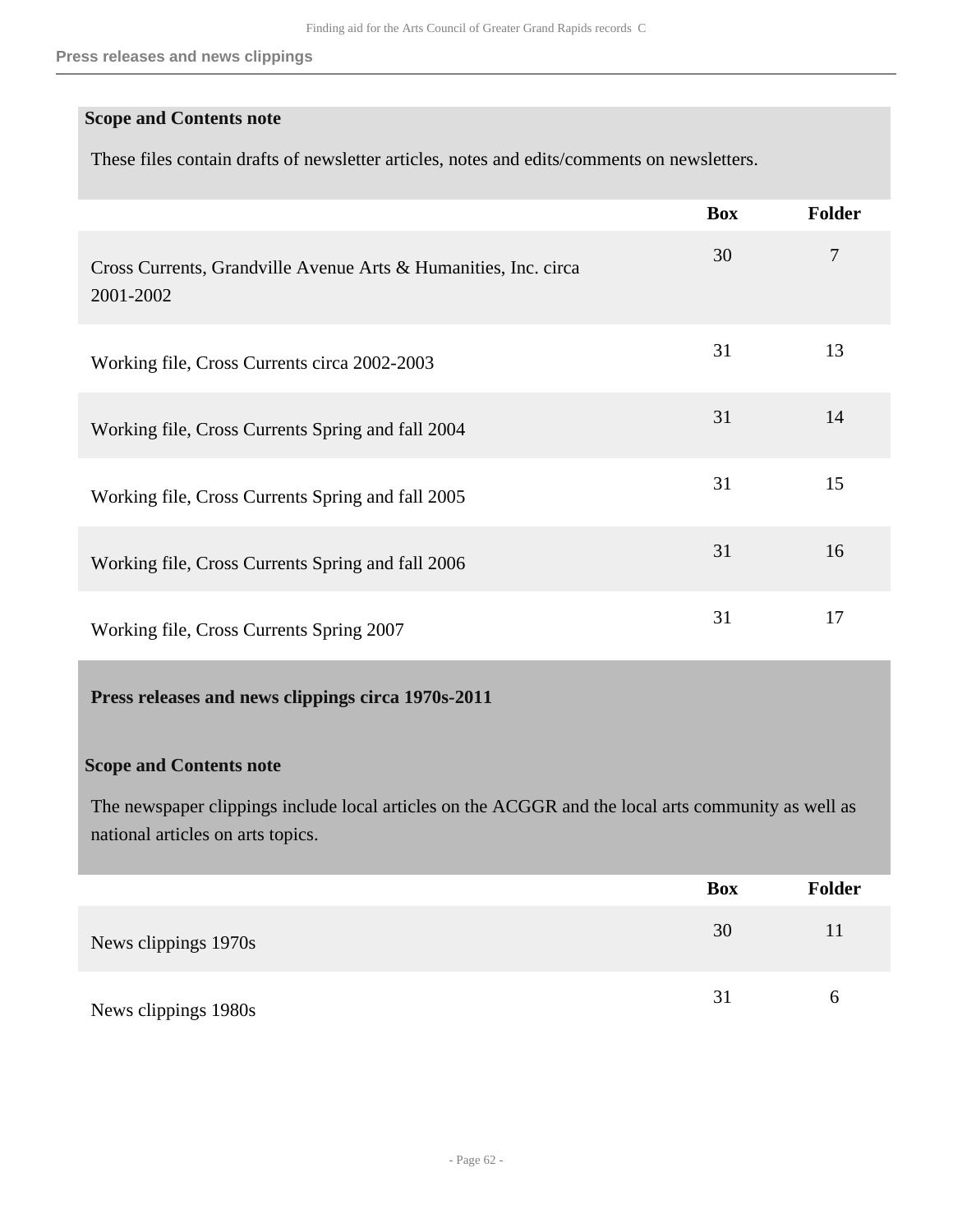## **Series VIII: Video, audio and software**

| News clippings 1990s                                                                                                                                         | 31         | 7          |
|--------------------------------------------------------------------------------------------------------------------------------------------------------------|------------|------------|
| News clippings 2000s                                                                                                                                         | 31         | 8          |
| Press releases circa 1990s/2000s                                                                                                                             | 31         | 9          |
| Grand Rapids Press Arts & Entertainment section June 1979                                                                                                    | 30         | 8          |
| Grand Rapids Press Arts & Entertainment section June 1980                                                                                                    | 30         | 9          |
| News clippings (state arts funding) November 1995                                                                                                            | 30         | 10         |
|                                                                                                                                                              |            | <b>Box</b> |
| Scrapbook, news clippings. Includes Festival of the Arts, arts funding circa 1982-2000                                                                       |            | 42         |
| Series VIII: Video, audio and software circa 1988-2011                                                                                                       |            |            |
| <b>Video circa 1989-2011</b>                                                                                                                                 |            |            |
|                                                                                                                                                              | <b>Box</b> | Folder     |
| Arts Council of Greater Grand Rapids PSA: The arts are good for business;<br>Trillion (VHS) December 29, 1993                                                | 35         | 1          |
| <b>Scope and Contents note</b>                                                                                                                               |            |            |
| Brief (:20) promo/ad for supporting the arts because "they're great for<br>business." Shows a restaurant then a cab driver in front of the Civic<br>Theatre. |            |            |
|                                                                                                                                                              |            |            |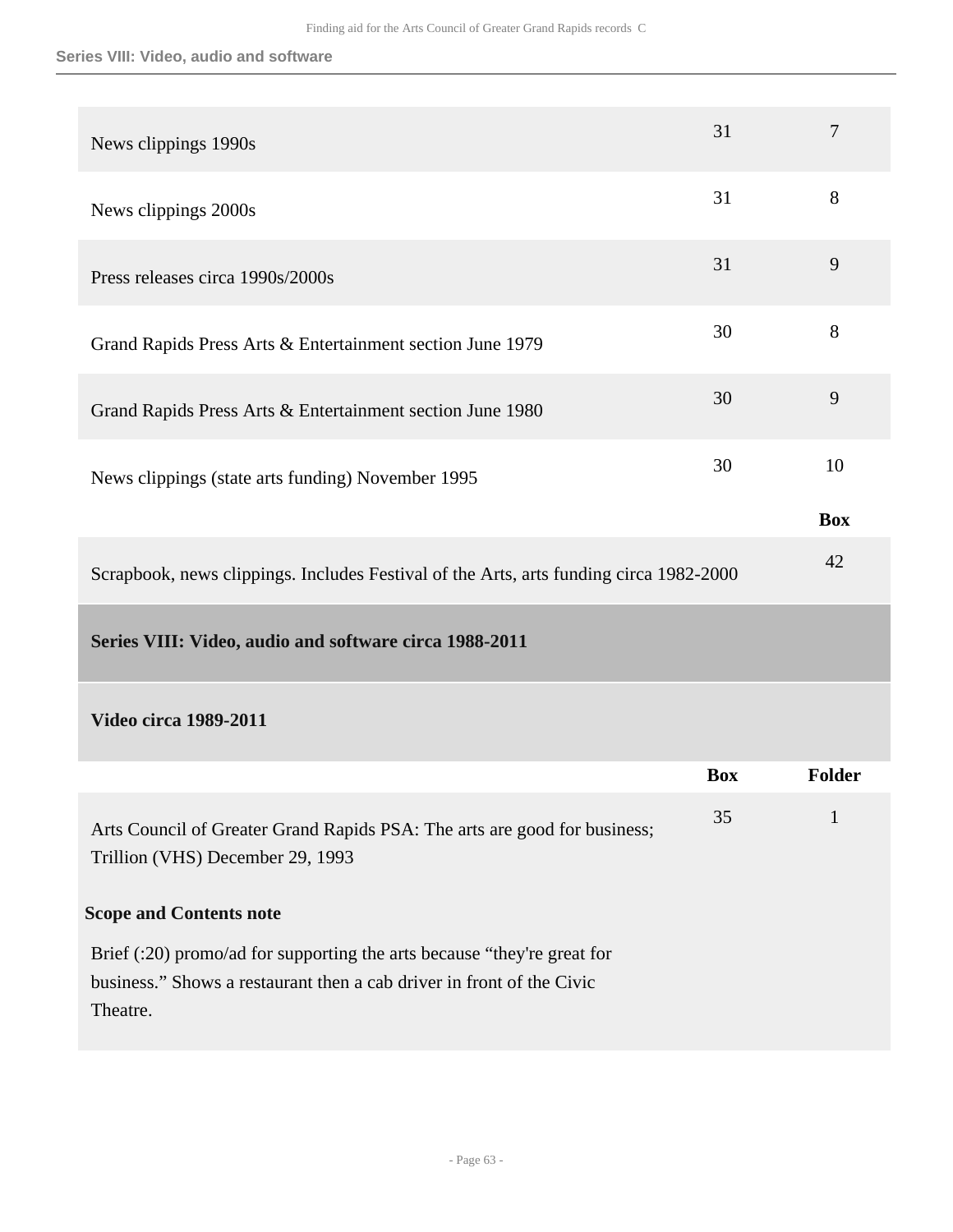Meet the Arts Council; West Michigan Public Broadcasting, WGVU-TV, WGVK-TV (VHS) Summer 1995

### **Scope and Contents note**

Ask the Arts Council with Chuck Furman – call in question and answer program on WGVU. Includes David Marty from ACGGR, CJ Grantham and Judy Jolliffe from Arts Council of Greater Grand Rapids, Jeffery Harkins from Education for the Arts Kalamazoo Valley Intermediate Schools. Approximately 30 minutes.

The 11th Annual Governor's Arts Awards; Tele Communications Incorporated (VHS) November 16, 1995

#### **Scope and Contents note**

Concerned Citizens for the Arts 11th Annual Governor's Arts Awards. Special recognition to Lenore Romney and the late Governor George Romney and Lena and Frederick Meijer. Cablecast. Awards presented by Englers and Blanchards. ACCGR at 33:45. Governor Engler presents award to ACCGR President Carlos Sanchez. Meijers receive Special Recognition Award at 47:45.

Color their world with the arts (VHS) 1998

#### **Scope and Contents note**

Grand Rapids Arts Series Show #1, Title: "Color Their World with the Arts," TIME: 27:55:28, WCET TV, Hudsonville, MI. Randy Cotton, host, interviewing Rick Hardenberg, Circle Theatre and Tami Novatny, ACGGR. Poor sound quality.

35 4

35 5

35 8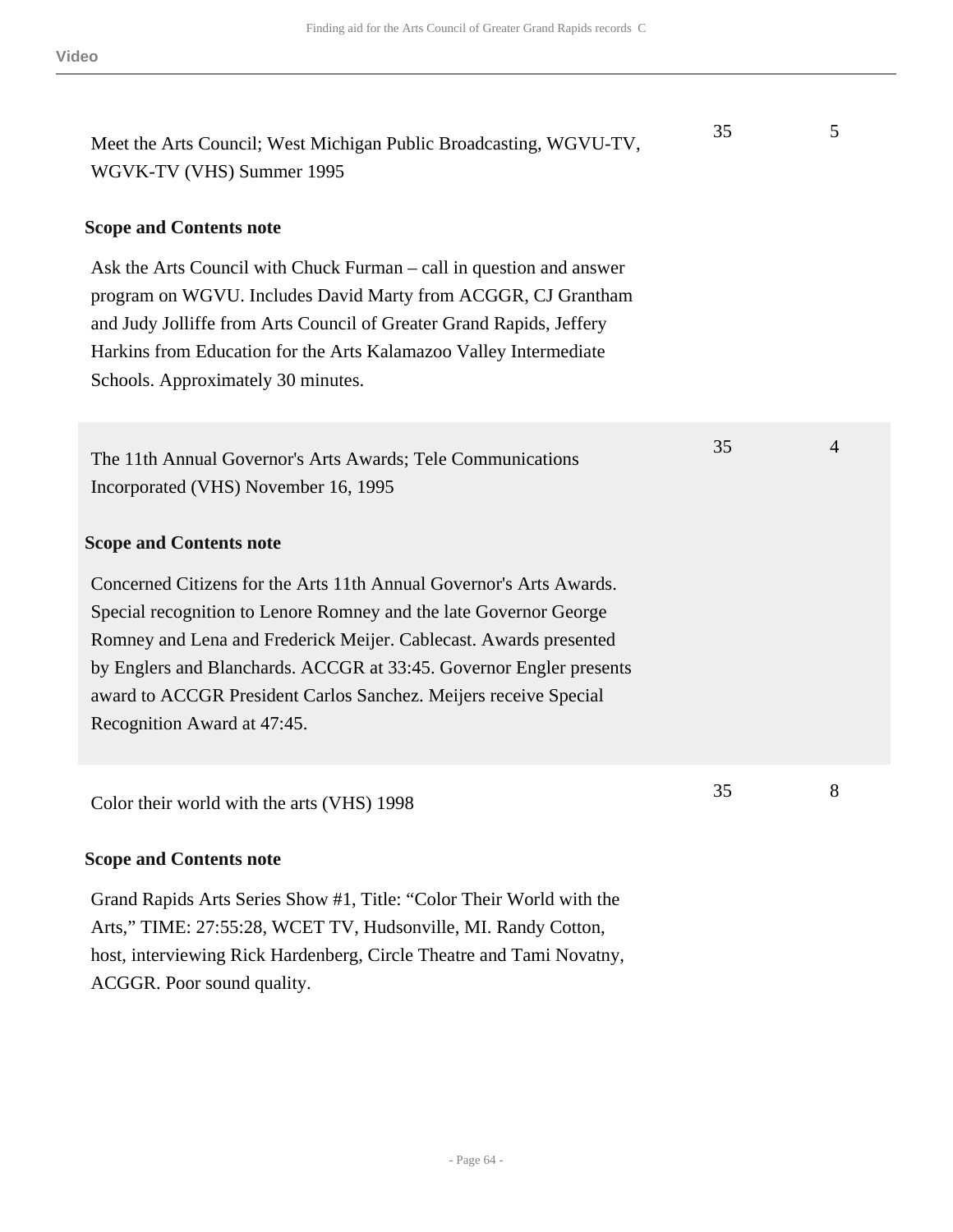| Arts Council, FOX 17 clip on the ACGGR including Whats Your Art GR,    | 45 | 25 |
|------------------------------------------------------------------------|----|----|
| includes Emily Richett / FOX 17, Angela Placencia / ACGGR, Caroline    |    |    |
| Older / ACGGR and Jo-Ann Van Reeuwyk / artist (video, dvd) January 19, |    |    |
| 2011                                                                   |    |    |

Arts Education Initiative 1994-2008

|                                                                                                                                                         | <b>Box</b> | <b>Folder</b> |
|---------------------------------------------------------------------------------------------------------------------------------------------------------|------------|---------------|
| Stageworks: "Live at 5" (VHS)                                                                                                                           | 36         | 10            |
| <b>Scope and Contents note</b>                                                                                                                          |            |               |
| WOOD TV 8 report on Children's Repertory Theatre, performing for<br>Dickinson Elementary; unedited footage of performance (at Cummings<br>Elementary?). |            |               |
| Arts Council – Symphony – Riverside Elementary Concert (VHS) Clips<br>from performance. Just over one minute. October 25, 1994                          | 35         | 7             |
| Jose Narezo – Mosaic Project at Parkview Elementary School<br>(VHS) Winter 1995                                                                         | 35         | 6             |
| <b>Scope and Contents note</b>                                                                                                                          |            |               |
| Photographs with music. Poor quality. Also WOOD TV8 segment on<br>project, FOX 17 Maranda segment. Approximately 7 minutes.                             |            |               |
| A Gala Evening: St. James School (VHS) May 2, 1996                                                                                                      | 36         | 6             |

## **Scope and Contents note**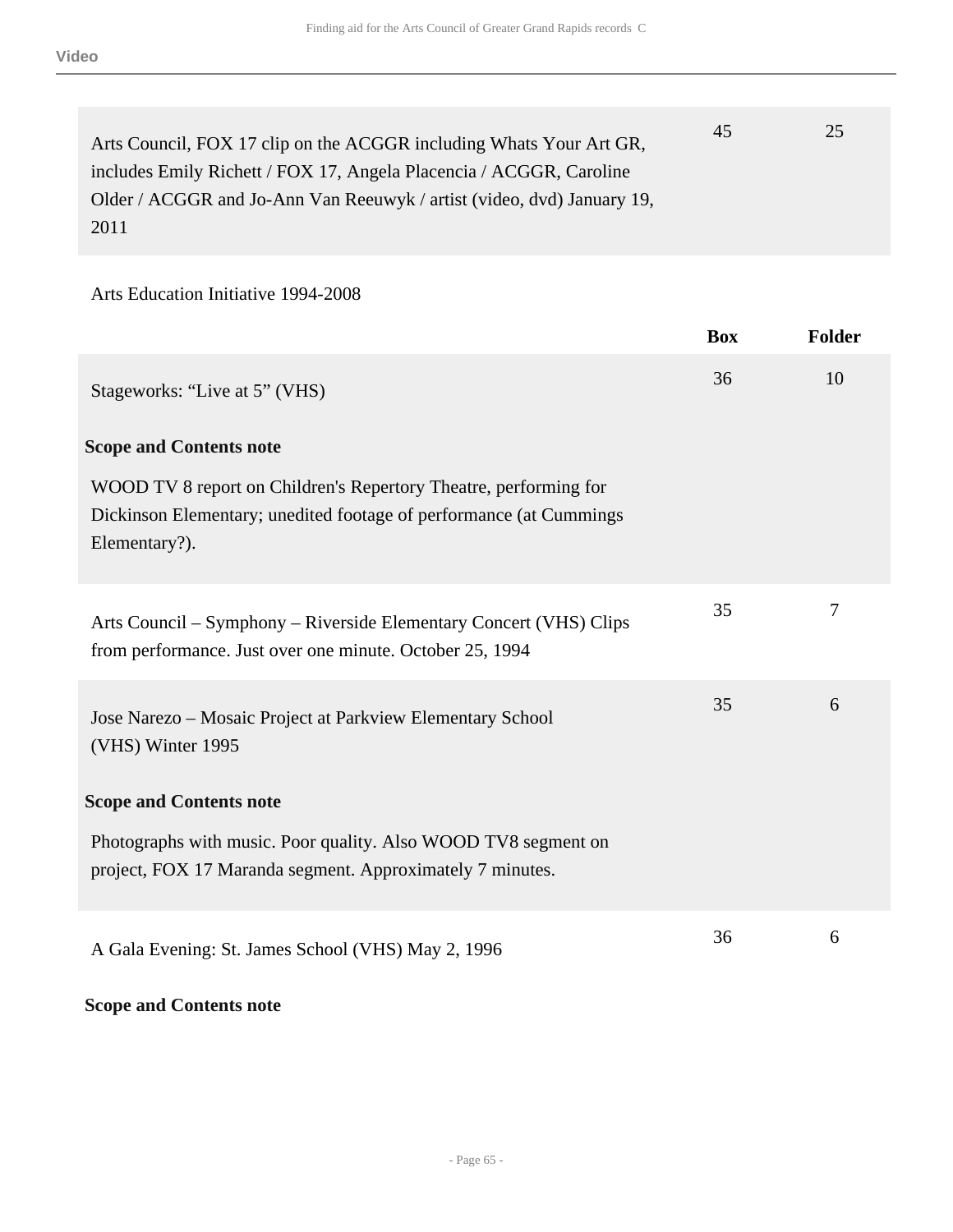Student performances. Also includes St. Anthony School. Includes Mufaro's Beautiful Daughters, Nina's Miracle. Approx 40 mins

Arts Council of Greater Grand Rapids, Arts in Education Initiative '96-97 Project Summaries; Community Media Center (VHS) 1997

## **Scope and Contents note**

Includes: Circle Theater, Tim Cusack & St. Andrews; The Grand Rapids Art Museum, Ed Wong-Ligda & Fountain Elementary; Heritage Theater Group, Kim McDaniel-Robuck & Mike Blashill & Northview Elementary; T.R.T. 22:00

Arts Council of Greater Grand Rapids, Arts in Education Initiative '96-97 Project Summaries; The Community Media Center (VHS) 1997

## **Scope and Contents note**

Includes: Kendall College and Potter's House Christian School "Arts Opportunities" Program, Michael Harris, Laurie Holkeboer (teacher); Franciscan Life Porcess Center/Congress Elementary, Peg McKeown, Sister Maura Behrenfeld; Community Circle Theater and St. Andrews School "Carousel to the Arts," Tim Cusack; Franciscan Life Center/ Eastern Elementary, Sister Anne Frances Thompson; Grand Rapids Art Museum and Fountain Elementary "Michiganimals," Ed Wong-Ligda; Heritage Theater Group/Northview Public School Partnership, Kim McDaniel-Robuck, Mike Blashill, Kevin Hankinsom (student), Carin McNicholis (student); St. Cecilia Music Society/Southeast Academic Center, Paul Caldwell. 45 minutes

37 2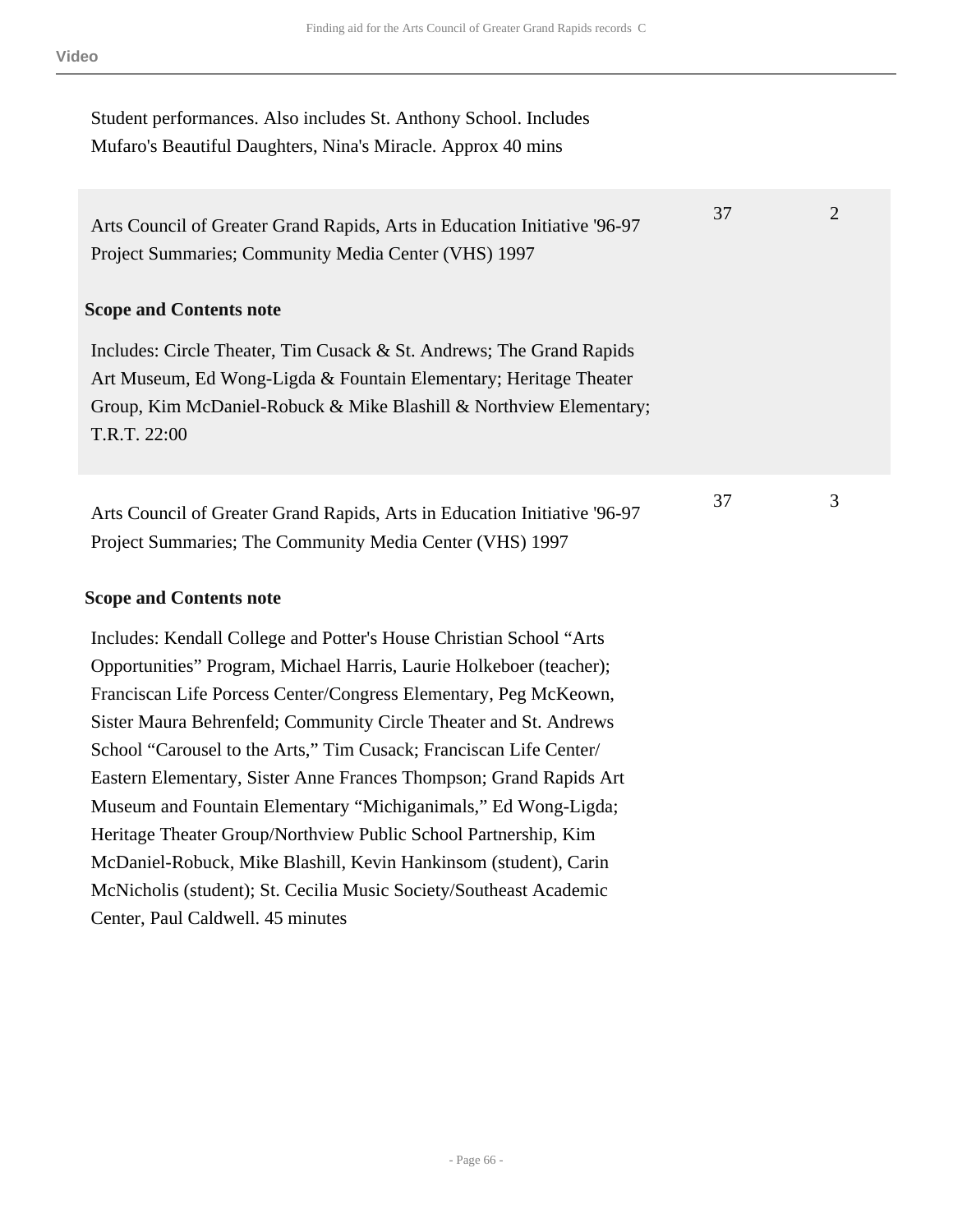| MI Senate Session April 25, 2001 Excerpt: N. American Choral Company<br>- guests of Sen. Stille in recognition of "Arts Advocacy Day" (VHS) April<br>25, 2001                                                                      | 36         | $3 - 4$        |
|------------------------------------------------------------------------------------------------------------------------------------------------------------------------------------------------------------------------------------|------------|----------------|
| <b>Scope and Contents note</b>                                                                                                                                                                                                     |            |                |
| North American Choral Company performance in Michigan Senate,<br>introduced by Senator Leon Stille. Comments from Tami Ramaker,<br>ACGGR. One copy has audio of Tami Ramaker, but video of an empty<br>room. Approximately 18 mins |            |                |
| The Promise 2003, Turning Pointe School at The Knickerbocker Theatre.<br>Pictures by Jim Parker for Turning Pointe, version 1.0 (images, movies and<br>html; compact disc) May 17, 2004                                            | 45         | 33             |
| Hans Christian Andersen Theater and the Greenville Area Community<br>Center presents Cool Suit, Danish Festival Play (video, compact<br>$disc)$ 2008                                                                               | 45         | 26             |
| Arts are cool in school                                                                                                                                                                                                            |            |                |
|                                                                                                                                                                                                                                    | <b>Box</b> | <b>Folder</b>  |
| Arts Are Cool/Mazda; WOOD TV 8 (VHS) August 16, 1995                                                                                                                                                                               | 38         | $\overline{c}$ |
| <b>Scope and Contents note</b>                                                                                                                                                                                                     |            |                |
| Advertisement from end of promotional video, with Mazda logo at the<br>end.:60                                                                                                                                                     |            |                |
| Promotional video - Arts Council Unfinished; WOOD TV 8 (VHS) May<br>1995                                                                                                                                                           | 38         | $\mathbf{1}$   |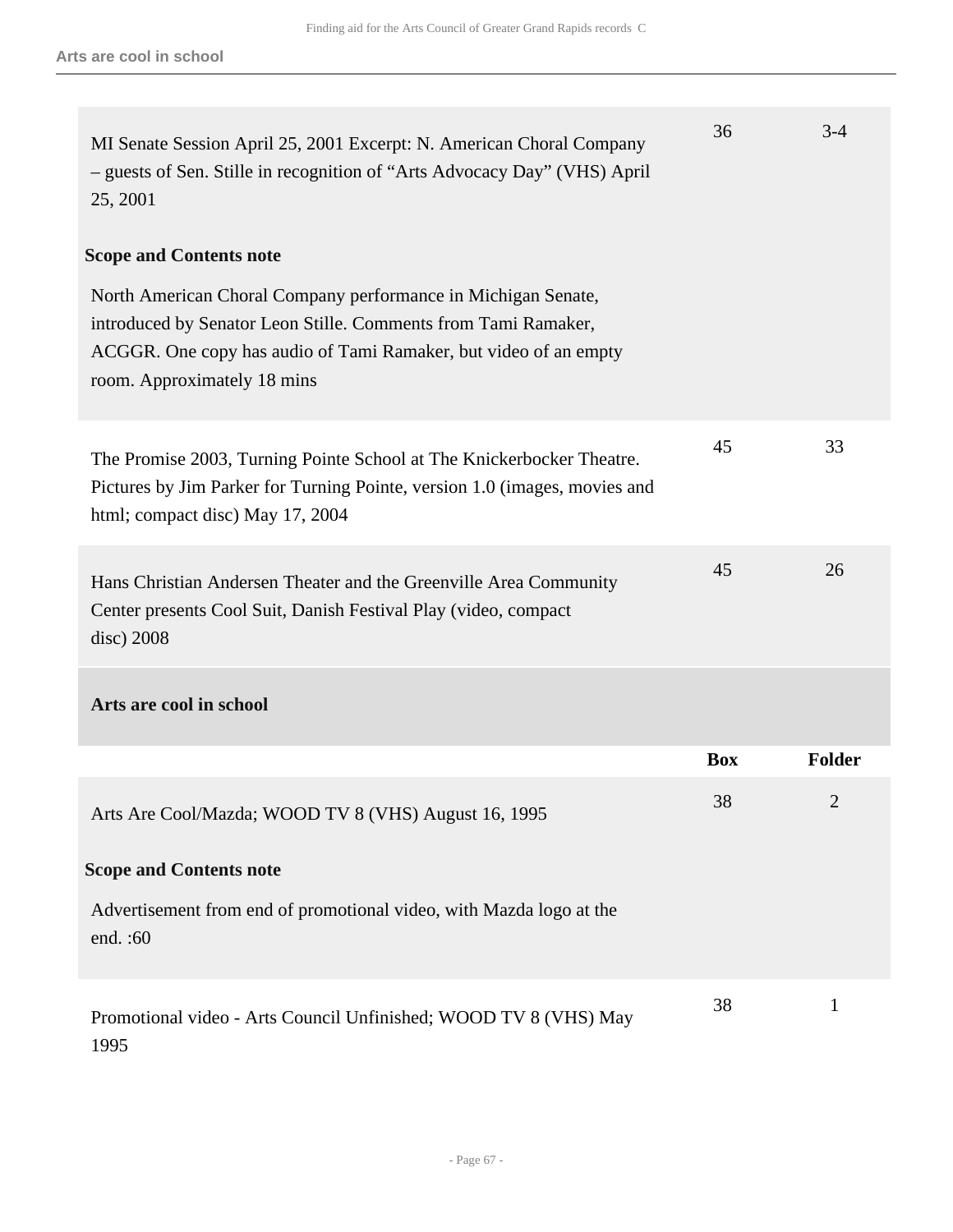### **Scope and Contents note**

Same as 8 minute Arts Are Cool in School promotional video. No obvious differences noted.

Promotional video - Arts Are Cool in School; WOOD TV 8 (VHS)

|                      | <b>Box</b> | Folder        |
|----------------------|------------|---------------|
| <b>Moving Images</b> | 38         | $3 - 7$       |
|                      | <b>Box</b> | <b>Folder</b> |
|                      |            |               |

## **Scope and Contents note**

Promotional video for Arts Education Initiative and Arts Are Cool in School (Arts Council and Student Advancement Foundation), includes interviews with Meg Fitch, David Marty, teachers, artists. 8 minutes.

|                                                                                              | <b>Box</b> | <b>Folder</b> |
|----------------------------------------------------------------------------------------------|------------|---------------|
| Education First news segment - Arts Are Cool in School; WOOD TV 8<br>(VHS) January 12, 1996  | 37         | 10            |
| <b>Scope and Contents note</b>                                                               |            |               |
| Featuring Southeast Academic and St. Cecilia. Colleen Pierson, Dan Salas.                    |            |               |
| Advertisement - Arts Are Cool – Image # 2; WOOD TV 8 (VHS)                                   | 37         | 7             |
| <b>Scope and Contents note</b>                                                               |            |               |
| Advertisement featuring WOOD TV8 news anchors Suzanne Geha, Tom<br>Van Howe, Susan Shaw.: 30 |            |               |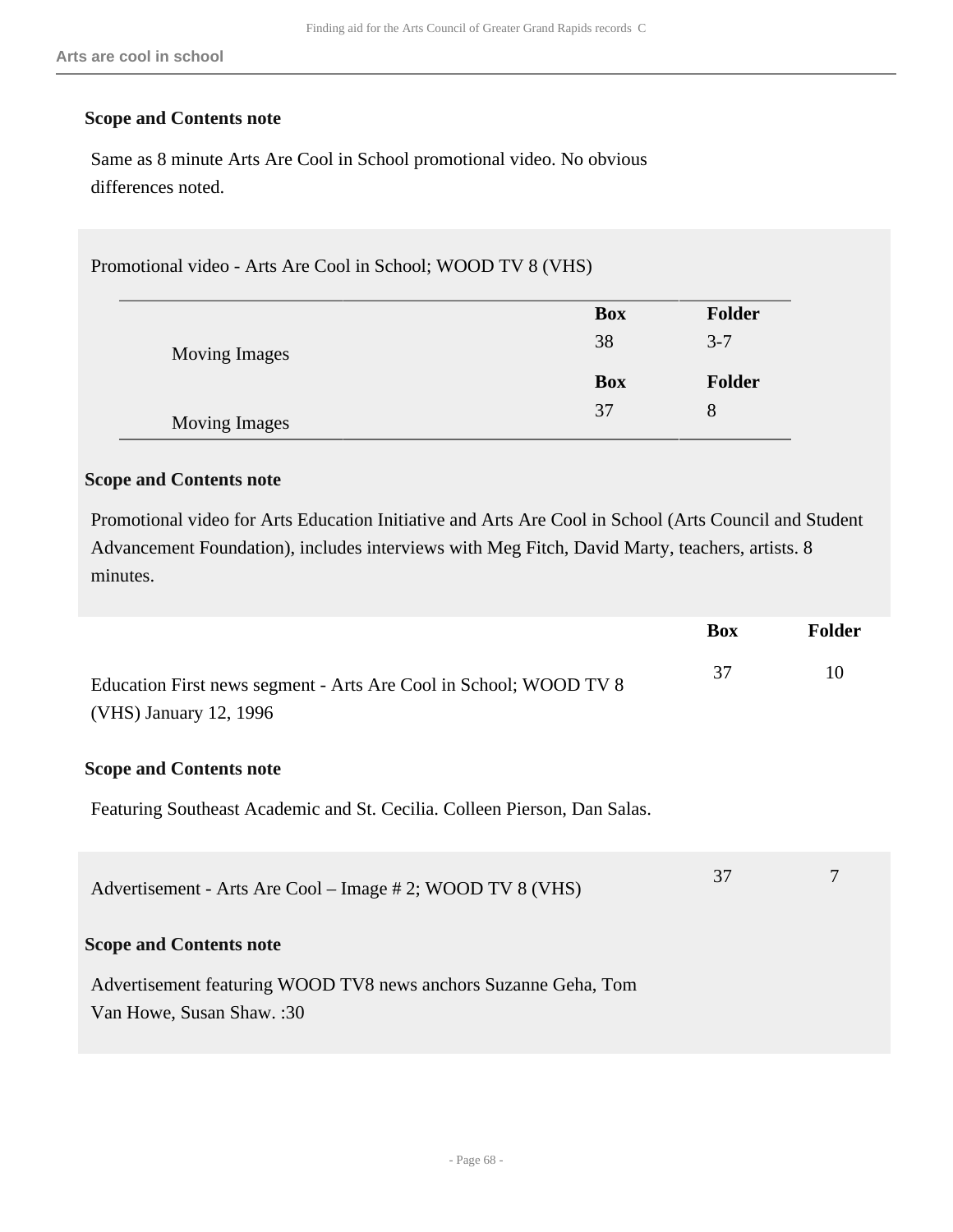| Advertisement - Arts Are Cool; WOOD TV 8 (VHS)                                                                                                                   | 37         | $4-6$         |
|------------------------------------------------------------------------------------------------------------------------------------------------------------------|------------|---------------|
| <b>Scope and Contents note</b>                                                                                                                                   |            |               |
| Advertisement featuring a school janitor talking about the program. One<br>copy is of poor quality. :60                                                          |            |               |
| Education First news segment - Arts Are Cool in School; WOOD TV 8<br>(VHS) December 22                                                                           | 37         | 9             |
| <b>Scope and Contents note</b>                                                                                                                                   |            |               |
| Featuring Franciscan Development Center, Henry Park. Interviews with<br>Meg Fitch, Sandy Jackobice. Shot 12/20, aired 12/22                                      |            |               |
|                                                                                                                                                                  |            |               |
| Festival of the Arts 1989, 1991                                                                                                                                  |            |               |
|                                                                                                                                                                  | <b>Box</b> | <b>Folder</b> |
| Festival Video; WXMI (VHS) 1989                                                                                                                                  | 35         | 9             |
| <b>Scope and Contents note</b>                                                                                                                                   |            |               |
| Jack Hogan's Journal, with Jack Hogan and Cheryl Adams. WXMI-TV 17,<br>1989. 28 minutes (with gaps). A look at Festival of the Arts for the 20th<br>anniversary. |            |               |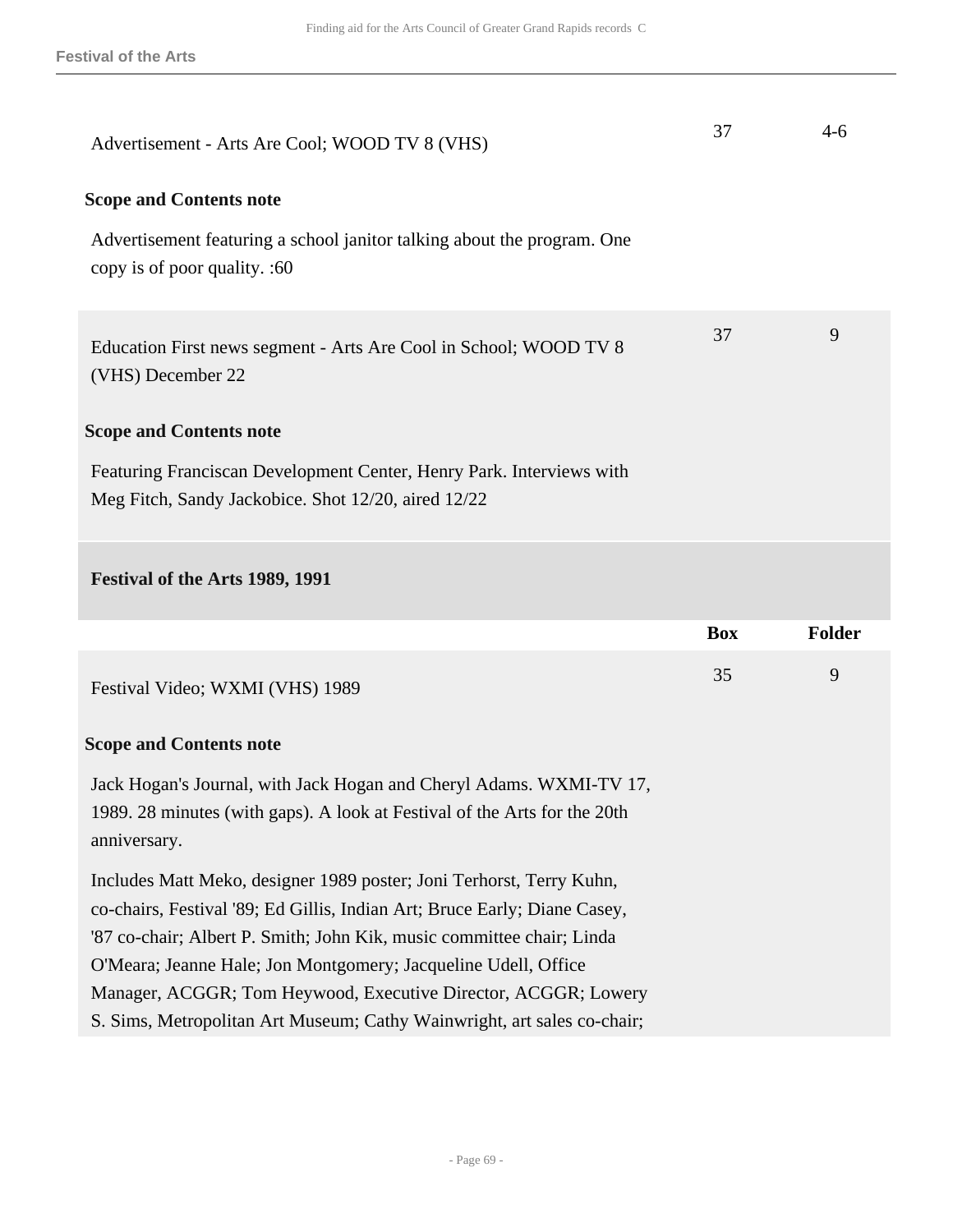36 7

Konrad Holzworth; Jim Raymo, Wayne State University; Tom Halsted, Halsted Gallery; Lannie Litts; Daniel Conkle; David Mix, President ACGGR

The Many Faces of Art (VHS) 1991

#### **Scope and Contents note**

Title in credits given as "Art Orientation Video." Documentary/interviews about selecting art to show at Festival. Features the judge, James Bridenstine, and artists talking about some of the selected pieces, including "Kiowa Apache Man" and Kiowa Apache Woman" by Dee Dee Leavitt, "Afternooon Woodlot" by Jim Fitzpatrick, "True Stories: Birthday Party" by Darlene Kaczmarczyk, "Untitled Structure" by Kurt Kaiser, "Copper Autum" by Amy Bergsma, "Lucy" by Bonnie Lalley, "Amphora of the Black Heart" by Daleene Menning, "Birds of a Feather" by M. Burian, "Lilly 1" by Tammy Lee Sutton, "Blue Fish" by James Clover. 50 minutes.

#### **Talks and workshops 1996-1998**

|                                                                                      | <b>Box</b> | <b>Folder</b> |
|--------------------------------------------------------------------------------------|------------|---------------|
| Designs for Success with Dr. David O'Fallon (VHS) November 4, 1996                   | 38         | $32 - 33$     |
| <b>Scope and Contents note</b>                                                       |            |               |
| Kent Intermediate School District, Time: 60 Min, Introduction by Chris<br>VanAntwerp |            |               |
| Bruce Coppock Luncheon (VHS) April 20, 1998                                          | 38         | 19-26         |

#### **Scope and Contents note**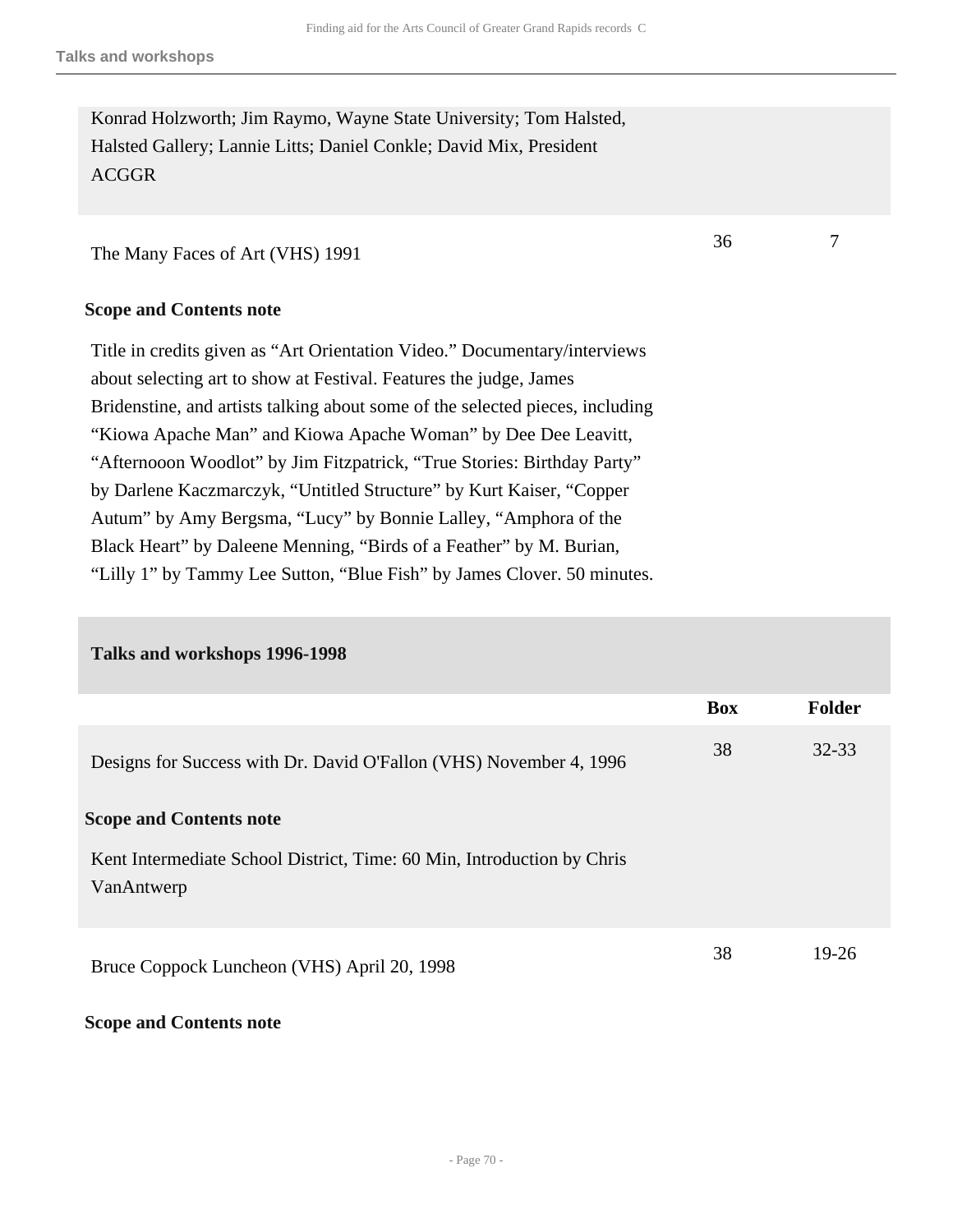Speech by Bruce Coppock at Amway Grand Plaza, introduced by Tami Ramaker Novotny. Copies are mostly the same, but some of them do not include a few minutes of the crowd mingling before the speech.

| The Arts Council of Greater Grand Rapids and the Frey Foundation<br>present Ken Fischer of the Univ. Musical Soc.; The Community Media<br>Center, GRTV Ch. 50/25 (VHS) November 16, 1998                                                | 38         | 34-36         |
|-----------------------------------------------------------------------------------------------------------------------------------------------------------------------------------------------------------------------------------------|------------|---------------|
| <b>Scope and Contents note</b>                                                                                                                                                                                                          |            |               |
| "Making Connections: Re-uniting arts organizations with their<br>communities" at Fountain Street Church, talk given by Ken Fischer,<br>President, University Musical Society of the University of Michigan. 1<br>hour 8 minutes.        |            |               |
| The Arts Council of Greater Grand Rapids and the Frey Foundation<br>present Sue Wood of the Flint Youth Theatre; The Community Media<br>Center, GRTV Ch. 50/25 (VHS) November 16, 1998                                                  | 38         | $27 - 31$     |
| <b>Scope and Contents note</b>                                                                                                                                                                                                          |            |               |
| "Making Connections: Re-uniting arts organizations with their<br>communities" at Fountain Street Church, talk given by Sue Wood.<br>Includes footage from ABC News; The Seventh Dream (Flint Youth<br>Theatre). 1 hour 12 minutes long. |            |               |
| Other organizations circa 1990-2010                                                                                                                                                                                                     |            |               |
|                                                                                                                                                                                                                                         | <b>Box</b> | <b>Folder</b> |
| The Arts in Michigan; West Michigan Public Broadcasting, WGVU-TV,<br>WGVK-TV (VHS) May 1996                                                                                                                                             | 35         | 10            |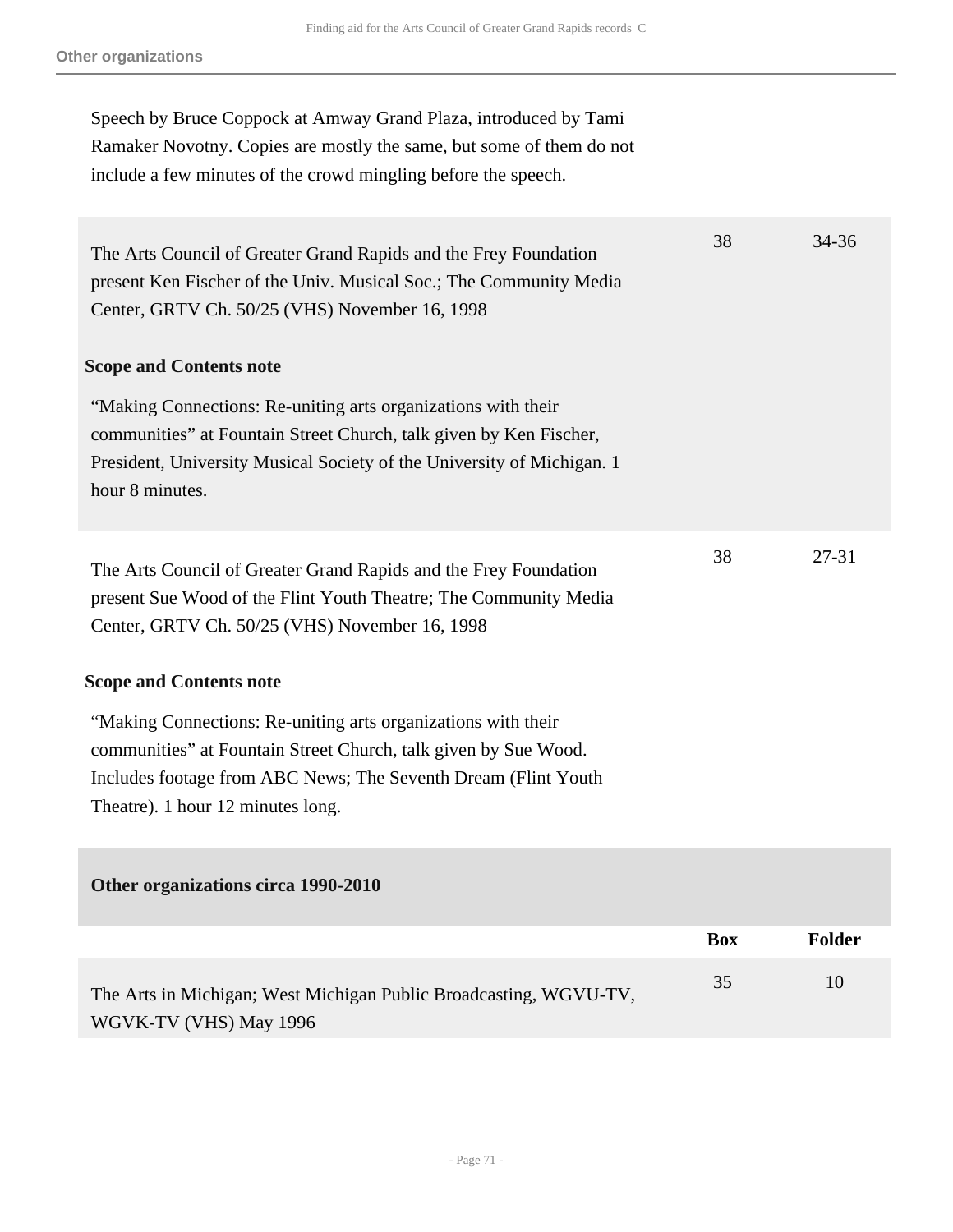| <b>Scope and Contents note</b>                                                                                                                                                                                                                                                       |    |                |
|--------------------------------------------------------------------------------------------------------------------------------------------------------------------------------------------------------------------------------------------------------------------------------------|----|----------------|
| Program on WGVU? Features Stephen Duren, Allendale; Josh White, Jr.,<br>Detroit; Paul Dreher, Theatrical Director, Civic Theatre, Grand Rapids. 16<br>minutes.                                                                                                                       |    |                |
| Art Makes the Difference; Concerned Citizens for the Arts in Michigan<br>(VHS) 1990                                                                                                                                                                                                  | 35 | $\overline{2}$ |
| <b>Scope and Contents note</b>                                                                                                                                                                                                                                                       |    |                |
| Documentary/promotional video. Interviews with artists and others about<br>why art is important and what it means to them. Includes Cledie Taylor,<br>Jeff Daniels, Lana Pollack, Mitch Albom, Ed Jacomo, Philip Benton.                                                             |    |                |
| Grand Rapids Ballet; MediaFly Productions (VHS) 2000                                                                                                                                                                                                                                 | 36 | 2              |
| <b>Scope and Contents note</b>                                                                                                                                                                                                                                                       |    |                |
| Promotional piece: The Next Step. Includes Gordon Peirce Schmidt,<br>Artistic Director; Laura Berman, Assoc. Artistic Director; Bob Bondlow,<br>Managing Director; Fred Meijer; Charles Royce; Stella Royce. Talks about<br>why Grand Rapids Ballet needs a new facility. 8 minutes. |    |                |
| The Box of Lanzo, by Sami Mermer; 06B-06, Attachment #9.<br>Documentary about homelessness in Grand Rapids. 00:13:48 (movie,<br>DVD) 2006                                                                                                                                            | 45 | 35-36          |
| The Grand Rapids Choir of Men & Boys, Stations of the Cross $\sim$ Lenten<br>Meditations; Scott Bosscher, Director of Music; Nicholas Palmer, Organ at<br>St. Andrew's Cathedral 00:23:33. (movie, DVD) March 2010                                                                   | 45 | 34             |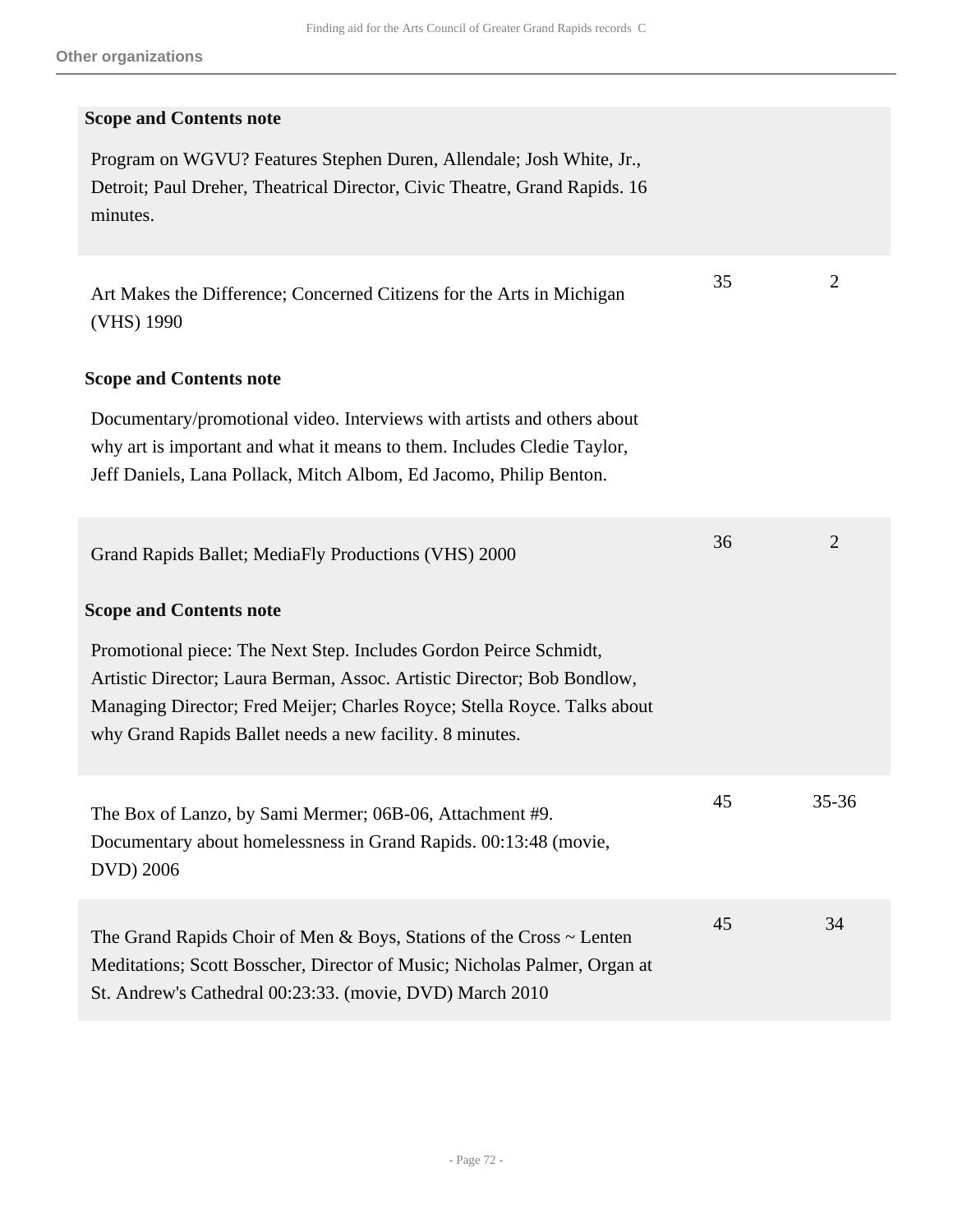| A View of Grand Rapids; Grand Rapids/Kent County Convention &<br>Visitors Bureau (VHS) 1998                                                                                                                                                                                   | 36 | 8 |
|-------------------------------------------------------------------------------------------------------------------------------------------------------------------------------------------------------------------------------------------------------------------------------|----|---|
| <b>Scope and Contents note</b>                                                                                                                                                                                                                                                |    |   |
| Promotional video for Grand Rapids, including the arts                                                                                                                                                                                                                        |    |   |
| Hanon McKendry Agency Reel; Hanon McKendry (VHS)                                                                                                                                                                                                                              | 36 | 9 |
| <b>Scope and Contents note</b>                                                                                                                                                                                                                                                |    |   |
| Television and radio ads produced by the agency, including McDonalds,<br>Grand Rapids Hoops, Right to Life of Michigan, Mel Trotter Ministries.<br>16:44.                                                                                                                     |    |   |
| Michigan Travel Bureau MITS Demonstration; Michigan Travel Bureau<br>(VHS) 1994                                                                                                                                                                                               | 36 | 5 |
| <b>Scope and Contents note</b>                                                                                                                                                                                                                                                |    |   |
| Aimed towards travel professionals. Talks about changes in travel<br>information needs and using technology to address those changes,<br>specifically the MITS database. Explains how the system works. 14:15.                                                                |    |   |
| Northern Lights (VHS) 2001                                                                                                                                                                                                                                                    | 36 | 1 |
| <b>Scope and Contents note</b>                                                                                                                                                                                                                                                |    |   |
| Northern Lights Awards Show, held by the Mecosta County General<br>Hospital Foundation (now Mecosta County Medical Center Foundation),<br>recognizing citizens throughout county. Audio is poor quality. 1 hour 45<br>minutes. Followed by taping of NCAA basketball on ESPN. |    |   |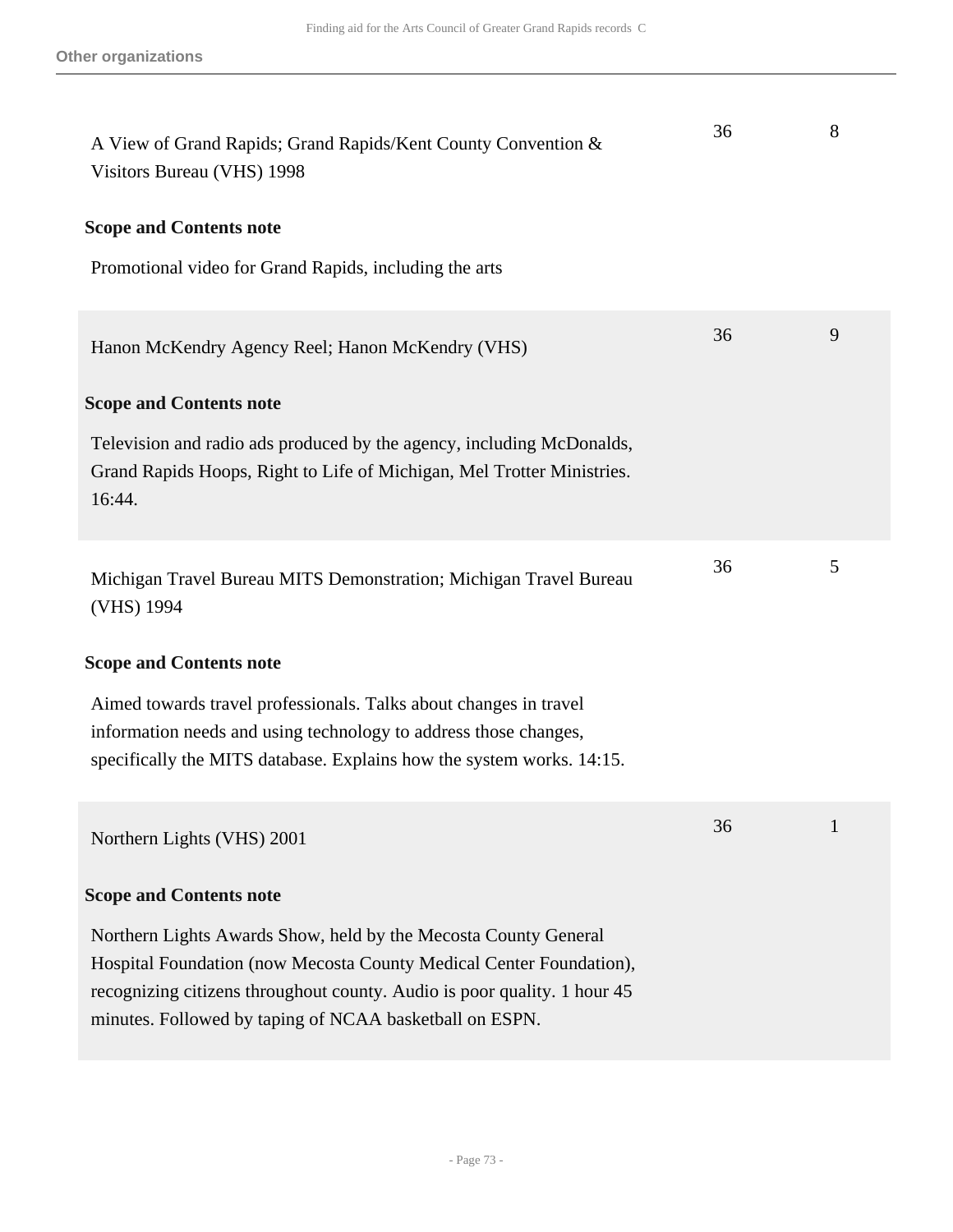| Outdoor Sculpture in Grand Rapids (VHS) From the 1993 Survey,<br>Updated 2000 by Donald Upp 2000                                                                                                                                                                                                                                                                                                                                     | 38 | $16-17$      |
|--------------------------------------------------------------------------------------------------------------------------------------------------------------------------------------------------------------------------------------------------------------------------------------------------------------------------------------------------------------------------------------------------------------------------------------|----|--------------|
| The Renewing of a Vision: Frank Lloyd Wright Meyer May House;<br>Steelcase Inc. (VHS) 1993                                                                                                                                                                                                                                                                                                                                           | 38 | 18           |
| South East Economic Development; SEED inc. (VHS) circa mid-1990s                                                                                                                                                                                                                                                                                                                                                                     | 35 | 3            |
| <b>Scope and Contents note</b>                                                                                                                                                                                                                                                                                                                                                                                                       |    |              |
| Revitalization of Wealthy Street area – history of the project, before and<br>after shots of buildings and houses. Includes interior/exterior of Wealthy<br>Theatre before renovation. Interviews with: Janice Mazique, Rebecca<br>Smith-Hoffman, James Price, Helen Lehman, Charles Assenco, Carol<br>Moor, Arnie Smith Alexander, Tami Novotny, Susan Logie, Elaine<br>Campbell, Ruth Jones, Pamela Baye. Approximately 8 minutes. |    |              |
| VSA Video 2007, Attachment #9. 2007                                                                                                                                                                                                                                                                                                                                                                                                  | 45 | 38-39        |
| <b>Scope and Contents note</b>                                                                                                                                                                                                                                                                                                                                                                                                       |    |              |
| Now known as Artists Creating Together. Serves children and adults with<br>disabilities. Informational video, includes Michele Suchovsky, executive<br>director; Carol Johnson, artist; Katy Shoetzow, volunteer; Victoria<br>Marnich-Reynolds, artist; Jonathan Morrow, volunteer; Laura Tietema,<br>volunteer; Michael Eardley, volunteer (movie, DVD)                                                                             |    |              |
| All in One Place; WYCE FM (VHS)                                                                                                                                                                                                                                                                                                                                                                                                      | 37 | $\mathbf{1}$ |

## **Scope and Contents note**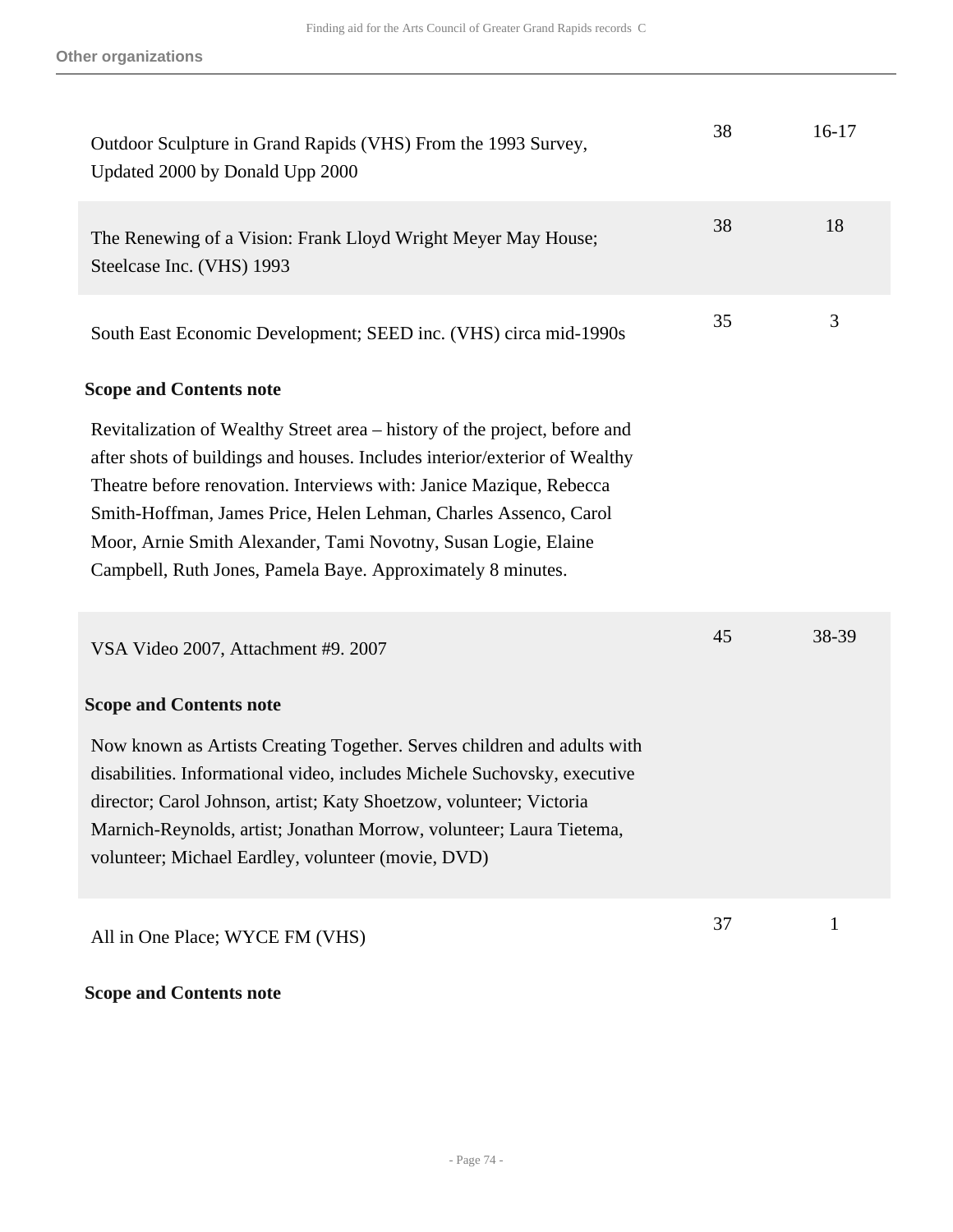Promotional video (for WYCE?). Partial performances by Potato Moon, Brie Stoner Band, Blue Nebula, Joel Mabus, Thom Jayne

## **State or national videos**

|                                                                                                                                                                                                                                                          | <b>Box</b> | <b>Folder</b> |
|----------------------------------------------------------------------------------------------------------------------------------------------------------------------------------------------------------------------------------------------------------|------------|---------------|
| The Role of Art in General Education; The Getty Center for Education in<br>the Arts (VHS) Harry S. Broudy, Professor of Philosophy of Education,<br>Emeritus, University of Illinois 1988                                                                | 38         | 15            |
| Arts for Life; J. Paul Getty Trust (VHS) 1990                                                                                                                                                                                                            | 38         | 10            |
| Arts for Everykid; NJN/New Jersey Network (VHS) March 18, 1992                                                                                                                                                                                           | 38         | 14            |
| <b>Scope and Contents note</b><br>Town hall on arts education, New Jersey                                                                                                                                                                                |            |               |
| Why are the arts essential to education reform?; The Getty Center for<br>Education in the Arts / The J. Paul Getty Trust (VHS) Remarks by Gordon<br>M. Ambach and a Focus Group Conversation 1993                                                        | 38         | 13            |
| Bravo artist profiles, Bravo-Central: #204ST – Eli Wallach-NALAA,<br>#207ST – Stockard Channing-NALAA, #212STA – Edward J. Olmos –<br>English NALAA, #212STB – Edward J. Olmos – Spanish NALAA; PDR<br>Productions, Inc. (Beta master) February 22, 1995 | 38         | 36            |
| Bravo-Central: #1 PSA – Bravo supports the arts; PDR Productions, Inc.<br>(Beta master) March 1, 1996                                                                                                                                                    | 38         | 37            |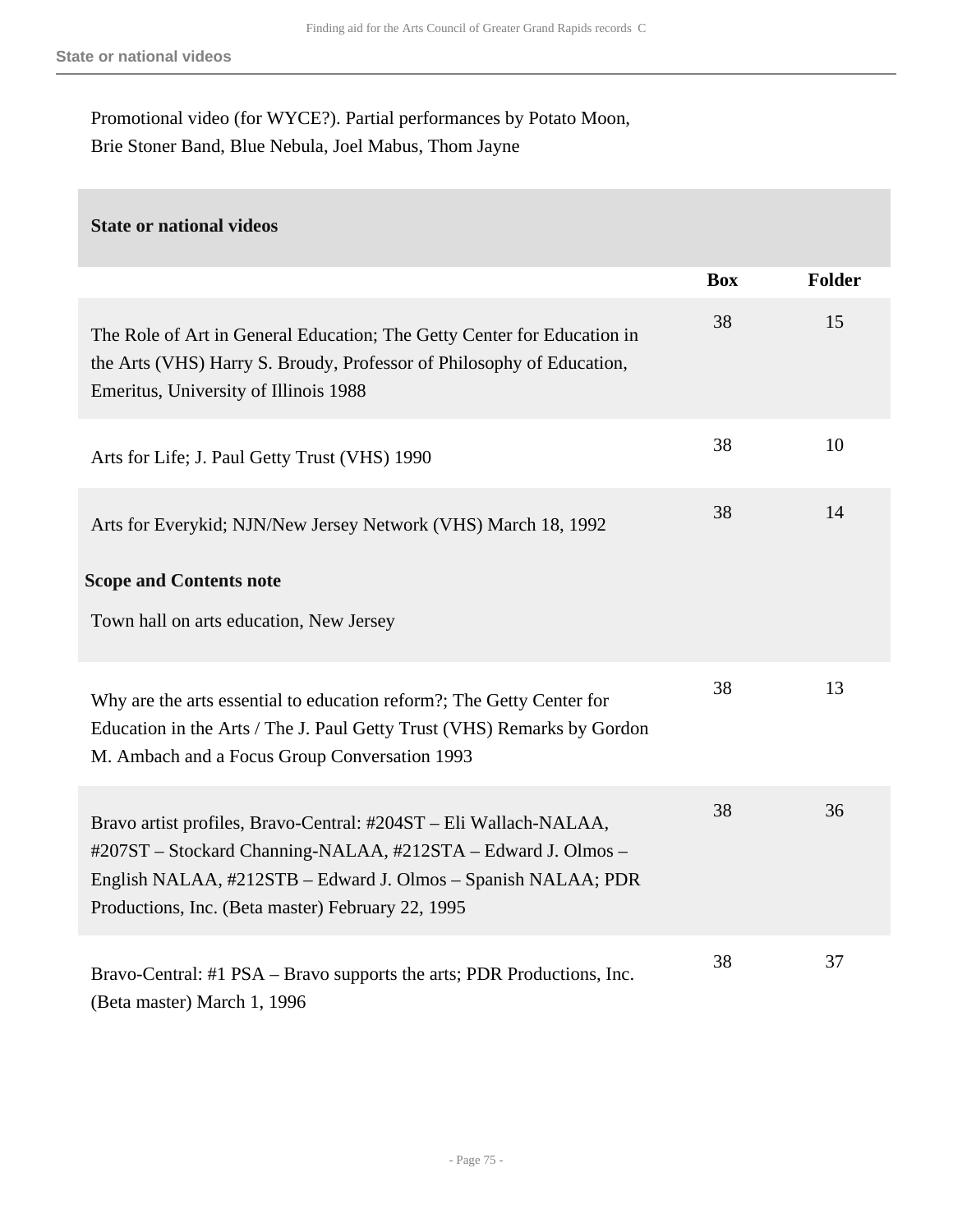| Selected Public Service Announcements Promoting Student Achievement<br>Through Arts Education (VHS)                                                                                        | 38         | 9             |
|--------------------------------------------------------------------------------------------------------------------------------------------------------------------------------------------|------------|---------------|
| <b>Scope and Contents note</b>                                                                                                                                                             |            |               |
| National public service announcements, variety on one tape, not all noted<br>in the description. Includes Garth Brooks; Amy Grant; Edward James<br>Olmos; Stockard Channing; Be Art Smart. |            |               |
| Daughters of Connection; Flint Youth Theatre and the Flint Cultural<br>Center (VHS)                                                                                                        | 38         | $11 - 12$     |
| <b>Scope and Contents note</b>                                                                                                                                                             |            |               |
| Video documentary about the creation and aftermath of Flint Youth<br>Theatre's production of Growing Up Female                                                                             |            |               |
| Arts Infusion; SeeHear Productions, Jay Williams (VHS) About the<br>Greater Augusta Arts Council                                                                                           | 38         | 8             |
| 35mm film trailer for The Order (2003) starring Heath Ledger 2003                                                                                                                          | 46         | $\tau$        |
| <b>Audio circa 1988-2009</b>                                                                                                                                                               |            |               |
|                                                                                                                                                                                            | <b>Box</b> | <b>Folder</b> |
| ACGGR oral history, Tom Heywood and Joanne Neu, on five 7.5 IPS reel<br>to reel tapes. July 9, 1992                                                                                        | 46         | $2 - 6$       |
| <b>Scope and Contents note</b>                                                                                                                                                             |            |               |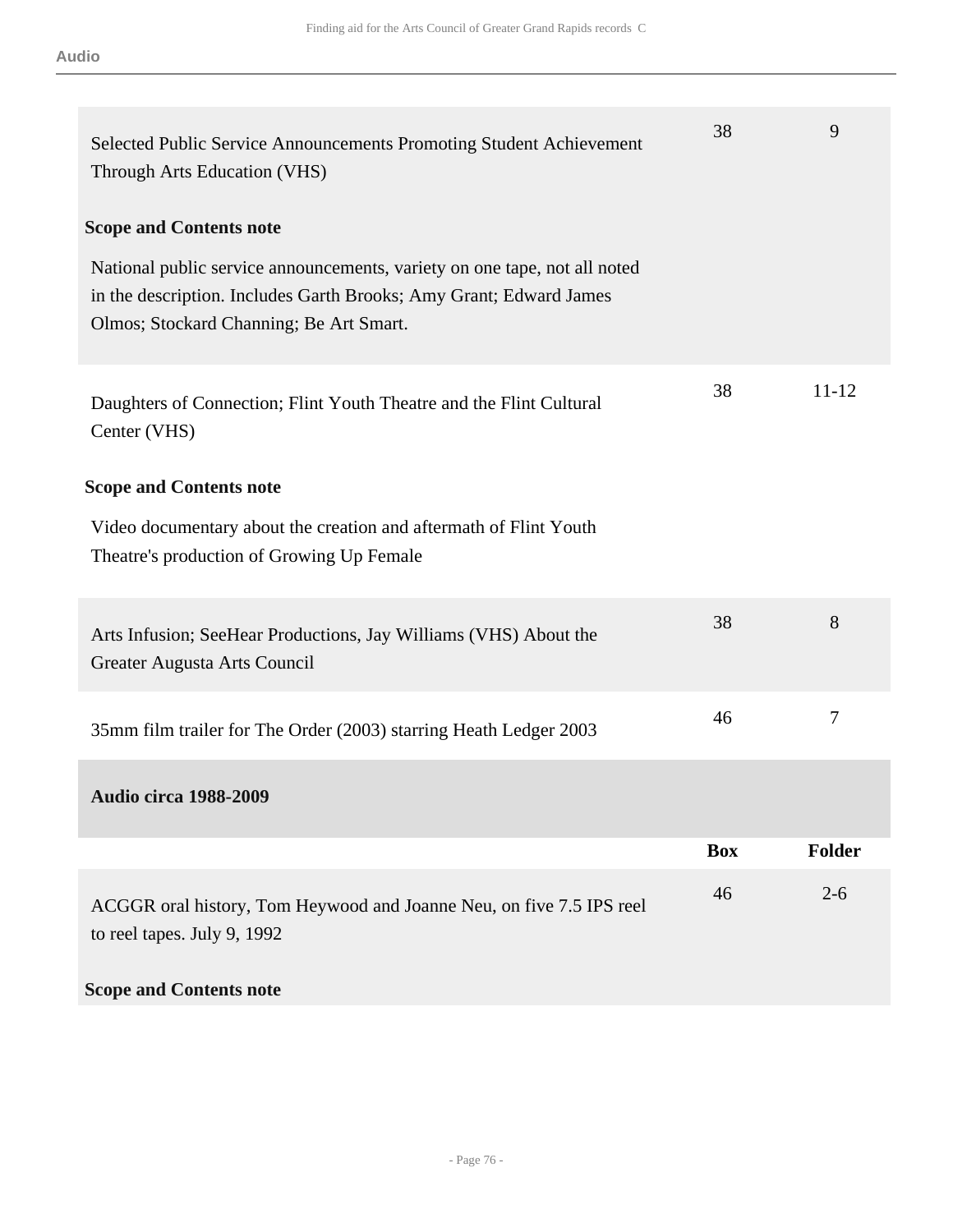| See Collection 168, Arts Council of Greater Grand Rapids oral history<br>collection for additional tapes |    |    |
|----------------------------------------------------------------------------------------------------------|----|----|
| Audio of Bill Strickland (cassette tape) 5/21/1997                                                       | 44 | 14 |
| Arts Council, Project Leaders focus group (cassette tape) January 1995                                   | 44 | 15 |
| Teacher focus group (cassette tape) 6/7/1995                                                             | 44 | 16 |
| Site visits (cassette tape) 4/12/1995                                                                    | 44 | 17 |
| Arts Council projects backup tape (cassette tape)                                                        | 44 | 18 |
| Parents focus group (cassette tape) 6/14/1995                                                            | 44 | 19 |

# **Radio advertising circa 1990s-2005**

### **Scope and Contents note**

Radio advertising for both the Arts Education Initiative and Arts Council in general are included here, as well as one advertisement for the Michigan Council for Arts and Cultural Affairs.

|                                                                                                                                   | <b>Box</b> | <b>Folder</b> |
|-----------------------------------------------------------------------------------------------------------------------------------|------------|---------------|
| Arts & Humanities adding balance to our lives, Michigan Council for<br>Arts and Cultural Affairs, 60 second radio (cassette tape) | 44         | $11 - 12$     |
| Arts Council spots (cassette tape) n.d.                                                                                           | 44         | 9             |
| Arts Council "Back to School" :60 radio spot (cassette tape)                                                                      | 44         | 6             |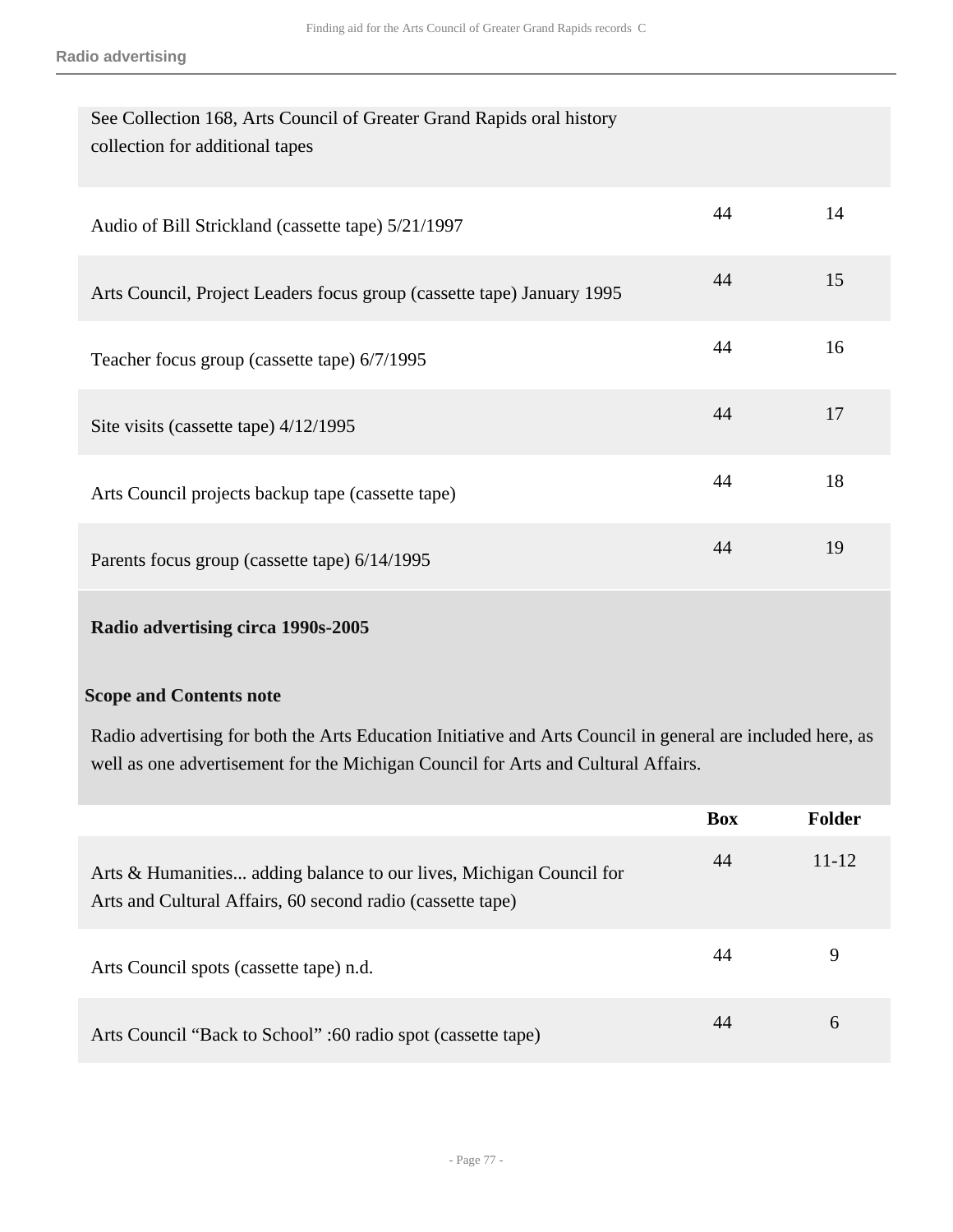| Arts Council / Standard Federal, 95.7 W-LITE, WFGR (cassette tape) n.d.                                                                                                                                                        | 44         | $\overline{2}$ |
|--------------------------------------------------------------------------------------------------------------------------------------------------------------------------------------------------------------------------------|------------|----------------|
| Arts Council 2 x :60, Clear Channel Radio (cassette tape) April 19, 1999                                                                                                                                                       | 44         | 13             |
| Arts Council 2 x :60 radio, Clear Channel Radio, Inc. (cassette tape) April<br>27, 1999                                                                                                                                        | 44         | 5              |
| Arts Ed Radio; Fifth Third Bank / Standard Federal; :60 (cassette<br>tape) May 2001                                                                                                                                            | 44         | 8              |
| Arts Ed Radio; Mika, Meyers, Beckett; :60 (cassette tape) May 2001                                                                                                                                                             | 44         | $\overline{7}$ |
| Panopoulos – Chic University, Arts Council, Clear Channel Broadcasting,<br>Inc. (cassette tape) May 1, 2001                                                                                                                    | 44         | $\overline{4}$ |
| Arts Council, 95.7 W-LITE (cassette tape) July 2000                                                                                                                                                                            | 44         | 3              |
| Arts Council, 95.7 W-LITE (cassette tape) July 2000                                                                                                                                                                            | 44         | $\mathbf{1}$   |
| Arts Council radio ad / Standard Federal (cassette tape) January 2005                                                                                                                                                          | 44         | 10             |
| Recorded music 1988-2009                                                                                                                                                                                                       |            |                |
|                                                                                                                                                                                                                                | <b>Box</b> | <b>Folder</b>  |
| Chamber Choir of Grand Rapids (Attachment 9): Marianna Vasilyeva,<br>Alim Shakhmametyev, Youth Chamber Choir of St. Petersburg, Alina<br>Komarkova, Lyutzina Kazachenko, St. Petersburg Folk Ensemble (music,<br>compact disc) | 45         | $\overline{4}$ |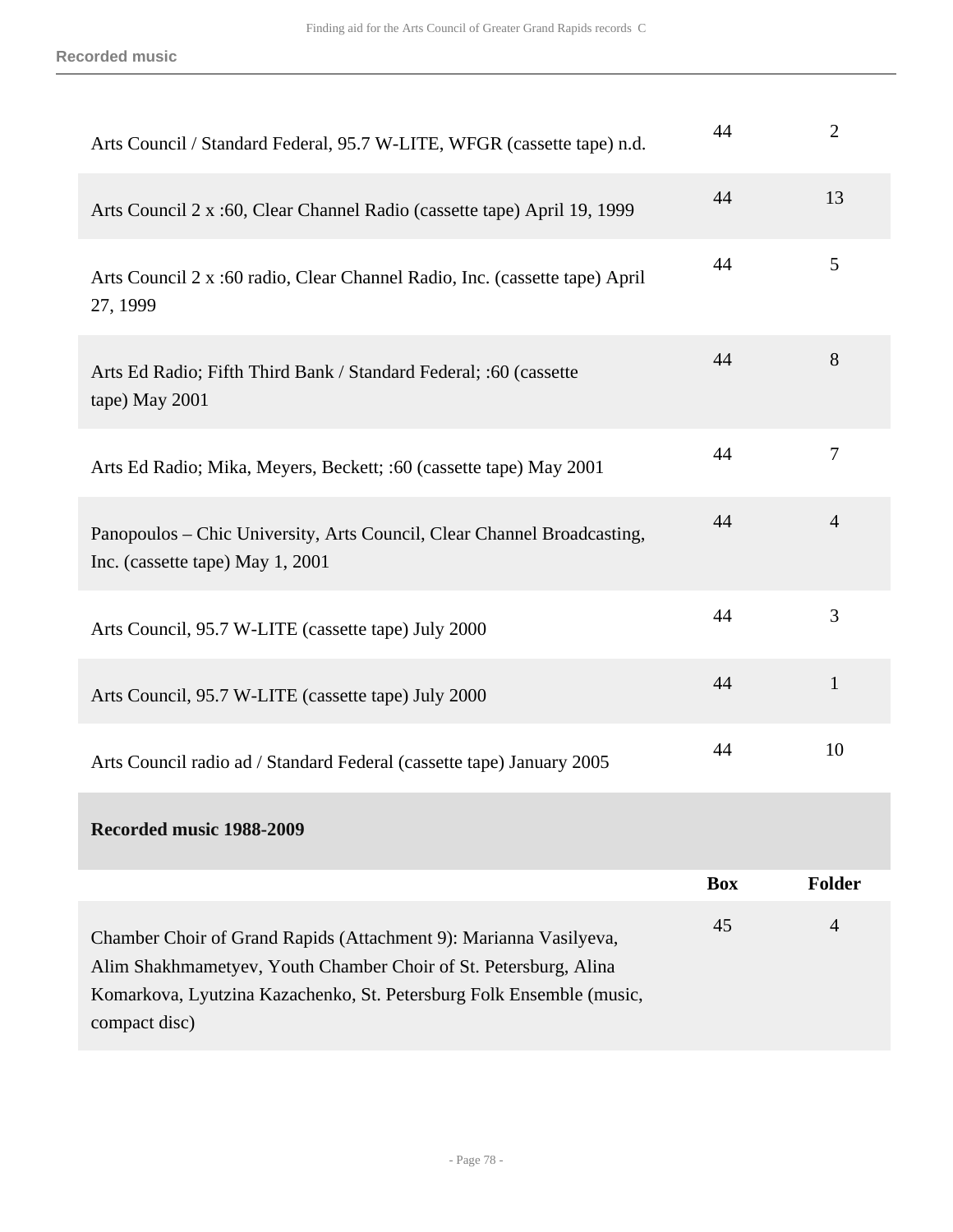| Music for their ears, Chamber Choir of Grand Rapids (music, compact<br>disc) September 8, 2001                                                                                                                                                                                                         | 45 | 5  |
|--------------------------------------------------------------------------------------------------------------------------------------------------------------------------------------------------------------------------------------------------------------------------------------------------------|----|----|
| A Christmas concert spectacular: music for two organs & choir; Carlo<br>Curley, Jonathan Tuuk, organists; The Chamber Choir of Grand Rapids;<br>Larry Biser, Conductor (music, compact disc) November 27, 1999                                                                                         | 45 | 6  |
| Works for cathedral spaces; Organist Jonathan Tuuk and The Chamber<br>Choir of Grand Rapids, Larry G. Biser, Conductor. The Wicks Organ at<br>the Basilica of St. Adalbert (music, compact disc) 1988                                                                                                  | 45 | 7  |
| The Bach Chorale of Grand Rapids (music, compact disc) 2009                                                                                                                                                                                                                                            | 45 | 8  |
| Ghosts from my past, Rick Brunson (music, compact disc) 1997                                                                                                                                                                                                                                           | 45 | 9  |
| 4th Annual Spring Concert, Grand Rapids Women's Chorus (music,<br>compact disc) May 2000                                                                                                                                                                                                               | 45 | 10 |
| Celebrating time together, 1996-2006; Grand Rapids Women's Chorus<br>(music, compact disc) 2006                                                                                                                                                                                                        | 45 | 11 |
| Diane Benjamin's "Where I live:" a breast cancer oratorio; Grand Rapids<br>Women's Chorus (music, compact disc) October 26, 2001                                                                                                                                                                       | 45 | 12 |
| ArtServe Michigan: a celebration of Michigan musicians (Jeff Haas,<br>Marvin Kahn, Pamela Wise, Bess Bonnier, Kathy Kosins, Sheila Landis,<br>John Wunsch, James Hartway, Roland Vazquez, Wendell Harrison,<br>Michael Daugherty, Anthony Iannaccone, Naima Shamborguer) (music,<br>compact disc) 2003 | 45 | 13 |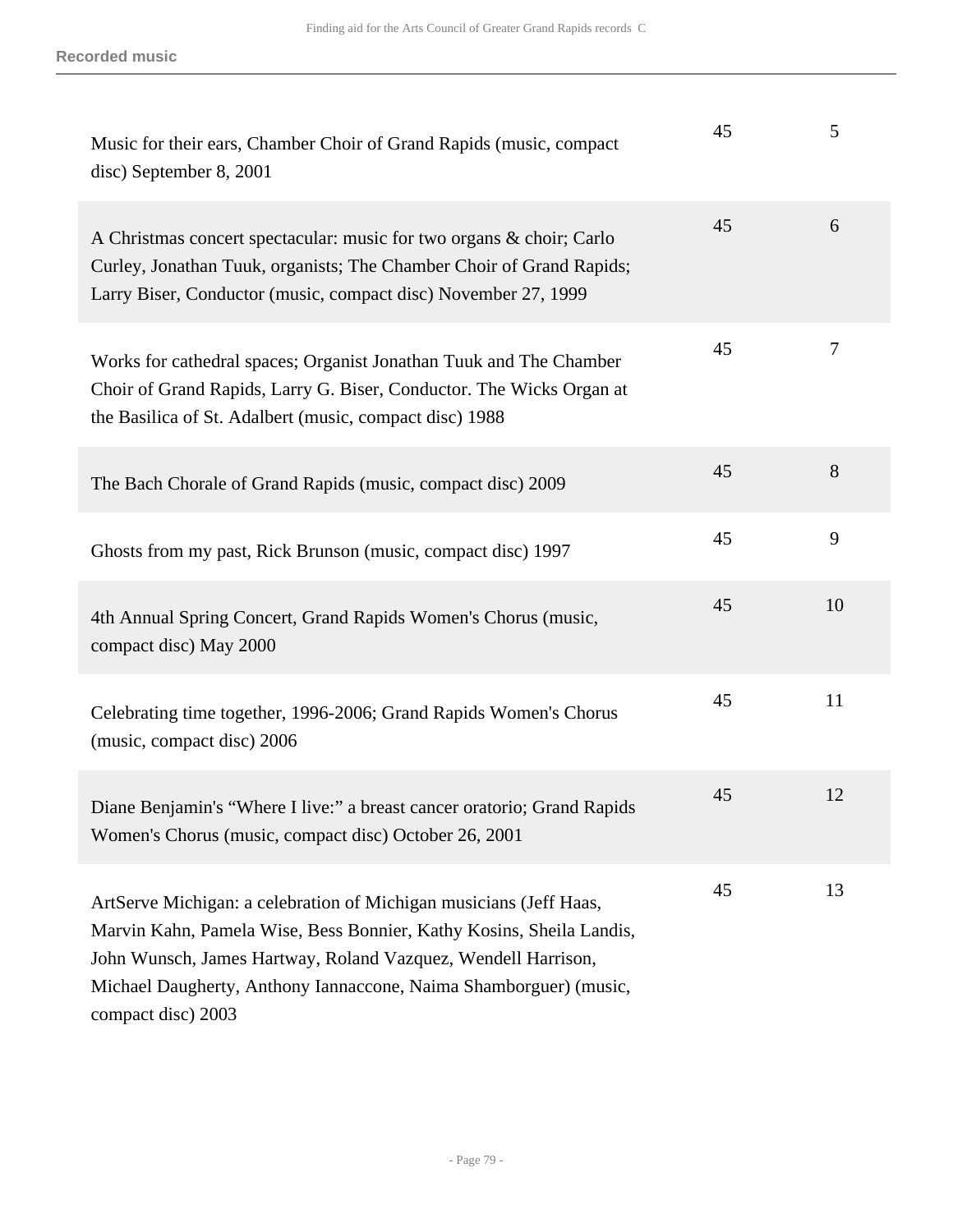| Angelus Domini: the angels of God; The St. Cecilia Youth Chorale<br>with Sean Ivory and Ed Clifford; Paul Caldwell, Conductor (booklet, no<br>compact disc) 1997                                                                                                                              | 45 | 14 |
|-----------------------------------------------------------------------------------------------------------------------------------------------------------------------------------------------------------------------------------------------------------------------------------------------|----|----|
| Aaron Copland: American images; Grand Rapids Symphony, David<br>Lockington; Kevin Deas, baritone; Richard M. DeVos, narrator (music,<br>compact disc) 2000                                                                                                                                    | 45 | 15 |
| Evensong at St. Luke's, Grand Rapids Choir of Men and Boys (music,<br>compact disc) May 7, 2005                                                                                                                                                                                               | 45 | 16 |
| unsigned, volume 1; Globe Design $&$ Vision including They Were<br>Thieves, Annagail, Jeff Bodkins, Josh Schicker, Ringer T, Jon Fegel,<br>Kingma, Dale Randall, Hurricane Hearts, Wallace Collective, The Press<br>Delete (music, compact disc) 2008                                         | 45 | 17 |
| Don Giovanni by Wolfgang Amadeus Mozart (cassette tape)                                                                                                                                                                                                                                       | 44 | 20 |
| Sherwood Park Global Studies Academy, African Drumming Ensemble<br>(music, compact disc) 2006-2007                                                                                                                                                                                            | 45 | 29 |
| Globe Design and Vision presents: Unsigned II; Curious Vision Music<br>including The Press Delete, Marcel Arocha, Death by Dancing, Follow<br>Suit, Jes Kramer, We Know Jackson, Ganges, Paris Blue, Jogles,<br>Josh Mogck, Parasites, The Robert McNamara Trio (music, compact<br>disc) 2009 | 45 | 30 |
| Die Fledermaus, Opera Grand Rapids (music, compact disc) 2005                                                                                                                                                                                                                                 | 45 | 31 |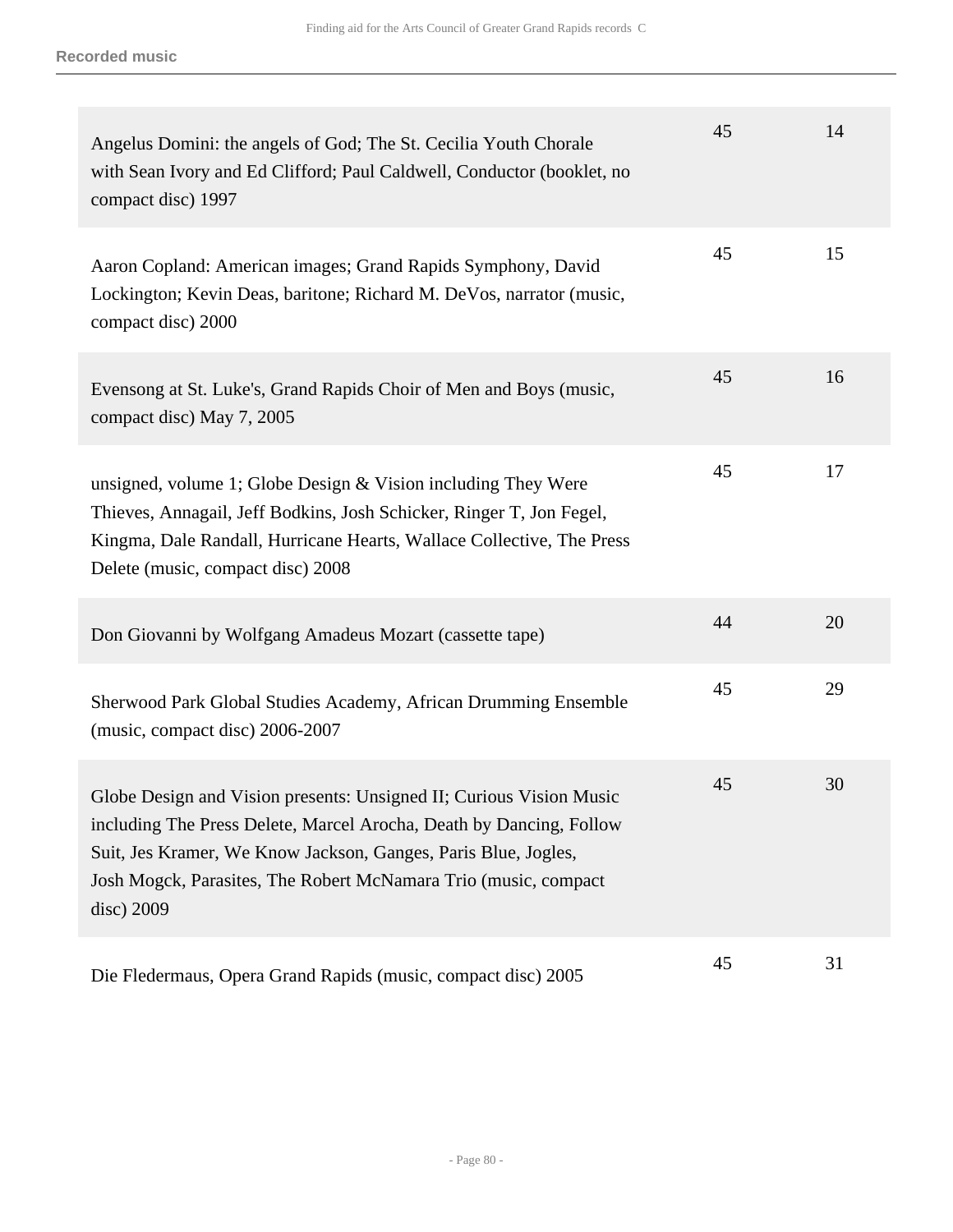| La Boheme, Opera Grand Rapids (music, compact disc) 2005                                                                                                          | 45         | 32             |
|-------------------------------------------------------------------------------------------------------------------------------------------------------------------|------------|----------------|
| Software and mixed files 1998-2008                                                                                                                                |            |                |
|                                                                                                                                                                   | <b>Box</b> | Folder         |
| The Michigan Foundation Directory, Electronic Edition; Council of<br>Michigan Foundations, The Foundation Center (software, compact)<br>disc) 2000                | 45         | 1              |
| The Michigan Foundation Directory, Thirteenth Edition, CD-ROM<br>Version; The Foundation Center, Council of Michigan Foundations<br>(software, compact disc) 2002 | 45         | 3              |
| The Michigan Foundation Directory, Fourteenth Edition; The Foundation<br>Center, Council of Michigan Foundations (software, compact disc) 2004                    | 45         | $\overline{2}$ |
| The Arts Education Initiatives: 1998 Fund Campaign, Arts Council of<br>Greater Grand Rapids (software, images, movies; compact disc) 1998                         | 45         | 18             |
| New artsggr.org / html files for website (html, compact disc) February 28,<br>2004                                                                                | 45         | 19             |
| Andrew in Grand Rapids (Andrew Towers portfolio) (videos and images,<br>compact disc) 2003                                                                        | 45         | 24             |
| A brief history of women in the arts in Grand Rapids, PowerPoint<br>presentation (compact disc) 2008                                                              | 45         | 37             |
|                                                                                                                                                                   | <b>Box</b> | Folder         |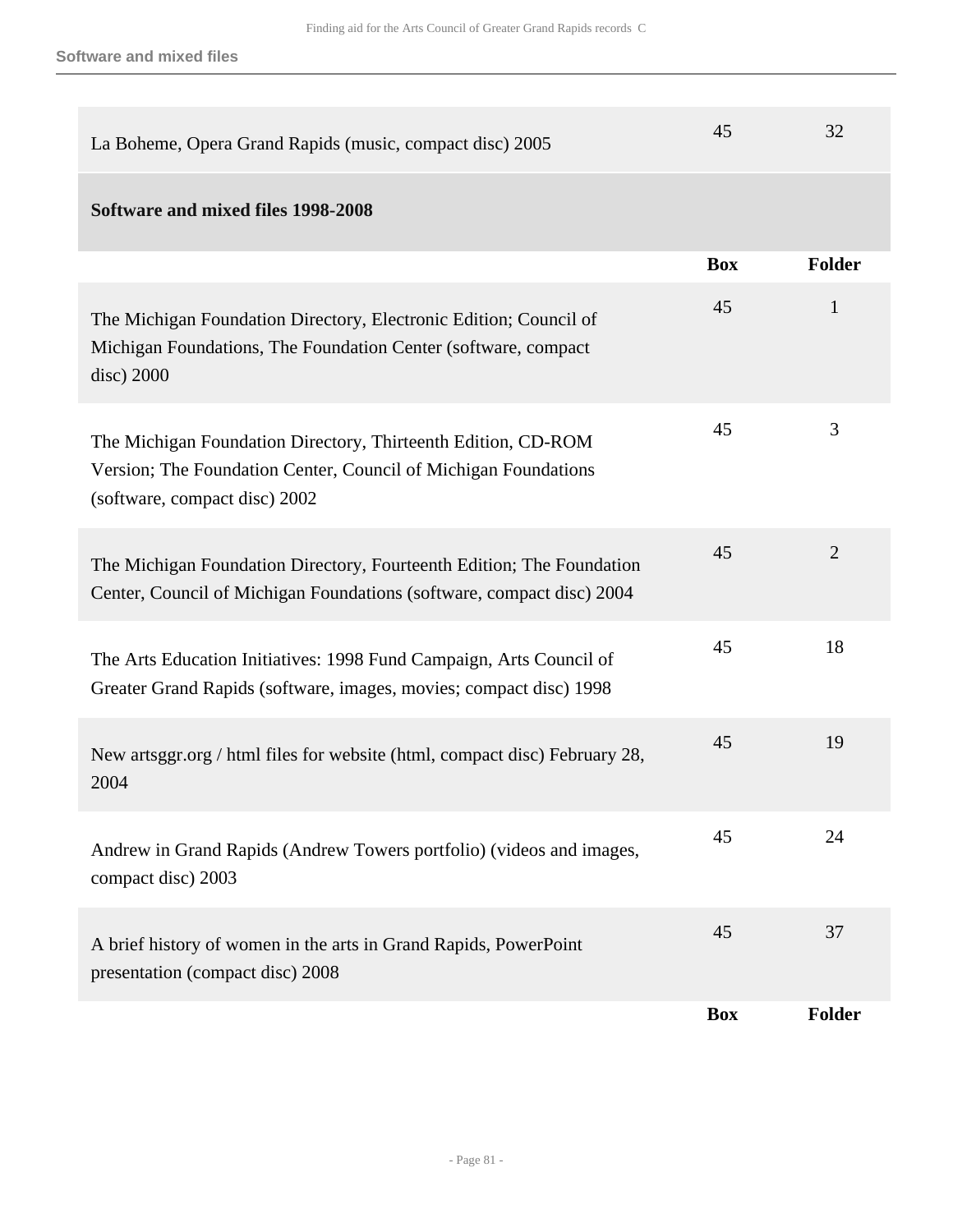Felder Communications Group, 5.25" Removable Cartridge (contents unknown) Circa 1996 46 1

#### **Series IX: Images 1976-2009**

#### **Scope and Contents note**

The images in this collection primarily document various events, such as award ceremonies, fundraisers and performances. Also included are photographs of the board of directors, images used in newsletters and photographs of various buildings (Arts Council offices, other arts organizations) and the Monroe Mall amphitheatre and Ah-Nab Awen Park. A few years of Festival of the Arts is represented, primarily the Calder Celebration in 1994 but also images from 1998 and 2000. A bird's eye view of Festival in 1980 is also included.

Images can also be found throughout the collection, particularly in the Arts Education Initiative series and the Artist Files. The images include photographs, digital files, negatives and contact sheets. They primarily date from the 1990s to 2000s.

|                                                                                  | <b>Box</b> | <b>Folder</b> |
|----------------------------------------------------------------------------------|------------|---------------|
| 35 slides, various arts performances, artwork and buildings no date              | 45         | 40            |
| Volunteer photos - students from Westwood Center autism<br>program November 1993 | 1          | 21            |
| Scholastic '94 Exhibition 1994                                                   | 3          |               |
| Helen Reed no date                                                               |            | 23            |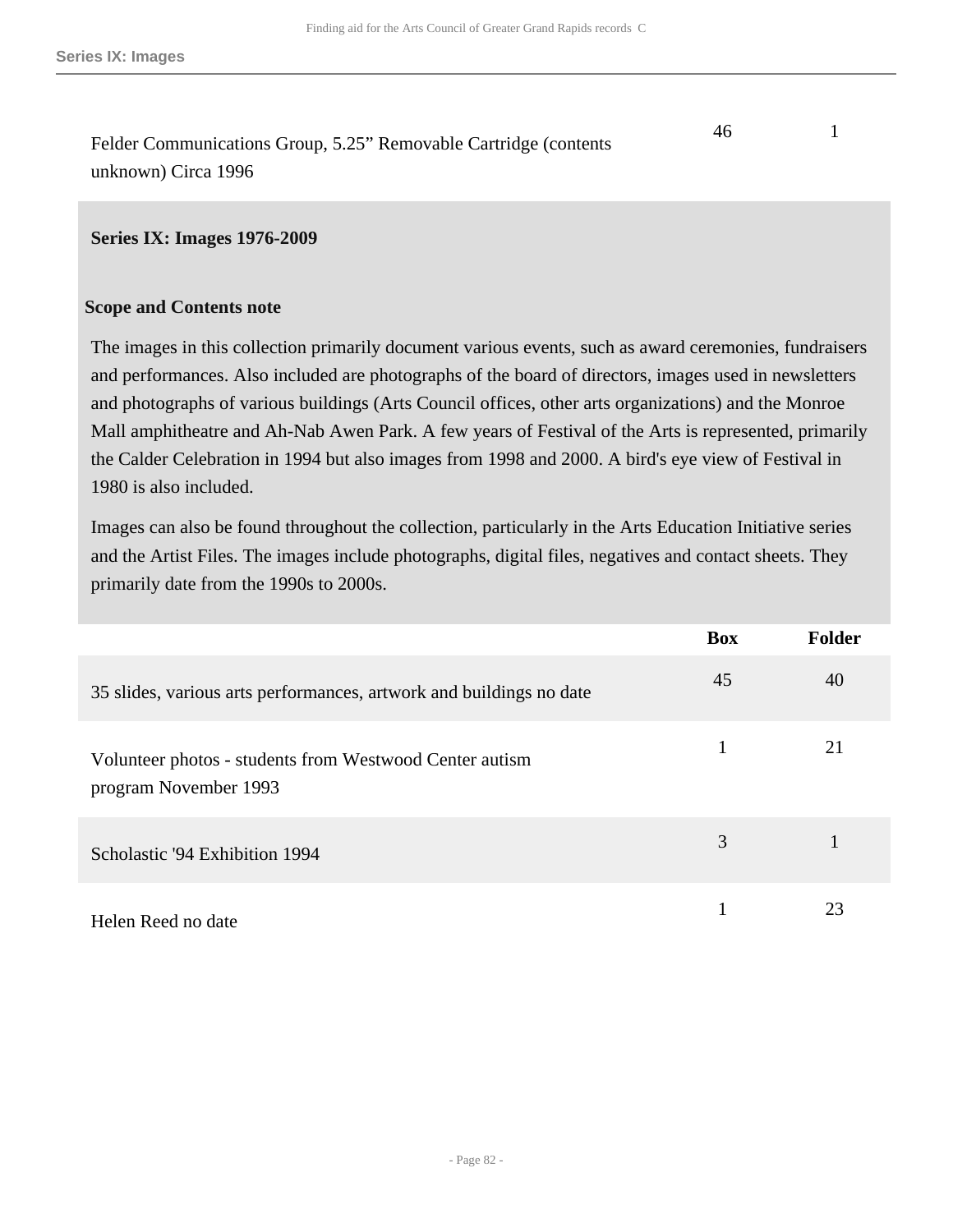| Group photograph - David Marty (Arts Council), Steve Wilson<br>(Convention & Visitors Bureau), Craig Kinnear (Downtown Management)<br><b>Board</b> ) 1994 | 3            | $\overline{2}$ |
|-----------------------------------------------------------------------------------------------------------------------------------------------------------|--------------|----------------|
| Visitor Information Center - photograph, contact sheet, negatives 1994                                                                                    | 3            | 3              |
| Jewelry - by Camilla Tate and Lady Floyd 1994                                                                                                             | 3            | $\overline{4}$ |
| Arts Council building, 140 Monroe Center (Monroe Plaza Building)                                                                                          | 3            | 6              |
| Arts Council building - 532 Ottawa Avenue NW (construction)                                                                                               | $\mathbf{1}$ | 24             |
| Photographs from CrossCurrents newsletter 2004                                                                                                            | $\mathbf{1}$ | 25             |
| Negatives - Photographs from CrossCurrents newsletters 2004                                                                                               | 3            | 19             |
| Arts Advisory Board meeting October 12, 1993                                                                                                              | 1            | 27             |
| Negatives - Arts Advisory Board meeting October 12, 1993                                                                                                  | 3            | 16             |
| Board of directors - various photographs of board members (at events and<br>individual and group photos).                                                 | $\mathbf{1}$ | 28             |

## **Scope and Contents note**

Many of the photographs are not labeled. People that are identified include: Neil L. Kimball, Marlin Feyen, Susan K. Jones, Richard Marquardt, Sue Van Sledright, Joann Ricci, Denenge Akpem, Meredith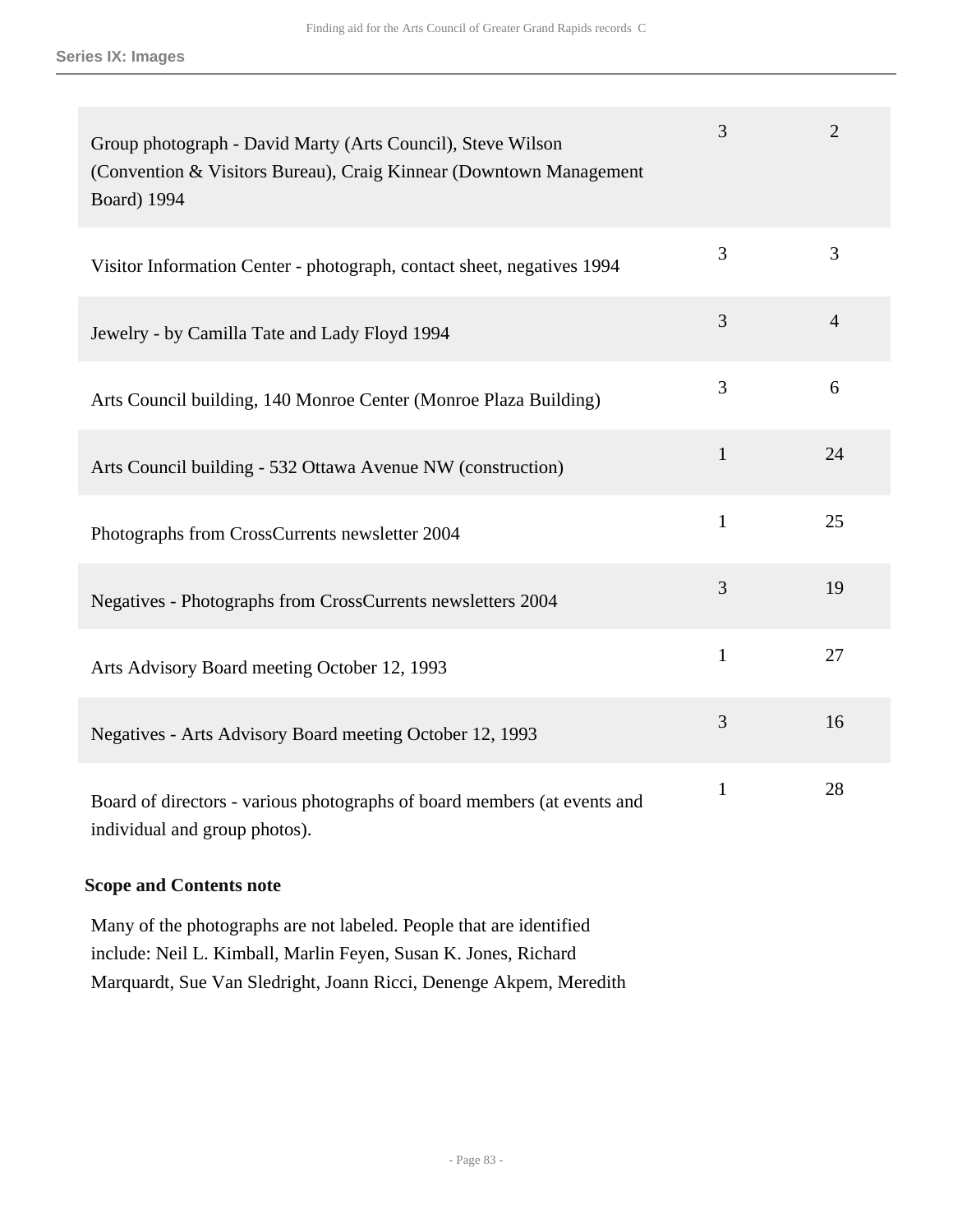Brandsma, Chris Bivins, Norma Van Kuiken, Lewis Van Kuiken, Jean Enright.

| Board of directors - contact sheets and negatives no date                                                                                                                                   | 3            | 18            |
|---------------------------------------------------------------------------------------------------------------------------------------------------------------------------------------------|--------------|---------------|
| Negatives - Headshots no date                                                                                                                                                               | 3            | 17            |
| Before and after, mural at Pekich Park (Cherry and Division)                                                                                                                                | 3            | 19            |
| Miscellaneous photographs                                                                                                                                                                   | $\mathbf{1}$ | 29            |
| <b>Scope and Contents note</b>                                                                                                                                                              |              |               |
| Most photographs are unidentified. Includes Fred and Lena Meijer at<br>Frederik Meijer Gardens. Organizations noted include: Jewish Theatre of<br>Grand Rapids, Grand Rapids Cantata Choir. |              |               |
| Miscellaneous photographs - 8 x 10                                                                                                                                                          | 3            | $\tau$        |
| Miscellaneous negatives 2003                                                                                                                                                                | 3            | 20            |
| <b>Art Award 2003-2004</b>                                                                                                                                                                  |              |               |
|                                                                                                                                                                                             | <b>Box</b>   | <b>Folder</b> |
| Art Award party, Norma VanKuiken circa 2003                                                                                                                                                 | $\mathbf{1}$ | $\mathbf{1}$  |
| Negatives - Art Award Party, Norma VanKuiken circa 2003                                                                                                                                     | 3            | 8             |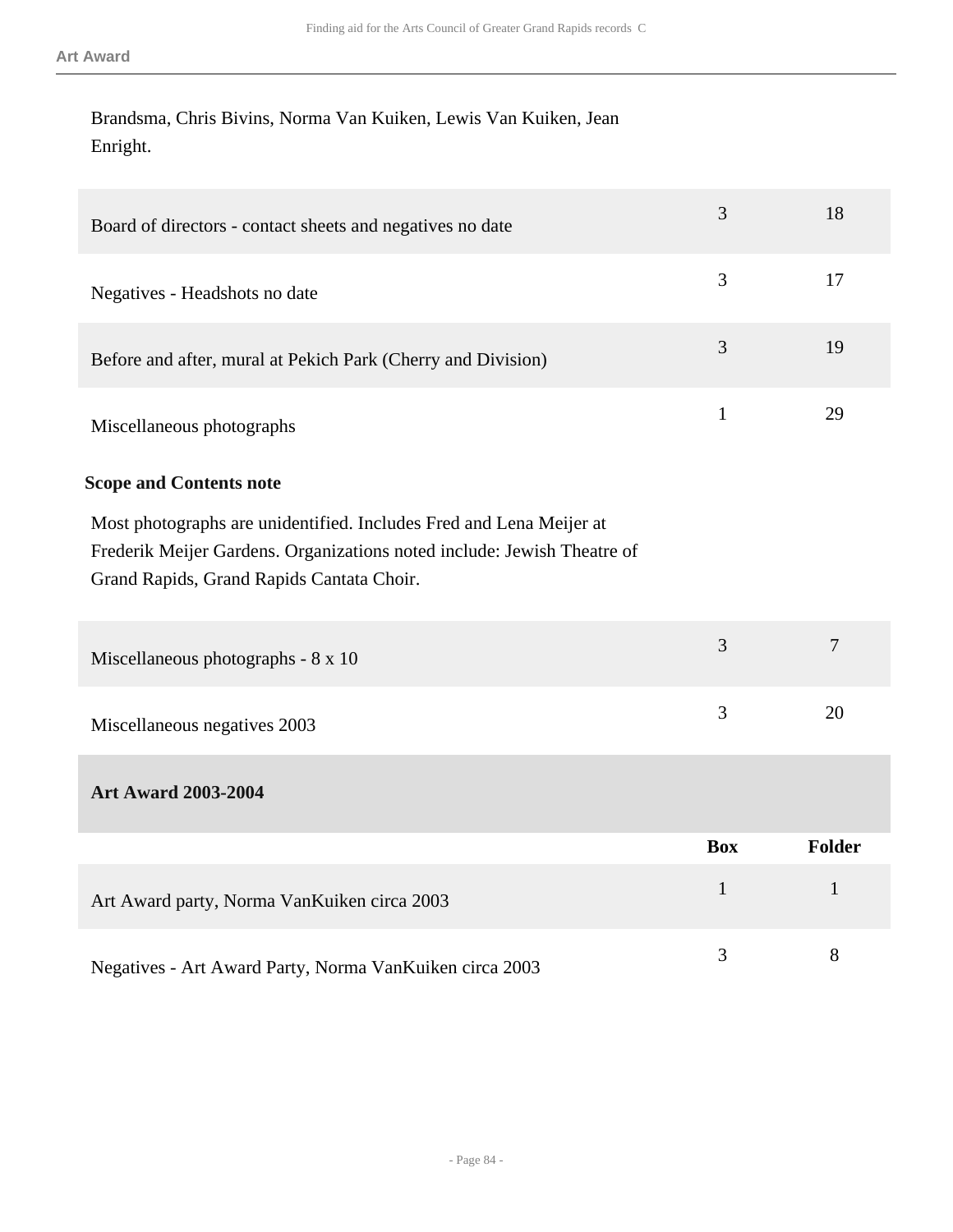| Art Award ceremony, Duane Davis. Includes Fred Sebulske, Cat<br>Timmermans, Duane Davis, Kaye Davis, Norma Brink. June 7, 2003 |   |   |
|--------------------------------------------------------------------------------------------------------------------------------|---|---|
| Art Award party, Duane Davis May 11, 2004                                                                                      |   |   |
| Negatives - Art Award party, Duane Davis May 11, 2004                                                                          | 3 | 9 |
| Peter Wege, 2004 Art Award winner no date                                                                                      |   |   |

**Arts Education Initiative circa 1994-2002** 

|                                                                                                                                                                                                                          | <b>Box</b> | Folder |
|--------------------------------------------------------------------------------------------------------------------------------------------------------------------------------------------------------------------------|------------|--------|
| Award, Governor's Arts Award for Arts Education 1995                                                                                                                                                                     |            | 12     |
| Ceremony, Governor's Arts Award for Arts Education, Detroit Institute<br>$\mathcal{L}$ A at $\mathbf{D}$ between the fundator in an $\mathbf{D}$ converted $\mathbf{M}$ of all $\mathbf{D}$ and $\mathbf{C}$ are seen as |            |        |

of Arts. Photographs include Lenore Romney, Michelle Engler, Governor Engler, Carlos Sanchez, David Marty, Senator Leon Stille, Fred and Lena Meijer. November 16, 1995

**School mini grants - Restricted images (see note in Series I, Subseries E)** 

|                                                   | <b>Box</b>            | <b>Folder</b> |
|---------------------------------------------------|-----------------------|---------------|
| 2002 Arts Ed Pool 2002                            | 2                     |               |
| Negatives - 2002 Arts Ed Pool (partial) 2002      | 6                     | 88            |
| Arts Ed Initiative project, St. Andrews 1998-1999 | $\mathcal{D}_{\cdot}$ |               |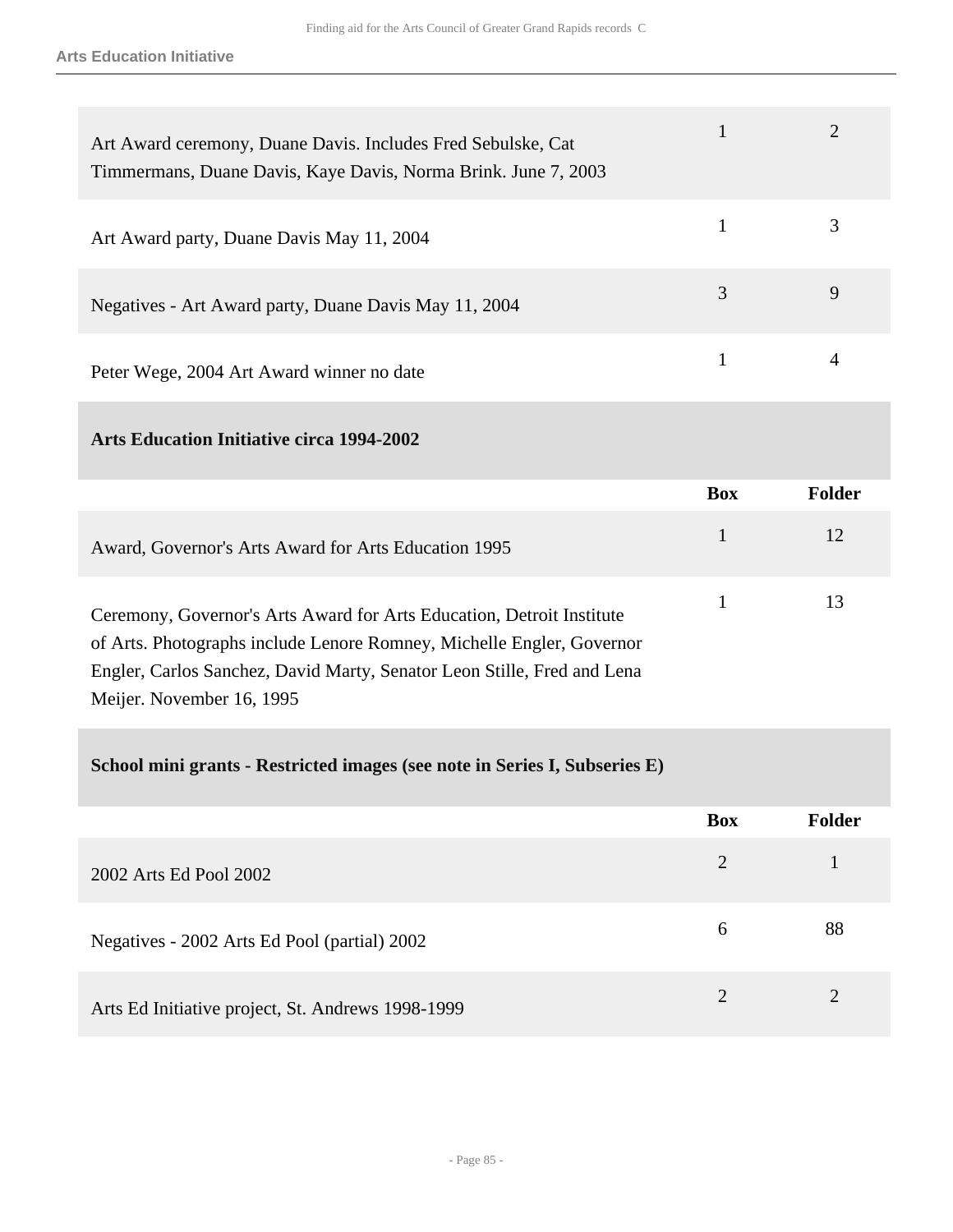| Children's Museum field trip circa 2000                                                                  | $\overline{2}$ | 3              |
|----------------------------------------------------------------------------------------------------------|----------------|----------------|
| Negatives - Children's Museum field trip circa 2000                                                      | 6              | 89             |
| Grand Rapids Ballet, Dickinson Arts Ed (Three rolls) Spring 1999                                         | $\overline{2}$ | $7-9$          |
| Negatives - Grand Rapids Ballet, Dickinson Arts Ed Spring 1999                                           | 6              | 90             |
| Kettle Lake minigrant with Mary Ellen McNaughton no date                                                 | $\overline{2}$ | $\overline{4}$ |
| Lake Michigan Academy, various projects including performance at<br>Michigan Historical Museum 1994-1995 | $\overline{2}$ | 5              |
| Northview Public Schools minigrant no date                                                               | $\overline{2}$ | 6              |
| Negatives - miscellaneous Arts Education 1997                                                            | 6              | 91             |
| <b>Events 1994-2004</b>                                                                                  |                |                |
|                                                                                                          | <b>Box</b>     | <b>Folder</b>  |
| Press conference, allocations from 1993 United Arts Fund April 11, 1994                                  | $\mathbf{1}$   | 26             |
| Express Yourself. Photos by Denenge Akpem. October 25, 1995                                              | 1              | 14             |

### **Scope and Contents note**

Includes Tony Bianchi, Chris and Joan Panopoulos, Lorain Smalligan, Anne Price, Ed Clifford, John Rohrer, Shirley Hubers, Nancy Douglas,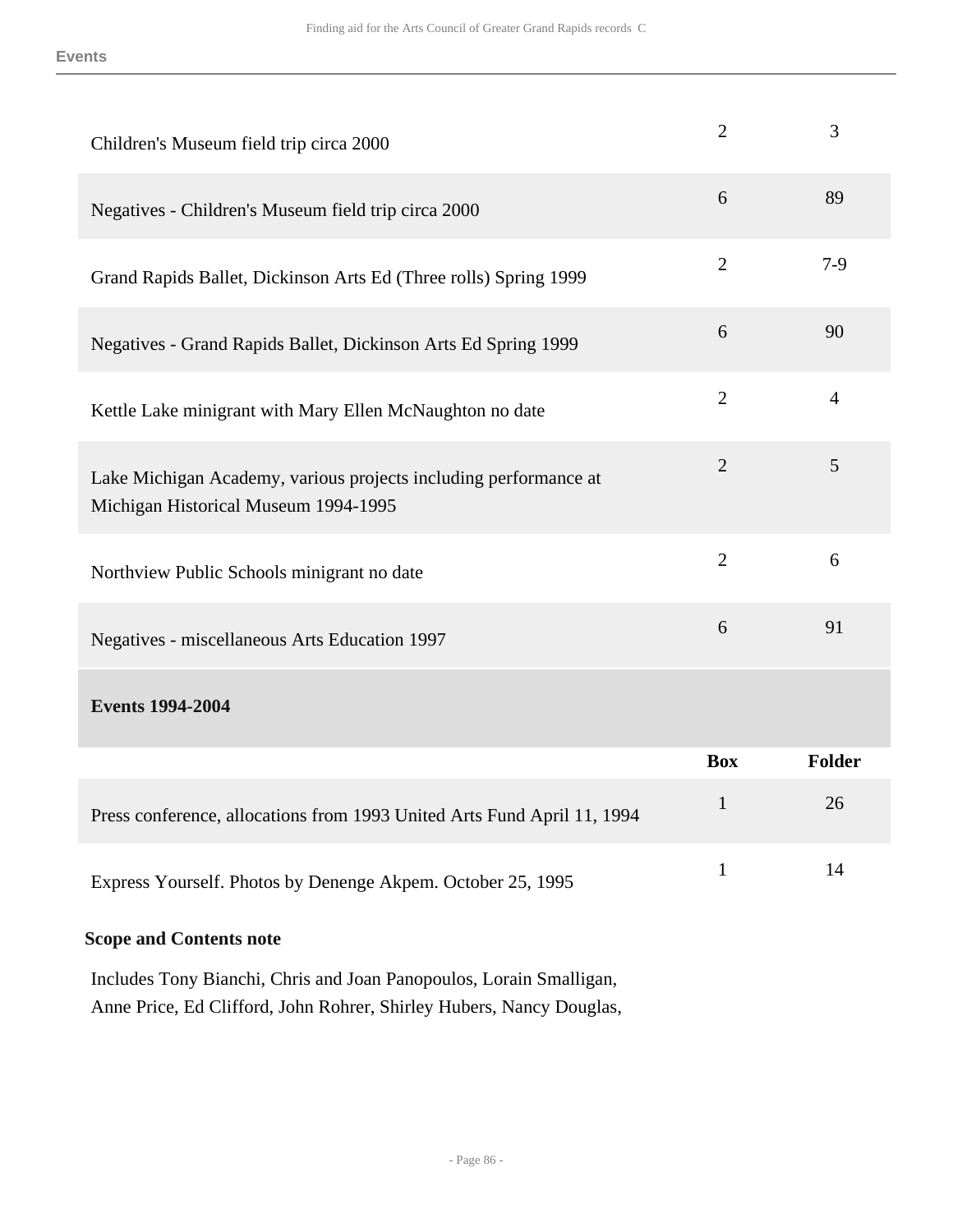Carlos Sanchez, Sarah Sanchez, Gretchen Minnhaar, Jose Narezo, Bruce Debos.

| Negatives - Express Yourself (Photos by Denenge Akpem) October 25,<br>1995                                                                                                                                                                                                                                                    | 3            | 10 |
|-------------------------------------------------------------------------------------------------------------------------------------------------------------------------------------------------------------------------------------------------------------------------------------------------------------------------------|--------------|----|
| Express Yourself. Photos by Geoff Kehoe. October 25, 1995                                                                                                                                                                                                                                                                     | $\mathbf{1}$ | 15 |
| <b>Scope and Contents note</b>                                                                                                                                                                                                                                                                                                |              |    |
| Includes Sandy Michkind, Elizabeth Lubbers, Norma and Lewis<br>VanKuiken, Jose Narezo.                                                                                                                                                                                                                                        |              |    |
| Negatives - Express Yourself (Photos by Geoff Kehoe) October 25, 1995                                                                                                                                                                                                                                                         | 3            | 11 |
| 2nd Annual November Showers. Photos by Denenge Akpem, Geoff<br>Kehoe. November 1995                                                                                                                                                                                                                                           | $\mathbf{1}$ | 16 |
| <b>Scope and Contents note</b>                                                                                                                                                                                                                                                                                                |              |    |
| Includes Grand Rapids Cantata Choir, Maria Royce-Hesse, Mike Van<br>Buren, David Marty, Baird Hawkins, Dr. John Tiemstra, Henry and Janice<br>Johnson, Dana Freeman, Deb Mankoff, Lambert Zuidervaart, Marjorie<br>Kuipers, Marlin Feyen, Cindi Ford, Darlene Kaczmarczyk, Jerry Subar,<br>Meg Fitch, Donna Groot, Dale Hull. |              |    |
| Negatives - 2nd Annual November Showers 1995                                                                                                                                                                                                                                                                                  | 3            | 14 |
| November Showers - letter and photographs to Metropolitan Woman 1995                                                                                                                                                                                                                                                          | 3            | 5  |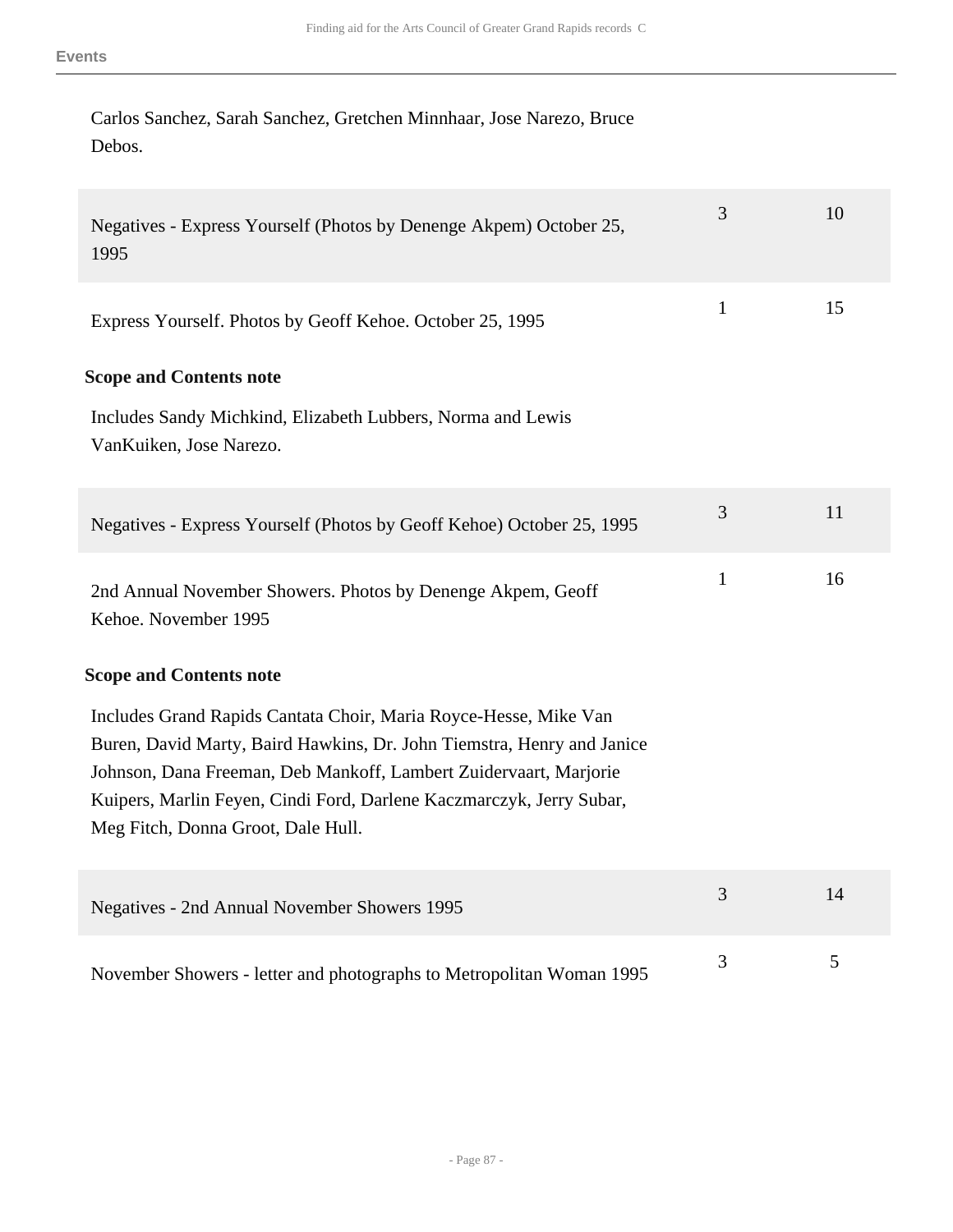|                                                                                                                                                                                                                | <b>Box</b>   | Folder |
|----------------------------------------------------------------------------------------------------------------------------------------------------------------------------------------------------------------|--------------|--------|
| <b>Festival of the Arts circa 1990s-2000</b>                                                                                                                                                                   |              |        |
| Minigrant workshop, copyright Fred Bivins. See note with cd (images,<br>compact disc) 2004                                                                                                                     | 45           | 42     |
| Arts Jam, St. Cecilia. With flyer. Performers include Rich Ridenour,<br>Marvin Sapp, Potato Moon, Carlos de la Barrera, Ralston Bowles and<br>Drew Nelson, Creative Arts Repertoire Ensemble February 22, 2004 | $\mathbf{1}$ | 20     |
| Arts Council open house photos (images, compact disc) February 17,<br>2004                                                                                                                                     | 45           | 22     |
| Open house, Arts Council Ottawa Ave office February 17, 2004                                                                                                                                                   | $\mathbf{1}$ | 19     |
| Building a Better Classroom, Workshops and Arts Resource Fair March<br>22, 2001                                                                                                                                | $\mathbf{1}$ | 22     |
| Negatives, event at St. Cecilia circa 1999                                                                                                                                                                     | 3            | 13     |
| Event (unknown), St. Cecilia circa 1999                                                                                                                                                                        | $\mathbf{1}$ | 18     |
| Negatives - TCI Cablevision and AMC fundraiser at Civic Theatre August<br>14, 1996                                                                                                                             | 3            | 12     |
| TCI Cablevision and AMC fundraiser at Civic Theatre, with Nick<br>Clooney August 14, 1996                                                                                                                      | $\mathbf{1}$ |        |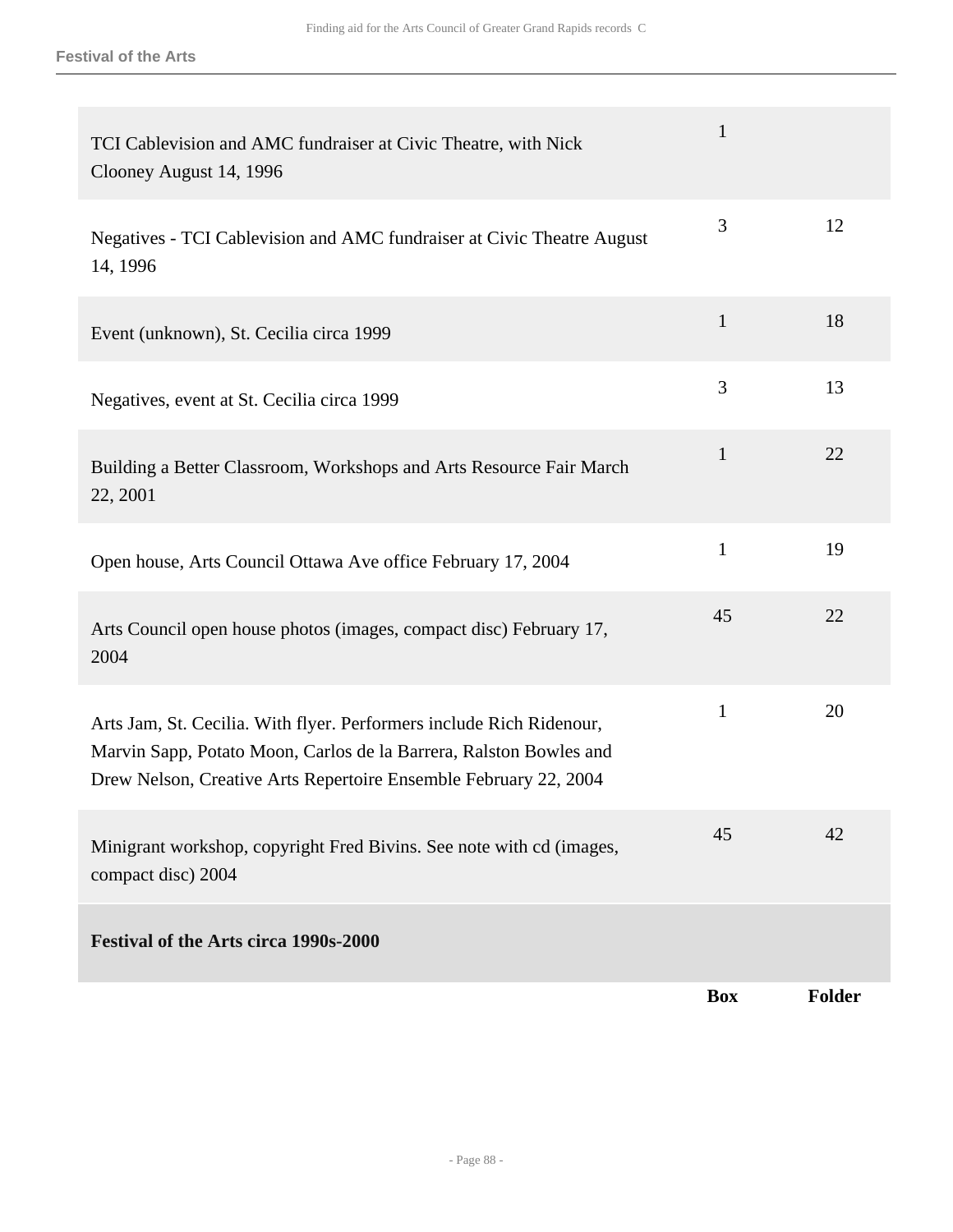**Festival of the Arts**

| Chalk the Walk, Grand Rapids Art Museum circa 1990s                                                                                                      | $\mathbf{1}$ | 30        |
|----------------------------------------------------------------------------------------------------------------------------------------------------------|--------------|-----------|
| Festival, Calder Celebration, Art Award 1994                                                                                                             | $\mathbf{1}$ | 31        |
| Festival, Calder Celebration, Art Award - negatives 1994                                                                                                 | 3            | 22        |
| Symposium: Congress, the National Endowment for the Arts and the Arts<br>in America at the Grand Valley State University Eberhard Center June 3,<br>1994 | $\mathbf{1}$ | 32        |
| <b>Scope and Contents note</b>                                                                                                                           |              |           |
| Panel: John Hockenberry (moderator), Jane Alexander, John Frohnmayer,<br>Lee Bollinger, John Wetenhall, Stephen Weil                                     |              |           |
| Symposium: Congress, the NEA and the Arts in America - negatives June<br>3, 1994                                                                         | 3            | 23        |
| Festival, 1994 and Calder Celebration (four folders) 1994                                                                                                | $\mathbf{1}$ | $33 - 36$ |
| Festival, 1994 and Calder Celebration - negatives 1994                                                                                                   | 3            | $24 - 26$ |
| Festival and Calder Celebration - contact sheets 1994                                                                                                    | 3            | 21        |
| Festival of the Arts, includes Grand Rapids Ballet steps and Hands-on<br>kids 1998                                                                       | $\mathbf{1}$ | 37        |
| Festival of the Arts - negatives and contact sheets 1999                                                                                                 | 3            | 27        |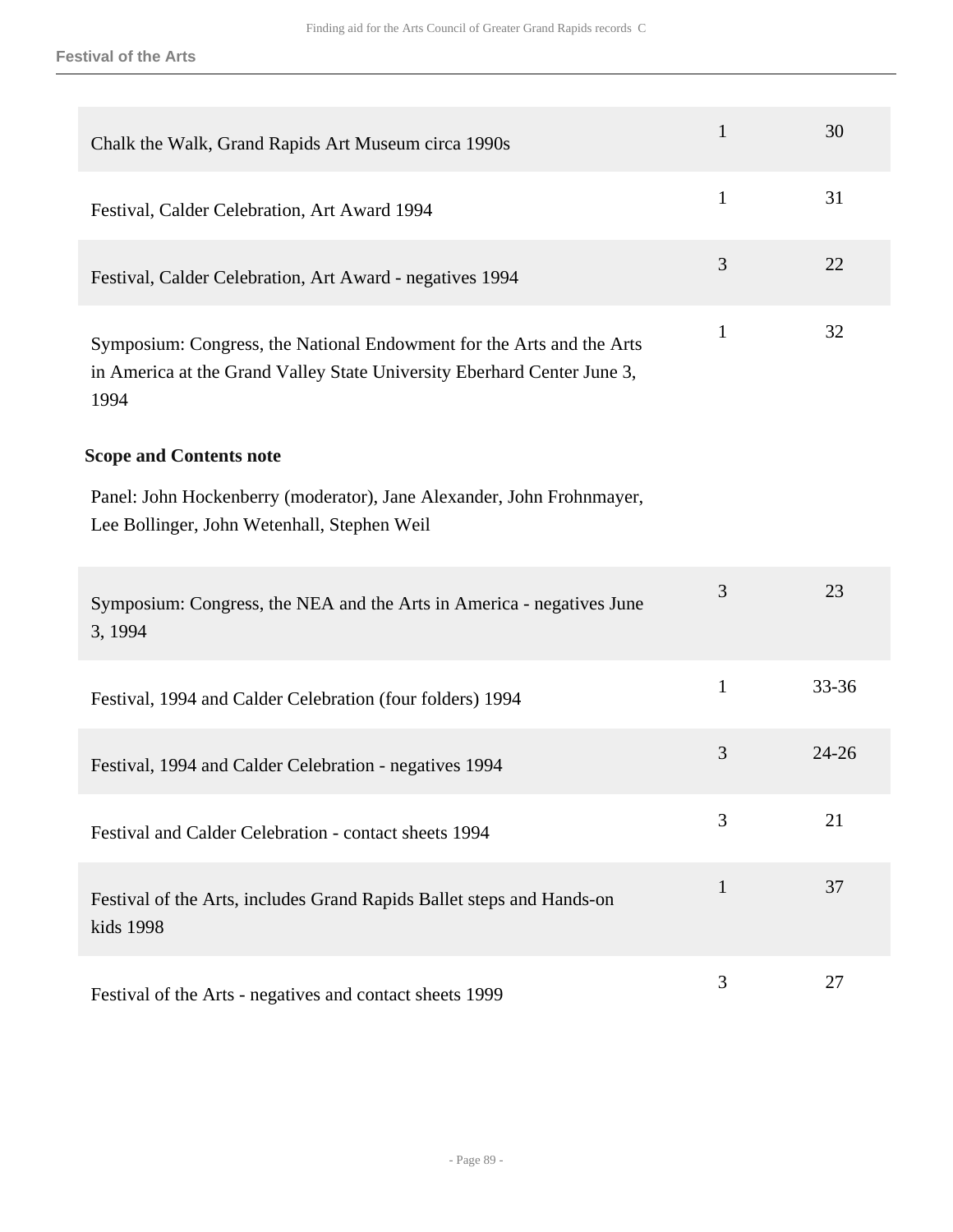| Festival 1999 – photographs (images, compact disc) June 1999                                                                                                                                               | 45           | 23            |
|------------------------------------------------------------------------------------------------------------------------------------------------------------------------------------------------------------|--------------|---------------|
| Festival of the Arts (three folders) 2000                                                                                                                                                                  | $\mathbf{1}$ | 38-40         |
| <b>Scope and Contents note</b>                                                                                                                                                                             |              |               |
| Includes the following events, people and artists:                                                                                                                                                         |              |               |
| Folder 9: Weavers Guild, art sales tent, Sam Afendoulis, Ada Dance<br>Academy, Mind's Eye, Gospel Fellowship Choir, Chalk the Walk, Mark<br>Swansson and Nicole Hansen, Apple Blossom, Arts for All        |              |               |
| Folder 10: Doug McColl, Tom Hyde, Jazz Trombone Company, Mad<br>Hatter, Special K, Master Arts Mime/Dance Troupe, Adult Paint In,<br>Gordon Thayer Band, Fatt Lapp, Master Arts street theater, Mind's Eye |              |               |
| Folder 11: art sales tent, Fountain Street Church choir, Special K, Paint in,<br>printmaking, Weavers Guild                                                                                                |              |               |
| Festival of the Arts - negatives (rolls 1 and 2) 2000                                                                                                                                                      | 3            | 28-29         |
| Miscellaneous Festival photographs                                                                                                                                                                         | $\mathbf{1}$ | 41            |
| Miscellaneous Festival negatives no date                                                                                                                                                                   | 3            | 30            |
| Other arts organizations circa 1993-2009                                                                                                                                                                   |              |               |
|                                                                                                                                                                                                            | <b>Box</b>   | <b>Folder</b> |
| Six Degrees of Separation, Actor's Theatre. Used in September 1994<br>Communique. Includes Ben Lehman, Erin Galligan, Steve Steketee, Chris<br>Cooley. circa 1993                                          | 1            | 5             |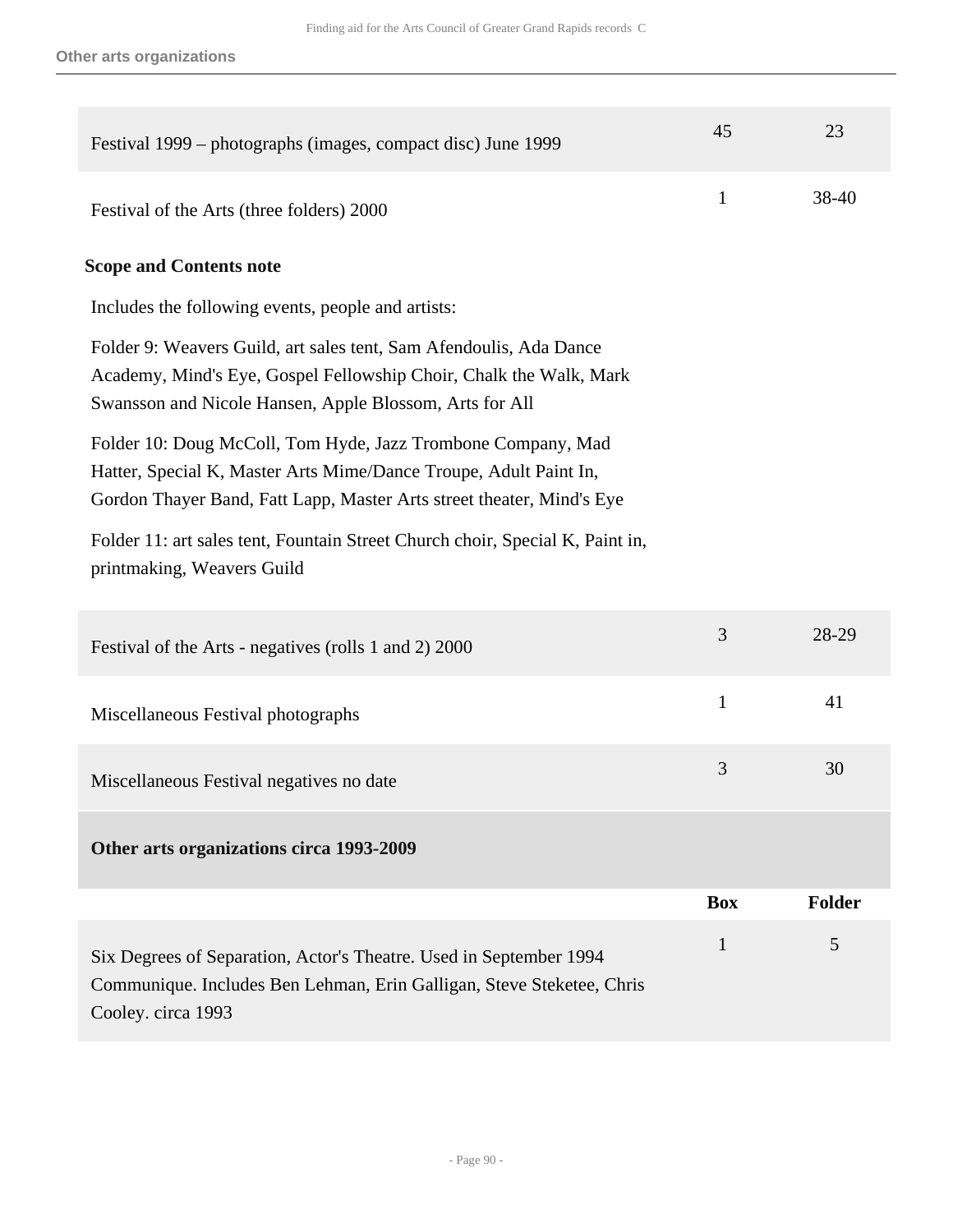| Meeting, Grand Rapids Public Schools Arts Advisory circa 2004                                                    |              | 6  |
|------------------------------------------------------------------------------------------------------------------|--------------|----|
| Grand Rapids Ballet - 341 Ellsworth no date                                                                      | $\mathbf{1}$ | 7  |
| Nutcracker, Grand Rapids Ballet Company 2003                                                                     | $\mathbf{1}$ | 8  |
| Grandville Avenue Academy for the Arts - groundbreaking and<br>construction 1999-2001                            | $\mathbf{1}$ | 9  |
| North American Choral Company, performing for legislators 2000                                                   | 1            | 10 |
| UICA - grand opening ribbon-cutting ceremony. With Mayor John Logie,<br>Julie Christianson Stivers June 24, 1993 | $\mathbf{1}$ | 11 |
| Frederik Meijer Gardens & Sculpture Park – promotional photos (images,<br>compact disc) 2009                     | 45           | 21 |

#### **1986 Accession**

#### **Scope and Contents note**

This small collection of images was donated to the library by Jerry Hazzard, on behalf of the Arts Council, in 1986. The images include projects of the Arts Council and Grand Rapids buildings. Particularly valuable are a bird's eye view of Festival of the Arts from 1980 and early 1980s images of Ah-Nab Awen Park and the Monroe Mall amphitheatre. Also included is an architectural rendering of the Amway Grand Plaza and a drawing of St. Mark's Episcopal Church, by Nancy Clouse.

|                                                                 | Box | <b>Folder</b> |
|-----------------------------------------------------------------|-----|---------------|
| Grand Rapids Art Musem (Pike house), Robinson Studio photo 1972 | 30  |               |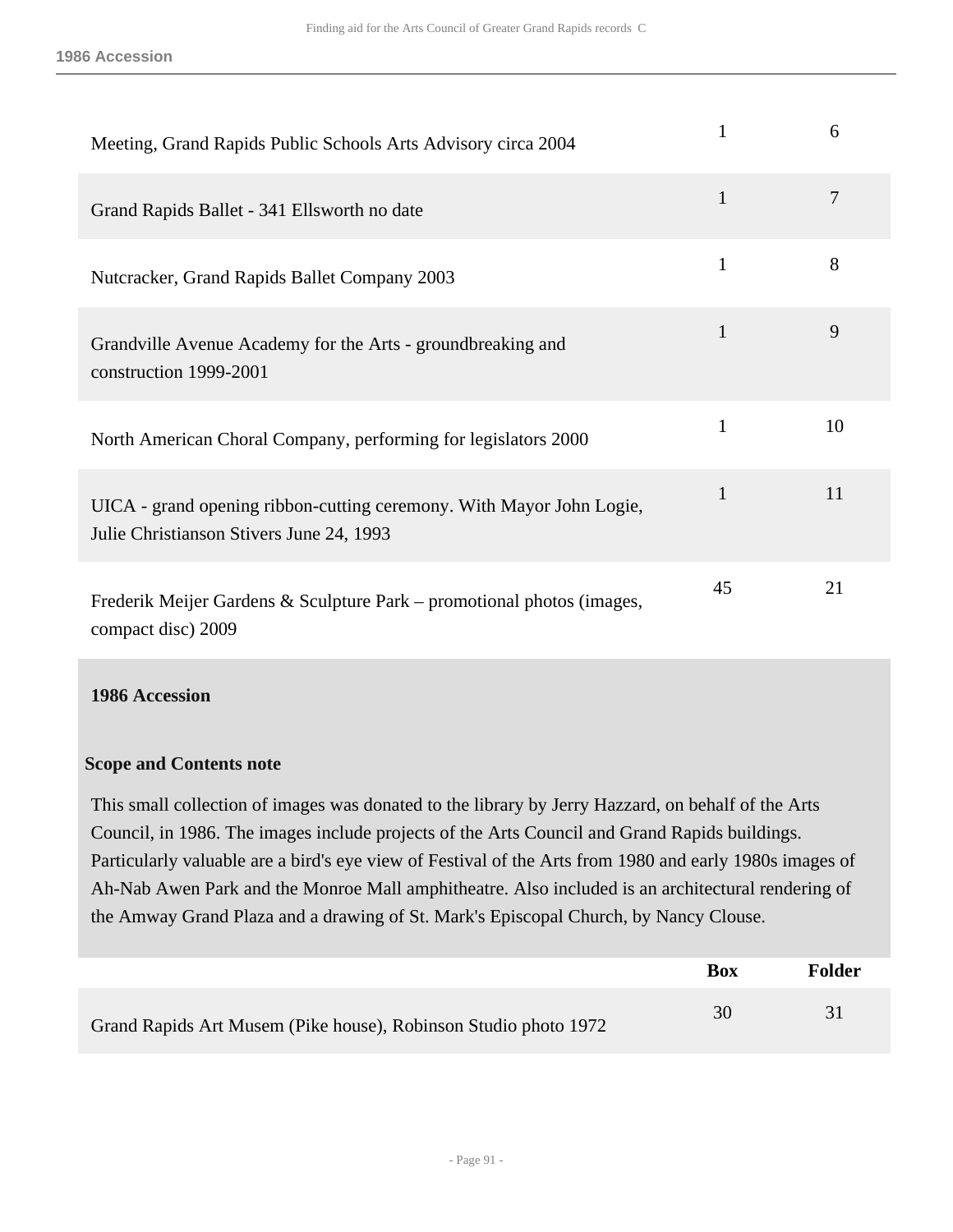| Architectural rendering, Amway Grand Plaza Hotel, Voss 1980                                                                                                     | 30 | 32             |
|-----------------------------------------------------------------------------------------------------------------------------------------------------------------|----|----------------|
| Grand Rapids buildings, including Grand Rapids Art Museum<br>(Federal building), St. Cecilia, Monarch Road Machinery, Exhibitor's<br>Building circa early 1980s | 30 | 33             |
| Details, Grand Rapids buildings. Including Fountain Street Church,<br>Ledyard building, Pantlind (Amway Grand)                                                  | 3  | 34             |
| Ah Nab-Awen Park, multiple views including Lorie's Button (Hy<br>Zelkowitz) and the Tree of Life circa 1980                                                     | 3  | 35             |
| Monroe Mall amphitheatre, multiple views including information<br>booth circa 1984                                                                              | 3  | 36             |
| Monroe Mall amphitheatre circa early 1980s                                                                                                                      | 43 | $\mathbf{1}$   |
| Calder Plaza (three images)                                                                                                                                     | 43 | $\overline{2}$ |
| Festival, bird's eye view 1980                                                                                                                                  | 43 | 3              |
| Gaslight Village circa early 1980s                                                                                                                              | 43 | $\overline{4}$ |
| Fish Ladder circa early 1980s                                                                                                                                   | 43 | $\mathbf{1}$   |
| St. Mark's Episcopal Church, drawing by Nancy Clouse 1976                                                                                                       | 43 | $\mathbf{1}$   |
| Person dressed as a troll (?), along Grand River                                                                                                                | 3  | 37             |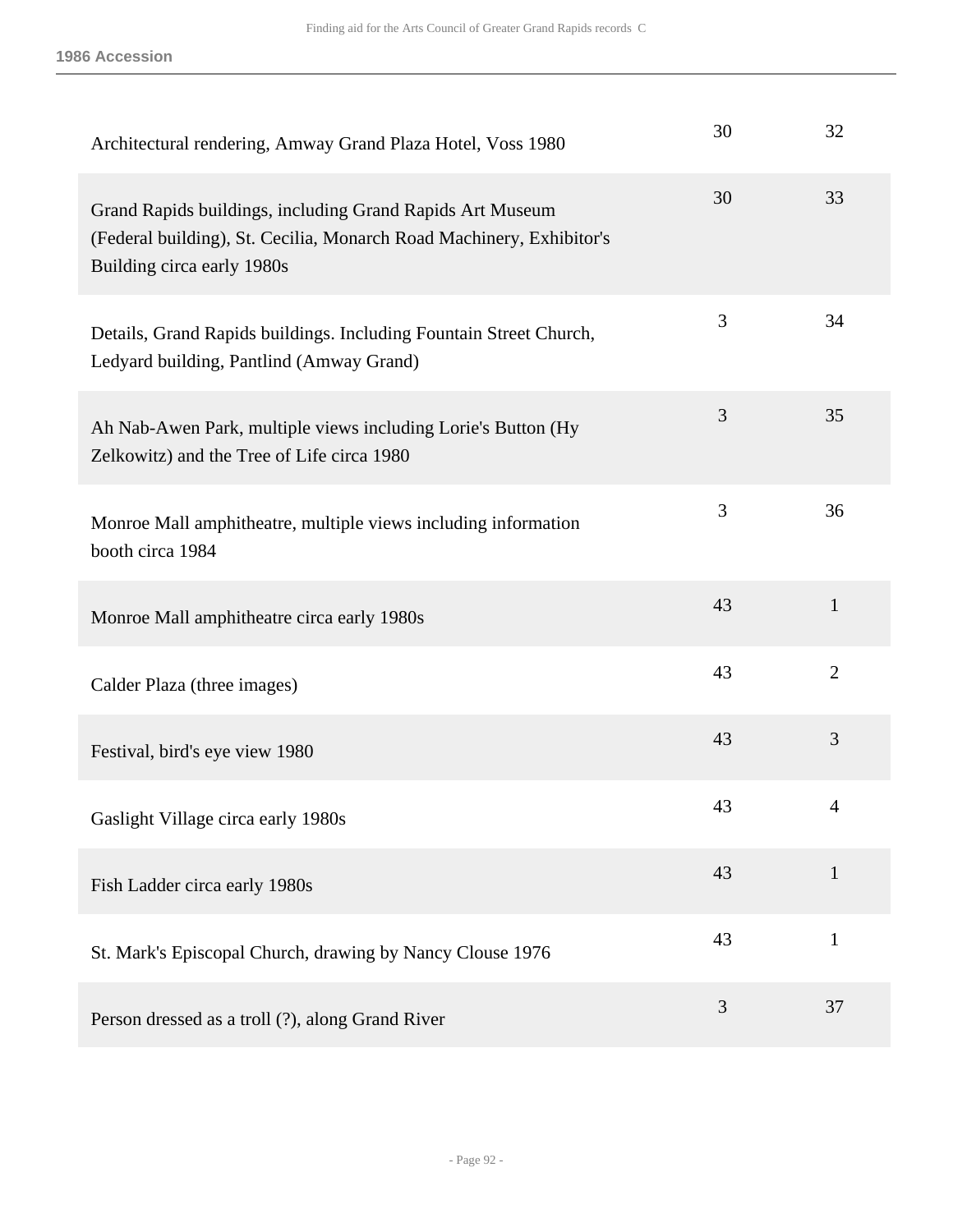### **Series X: Art, graphics and awards 1977-2009**

### **Scope and Contents note**

This series includes artwork and posters, as well as certificates or awards (mostly given to the Arts Council).

|                                                                                                 |            | <b>Box</b>      |
|-------------------------------------------------------------------------------------------------|------------|-----------------|
| Metal plaque, The Arts Council Award 2004                                                       |            | 40              |
| Art and graphics circa 1979-1994                                                                |            |                 |
|                                                                                                 |            | <b>Oversize</b> |
| Print, African American man (untitled black and white pencil drawing), Paul Collins<br>(95/100) |            | $23 - J - 4$    |
| Print, Papillon, Paul Collins (200/250) 1986                                                    |            | $23 - J - 4$    |
|                                                                                                 | <b>Box</b> | Folder          |
| Angel Dialogue: concerning Acts of Kindness (silver prints), Diane<br>Carroll 1994              | 43         | $\overline{7}$  |
|                                                                                                 |            | <b>Drawer</b>   |
| Print (150/150), The Bird of the TRIPTYCH, Bouwsema (Bill Bouwsema) 1988                        |            | FF.VIII.E       |
| Prints (3/250) - Navaho, Rocks, Autumn Flight, R. Lasher 1987                                   |            | FF.VIII.E       |
|                                                                                                 | <b>Box</b> | Folder          |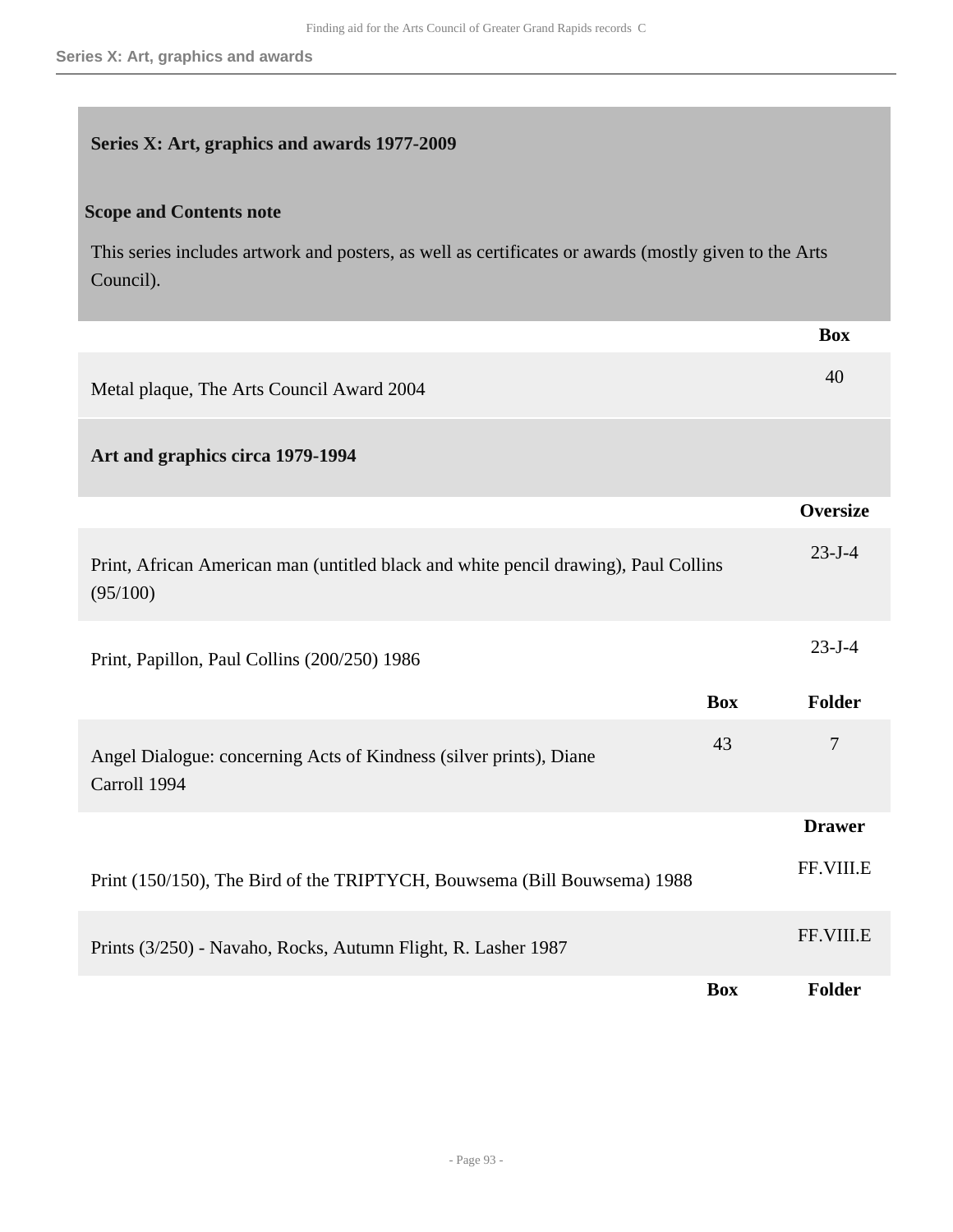| Print, Cynthia Nibbelink quote 1979                                                                                                                                                                                                             | 43         | 6             |
|-------------------------------------------------------------------------------------------------------------------------------------------------------------------------------------------------------------------------------------------------|------------|---------------|
| Poster - The Essence of Sculpture, the First Annual Michigan Sculpture<br>Photography Competition 1981                                                                                                                                          | 43         | 8             |
| Poster - An Evening in the Stars with President Ford, the Beach Boys,<br>Pearl Bailey and Skiles & Henderson. A benefit concert for the Gerald R.<br>Ford Foundation, Arts Council of Greater Grand Rapids and Grand Rapids<br>Foundation. 1983 | 43         | 8             |
|                                                                                                                                                                                                                                                 |            | <b>Box</b>    |
| 10th anniversary poster, Blue Lake Public Radio (WBLV FM 90.3) 1992                                                                                                                                                                             |            | 43            |
| <b>Awards and certificates 1977-2009</b>                                                                                                                                                                                                        |            |               |
|                                                                                                                                                                                                                                                 | <b>Box</b> | <b>Folder</b> |
| Proclamation by Kent County Board of Commissioners, saluting member<br>institutions of the Arts Council of Greater Grand Rapids no date                                                                                                         | 30         | 21            |
| Proclamation, Art and Public Partnership Day by Mayor Helmholdt, City<br>of Grand Rapids September 27, 1985                                                                                                                                     | 30         | 20            |
|                                                                                                                                                                                                                                                 |            | <b>Box</b>    |
| Award of Excellence for the creative use of paper in graphic communications, to Arts<br>Council Combined Arts Campaign from The Beckett Paper Company, Hamilton,<br><b>Ohio 1977</b>                                                            |            | 40            |
|                                                                                                                                                                                                                                                 | <b>Box</b> | Folder        |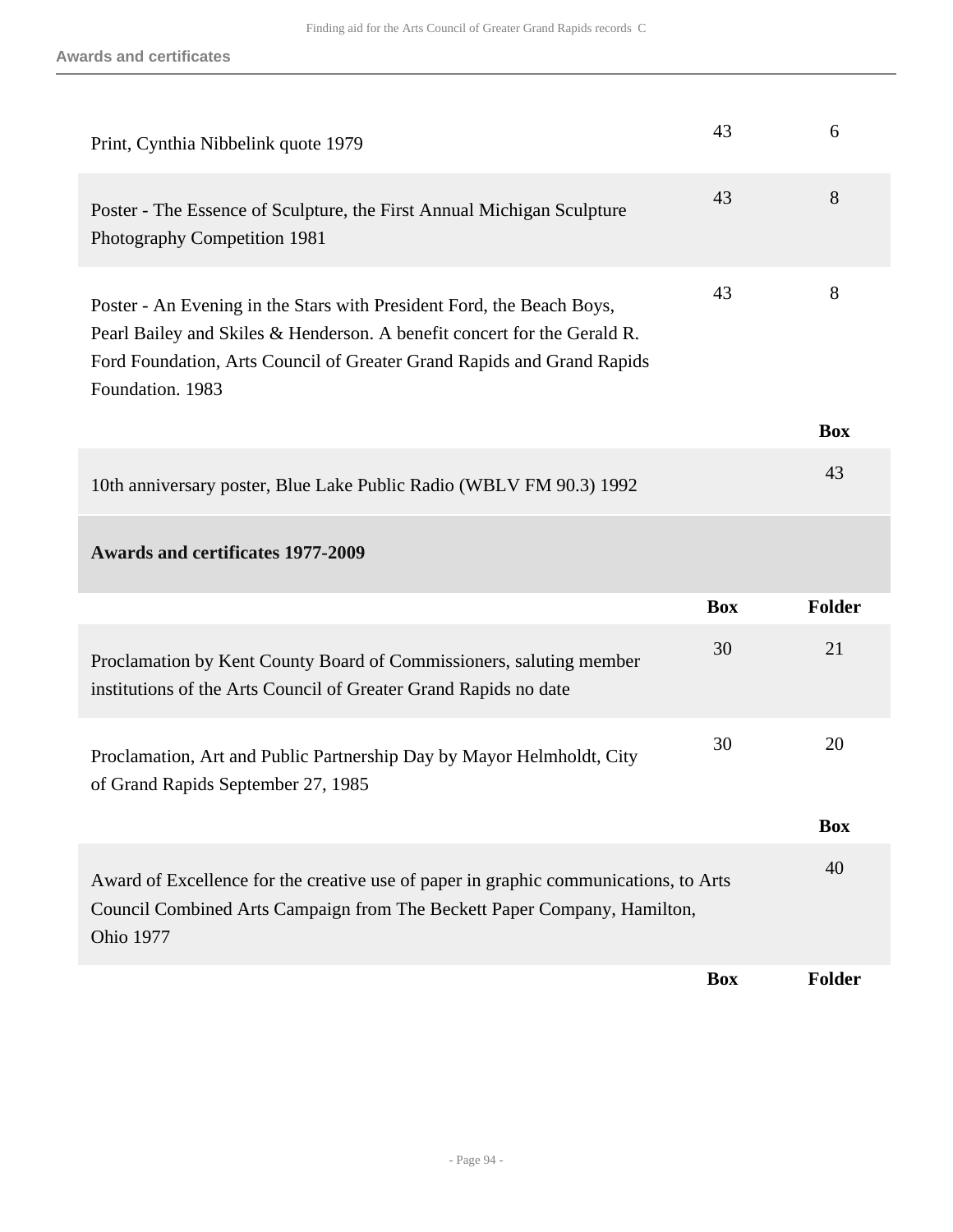| Certificate, granite paving stone dedicated to ACGGR, Tree-of-Dates<br>plaza, West River Bank Park 1979                                                                                    | 43         | 5          |
|--------------------------------------------------------------------------------------------------------------------------------------------------------------------------------------------|------------|------------|
| Music Performance Certificate of Compliance to ACGGR from BMI<br>music for compliance with United states Copyright Law January 1, 1989-<br>December 31, 1992                               | 30         | 22         |
|                                                                                                                                                                                            |            | <b>Box</b> |
| Plaque, National Recreation and Park Association, Great Lakes Region, Dottie Mullen<br>Arts and Humanities Award, Class I to Festival '89, City of Grand Rapids, Michigan July<br>28, 1989 |            | 40         |
| Community Enhancement Award, to ACCGR from Grand Rapids/Kent County<br>Convention & Visitors Bureau October 26, 1989                                                                       |            | 40         |
|                                                                                                                                                                                            |            |            |
|                                                                                                                                                                                            | <b>Box</b> | Folder     |
| Certificate, Governor's Arts Award Recipient (to ACGGR, Arts Education<br>Initiative) 1995                                                                                                 | 30         | 23         |
| Partners in Dance, Grand Rapids Ballet to ACGGR (with<br>photograph) 1994                                                                                                                  | 30         | 22         |
| Partner in Dance, Grand Rapids Ballet to ACGGR (with image) 1999                                                                                                                           | 30         | 22         |
|                                                                                                                                                                                            |            | <b>Box</b> |
| Award, to ACCGR from The Grand Rapids Choir of Men and Boys May 23, 1993                                                                                                                   |            | 40         |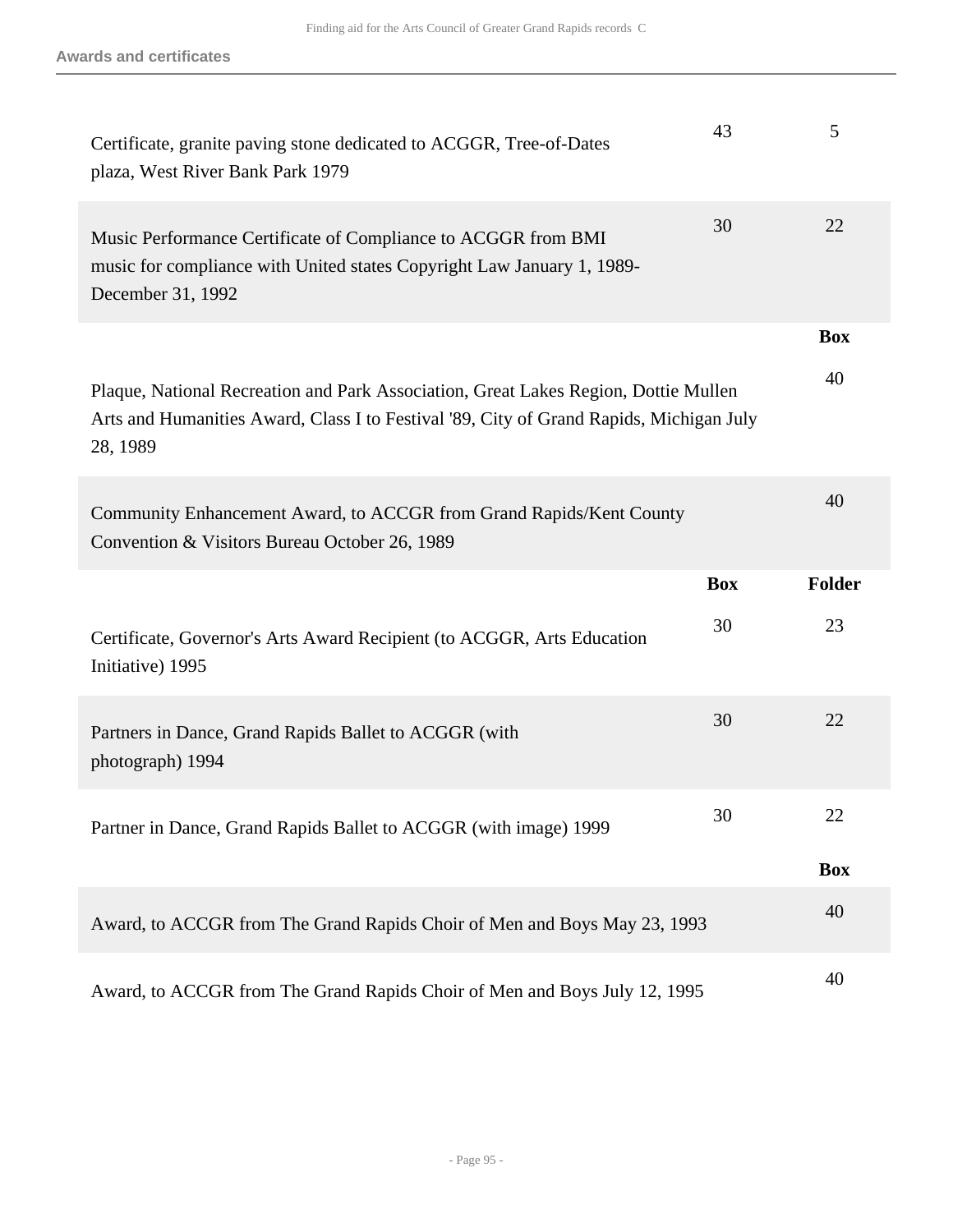| Award, to ACGGR from The Grand Rapids Choir of Men and Boys July 20, 1994                                                                                            |            | 40            |
|----------------------------------------------------------------------------------------------------------------------------------------------------------------------|------------|---------------|
| Plaque presented to ACCGR from Opera Grand Rapids 1994                                                                                                               |            | 40            |
| Michigan's Best 1996 Education Excellence Award, Michigan Association of Schools<br>Boards recognizes Kent ISD as an ISD Runnerup for Arts Education Initiative 1996 |            | 40            |
|                                                                                                                                                                      | <b>Box</b> | Folder        |
| Certificate from ACGGR to Marlin Feyen May 1999                                                                                                                      | 30         | 22            |
|                                                                                                                                                                      |            | <b>Box</b>    |
| Spotlight Award, to ACCGR from Community Circle Theatre 1999                                                                                                         |            | 40            |
|                                                                                                                                                                      | <b>Box</b> | <b>Folder</b> |
| Certificate of Appreciation, WMFA to Arts Council May 2, 2009                                                                                                        | 30         | 19            |
| Series XI: Miscellaneous circa 1970s-2011                                                                                                                            |            |               |
|                                                                                                                                                                      | <b>Box</b> | <b>Folder</b> |
| The Art in City Hall circa 1970s                                                                                                                                     | 30         | 12            |
| Press kit - the Arts in Grand Rapids November 1974                                                                                                                   | 30         | 13            |
| Banner, Arts Council of Greater Grand Rapids (with Custom Banner<br>Lab.com business card) no date                                                                   | 42         | $\mathbf{1}$  |
| Michigan Art Education Award (MAEA) State Exhibit entry 2007                                                                                                         | 42         | 4             |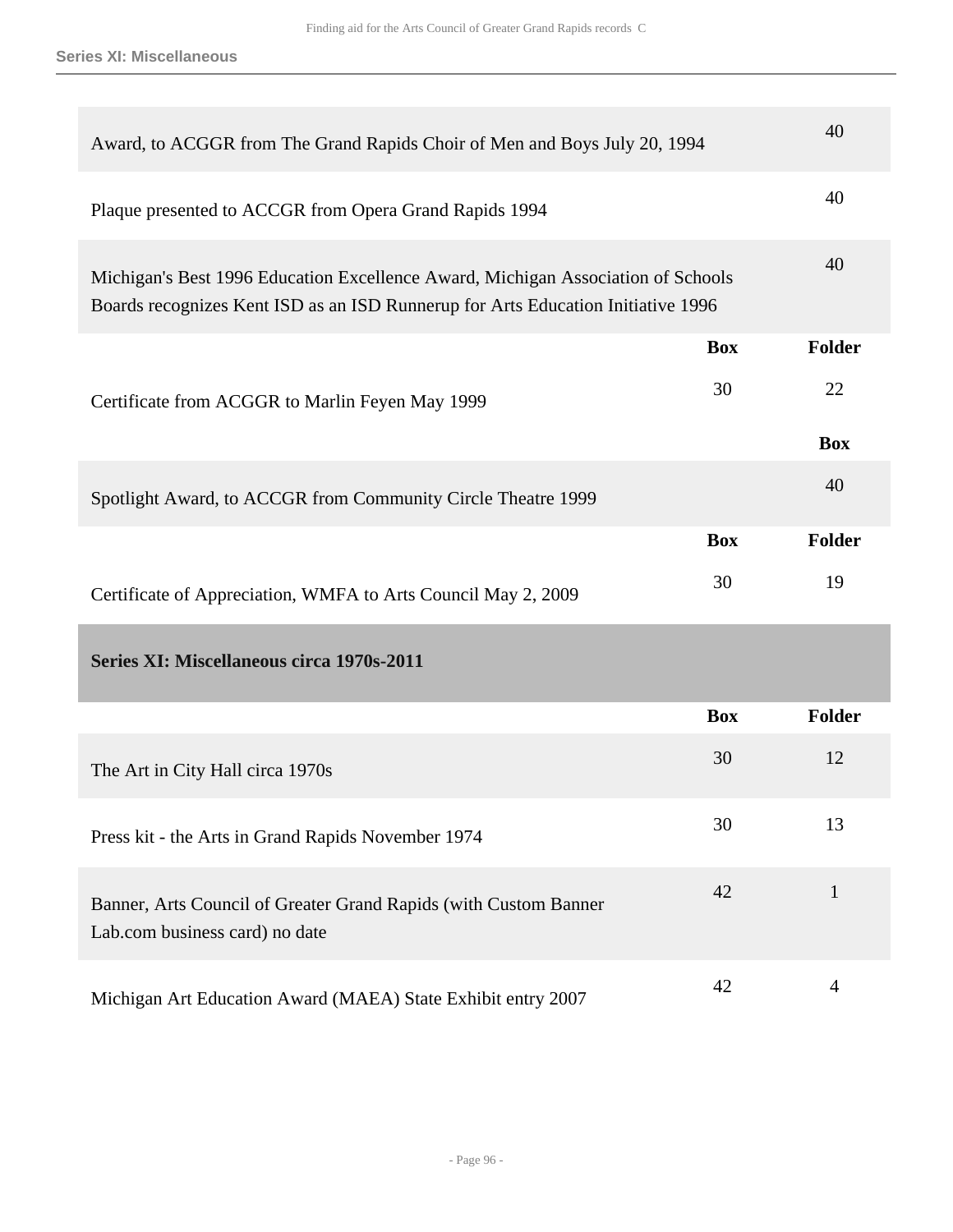# **Arts Council library (books) 1979-2011**

|                                                                                                                    | <b>Box</b> |
|--------------------------------------------------------------------------------------------------------------------|------------|
| M. Alten, J. Gray Sweeney (signed note by ?) 1979                                                                  | 39         |
| The American Federation of Arts: Exhibitions Program 1998 1998                                                     | 39         |
| Grand Rapids Art Museum: Selections from the Permanent Collection 1984                                             | 39         |
| Artists to Artists: An exhibition of works from The Space Program of The Marie Walsh<br>Sharpe Art Foundation 2002 | 39         |
| Imagine Render: A Gift of Peace; Michigan Art Education Association Circa 1990                                     | 39         |
| Calder: A Pictorial Essay 1984                                                                                     | 39         |
| Poems from the Garden of Love: Words of Light & Inspiration by Natalia M<br>Schotte 2011                           | 39         |
| And the Band Stopped Playing: The Rise and Fall of the San Jose Symphony by Dr.<br>Thomas Wolf, Nancy Glaze 2005   | 39         |
| Healing Racism in America: A Prescription for the Disease by Nathan Rutstein 1993                                  | 39         |
| Marketing and Advertising Using Google 2007                                                                        | 39         |
| AdWords for Dummies by Howie Jacobson, PhD 2007                                                                    | 39         |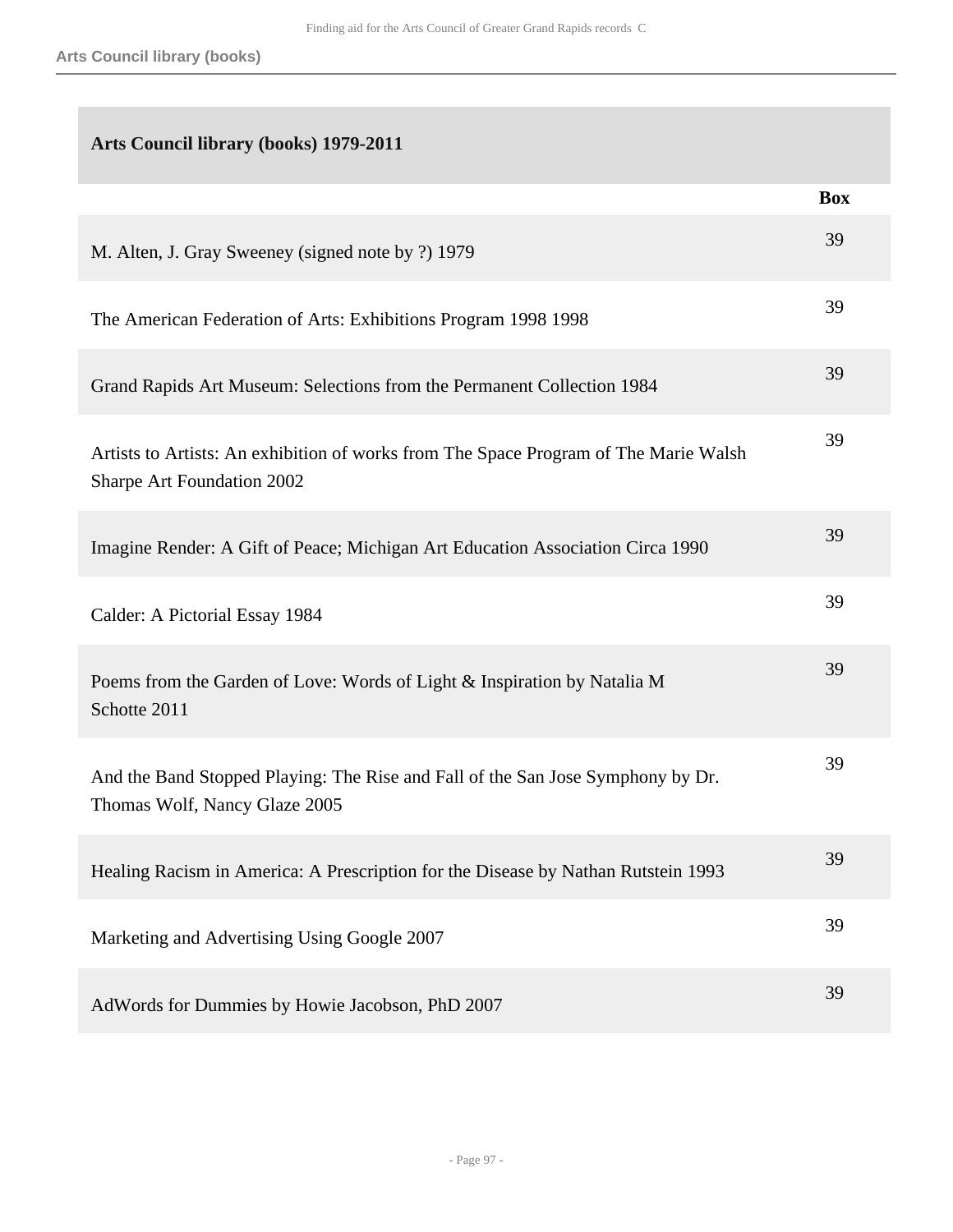| Gypsies by Cynthia Nibbelink (signed copy) 1978                                                                       | 39 |
|-----------------------------------------------------------------------------------------------------------------------|----|
| Search Engine Advertising: Buying Your Way to the Top to Increase Sales by Kevin Lee<br>with Catherine Seda 2009      | 39 |
| The Life and Times of Liberty Falls by Susan K. Jones 1994                                                            | 39 |
| Robert Morris, Grand Rapids Project X 1975                                                                            | 39 |
| Abiding Landscape of the Soul by David Lubbers and Stephen Rowe (signed by<br>Rowe) 1998                              | 39 |
| Jim Gary: His Life and Art by Tova Navarra 1987                                                                       | 39 |
| Interdisciplinary Learning Through Dance: 100 MOVEntures by Lynnette Young Overby,<br>Beth C. Post, Diane Newman 2005 | 39 |
| Grand Rapids Furniture: The Story of America's Furniture City by Christian G.<br>Carron 1998                          | 39 |
| Discoveries: The Eclectic Art of the Midwest Airlines Center 2002                                                     | 39 |
| Pietro Perugino: Master of the Italian Renaissance 1997                                                               | 39 |
| Raising the Roof: A History of the Buildings and Architecture in the Saugatuck and<br>Douglas Area 1999               | 39 |